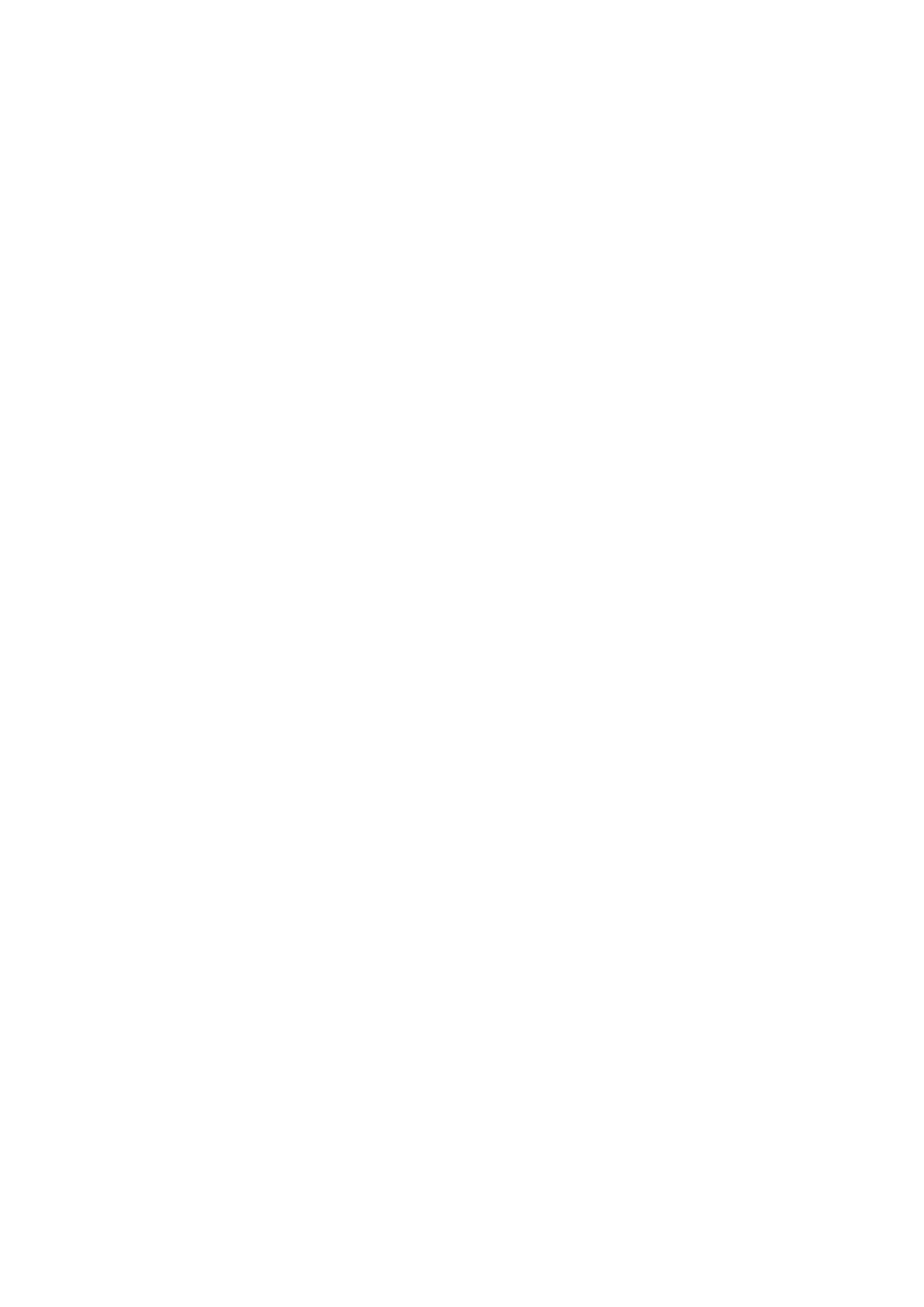

# **Contents**

|   | Werner Puschra and Sara Burke                                                                                                                          |  |  |
|---|--------------------------------------------------------------------------------------------------------------------------------------------------------|--|--|
| 1 | The political challenge of pursuing shared societies                                                                                                   |  |  |
|   | Alfred Gusenbauer                                                                                                                                      |  |  |
|   | Alejandro Toledo                                                                                                                                       |  |  |
|   | Six Weeks Before Cannes – The Role of the G20 in Times of Crises 13<br><i><b>Emmanuel Moulin</b></i>                                                   |  |  |
|   | 2 Inequality, the state of the multilateral order<br>and the global financial crisis                                                                   |  |  |
|   | Raymond Torres                                                                                                                                         |  |  |
|   | Michael Kumhof                                                                                                                                         |  |  |
|   | Rogério Studart                                                                                                                                        |  |  |
|   | Inequality and the Global Financial Crisis - Can the IMF Ever Be Reformed? 33<br>Pablo Pereira                                                         |  |  |
|   | Jonathan Coppel                                                                                                                                        |  |  |
|   | Rishi Goyal                                                                                                                                            |  |  |
|   | 3 Embedding social policy in financial and monetary policies                                                                                           |  |  |
|   | <b>Inequalities, Shared Societies, and the</b><br>Y. Venugopal Reddy                                                                                   |  |  |
|   | José Antonio Ocampo                                                                                                                                    |  |  |
|   | How Can the IMF Contribute to the Correction of Social Inequalities<br>and a Sustainable International Monetary and Financial System?57<br>Ulrich Volz |  |  |
| 4 | The challenge for development                                                                                                                          |  |  |
|   | Jomo Kwame Sundaram                                                                                                                                    |  |  |
|   | Global Inequalities and the Crisis -<br>Isabel Ortiz                                                                                                   |  |  |
|   | Towards Equitable, Inclusive, and Sustainable Human Development 69<br>Sigrid A. M. Kaag                                                                |  |  |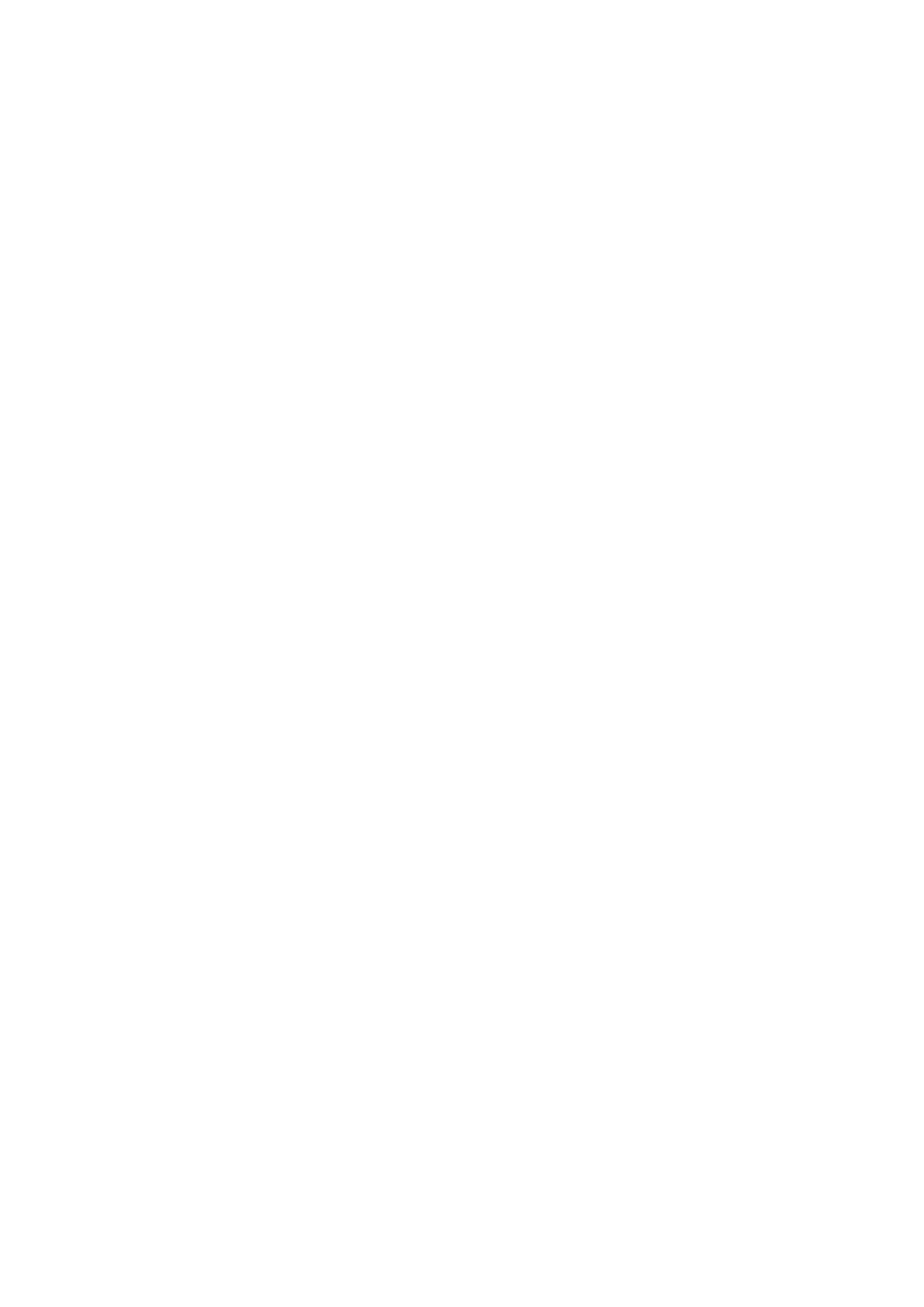$\blacksquare$ 

# Preface

*Fixing Finance is Not Enough: The social consequences of monetary and financial policies* is based on discussions from a September 2011 conference organized by Friedrich-Ebert-Stiftung, Club de Madrid and Center of Concern at the International Monetary Fund on rising inequalities and the need for a sustainable international monetary and financial system to foster shared societies� *Fixing Finance* is the follow-up publication to *New Directions for International Monetary and Financial Policy: Reducing inequality for shared societies*, which was based on discussions from an April 2011 conference at the IMF on democratic reforms to promote equitable development and shared societies. At the earlier conference in April, there were skeptics who asserted that – while conversations about how to create more inclusive social policies and debates about necessary monetary and financial reforms are both important – the two discussions are fundamentally unrelated, therefore little benefit is to be gained from linking them artificially, however well-intentioned the effort. World events changed many perspectives on this issue between the April and September meetings. Ongoing social protests related to the Arab Spring, the anti-austerity movements in Europe and even Occupy Wall Street in the U.S. convinced key advisors in a number of national and international organizations that the two discussions not only should, but *must* take place as part of the same policy conversation if we are to build inclusive economic systems that are also resilient to financial and economic shocks. The present volume organizes discussions from the September 2011 conference into four thematic areas: 1) political challenges to pursuing shared societies, 2) linkages between inequality, the state of the multilateral order and the global financial crisis, 3) what is necessary to embed social policy in monetary and financial policy and 4) the challenge for development.

Section One, on political challenges, features the reflections of Club de Madrid members and former heads of state, Alfred Gusenbauer (Chancellor of Austria, 2007–2008) and Alejandro Toledo (President of Peru, 2001–2006). Chancellor Gusenbauer sees a widening division in society – even among the rich – that does not follow traditional political lines. This is the division between those arguing for more progressive and effective taxation in order to contribute to the well-being of society and the growth enthusiasts who reject greater taxation and advocate austerity measures on social expenditures rather than further restriction on markets. President Toledo follows this line and – from a »strictly business« standpoint – urges those in the business world to reflect on how investing in poverty and inequality reduction, to create a more economically inclusive society, would also lead to larger markets and higher returns. Lastly, French President Sarkozy's economic advisor Emmanuel Moulin reflects upon the role of the G20: »Do we need to change gears? Do we need to change the G20 agenda? Do we need to do more? Is G20 legitimate to tackle the crisis?« His view is that the present global economic situation makes it all the more important for the G20 to work toward coordination to foster global growth, to reform the international monetary system and to regulate the global financial system, but that of particular importance for the social dimension, it must focus on youth employment and social protection floors.

In Section Two, on linkages between inequality, the state of multilateralism and the global financial crisis, Raymond Torres, Director of the International Institute for Labour Studies at the International Labour Organization points out that, while the global crisis was preceded by a long period in which the top income earners took an increasing share of GDP while workers' incomes declined, this situation has not resulted in increased investment. This growing disconnect between profits and productive investment, he argues, needs to be corrected with a set of policies including more well-designed labour market institutions, progressive taxation and social transfers. Michael Kumhof, Deputy Chief in the Modeling Unit of the IMF's research department, notes in his article on the links between income inequality, debt leverage and economic crises, that the U.S. experienced two major economic crises over the past 100 years – the Great Depression of 1929 and the Great Recession of 2007 – in which sharp rises in income inequality and household debt-to-income ratios may have played a catalytic role. In his article on the state of multilateral institutions Brazilian World Bank Executive Director Rogério Studart argues that the present IMF and World Bank are not legitimately multilateral and asks what it will take to build truly multilateral, global institu-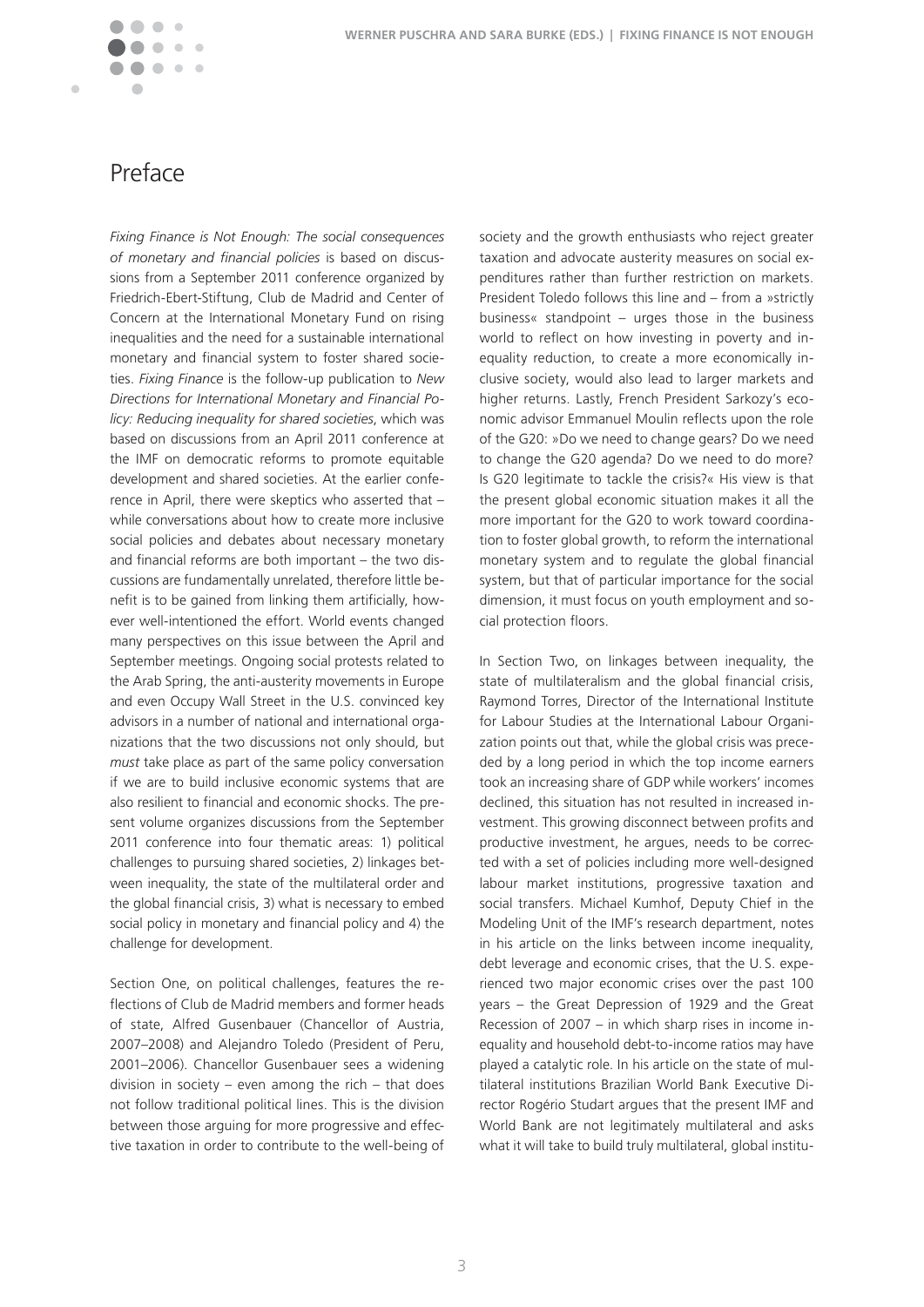

tions that can help us address the risks – from poverty and inequality to climate change – of global challenges that cannot be tackled from a purely national perspective. Following in this vein, Pablo Pereira, former Executive Director to the IMF from Argentina, acknowledges that inequality is at the heart of the economic crisis and argues that the IMF's effectiveness to deal with it has been critically hampered by unresolved issues related to its governance and legitimacy, which has not adapted to the demands of the present multipolar world economy. Former economic counselor to the OECD Secretary General, Jonathan Coppel (now with the Productivity Commission of the Australian Government), notes that global income distribution has not only been shaped by long-term trends such as technological change, globalisation, and economic and social policies, but also by macroeconomic shocks such as the recent financial crisis, in which the effects were concentrated among different groups in society. Solutions, he notes, require direct policy measures that focus on redistribution and inclusive employment policies. Finally, in his article, Rishi Goyal, Deputy Chief in the IMF's Strategy and Policy Review Department, makes three points: that global macroeconomic and financial stability is a necessary, but not sufficient, condition to correct social inequalities, that we do not have effective mechanisms to deal with the kind of shocks we now see to the core – rather than the periphery – of the system, and that fixes have to apply to the system as a whole rather than its component parts.

In Section Three, on embedding social policy in financial and monetary policies, former Governor of the Reserve Bank of India, Y.V. Reddy, draws on his wide experience in financial and monetary policy to explain how social cohesion and inequality can be addressed in monetary and financial policies. Given that income inequality is rising and bad for growth, former Columbian Finance Minister and Undersecretary General for the UN Department of Economic and Social Affairs, José Antonio Ocampo, asks which policy instruments become particularly important. His thinking points to fiscal policy, employment and wage policy (the latter of which is typically ignored in these debates). Then Ulrich Volz, Senior Economist for the German Development Institute, argues that the IMF should focus on five areas: supporting member governments to undertake sustainable development policies, improving monitoring and surveillance to detect vulnerabilities, the development of better crisis prevention facilities and crisis resolution, including a sovereign debt restructuring mechanism, and facilitating economic cooperation and policy experience sharing.

Section Four focuses on the challenges inequality places on development. Jomo Kwame Sundaram, Assistant Secretary General for Economic Development at UN-DESA, asks, »Why should we bother to create a stable and functioning international monetary and financial system?« His reflections point to the rise of finance, its recent success in capturing the greatest share of income streams, and the problems this has created for development, Isabel Ortiz, Associate Director at UNICEF, indicates that the extreme inequalities at present raise serious questions about the adequacy of current development models. Noting that billions were already in poverty before the crisis, and – despite being temporarily supported by fiscal stimulus plans – vulnerable populations were not adequately protected from the global shock even before austerity policies put them in a more vulnerable position. Finally, the UN Development Programme's Assistant Secretary-General and Assistant Administrator, Sigrid Kaag, acknowledges that social and economic inequality is now a core development concern. She urges readers to look beyond the dimension of income toward the significant disparities in access to basic goods and services and to those systematically left out of development progress because of group inequalities on the basis of race, ethnicity, creed, gender, and geographical location.

The underlying message of these various contributions to a discussion on the social consequences of monetary and financial policies is that the linkages are of vital importance. Failure to take steps to correct monetary and financial policies that increase income and wealth inequality has been deleterious to growth, to social cohesion and to economic stability. Furthermore, income concentration in the financial sector has exacerbated governance challenges that have both domestic and international dimensions and that must be tackled multilaterally, in a reformed multilateral system, for the sake of both »traditional« development and sustainable human development for a new era.

The editors of this publication thank all of the authors for their contributions, both to this publication and to the conference that generated it. We are also grateful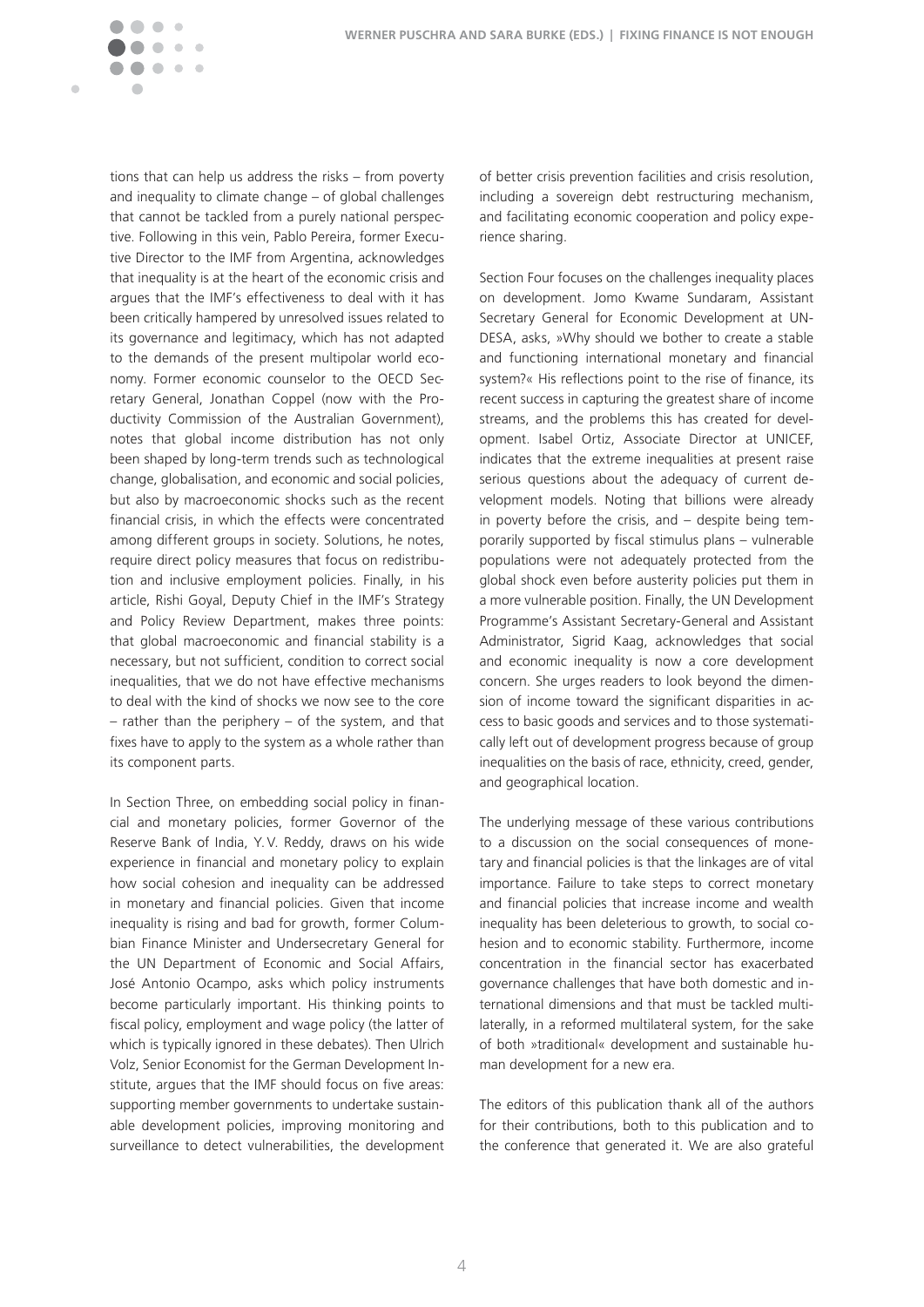

to conference participants Chrystia Freeland, Editor of Thompson Reuters Digital, Richard Freeman, Professor of Economics at Harvard University, and Sanjeev Gupta, Deputy Director of the Fiscal Affairs Department, for the provocative and thoughtful ideas they raised during the conference. In addition, we offer warm thanks to our conference co-organizers, Clem McCartney, Rubén Campos and Carla Fernández-Durán from the Club de Madrid and Aldo Caliari, from the Center of Concern's Rethinking Bretton Woods Project, without whose conversation and wisdom neither the conference nor this publication would have been possible. Through our work with them, we now take this effort forward to work toward a global shared societies agenda, a strategy to promote social cohesion and economic inclusion for sustainable development and growth.

*Werner Puschra and Sara Burke\**

<sup>\*</sup> Werner Puschra is Executive Director of the Friedrich-Ebert-Stiftung's (FES) New York office. Sara Burke is a Senior Policy Analyst at the FES New York office and editor of this publication.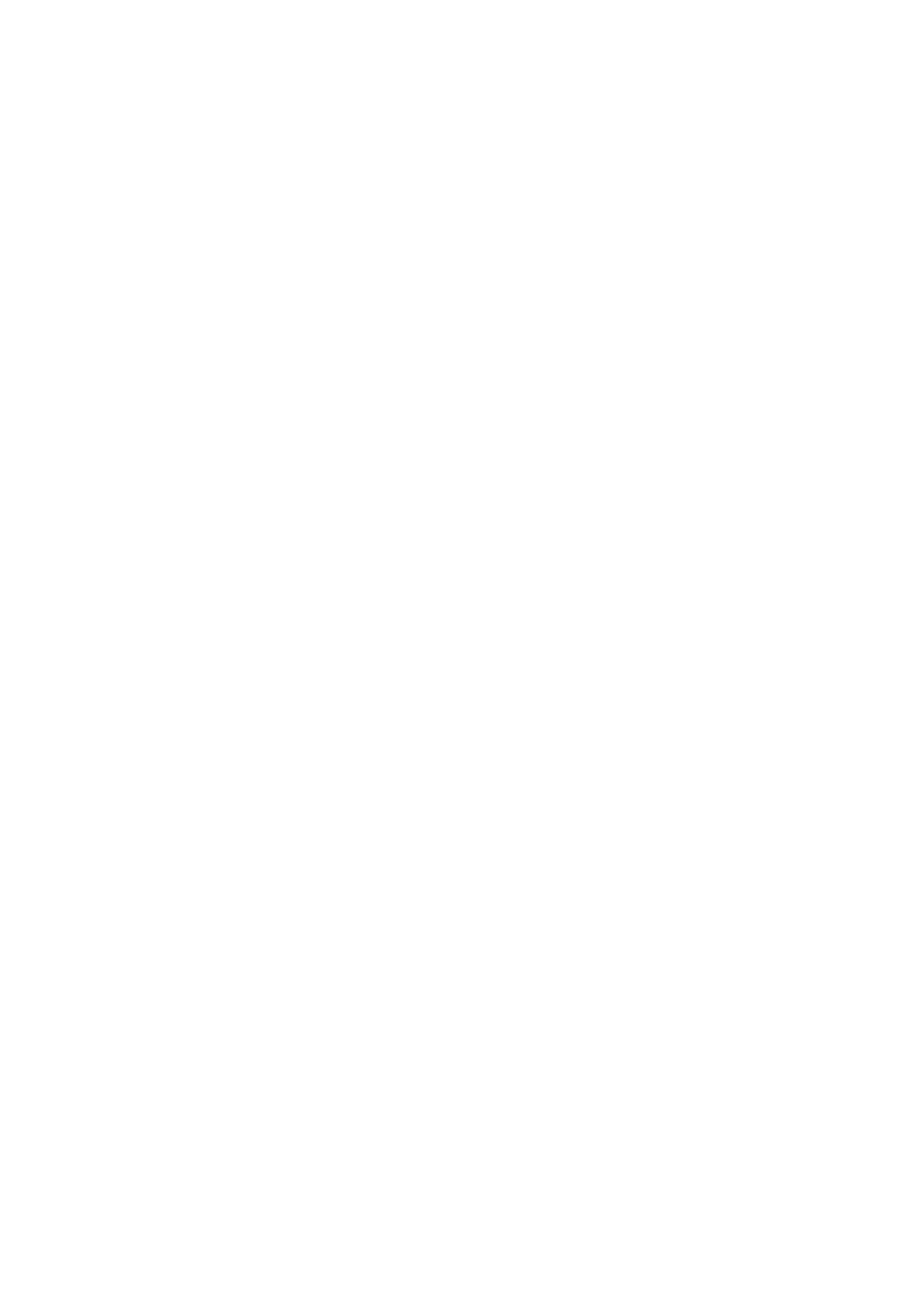

Ċ

# **1 The political challenge of pursuing shared societies**

# A Failure of Leadership and a Failure of Policy

*Alfred Gusenbauer*

The world economic and financial crisis is still with us. We have two big patients – Europe and the United States of America – who so far are not showing much sign of recovery. There may be some green shoots in the US with some better employment figures, but its economy is still very weak. The other part of the story is the sovereign debt crisis in Europe.

What happens in both continents will have an immediate and significant influence on how the world economy is or is not functioning.

It seems to me that there is a failure of leadership both in Europe and in the United States (US), and I will return to that concern presently.

But there is also a failure of policy. This is why it is important to talk about some of the underlying problems rooted in the way our societies work, and compare that to the way they should work if we pay attention to some of the more intelligent analyses that are available to us.

This is the feeling among the Members of the Club de Madrid, now more than 80 former heads of state and heads of government around the world. Together with a small, hard working secretariat, we are quite active and able to cooperate with current national and regional leaders, and therefore able to exercise a certain influence.

On the basis of our experience, both in and out of office, we in the Club de Madrid believe that we need to bring the social purposes of the economy to the centre of our criteria for assessing the potential of different economic policies and strategies, and for measuring economic performance. Social progress, which includes overcoming inequality, is a more real and tangible aim for our economies than some of the false gods we have been pursuing. For example, for many years many people thought that money simply produces more money. The wake-up was quite traumatic in 2008, but we are in danger of going back to sleep again and relying on the same old failed assumptions.

Social progress and economic progress are sometimes seen as opposing rather than complementary goals, which, in our view, is incorrect. A win-win outcome is possible if we focus our policy choices on delivering a higher level of well-being for everyone and improving their quality of life.

The Club de Madrid has been vitally concerned with the issues of social division and social tension, which are some of the biggest obstacles to social progress in many countries, developed and developing, across the world. They leave many people marginalised because they are different, either in terms of religion, race, language, ethnicity and so on. One of our major initiatives is the Shared Societies Project designed to highlight the challenges of inter-group divisions, and to offer approaches and methods of meeting those challenges by building Shared Societies. We have identified 10 policy areas where we believe governments have to make a commitment if they are to create Shared Societies. The 10 Commitments necessary to create Shared Societies are:

- Locate responsibility for social cohesion within government structures;
- $\blacksquare$  Create opportunities for minorities to be consulted;
- $\blacksquare$  Monitor structures and policies to ensure that they are supportive of social cohesion;
- Ensure the legal framework protects the rights of the individual;
- $\blacksquare$  Deal with economic disadvantages faced by those discriminated against.
- Ensure their physical environments create opportunities for social interaction;
- $\blacksquare$  Create an education system that demonstrates a commitment to a shared society;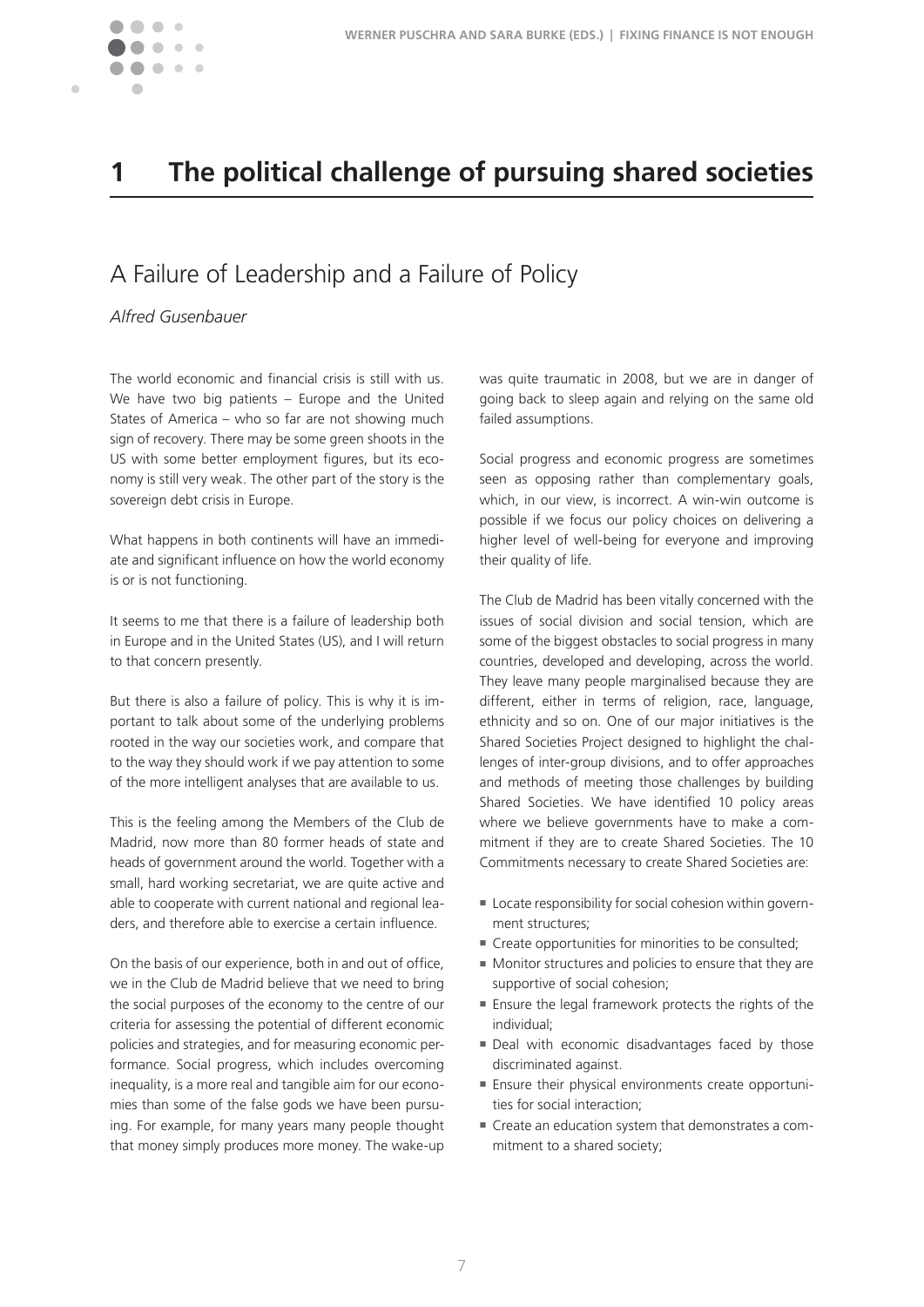

Ċ

- $\blacksquare$  Initiate a process to encourage the creation of a shared vision of society;
- Promote respect, understanding, and an appreciation of diversity;
- Take steps to reduce tensions and hostility between the communities.

We are convinced that Shared Societies work. They lead to a stronger sense of well-being, which is not possible where there is no inclusion. It is still difficult to measure the degree to which societies are shared, which is ultimately necessary in order to relate performance on building Shared Societies to other dimensions of a nation's performance. We would like to develop some sort of Shared Societies Index to fill that gap. Some aspects of social well-being have already been measured by other indexes. One of the first was the Human Development Index of the United Nations Development Programme (UNDP). Now you also have available the work by Joseph Stiglitz, who, together with the king of Bhutan, developed the Happiness Index. So there is a lot of reasonable work available that tries to approach the issue.

We are becoming increasingly aware that inter-group relations are closely intertwined with the economic challenges that we face, and the Club de Madrid has published a report entitled, »The Economics of Shared Societies«. The economic rationale for Shared Societies is becoming more and more evident. We believe that general well-being is at least partly dependent on building Shared Societies, and has a positive impact on economic performance. Shared Societies generate economic and other dividends for governments, businesses, communities, families, and individuals. This outlook is confirmed in many ways. The book *The Spirit Level*, by Wilkinson and Pickett, very persuasively underlines the economic rationale for shared societies and clearly says that the most equitable societies over the past decades have also been, in the long run, the most successful ones in economic terms. So there is not a contradiction between social cohesion and economic vitality, but quite the other way around: Each enhances the other.

How does it work? The economic dividends and other benefits of a Shared Society further enhance a society's capacity to be more inclusive and cohesive, which in turn generates more dividends, thus setting up a positive, virtuous circle. If a nation invests in its residents and helps them to achieve their aspirations, self-respect grows.

And we know that in a fair and enabling society, the well-being of all members improves. Then the individual is ready to engage with the community and play a responsible part economically and socially.

Recent history has shown that proper social protection assures the individual that society will be there to assist in the case of failure or misfortune, and therefore it is still possible to have a decent life. This environment motivates people much more effectively to take risks, and to enter into entrepreneurial activity and engage in society. And this leads to increased prosperity, which means that there will be more resources available to invest in building a Shared Society.

The individual wants to pursue his or her personal interests, and if given the opportunity, contributes effort, skills, and talents as a productive member of society.

The achievement of this virtuous circle requires governments and the dominant sectors of society to recognise the desire of individuals to belong, and to fulfil their aspirations even if they seem different from other parts of society. It requires government and society to make space for individuals to pursue their personal ambitions in their own way, and at the same time to give them the support they need. When this happens, there is a strong motivation and incentive to integrate into the rest of society.

What are these aspirations? The fulfilment of non-material aspirations is being increasingly recognised as an important aspect of well-being. Greater wealth does not in itself increase our level of happiness. Personal well-being necessitates not only income and services, but also recognition that comes from participation in the economic and social life of the community. The Shared Societies Project is very aware that recognition means accepting all aspects of identity, including those such as language, religion, clothing, and other cultural practices which mark people out as different. Interestingly, when those distinguishing features are recognised they do not disappear, but become private matters which strengthen the personal sense of ease and well-being and lead to greater social cohesion. This is true, by the way, for all of us.

Gallup has identified five essential elements which together make up an overall sense of well-being: career, social, financial, physical, and community. The aspira-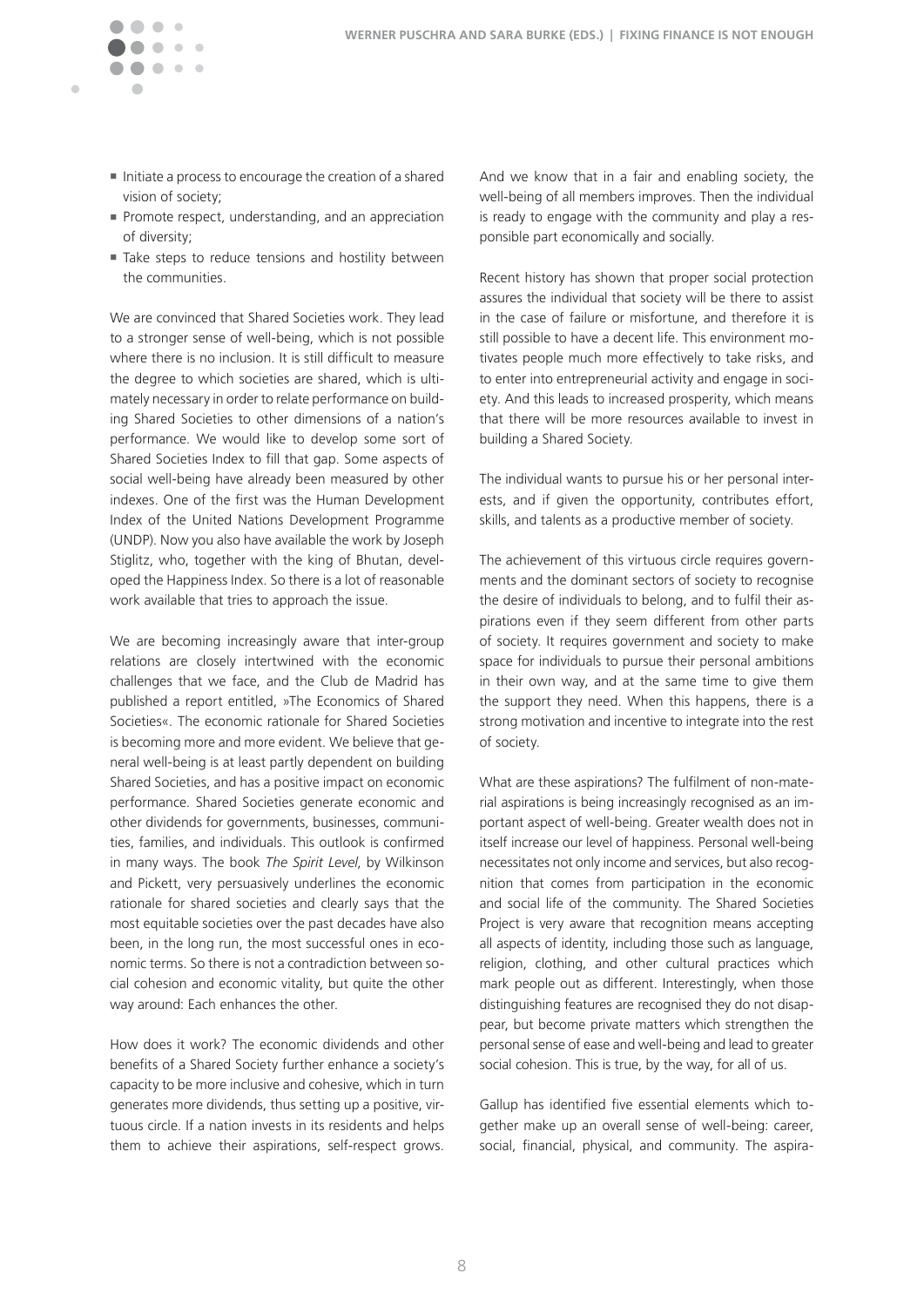

tions of all people are very similar. They want to have a reasonable quality of life, a sense of control over their own destiny, to be accepted and respected by the wider society, and – for parents – the opportunity to give their children a good start in life. It is not the absolute quantity of any of these factors that is important, but the confidence that they will continue to be available.

Amartya Sen underscores this point very persuasively in his work, where he points out that poverty can be understood as the lack of the capacities, tools, or opportunities needed to function as a full citizen, rather than the lack of money and possessions or a shortage of talent or ambition. I think this is a very important definition of poverty because it enhances our understanding of the unquantifiable aspects of the problems in our societies.

This is why we in the Club de Madrid believe that we need to bring the social purposes of the economy to the centre of our economic thinking. But look at the approaches we adopt.

I do not have to tell you that I think the answers we and the IMF have chosen at the present time for the crisis in Europe are wrong. It is a regressive development. The policies squeeze citizens ather than support them. There is also a strong push to dismantle all types of social protection, even though I pointed out early on that a safety net encourages risk taking and economic engagement.

And to make people suffer for a strange goal that, at the end of the day, cannot be fulfilled, doesn't make a lot of sense. To embark on these massive austerity policies will not lead to success. It will lead to a deeper recession, and further recession will even increase the public debt burden of the countries, from which they will not be able to rise. And there are many people in the US who would want to follow a similar path.

Therefore, I think it would be much better to take over the Greek debt to the maximum extent possible on the European level, if we can afford that, and to allow Greece to come back to a path of development. If we duplicate in other countries the austerity recipes applied to Greece, Europe will say goodbye to social cohesion and a Shared Society and, in my understanding, give up its soul. Europe, for many decades, has been different from other parts of the world very much because of it social model  $-$  this social cohesion that we were able to develop.

Therefore, we have to engage in a very fundamental political argument in Europe which would not divide along traditional political lines.

This analysis is shared by many Christian Democrats and even by liberals (in the European sense). There is quite a movement across a number of European countries, of rich people who say they want to pay more taxes in order to contribute to the well-being of the society (Warren Buffet in the US being one example). But at the same time, politicians both in Europe and North America are talking about reducing taxes as if it will stimulate growth.

Technically, the solutions are fairly easy. If Europe were able to agree on Euro bonds and a form of economic governance with democratic legitimisation – as well as the recapitalisation of some of the affected banks – that could quite easily improve the situation. You do not have to be a genius to develop those ideas. It has to be acknowledged that the Greek crisis would have been a minor problem if it had been solved in the spring of 2010 because it represented only about 2.5 per cent of the European GDP and 3.5 per cent of the sovereign debt in Europe. This is not an outrageous problem to be solved.

So the problem is a political one. If we are talking about the different types of crises today, perhaps the biggest crisis around the world is the crisis of politics, because political leadership seems to be missing in many, many parts of the world.

In Europe at the moment the situation is deteriorating daily. In 2008 there was enough political leadership to resolve the financial crisis and to embark on bold political measures. Now the situation is growing steadily worse. There is a special art that has been developed within the European Union for muddling through. It seems that we are real experts in that type of activity. But while we muddle, the public atmosphere is tending to go against the European ideal; there is the emergence of nationalism in many countries. Also, in the US many are turning inward, and obviously it will not be possible to come to terms with reasonable economic policies until after the presidential election – and even then nothing is certain.

But now, globally, we need courageous leaders who are willing to shift out of the current orthodoxy that austerity is the solution and the weakest members of society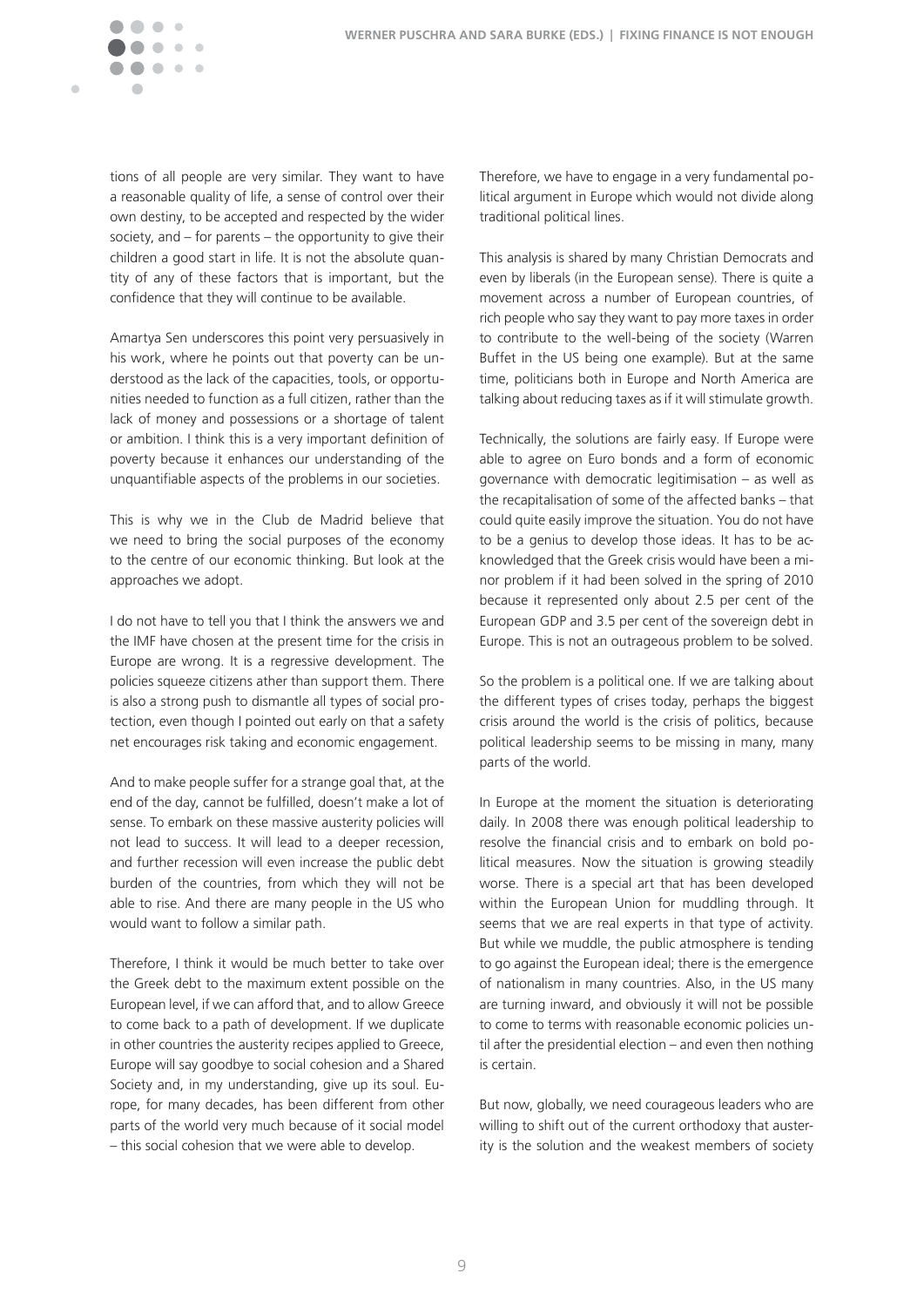

will have to suffer the most because they are the most amenable to such measures. Some of those who are driving policy accept this approach because other options seem more difficult to implement. Some may not really appreciate how hard some citizens are affected. Some fear that they will be creating a situation of moral hazard if obligations are waived, even though many of those implicated in the crisis have been able to avoid any consequences. But do any believe that austerity, which reduces the productivity and spending power of citizens, will really work?

Shared Societies is an ambitious concept, and it requires political leadership. Therefore, the task of like-minded organisations is, first of all, to identify the intellectual backbone of what can and should be done. At the same time, we also should be active in building up public pressure to provide the space for political leadership to implement some of the elements that make our societies more cohesive.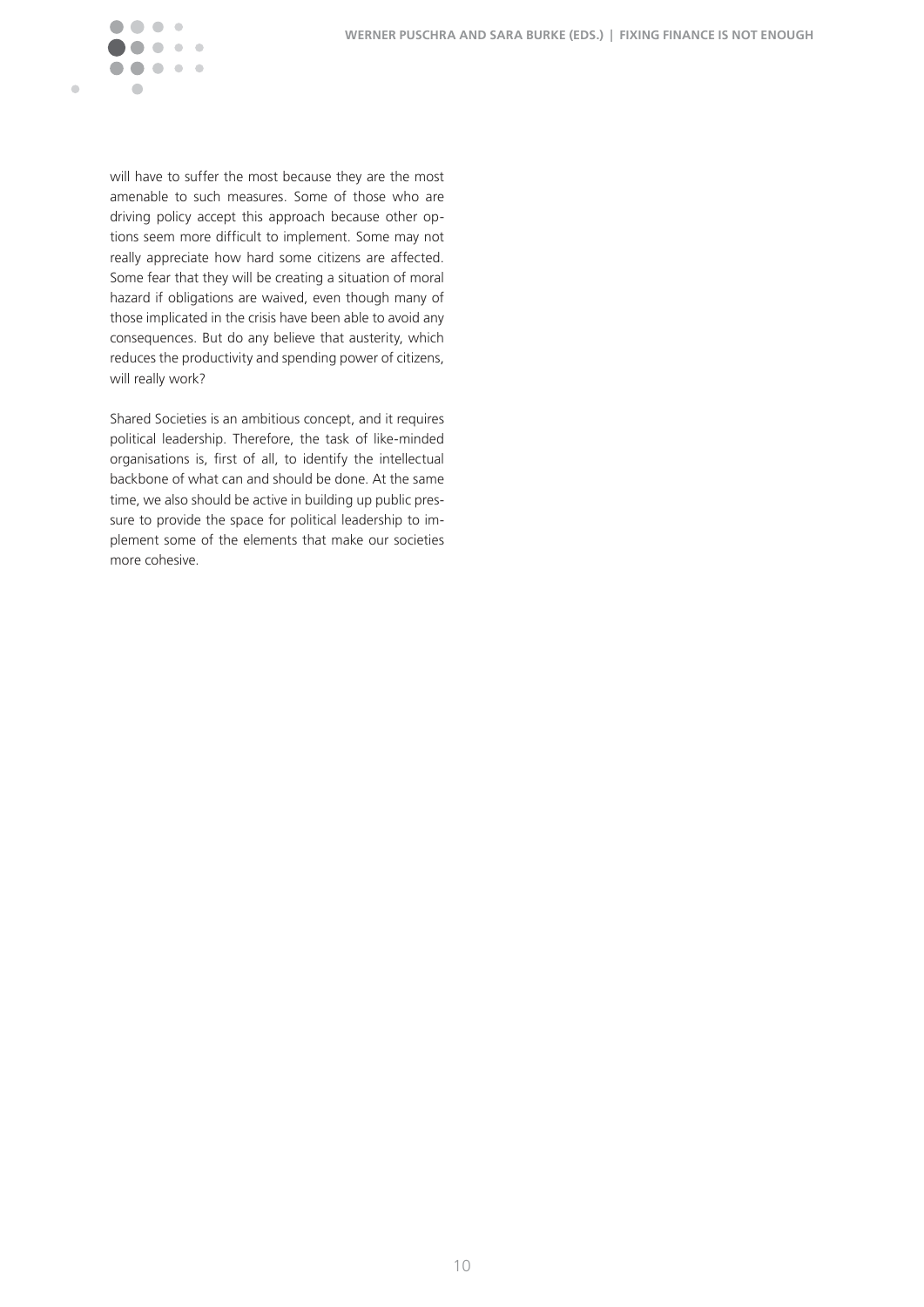# Right for the Economy and Right for Humanity

*Alejandro Toledo*

Ċ

We have tended to respond to the economic crisis which began in 2008 as an exceptional situation and seem to be hoping for a short-term fix, but we need to take a wider, long-term view which takes into account the way the crisis disrupted positive trends in previous years, and also takes into account the deeper issues which lie behind the crisis: reforming the international financial system, on the one hand, and the need to deal with poverty, social exclusion, and inequality on the other.

It is important that we raise the issue of inequality and social exclusion, particularly in relation to the IMF and World Bank. I used to work at the World Bank about 20 years ago, and – because of its history – I would never have dreamed then that a reform debate that deals simultaneously with the financial system and social issues would be taken up in the IMF. We are making some progress.

In the short term, the European Union will not be able to contain the financial crises of Greece, Portugal, Spain, Ireland, and Italy. If the contagion passes from Europe into the United States – a United States that is not too solid economically – it will also affect Latin America. The 66 billion dollars that has been injected into the US economy, and the other 400 billion dollars that was requested, are not having the expected response. For example, unemployment rates have fallen slightly, but they are still very high. It's likely that once again we will have a world financial crisis, and the question we face is whether the institutions of the financial system will be able to put out the fire this time.

If we take a longer view, the crisis that began in 2008 has accentuated the levels of poverty, inequality, and social exclusion in the developing world. My region of 500 million people – Latin America – provides a good example. Latin America, like other developing societies, has been experiencing respectable rates of economic growth. The region has been growing at an average rate of six per cent, and even had nine per cent growth for 10 consecutive years, except for 2009. That is not only because the states are managing their economies more responsibly, but to a large extent, because of an exceptional factor, the high prices of their commodities in the international market.

Around 65 per cent of foreign exchange is derived from exporting raw material, particularly the extractive industries and gas and oil. Of course, the prices of oil, gold, silver, and copper in the international market are currently very high. China is growing at 10 per cent, and China is buying our products, but that is a fragile situation. It makes the region very vulnerable if we don't invest in the minds of our people to give added value to our production or to diversify the economic sectors for growth.

Thirty per cent of the population still falls below the poverty line, as measured in terms of income per capita, though that is not the most sensitive measure of poverty and the impact of inequality. With the growth rates for the 10 years before the 2008 crisis, we were expecting that by 2009 three million people would have risen out of poverty.

With the crisis, not only were those three million people left in the darkened hole of poverty, but three million others fell into poverty. This is a part of the price that we paid for a crisis that this time, by the way, was not produced in Latin America. For the past 30 years we have been seen as a continent that is disordered, disorganised, and prone to hyperinflation and crisis. That was the image we had. With all due respect, however, the crisis of 2008–2009 was not produced in Latin America, and yet we have still had to pay the price.

Looking forward, we are at threshold of another global financial crisis if Europe and the United States don't get their act together. And in this interconnected world, we will all be paying part of the price, too. These are the economics and the financial realities that we need to deal with as part of the global challenge. The world now has seven billion people, and 40 per cent of that seven billion are living below the poverty line.

If we do not have the political will and determination in the short term to reduce poverty and inequality, and to construct a society that is more inclusive, with mutual respect for cultural diversity and sensitivity to the environment, we will have discontent in the world and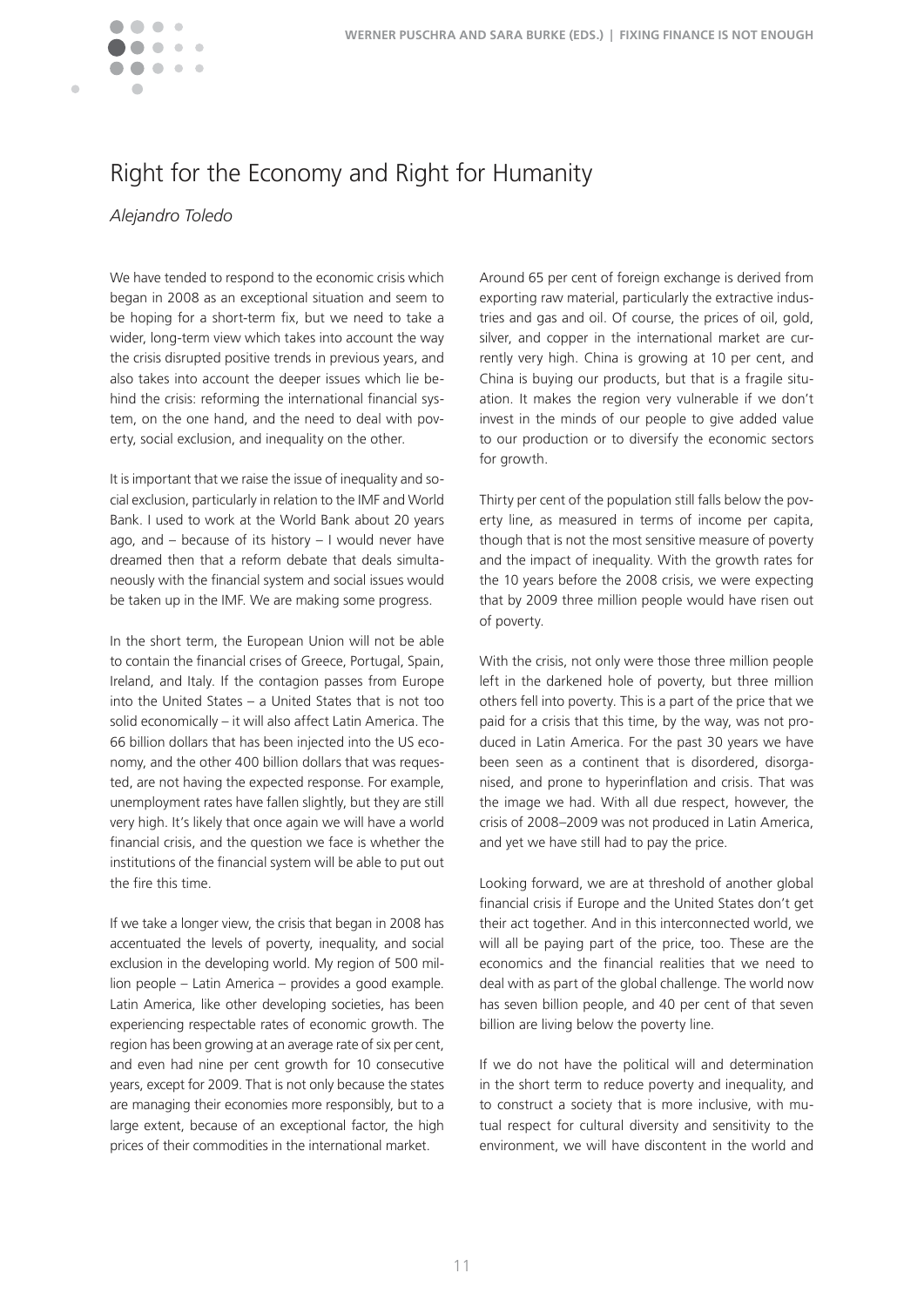

social unrest. Social unrest, inequality, and social exclusion could truncate economic growth, undermine democracies, and create a very fragile economic landscape in which financial crisis would be likely. Social unrest is not a good climate for attracting capital investment. If we don't have capital investment, we won't have growth. If we don't have growth, we won't have anything to redistribute, which will lead to a perverse, vicious circle.

Therefore, we need to both reform the international financial system, on the one hand, and deal with poverty, social exclusion, and inequality on the other. The juxtaposition of these two issues shows us that we need to re-engineer the financial system so that it contributes to constructing societies that are more inclusive, with the medium- and long-term objectives of providing sustainability not only to economic growth, but also to *development*, where people would have access to clean water, health care, and quality education.

It also needs to be rooted in valuing and supporting cultural diversity, because in a global world, that is a way to put a human face to globalisation and generate mutual respect for our diversity. I come from an indigenous community, and I'm very proud of it. I don't want globalisation to erase my roots, my identity. I don't want people to give my fish away; I demand my right to know how to fish. For me, globalisation is not a means to undermine culture by, for example, penetrating markets with a universal dish such as McDonald's burgers or Kentucky Fried Chicken. I hope we will never reach that point, because it is not part of my vision of globalisation.

Can we cultivate new leadership in the world that can lead us to the point where citizens and the global society accept ourselves, our cultures, and our diversities, and also improve our quality of life by constructing a Shared Society? This is what has motivated me to join in this dialogue.

But there is a crisis of leadership in the world. In Europe and in United States there is wealth and the ability to communicate with the most eloquent speeches, but most of the time they can't deliver results, so people are getting a little bit frustrated.

Can we look to the business sector? I'm telling my friends who are in the business world in South America, »Listen, the rate of return for your investment is going

to be higher if you help to reduce poverty and inequality and construct a more inclusive society. Can you imagine China and India together? That's 2.4 billion people. Investing in poverty reduction and inequality reduction and in the construction of a much more inclusive society is very profitable for business and is good for democracy. You would have 2.4 billion people to enlarge your market who could buy your bread, water, milk, Yahoo. That's 2.4 billion people who currently don't participate in the market«.

And they say, »Yes, we can extend the market«. But they are not too eager to volunteer to increase taxes. In some cases, the opposite is the case. They also say, »No, hold it. I cannot be too generous because I don't know whether price of gold in the international market tomorrow will be the price it is today, 1,900 dollars an ounce«.

That's how it looks strictly from the business perspective, a *strictly* investment-based point of view.

But a Shared Society is rooted in an older premise, that ultimately, economic development and economic growth is a means, not an end. We need to achieve economic growth with a human face, thinking in terms of development, not only of growth.

I am in favour of the Shared Societies' mission not only because it is economically right, but also because it is right in human terms.

If we do have the political will and determination in the short term to reduce poverty and inequality, and to construct a society that is more inclusive, with mutual respect for cultural diversity and sensitivity to the environment, we will be stimulating a benign, self-reinforcing, positive circle. If not, we face growing discontent in the world and social unrest.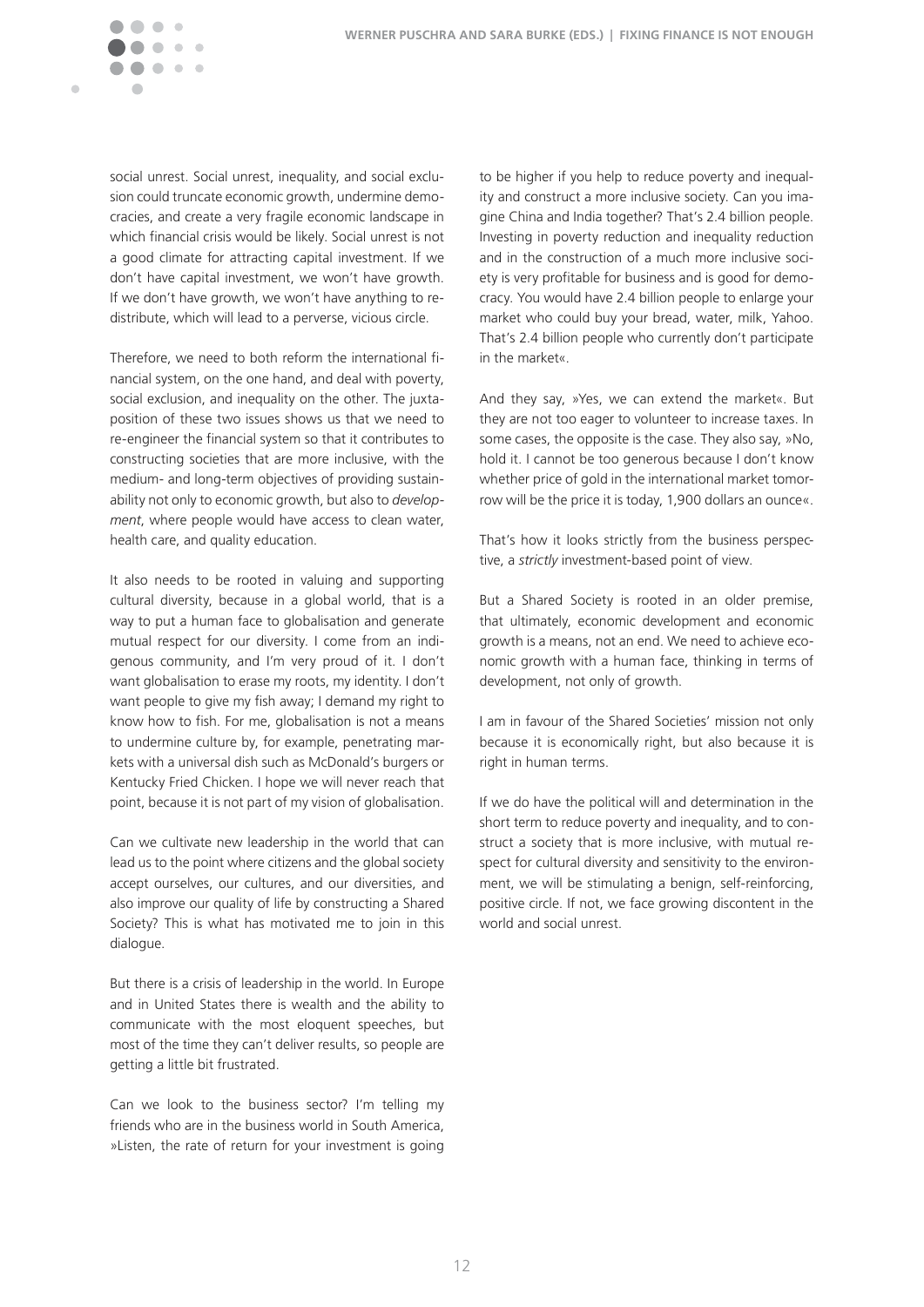

# Six Weeks Before Cannes – The Role of the G20 in Times of Crises

### *Emmanuel Moulin*

The world economic crisis questions us about the role of the G20: Do we need to change gears? Do we need to change the G20 agenda? Do we need to do more? Is G20 legitimate to tackle the crisis? My view – and I will prove it – is that the present situation makes it all the more important for the G20 to achieve its goals.

When France started the G20 presidency in January 2011, we set up an ambitious agenda to continue the efforts of the G20 on financial regulation, on growth with the framework for a strong, sustainable, and balanced growth, and on development. President Sarkozy added four new priorities to the agenda: the international monetary system, the excess volatility of commodity price, global governance, and the social dimension of globalisation.

Over summer 2011, the global situation changed markedly. A global slowdown took place in the second semester 2011. The IMF announced that it was anticipating a one point downward revision of global growth for 2012. The euro zone was going through a crisis that was addressed by the heads of state as a first step immediately on 21 July 2011. Because the time of democracies and parliaments is not the same as the time of markets, the implementation of this first ambitious agreement took time. And heightened financial tensions drew stock prices down. We have also seen some tensions on liquidity.

This new environment reinforces our choice of focusing on the underlying causes of the current problems, in particular, global imbalances, incomplete financial regulation, and commodity price volatility. This new environment also calls for a strong impetus of G20 leaders in Cannes. At the G20 Summit, we need to strengthen our efforts to build a more ambitious Action Plan for growth and bring a coordinated response to the current crisis in order to achieve a lasting economic recovery. The key issue is growth indeed. It requires a set of collective G20 actions which are listed below.

1. The G20 must bring a coordinated response to foster global growth

We are in a situation where coordination of efforts is key. We are not in the same situation as in 2009, when we only had to focus on stimulus. In London, the G20 focused on stimulus, whereas in Toronto, the G20 focused on fiscal consolidation. Today, we know that for some countries which face strong budget constraints, stimulus is not the adequate response. But at the same time, an overall global policy of austerity or of very quick fiscal consolidations would be very dangerous for global growth. The result is that countries which have room to maneuver to stimulate growth should use them, while countries which are under the pressure of the markets need to consolidate.

Because the current crisis is also a crisis of confidence, fiscal consolidation schemes need to be very precisely designed: the response is not to aggressively and immediately cut all public spending. The response is rather to make fiscal consolidation efforts within a medium-term framework in order to ensure credibility while making sure that these efforts are as growth-friendly as possible. As an example, we should focus on reforms of entitlement schemes and implement fiscal rules because doing so will increase confidence without undermining growth.

There is also a need for a more balanced global growth. In particular, in emerging countries, internal demand is very low and should be stimulated.

All this economic policy should be encapsulated in Cannes into an Action Plan for growth, with concrete commitments and timelines from each G20 member.

2. The G20 must work on the reform of the international monetary system

Global imbalances are also linked to the proper functioning of the International Monetary System, or rather the International Monetary Non-System we are living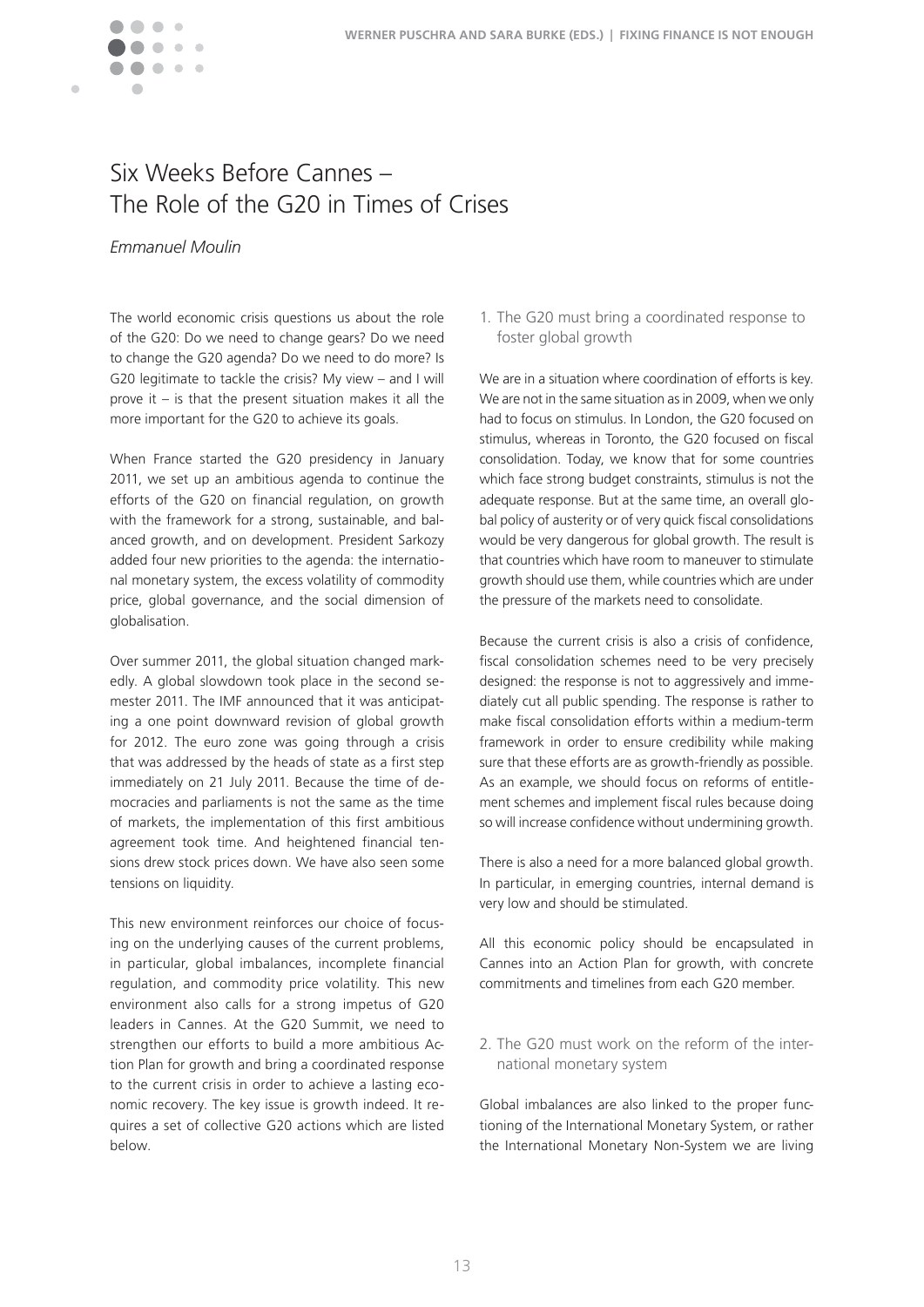

in. Yet, we are making progress. For example, the G20 will endorse a common framework to encourage stable capital flows. This is particularly crucial at a time when we face tensions in financial markets, and therefore risks of sudden stops of capital flows into emerging markets.

We also want to make progress towards the internationalisation of emerging economies currencies, including building a path toward the enlargement of the SDR basket. And we want to have stronger financial safety nets, which means we should open discussions about new facilities of the IMF. Finally, we should build global safety nets in order to deal with systemic and/or regional crises, and with countries affected by global volatility as collateral damages.

This obviously brings us to the issue of the resources of the IMF, because we cannot ignore the fact that the ability of the IMF to deal with a new crisis is now limited. In London, the G20 decided to triple the resources of the IMF. We also decided upon a quota reform. It is now very important that all G20 countries implement their commitments. As of now, only 21 countries (including France) have ratified the quota agreement. There is still a long way to go to come to the 85 per cent majority.

#### 3. The G20 must pursue its comprehensive efforts to regulate the financial system

The G20 is now implementing the commitments taken to improve financial regulation. Some jurisdictions have decided to go even further than G20, as the European Union has done with several new legislations. What is important is to make sure that G20 is not promoting the development of non-regulated entities outside the scope of regulation; otherwise, it would create some new factors of vulnerability in the international financial system.

#### 4. The G20 must tackle the global commodity issue

For the first time in the G20, France initiated meetings of agricultural ministers. They took decisions in order to increase the transparency and to improve the regulation of commodity markets. The final goal is to reduce excessive volatility of prices. We took concrete steps to improve physical market transparency with two international databases: the Joint Organisations Data Initiative (JODI) on oil, which will be expanded to other energies, and the Agricultural Market Information System (AMIS) on agricultural goods. They will provide a better view on storage, production, and consumption.

#### 5. The G20 has a responsibility to act in favour of development

Thanks to the Korean G20 presidency, the G20 forum now deals with development, which is a very positive and meaningful step since advanced and emerging economies are now collectively acting in favour of development. We believe that the current environment makes it all the more relevant to deliver on the development agenda.

We have focused the French presidency on infrastructure and food security. We also address the question of the financing of global public goods such as climate and development, especially in the current times of constrained public finances. President Sarkozy is pushing for a financial transaction tax as one possible way. We commissioned a report by Bill Gates on the issue of the financing. Bill Gates concluded that a financial transaction tax is feasible and does not need to be universal.

6. The G20 must take into account and promote the social dimension of globalisation

For the second time in G20 history, the G20 presidency organised a meeting of the G20 labour ministers. We are convinced that G20 needs to include social issues in the G20 economic agenda. I would like to mention two priorities of the French presidency. The first one is the question of youth employment. We will create an intergovernmental working group on youth employment and share best practices among G20 with the support of the international organisations such as ILO and OECD. The second priority is to make progress towards the implementation and expansion of social protection floors. On this issue, we benefited from the report of Madame Bachelet, former president of Chile. In advanced economies, social protection accounts for 20 per cent of GDP, whereas in low-income countries it accounts for only 4 per cent. The crisis has shown that financial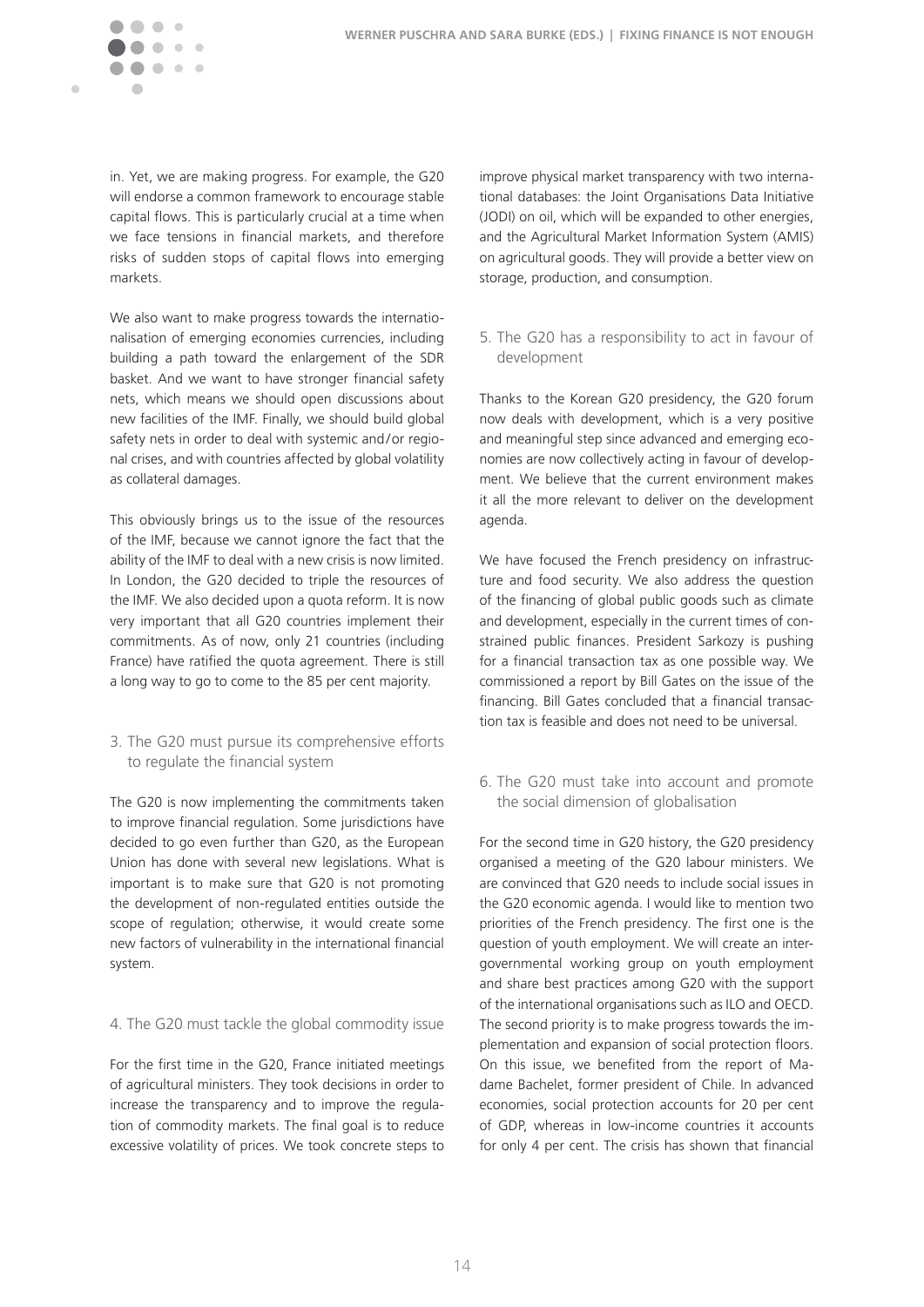

safety nets are very important to smooth the impact of the economic cycle. They are also very useful in eradicating inequalities and can contribute to the re-balancing of the global economy by stimulating domestic demand in some countries.

The French presidency innovated in 2011 in including labour unions in G20 work. We organised not only a B20 summit for business partners, but also an L20 summit for labor unions of G20 countries. Both should make commitments, and their encounter in Cannes should allow the implementation of more socially responsible policies.

#### 7. The G20 must think of updating the governance of international organisations

President Sarkozy is very much willing to make progress in Cannes on the issue of the governance of international organisation. All international organisations should coordinate their actions, particularly regarding the responses to the crisis. They should take all the dimensions of globalisation (financial, economic, social, and environmental). As an example, we are pushing for a close cooperation between ILO and WTO on the basis of cross observers. We also believe that all of the G20 members should ratify the eight basic conventions on fundamental labour rights of the ILO. These are the reasons why President Sarkozy asked Prime Minister Cameron to issue a report on global governance in Cannes.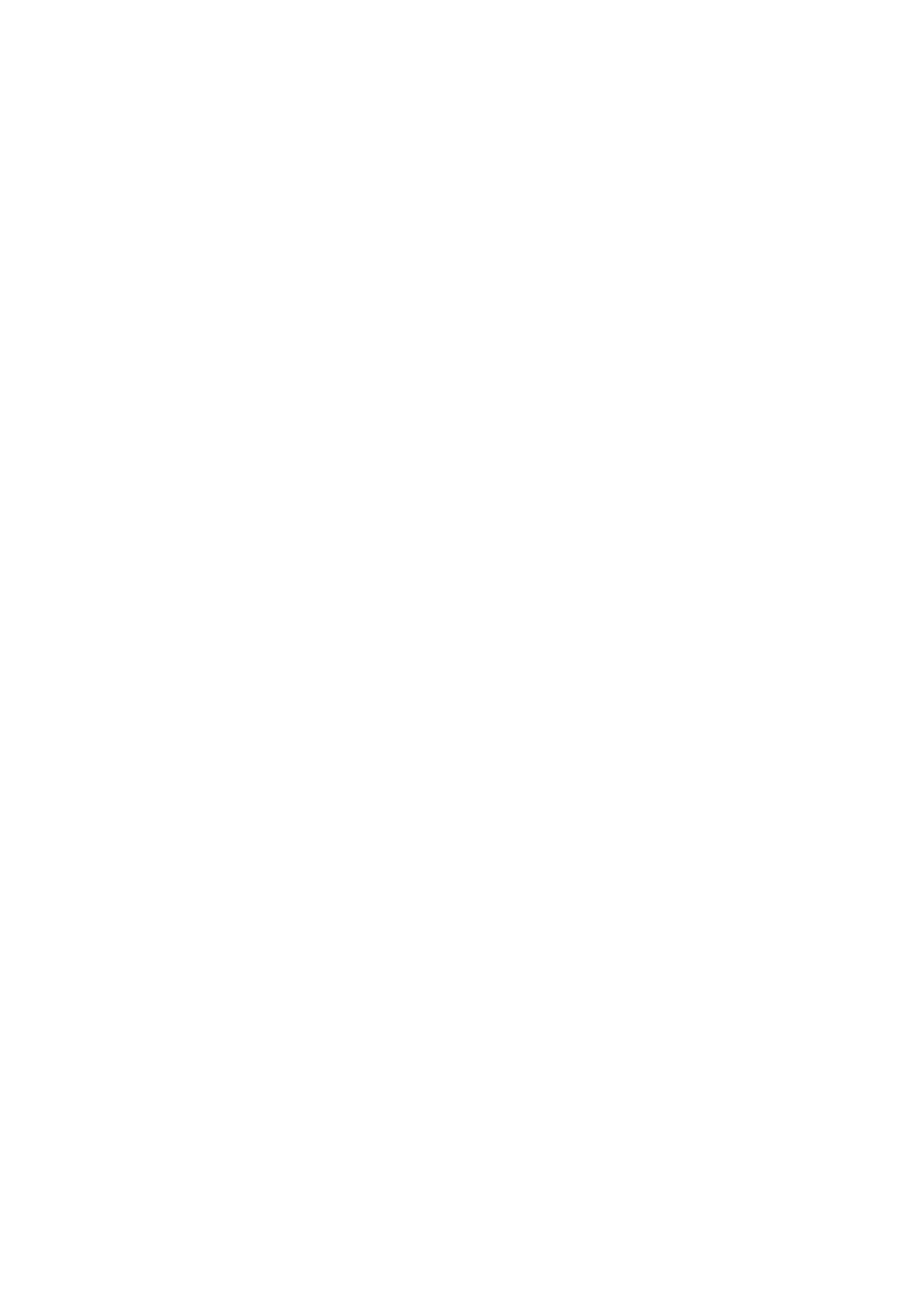

 $\blacksquare$ 

# **2 Inequality, the state of the multilateral order and the global financial crisis**

# Inequality and the Global Crisis: Evidence and Policies

*Raymond Torres*

# Inequality Trends

Labour incomes losing ground, especially for the low-paid

The global crisis was preceded by a long period of wage moderation. At the same time that there has been an increasing share of the top income earners vis-à-vis the rest of the population, the wage share  $-$  i. e., the share of labour incomes in GDP – has declined. Since the 1990s wage shares have fallen in the vast majority of countries, even correcting for a number of factors like selfemployment income – a trend which is consistent across advanced, emerging and developing countries (Figure 1). Associated with that has been an increase within the labour share. The decrease in labour's share of GDP has been more pronounced for low income earners than for high income earners. Between 1998 and 2008, wages of the 10 per cent higher earners increased faster than those of their bottom counterparts. As such the P9/P1 ratio of gross earnings increased in the majority of countries for which available data exist (Figure 2). Increases have been particularly large for countries which have overall low inequalities such as Nordic countries and some transition economies. The only exceptions to this pattern are Hungary, France and Belgium.

Figure 1: Wage share by region (change between 1990 and most recent year available)



Source: IILS calculations (ILO, 2011).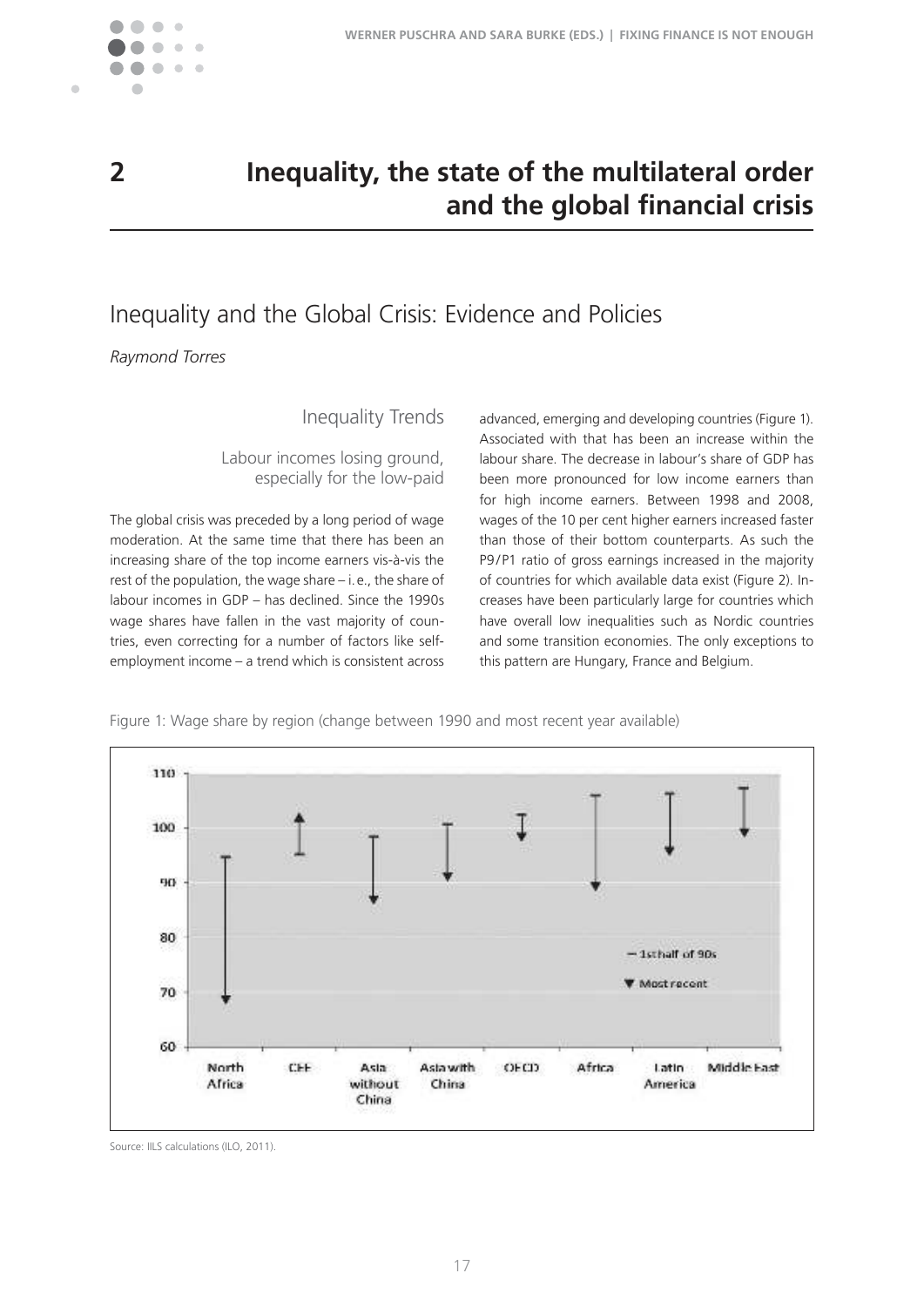



Figure 2: Change in the P9/P1 ratio of gross earnings between 1998 and 2008

\* Data for Belgium and Ireland correspond to 1999 and 2000, respectively� \*\* Data for Belgium and France correspond to 2007 and for the Netherlands to 2005. Source: IILS calculations (ILO, 2011).

#### Inequalities did not boost real investment

The increase in income inequality – and, therefore, the reduction in the wage share and the increase in the profit share – have not translated into more investment. Between 2000 and 2007, capital share in advanced economies grew by 1.5 full percentage points, from roughly 17 per cent in 2000 to 18.5 per cent in 2007. In contrast, investment as a percentage of GDP did not keep pace with profits and remained stable (Figure 3). Indeed, since the onset of the crisis, investment as a percentage of advanced economies GDP has tended to decline little by little. This is the case, for instance, in the United States. In the case of emerging economies, investment as a percentage of GDP has increased but much less than what had been possible on the basis of the increase in profits as a percentage of GDP.

Simple correlations between growing profits and growing investment, accounting for a number of other factors, show that the slope is negative in the case of OECD countries. Moreover, in emerging economies, the increase in profit has not been associated with a proportionate increase in investment. In fact, even in countries or regions where the slope is positive, it is not equal to one; it is always less than one. Therefore, there has been a growing disconnect between profits and investment. The main factors behind this disconnect are that profits of non-financial corporations have increasingly been used to pay dividends and to invest in financial assets rather than to make productive investments (ILO, 2011).

Increasing inequalities or growing profits did not lead to more investment, but they could have led to more employment. However, if we focus on the good employment performance, both for advanced economies and for emerging economies, there are two groups. Some high inequality countries do have high employment – for instance, the United States, but there are low inequality countries with high employment rates. Actually, on average for advanced economies, the employment rate, which is the most important market indicator, is slightly higher than in the case of high inequality advanced economies.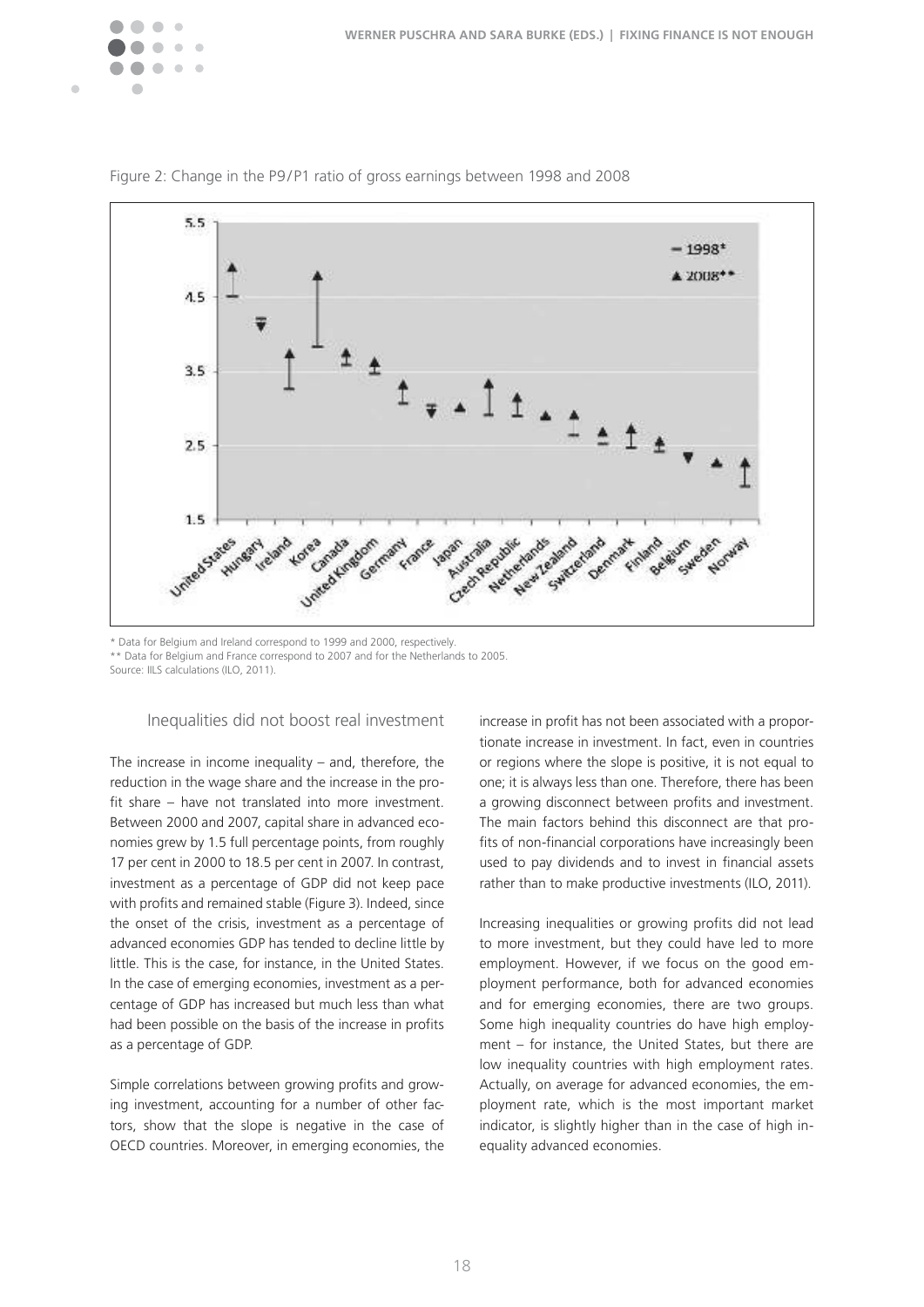

In short, the alleged benefit of wage moderation in growing inequality does more to investment such that, later on greater productivity and employment occurs. In this sense, there has been a growing disconnect�

# Inequality: Links With Global Crisis

Over the past few decades, with the prevalence of the neoclassical model, income inequality through wage moderation has generally been seen as beneficial for job creation and economic growth. The recent global crisis, however, proved that income inequality has not produced the expected effects on investments and growth. In fact, income inequality in both developed and emerging economies has affected economic growth by reducing consumption demand, through two mutually reinforcing effects: debt-led demand in advanced economies and export-led growth in emerging countries.

In some advanced economies, income inequality caused a build-up of private debt. Those countries that have more inequality also had more increases in household debt as a percentage of household income. Under the dysfunction of financial systems, banks were in a position to provide credit to these households – even though under prudent criteria, such loans would not have been provided.

In the case of emerging economies where the financial system was more tightly regulated, income inequality had a direct impact on weaker domestic demand. So it was crucial for economic growth in these countries to gain wider access to markets of advanced economies, especially those where domestic demand was especially dynamic. This is how the increasing inequality in emerging economies was transmitted into an increased emphasis on export-led growth.

For a while, the coexistence of debt-led growth in certain developed countries with export-led growth in

Figure 3: Capital share and investment developments among non-inancial irms in advanced economies (percentages of GDP)



Note: The sample analysed comprises 30 advanced economies.

Source: IILS calculations based on the OECD and UN National Accounts databases, national sources and IMF (2011).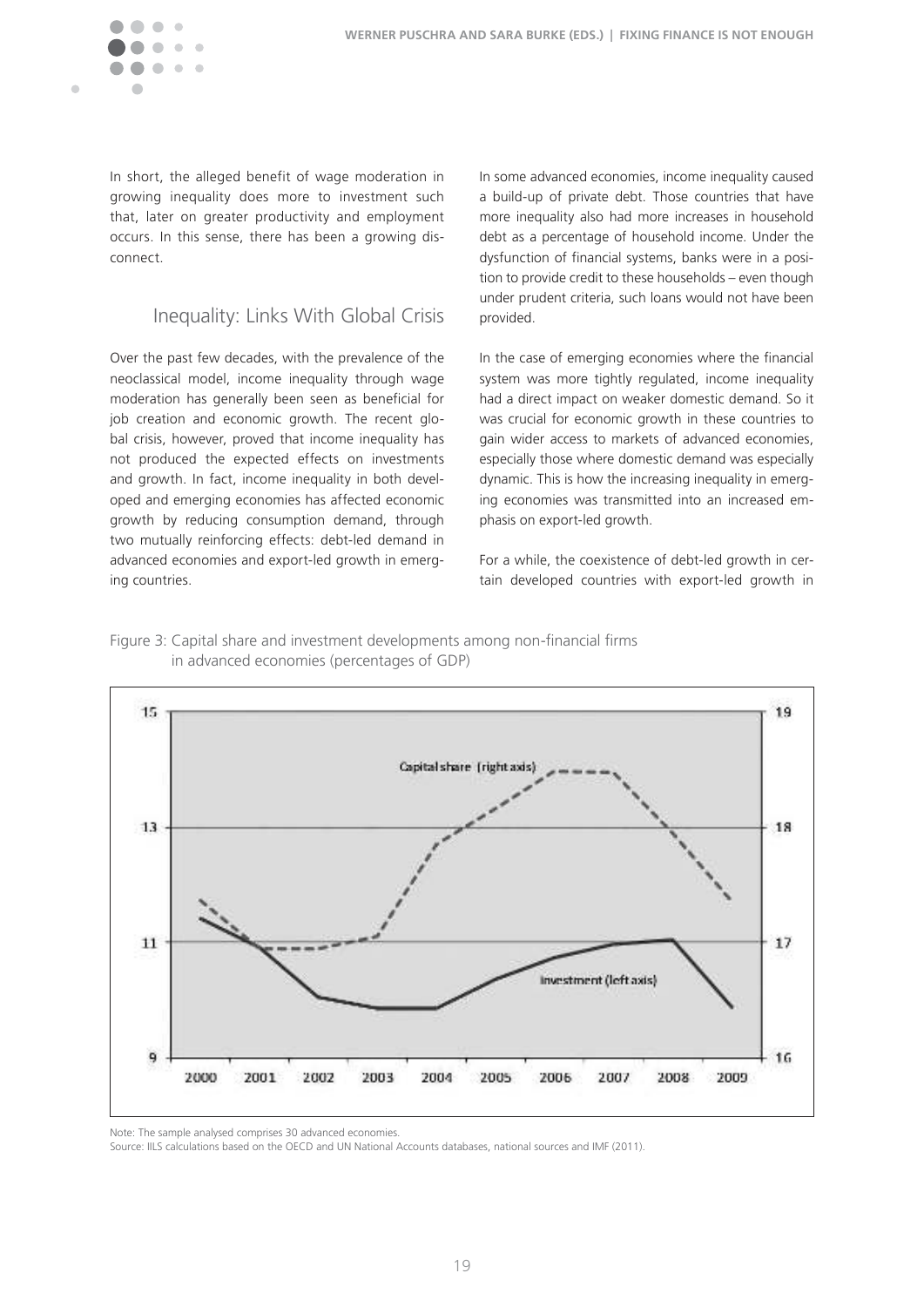Ċ

large emerging economies seemed sustainable. The surpluses of the latter countries served to finance the deficits of debt-led countries. And the world economy was expanding fast. However, debt-led demand proved to be the Achilles' heel of the growth process. As US monetary authorities raised interest rates in 2006–07, the relatively small increase in borrowing costs which resulted from this measure was enough to provoke a cascade of failures in loan repayments. This quickly spread throughout the financial system as a result of both the complexity of financial products – which made it difficult to assess the degree of risk – and the close international connections between financial institutions�

The absence of social protection and the deregulation of international capital flows are just two of the main drivers of falling wage shares. Weaker labour institutions, which play a redistributive role, are another factor. Greater coverage of collective bargaining agreements tends to be associated with lower inequality. And yet coverage rates are going down.

The rising incidence of precarious and informal employment has also played a role in the trend increase in income inequality. Finally, tax policies have become less progressive and are therefore less able to redistribute the gains from economic growth  $-$  a trend which may partly reflect international tax competition to attract or retain high-income peo-ple. The resulting shortfall in tax revenues has been offset by rising indirect taxation, with typically regressive effects.

So altogether, the recent global crisis has proved that neither the profit-led (debt-financed) growth model nor the export-led growth model is sustainable in the long run, as each fuels social and economic imbalances.

### Addressing Excessive Inequality at Its Roots

In this context, the best approach is to correct inequalities at their root, which is in the distribution of income from the market. So, it is necessary to correct the distribution of market incomes rather than leave markets to their own devices and then redistribute incomes afterwards through taxes or social policy.

#### Well-designed labour market institutions

If labour market institutions are well designed, they permit the achievement of both equity and employment goals. In fact, labour market institutions are, in general, stronger in low inequality countries than in high inequality economies. Also very important is to reduce the duality of precarious employment in the case of advanced economies or informality in the case of emerging and developing countries, since this is a major driver of market income inequalities.

Another element which is extremely important is to protect the labour market transitions, because one of the reasons the bargaining power of workers has declined is that people are scared. There is a lot more pressure from product markets, more international competition, and, therefore, there is a tendency for people to be very cautious in terms of wage claims. One way to reassure workers is to protect them from labour market transitions, so in case they lose their jobs, there are a number of programmes they can use to try to find new employment. We have learned a lot about how that can happen also in emerging economies. For example in India, the employment guarantee schemes have been a very interesting innovation. In Brazil, there have also been very interesting employment programmes which developed since the crisis in particular.

#### Progressive taxation

Another measure is to asminister export gains to where there are market inequalities, through more progressive taxation. But the question is whether countries can do it in isolation. However, there is certainly a debate about whether it's possible for countries to go alone on this or whether these efforts should be internationally coordinated. Certainly, what we saw before the crisis is that, for the majority of countries, there was a decline in top income taxes.

### Social transfers

Finally, the last measure is to administer the social policy through social transfers to the poor and so on. Although that certainly helps, there is a double limit to this. The first limit is that countries need to spend 2.4 per cent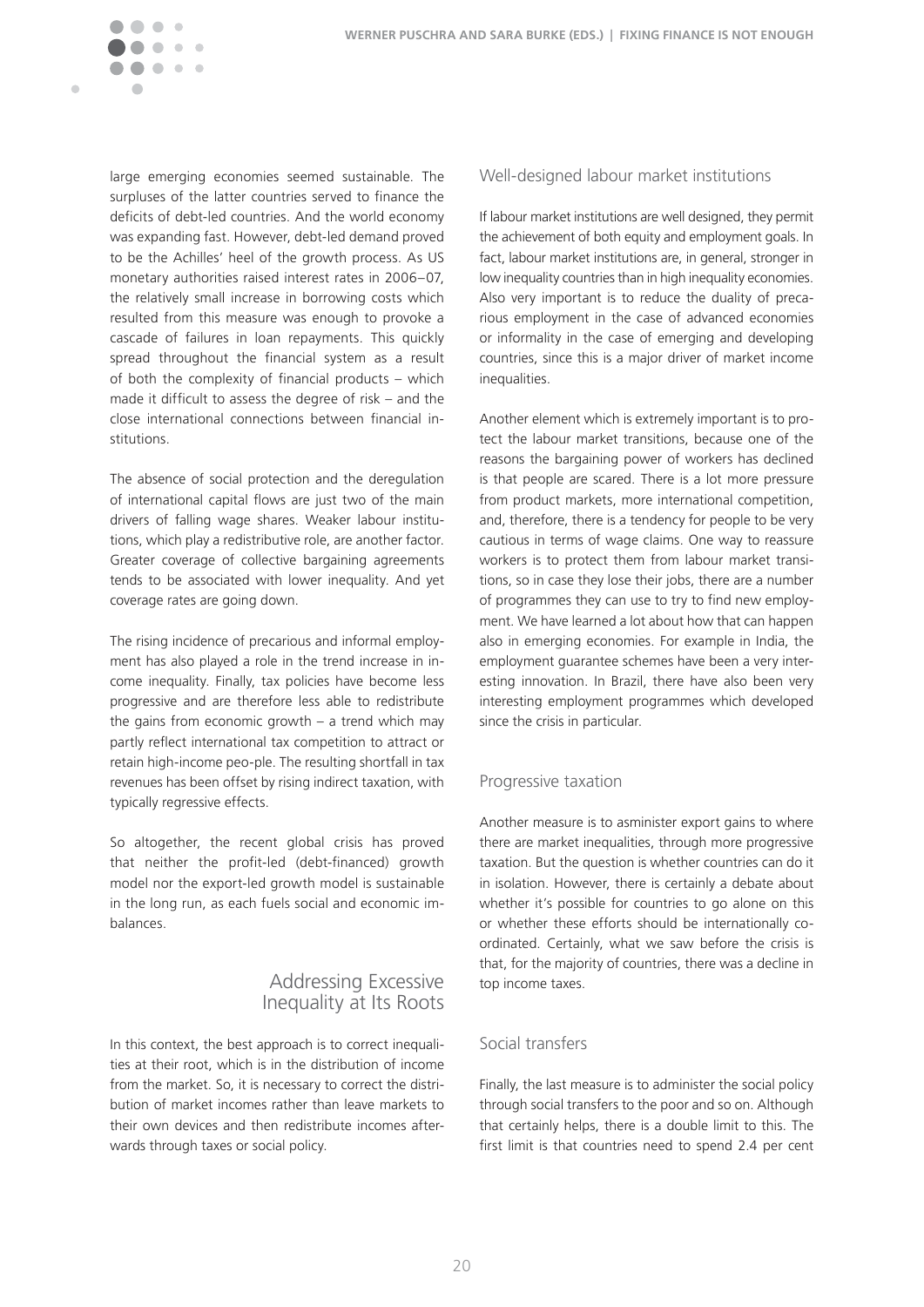

Figure 4: Social spending and income inequality



Source: IILS estimates (2011).

of GDP in social programmes in order to reduce Gini by just one point. Indeed, reducing inequalities to 1980's levels would require additional spending by 5.4 per cent of GDP – in the case of the United States, additional spending would reach 8.5 per cent of GDP.

Furthermore, a much deeper phenomenon is whether this kind of distribution is conceived as a way to compensate for something that happens in the market and, therefore, the need of distribution will be more and more, given that market inequalities grow more and more. For example, France spends 1.4 per cent of GDP just to support low-paid work. And if low-paid market incomes continue to fall, France will need to spend more and more. Therefore, that would contribute to increased spending and debt accumulation, so there is a connection between inequalities and debt accumulation if countries focus only on social spending as a way to correct for inequality. So, another limit has to do with the fiscal consolidation mantra which happens now. It seems difficult in some countries to redistribute only through social spending in the present circumstances.

A model developed in ILO (2010) analysed the employment effects of a set of policy measures and highlighted the importance of the right distribution of market incomes. While the effects of a 20 per cent nominal appreciation of the Chinese yuan vis-à-vis the US dollar are weak (the unemployment rate in China rises by more than 1.8 percentage points, and it remains broadly unchanged in the United States and other advanced economies), improved social security and higher wages in Asia would have important effects on global rebalancing and recovery (Table 1). A decrease in the net tax rate by 10 per cent, joined with a decrease in the propensity of wage earning households to save by 10 per cent and an increase in nominal wages by 10 per cent, would have a positive impact on employment in all regions. At the same time, the model suggests that fiscal austerity mea-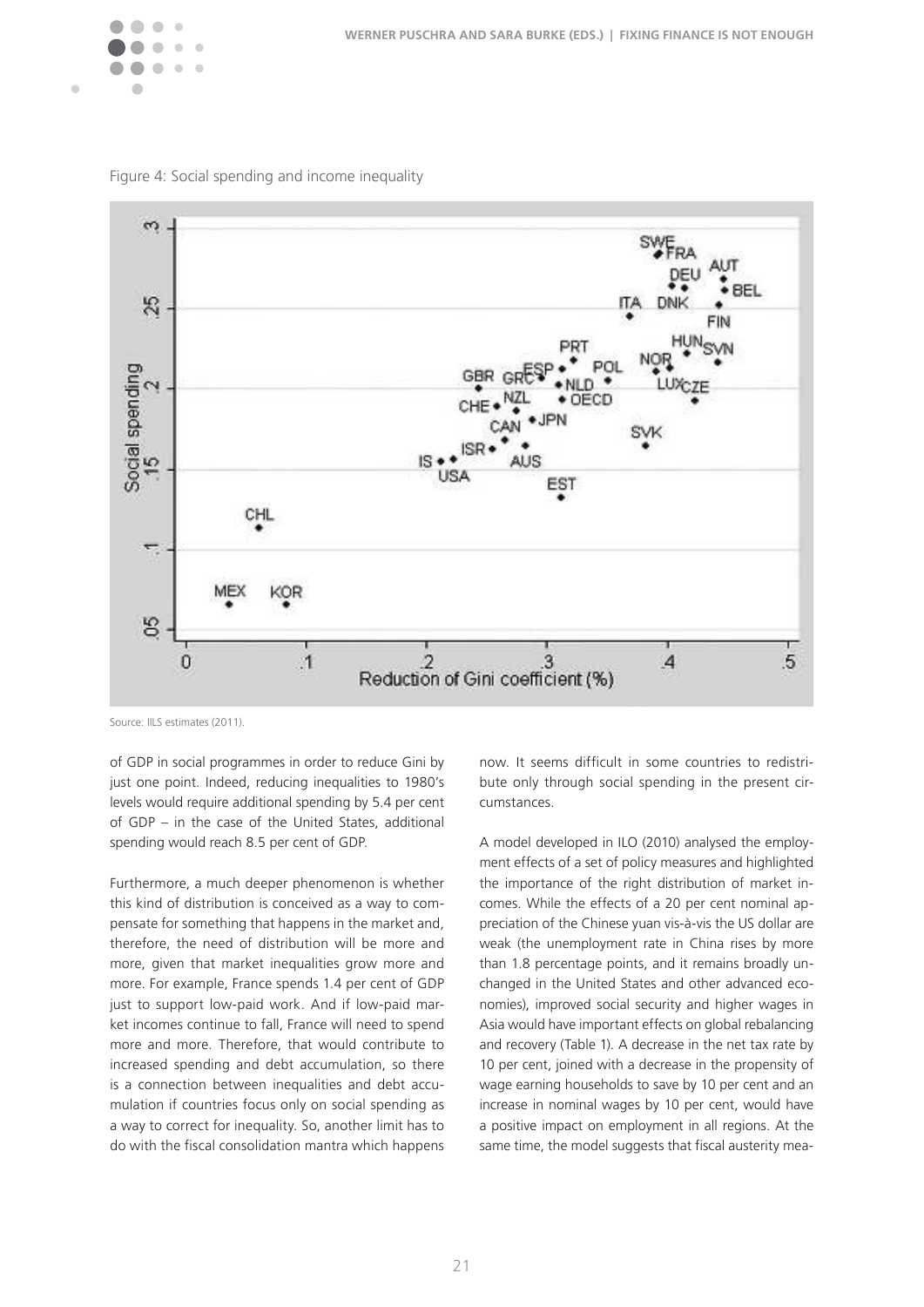

sures tend to depress world growth. For instance, a cut in the US deficit as a share of GDP by 2 percentage points would increase the US unemployment rate by over 3 percentage points and would lead to a downturn in all the regions (the unemployment rate in China would increase by 0.7 percentage points).

Table 1: Changes in unemployment rates as a result of three policy options for rebalancing the world economy (in percentage points)

|                              | <b>United States</b> | China |
|------------------------------|----------------------|-------|
| <b>Yuan appreciation</b>     | $-0.1$               | 1.8   |
| Asia rebalancing             | $-0.1$               | $-14$ |
| Aggressive cut in US deficit | 31                   | 0.7   |

Source: IILS estimates (ILO, 2010).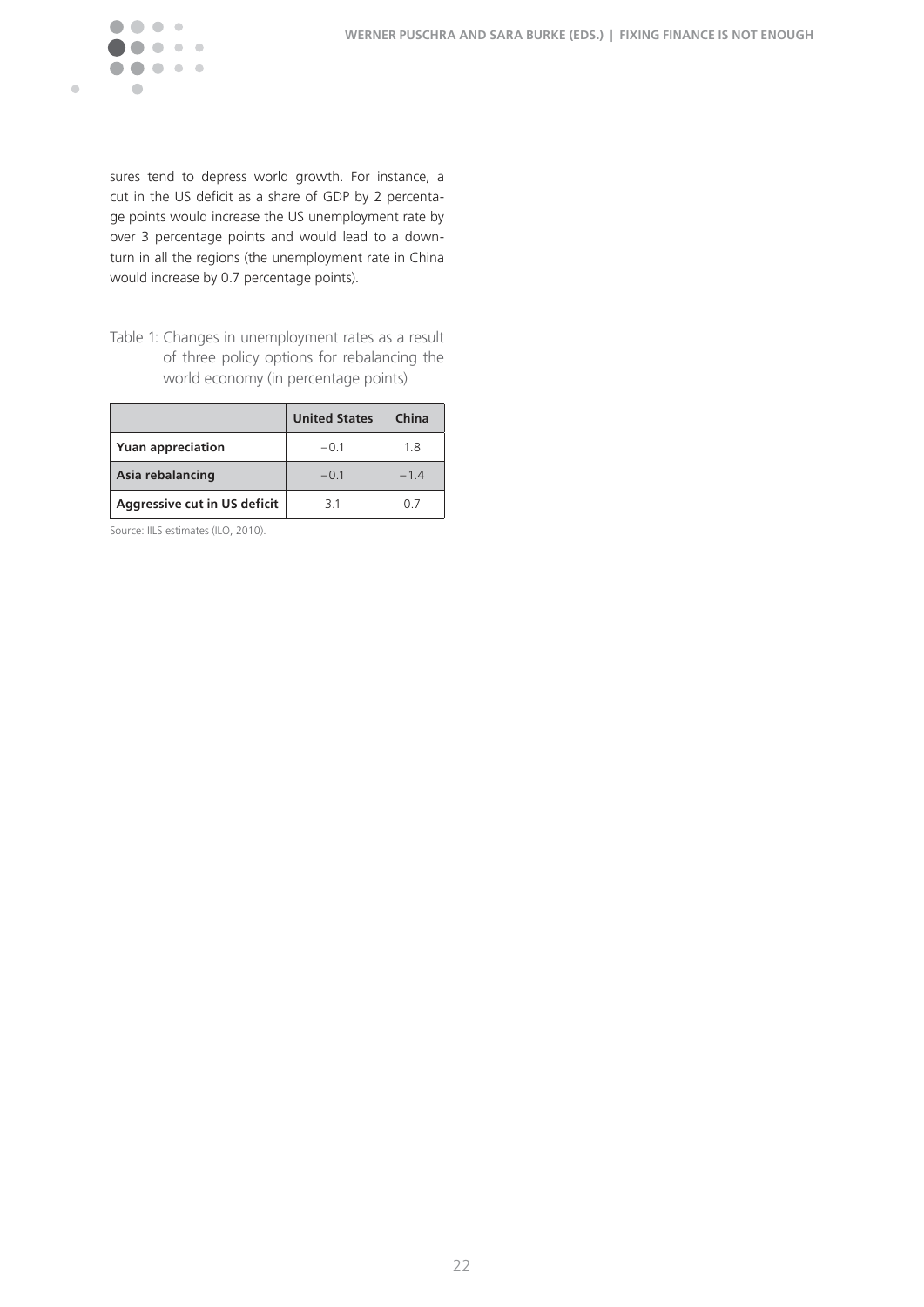

# Income Inequality, Debt Leverage, and Economic Crises

### *Michael Kumhof*

The United States experienced two major economic crises over the past 100 years – the Great Depression of 1929 and the Great Recession of 2007. Income inequality may have played a role in the origins of both. We say this because there are two remarkable similarities between the eras preceding these crises: a sharp increase in income inequality and a sharp increase in household debt-to-income ratios. Are these two facts connected? Empirical evidence and a consistent theoretical model (Kumhof and Ranciere, 2010, IMF Working Paper 10/268) suggest that they are. When – as appears to have happened in the long run-up to both crises – income inequality grows for several decades and the rich lend a large part of their added income to the poor and middle class rather than consuming it or investing it in the physical capital stock, debt-to-income ratios increase sufficiently to raise the risk of a major crisis.

### Empirical Evidence

We examined the joint evolution of the share of total income received by the top 5 per cent of U. S. households (ranked by income) and the ratio of household debt to income in the periods preceding 1929 and 2007 (see Chart 1). The income share of the top 5 per cent increased from 24 per cent in 1920 to 34 per cent in 1928 and from 22 per cent in 1983 to 34 per cent in 2007 (we focused on a shorter time period before 1929 than before 2007, because the earlier data were highly distorted by World War I). During the same two periods, the ratio of household debt to income increased dramatically. It almost doubled between 1920 and 1932, and also between 1983 and 2007, reaching much higher levels (139 per cent) in the second period.

In the more recent period (1983–2007), the difference between the consumption of the rich and that of the poor and middle class did not widen as much as the difference in income between these two groups. The only way to sustain such high levels of consumption in the face of stagnant incomes was for poor and middle-class households to borrow (see Chart 2). In other words, the increase in the ratios of debt to income shown in

Chart 1 was concentrated among poor and middleclass households. In 1983, the debt-to-income ratio of the top 5 per cent of households was around 80 per cent; for the bottom 95 per cent the ratio was around 60 per cent. Twenty-five years later, in a striking reversal, the ratio was 65 per cent for the top 5 per cent and 140 per cent for the bottom 95 per cent. The poor and the middle class seem to have resisted the erosion of their relative income position by borrowing to maintain a higher standard of living; meanwhile, the rich accumulated more and more assets, including financial assets backed by loans to the poor and the middle class. The fact that consumption inequality increased by less than income inequality has led to much higher wealth inequality. The higher indebtedness of the bottom income group has implications both for the size of the U.S. financial industry and its vulnerability to financial crises. The bottom group's greater reliance on debt – and the top group's increase in financial wealth – generated a higher demand for inancial intermediation. Between 1981 and 2007, the U.S. financial sector grew rapidly – the ratio of private credit to gross domestic product (GDP) more than doubled, from 90 to 210 per cent. The financial industry's share in GDP doubled, from 4 to 8 per cent. With increased debt levels, the economy became more vulnerable to financial crisis. When a crisis eventually hit in 2007–08, it brought with it a generalized wave of defaults; 10 per cent of mortgage loans became delinquent, and output contracted sharply.

There are of course other possible explanations for the origins of the 2007 crisis, and many have stressed the roles of overly loose monetary policy, excessive financial liberalization, and asset price bubbles. Typically these factors are found to have been important in the years just preceding the crisis, when debt-to-income ratios increased more steeply than before. But it can also be argued, as in Raghuram Rajan's 2010 book »Fault Lines: How Hidden Fractures Still Threaten the World Economy«, that much of this was simply a manifestation of an underlying and longer-term dynamic driven by income inequality. Rajan's argument is that growing income inequality created political pressure – not to reverse that inequality, but instead to encourage easy credit to keep demand and job creation robust despite stagnating incomes.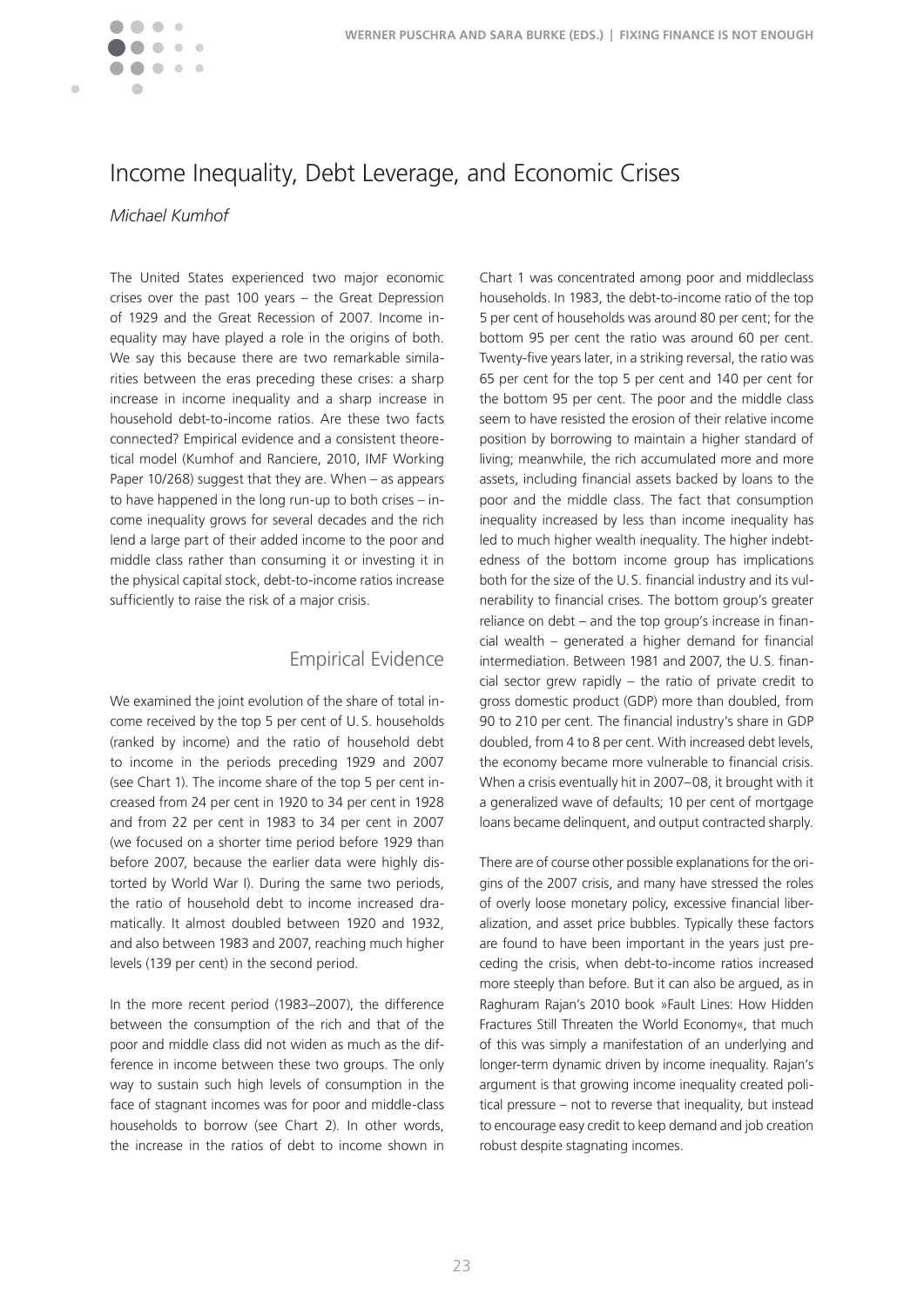



Chart 1: Inequality and Leverage before the Major Crises

Source: Statistical Abstract of the United States, U.S. Department of Commerce.



Sources: Income shares from Piketty and Saez (2003, updated), Income excludes capital gains. Debt-to-income ratios from Flows of Funds database, Federal Reserve Board. Income excludes capital gains.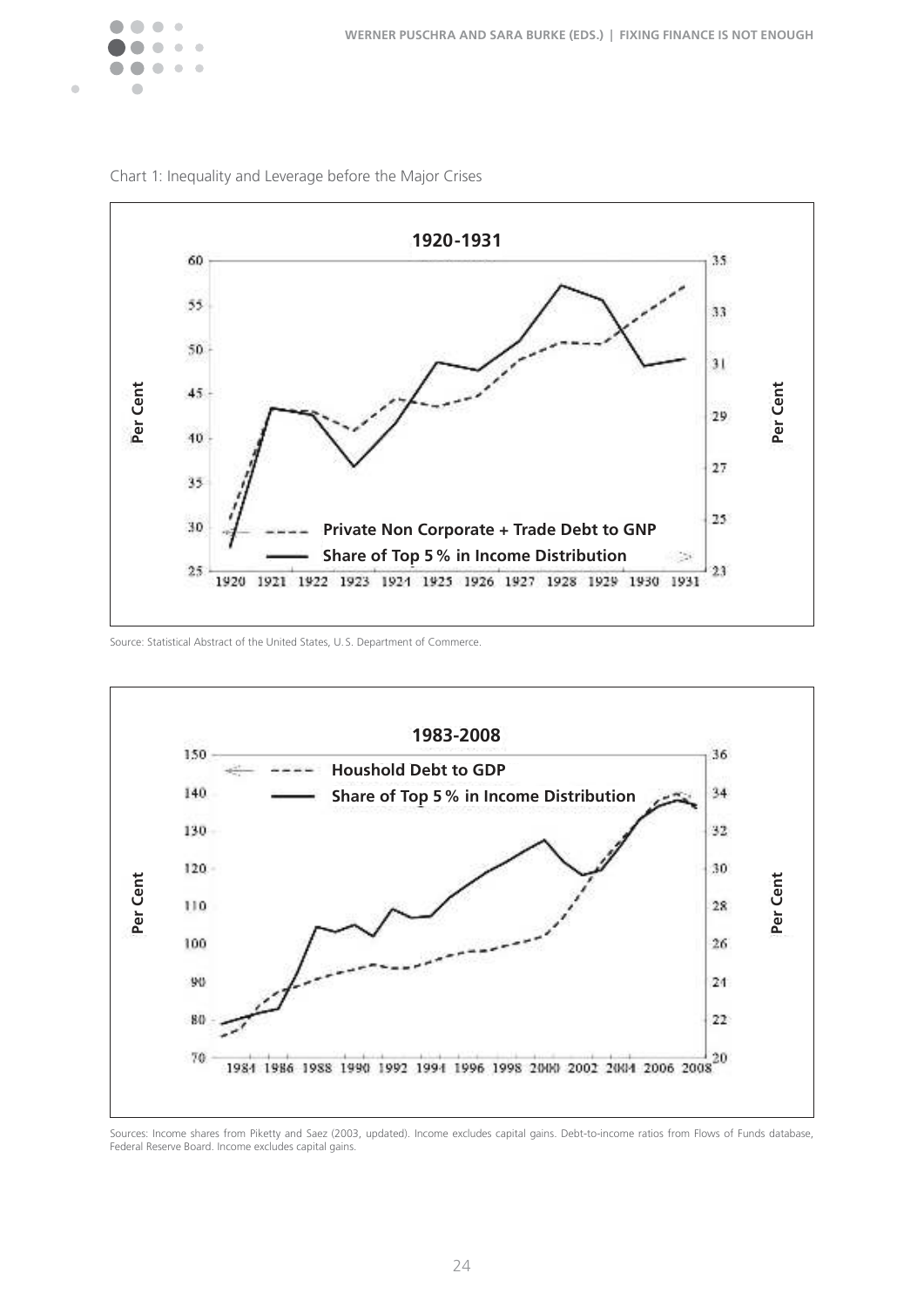



Chart 2: Increase in Debt-to-Income Ratios is Concentrated in Lower Part of Income Distribution

Source: Survey of Consumer Finance (triennal), 19832007. Debt corresponds to the stock of all outstanding household debt liabilities. Income corresponds

### Modeling the Facts

An economic model can clearly illustrate these links among income inequality, leverage, and crises. Our model has several novel features that reflect the empirical facts described above. First, households are divided into one income group at the top 5 per cent of the income distribution (call them »investors«) that derives all its income from returns on the economy's capital stock and from interest on loans and a second group composed of the remaining 95 per cent (»workers«), who earn income in the form of wages. Second, wages are determined by a bargaining process between investors and workers. Third, all households care how much they consume, but investors also care about how much capital  $-$  physical capital and financial assets  $-$  they own. This implies that when investors' income increases at the expense of workers, they will allocate it to a combination of higher consumption, higher physical investment, and higher financial investment. The latter consists of increased loans to workers – whose consumption originally accounts for a very high 71 per cent of GDP – giving them the means to consume enough to support

the economy's production. Our model can be used to show what happens after the economy experiences a lengthy shock to the distribution of incomes in favor of investors. Workers adjust through a combination of lowering their consumption, and borrowing to limit the drop in their consumption (see Chart 3). This gradually raises workers' debt-to-income ratio, which follows the pattern and magnitude documented in Chart 2. Workers' higher debt is made possible by the lending of investors' increased disposable income. More saving at the top and more borrowing at the bottom mean consumption inequality increases significantly less than income inequality. Saving and borrowing patterns of both groups spur a need for financial services and intermediation. As a result, the size of the financial sector roughly doubles. The rise of poor and middleclass household indebtedness begets financial fragility and a higher probability of financial crises. With workers' bargaining power, and therefore their ability to service and repay loans, recovering only very gradually, loans continue to increase and the risk of a crisis persists. When the crisis does occur – assumed here to materialize after 30 years – there are large-scale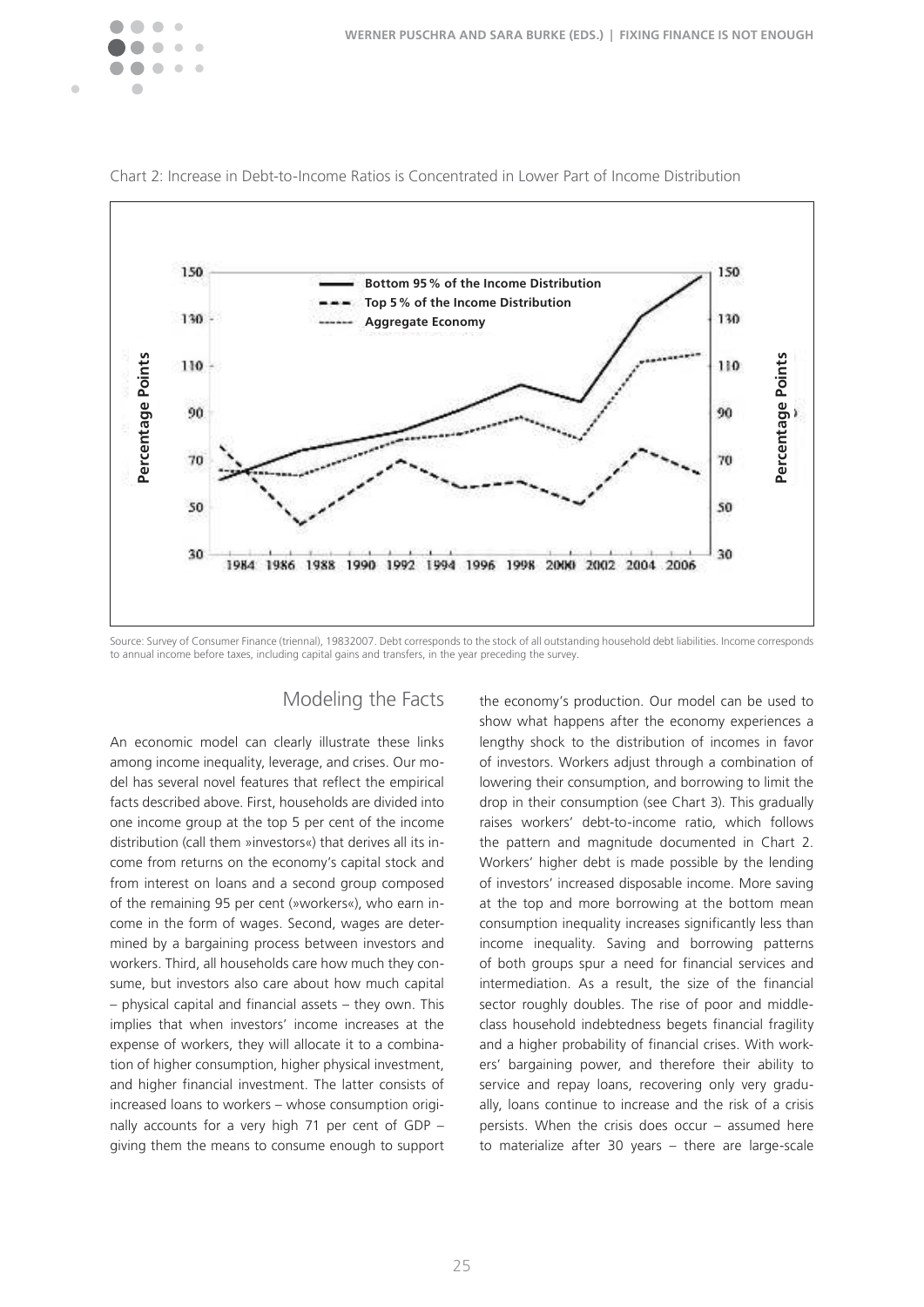



Chart 3: Baseline Scenario: Workers Borrow to Compensate for a Lower Real Wage

household debt defaults on 10 per cent of the existing loan stock, accompanied by an abrupt output contraction, as occurred during the 2007–08 U.S. financial crisis. The model points to a number of ways the increase in debt-to-income ratios in the precrisis period could be more pronounced than shown in Chart 3. First, if investors allocate most of their additional income to consumption and financial investment rather than to productive investment, debt-to-income ratios increase much more. The reason is that investors are willing to lend at lower interest rates, thereby increasing debt, and the capital stock is lower, thereby reducing output and workers' incomes. Second, if the rate at which workers' bargaining power recovers over time is close to zero, even a financial crisis with substantial defaults provides little relief: debt-to-income ratios continue to increase for decades after the crisis, and a series of financial crises becomes very likely.

# Policy Options

There are two ways to reduce ratios of household debt to income. The first is orderly debt reduction. What we have in mind here is a situation in which a crisis and large-scale defaults have become unavoidable, but policy is used to limit the collateral damage to the real economy, thereby leading to a smaller contraction in real economic activity. Because this implies a much smaller reduction in incomes for any given default on loans, it reduces debt-to-income ratios much more powerfully than a disorderly default. Still, a long-lasting trend toward higher debt-to-income ratios resumes immediately after the debt reduction, because workers continue to have a reduced share of the economy's income. The second possibility, illustrated in Chart 4, is a restoration of workers' earnings – for example, by strengthening collective bargaining rights – which allows them to work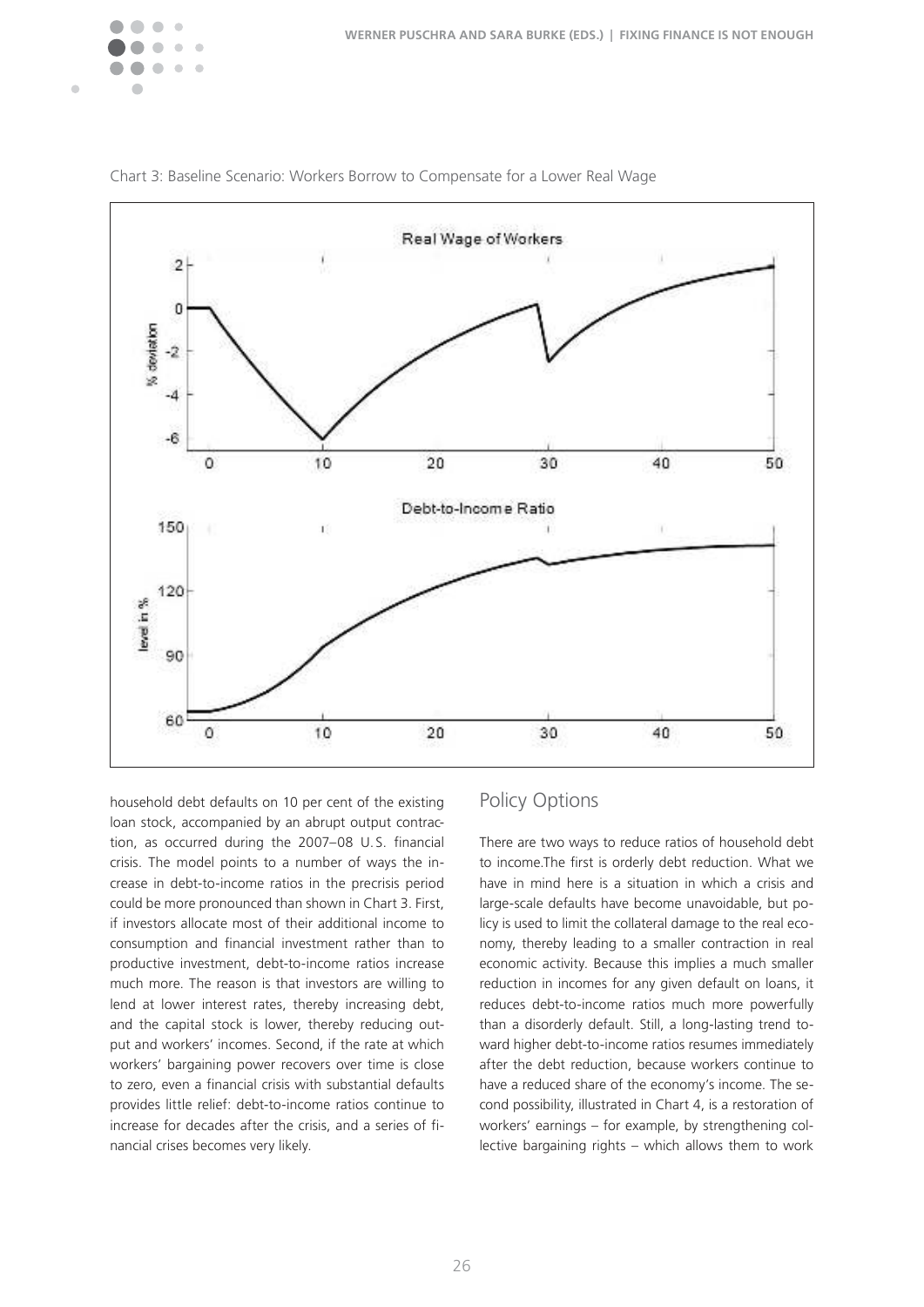



Chart 4: Alternative Scenario: Restoration of Bargaining Power Reduces Debt and Crisis Probability

their way out of debt over time. This is assumed to head off a crisis event. In this case, debt-to-income ratios drop immediately because of higher incomes rather than less debt. More importantly, the risk of leverage and ensuing crisis immediately starts to decrease. Any success in reducing income inequality could therefore be very useful in reducing the likelihood of future crises. But prospective policies to achieve this are fraught with difficulties. For example, downward pressure on wages is driven by powerful international forces such as competition from China, and a switch from labor to capital income taxes might drive investment to other jurisdictions. But a switch from labor income taxes to taxes on economic rents, including on land, natural resources, and financial sector rents, is not subject to the same problem. As for strengthening the bargaining power of workers, the difficulties of doing so must be weighed against the potentially disastrous consequences of fur-

ther deep financial and real crises if current trends continue. Restoring equality by redistributing income from the rich to the poor would not only please the Robin Hoods of the world, but could also help save the global economy from another major crisis.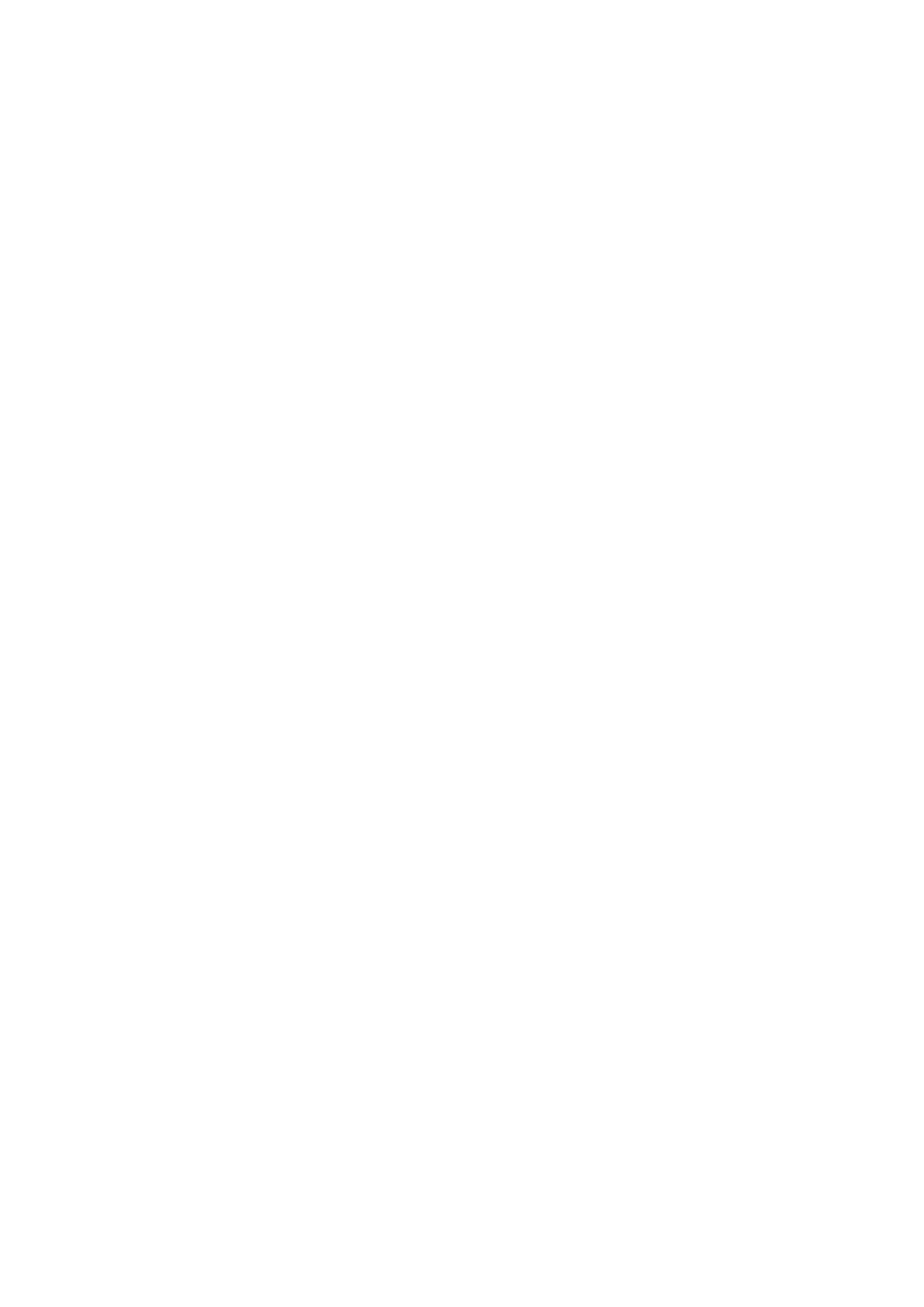

# The World Needs Truly Multilateral Institutions

### *Rogério Studart*

In this more integrated, interconnected, and interdependent world, a crisis that began in 2008 in a relatively small part of the United States' financial system quickly spread to become a world financial disaster, which dragged with it the world trade and production in major countries, and finally turned into an employment crisis and a major source of political instability in several parts of the globe.

Few would nowadays disagree that the world is in desperate need of global, *truly multilateral* institutions – not only to overcome the current crisis, but also to promote a more sustained (and sustainable) world development in the future. I emphasize *truly multilateral*, because we have global institutions – such as the World Bank and the IMF – but, as I see it, these are not truly multilateral.

Here I will also make the case that, considering the enormous and increasing challenges faced by the international community – from poverty and inequality to climate change – which can be dealt with only by significant coordination and partnership from stakeholders in the international community, it is both scary and a puzzle that genuinely global, multilateral institutions still remain to be built. Furthermore, what is interesting to ask is, What will it take to build truly multilateral, global institutions that can help us address these challenges?

It is a difficult task to write about these issues completely in the abstract. So I will try to address them by using the example of the World Bank Group – whose future and role are being fiercely discussed by the media, blogs, and governments as we engage in the first-ever competitive election of its leadership.

### The World Bank: Global but not Multilateral

The International Bank for Reconstruction and Development (IBRD) was founded in 1944, amidst World War II and a severe global economic recession. Its founding reflected the prevailing attitude that the best way to avoid history repeating itself would be to promote a speedy

reconstruction and the balanced development of all nations. As the large industrialized economies attained full recovery, this initial perception faded. Development support for all nations began to be seen less as a common interest and more as a question of charity from donors.

Actually, in the documents and debates of the World Bank, developed economies are called »donors«, and developing countries are referred to as »beneficiaries«.

To depict the Bank as a conduit of aid is mysteriously misleading: only one of the four financial institutions that comprise the World Bank Group – the International Development Association (IDA) – is a conduit for donations. The Group can be better compared to a financial development cooperative composed of four financial institutions – the IBRD, the IDA, the International Finance Corporation (IFC), and the Multilateral Investment Guarantee Agency (MIGA) – as well as the International Centre for Settlement of Investments Disputes (ICSID). The IBRD and IFC use their AAA bond status to obtain preferred market rates and to lend, respectively, to middle-income developing countries' governments and developing-country private projects with significant development impacts.

Indeed, as a financial cooperative, the Group has been a success. Both IBRD and IFC have historically been so profitable that their entire recapitalisation after the Asian crisis in 1998 has occurred with no additional capital injection from shareholders; and part of their net income has been used to replenish another part of the Group, the IDA. Despite being a successful cooperative, and having become a global institution, it has not evolved from its founding as a set of truly multilateral institutions, where members are seen as equal partners under a common vision and goals. Actually, its »clients« – borrowing members from IBRD and recipients of IDA funds alike – are seen as recipients of assistance by non-borrowing members. This culture is also perceived in the attitude of management, which often engages with »clients« as if the Bank represented an entity independent of its own governance structure, almost as another donor. (Interestingly, several official internal documents refer to the Bank as donors,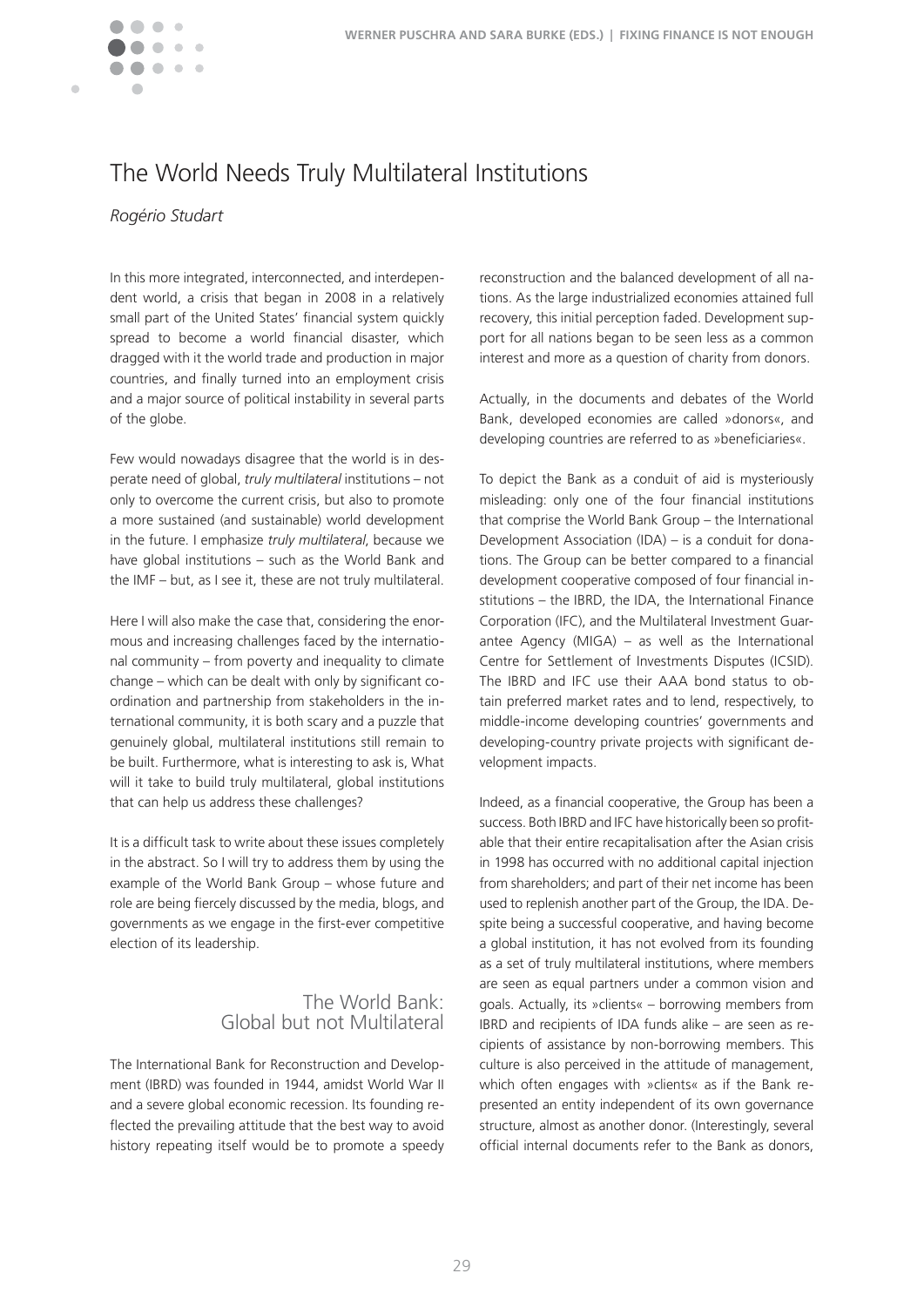

where even IDA is simply a conduit of funds coming directly from developed and developing donors, or indirectly from net income, which belongs to its members.)

This attitude is the final result of the evolution of the Bank, and was reflected and reinforced throughout its history and by the changing focus of its operation. Indeed, according to its official website, until the 1980s it was the bank of reconstruction (1940s), infrastructure and industry (1950s), and agriculture (1960s). Already in the 1970s it had become the bank of »basic needs and education«. Finally, it evolved into the bank of structural adjustment (1980s) and economies in transition (1990s). That is, the Bank evolved from an institution of a group of nations dedicated to promoting partnerships in building physical development towards a more balanced development of its members, to a global institution dedicated to »defining« best practices to its »clients«. As it evolved, the multilateral aspects underneath its visionary foundation seemed to have been left behind. In turn, and accordingly, its business model became overpopulated with conditionalities strongly geared by donors' views on the best development paths.

In the 2000s, the issue of climate change revived the view of common destiny among developed nations. In turn, the international community seemingly awakened again to the dangers of fast globalisation without global common purposes, and interconnectedness without global multilateral institutions. So, even though it maintains poverty alleviation as its main mandate, the Bank has mainstreamed climate issues as part of its operations and technical assistance. Other themes have also emerged with time: governance and corruption, needs of post-conflict countries, gender equality, and so on.

However, although the Bank entered a new phase (that of a bank of »global partnerships«), it continued to function as a donor-recipient institution – which offered best practices in terms of addressing global issues to its clients. Notwithstanding how crucial these issues are, in practice the way they have been introduced resulted in *de facto* cross conditionalities which have substantially increased the transaction costs of doing business with the institution�

As developed countries began to see the Bank as an instrument to push specific – albeit important – agendas, the view that the Bank is a preacher, rather than a part-

ner, grew with developing nations. Particularly because the Bank deals with policies only towards developing nations, one cannot avoid having a sense of asymmetry in any conditionality or advice given by the Bank to its clients – notwithstanding the merits it may have in some cases. In addition, for some developing countries, the way the Bank behaved during the crises of the 1980s and 1990s only enhanced the view that it used its strength in times of difficulties to impose reforms – some of which led more to hardship than development. Indeed, as is now a well-known fact, the Bank responded to those crises as part of a larger crisis management tool, by significantly increasing its lending to crisis-stricken countries. This assistance came loaded with conditionalities that required substantial sacrifices from their citizens.

In addition, the assistance came with significantly higher financial costs to the »client members«, justified by the need to maintain the financial sustainability of the institution. That is: as the Bank expanded its lending and had to assist countries in difficulties, the capital base became too small to shelter the higher risk profile of its expanding exposure. The response from large shareholders to this challenge was not a significant capital injection – which would be a sign of solidarity expected from a multilateral agency membership – but a change in the pricing, which led to higher costs to clients and created net incomes sufficiently large to promote the recapitalisation, and even to make transfers to IDA. To put it succinctly, loans to middle-income countries came with ever more conditionalities (usually associated with the donors' priorities). This substantially increased the transaction costs of operations, on top of the higher financial cost.

In sum, as the Bank evolved, maintaining political support from developed and developing members alike became a challenge. Developing nations increasingly saw it skeptically as a donor-driven institution imposing rigid conditionalities which were less related to development effectiveness and more to the agendas defined by developed economies. In turn, more significant access to capital markets became available to developing countries, and it became hard to convince developed-nations' taxpayers of the need for what was perceived as a global »conduit of aid«. The *raison d'être* for the creation of a global development institution, which was so clear in the 1940s, was simply forgotten, although globalisation was again making our destinies too interconnected to allow any of us to fail alone.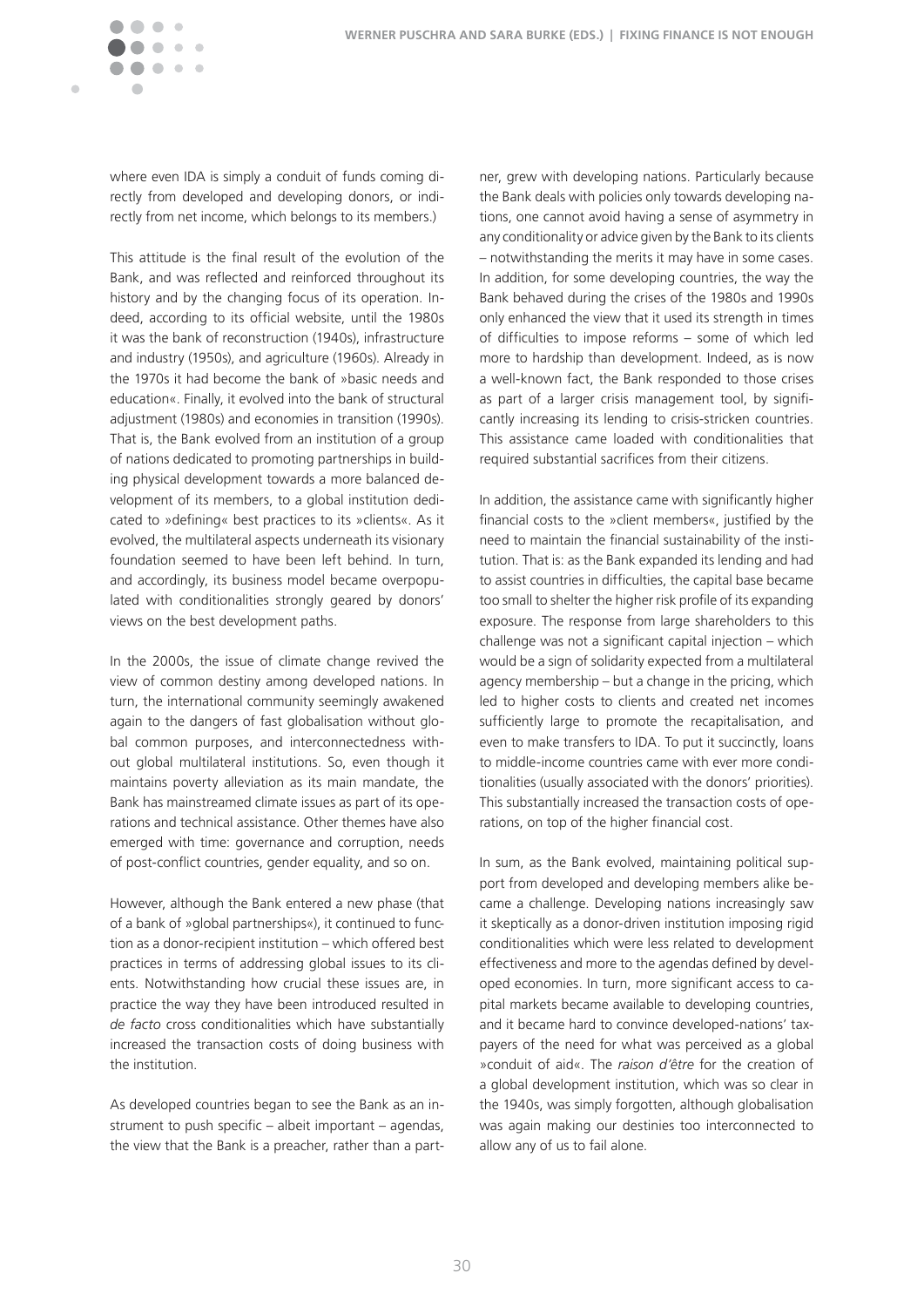

## History Repeats Itself

The 2008 crisis was a tragic reminder of our need for truly global, multilateral institutions. Again the World Bank played a role in responding to the financial crisis by increasing its lending, by providing extra support to private sectors, and by channeling concessional finance to low-income countries. The Bank's role, however, was severely limited by its size, by its business model as a »donor-recipient« institution, and by the fact that it was overwhelmed by cumbersome conditionalities and operational inflexibilities. Now the situation grows worse: the World Bank's financial capacity to respond further is crippled even as we are far from overcoming the current crisis and its consequences.

In my view, as I indicated already, this situation reflects faltering political support – indicated by the slow implementation of fundamental governance and operational reforms and lack of substantial capital injection. Some justify this disdain on the grounds that any additional capital injection would be a misuse of taxpayers' money, and by claiming that, now that some clients have become larger economies and have access to capital markets, the World Bank is less needed. This vision is wrong on at least two counts:

- n First, contrary to conventional perception, the dependence of the World Bank Group on taxpayers' money has been overstated. As mentioned above, it is a successful financial cooperative which has depended very little on taxpayers' contribution. The significant transfers of net income from IBRD and IFC to IDA have reduced the burdens of traditional donors in complying with their international commitments of aid transfer. The last IDA replenishment is evident proof of this.
- n Second, if the World Bank's costs to taxpayers are relatively small, its benefits are enormous. The Group is not simply a provider of cheap finance and aid. In fact, it is not even just a »bank«. It has become an important platform to promote dialogue and cooperation among nations, to gather and share experiences in policy making, to foster private sector development, and to debate and help address challenges faced by almost all its members – such as climate change, food insecurity, unemployment, lack of appropriate social safety nets, social and economic exclusion, and gender inequality.

In a moment when most of us (developing and developed nations) need to reinvent our development paths, when our authorities are faced with extraordinary challenges and scarce resources, certainly a platform such as this can be a remarkable global instrument at the service of both developing and developed nations alike. But this potential can be fulfilled only if it can gather support from all its members – that is, if it is perceived and functions as a truly multilateral institution. Its strategies and policies must be the fruit of a consensus-building process that can be owned by all members. This requires changes in the World Bank's governance and its business model. Currently, it is still perceived as a »donor-dominated« institution, in which developing countries' voice and influence is incompatible with their relative size and responsibility in addressing our enormous global challenges.

# Whence From Here?

Truly multilateral institutions should have at least three characteristics: resources, a multilateral governance structure, and a client-driven corporate culture.

Resources are required to anticipate needed policies and to help implement them in a coordinated way. Also, financial resources are needed to support such policies, as well as to respond in crisis moments. Interestingly, members of the IMF fully understood and responded to that institution's need for substantial increases of resources to address the surges of balance of payment problems, for precautionary reasons, and even for analytical capabilities – to entertain multilateral surveillance exercises, increase technical assistance in areas of financial regulation, develop crisis early-warning tools, and so on.

The World Bank, as mentioned, is still lacking that kind of support: the 2010 recapitalisation was too timid, leading to a crippled capital base and a need to reduce its lending by almost two-thirds. Despite the increasing demands to act counter-cyclically and respond rapidly to clients' needs, large shareholders still impose very restrictive real zero-growth balance discipline. The Bank's capacity to act is now crippled both by its limited capital base and by the corresponding budget constraints.

Clearly, this is not the way that members of a truly multilateral development institution should respond to an increasing demand for support from its member-clients.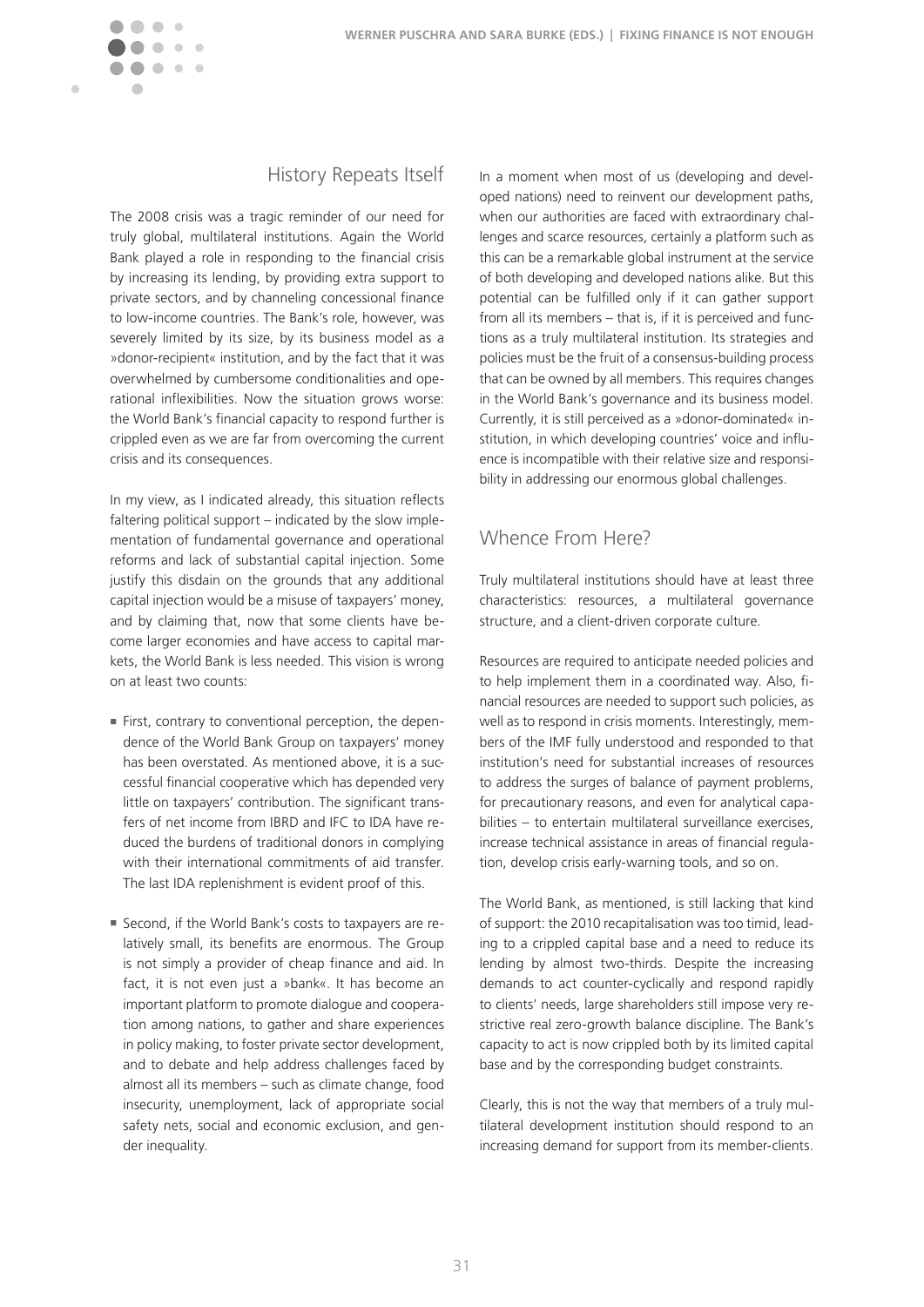

This is where the issue of governance structure comes in. Those who followed closely the discussion on the recapitalisation of the World Bank in 2010 know that one of the main considerations of large shareholders in limiting capital injection, in addition to the resistance created by their own budget constraints, was their refusal to give away significant voting power. Again, this was because most shareholders – and particularly the largest ones – see the Bank more as an aid agency than as a potential multilateral development bank.

The first step to addressing the issue of legitimacy of the Bank should be an immediate restart of the negotiations of another capital injection. A multilateral development institution without lending capacity cannot be a serious player in addressing some challenges – which can only be solved, for instance, by helping build (and sometimes reconstruct) basic infrastructure of developing countries, promoting changes in energy matrixes, expanding social protection substantially in developing countries, and fostering expansion of food production and productivity.

This capital injection should be associated with a discussion of burden sharing and voting power – an important part of the governance reforms. In the past, we strongly defended the fact that our goal should be parity of voting power between developing and developed countries. This would be a strong message indicating the willingness to change the perception that the Bank is a donor-dominated institution. In addition, this could be a first step towards evolving into a truly multilateral institution.

But other steps have to be taken: a discussion of strategic vision and priorities, a rethinking of cross conditionalities, mainstreaming South-South cooperation as part of the Bank's business model, and so on. The Bank currently does not seem to have any strategic direction. As mentioned already, even though its core mandate continues to be intact, new »themes« are introduced almost every year. Because of the budget limitations, the role of trust funds in shaping the »dialogue« around one or another of them with countries should not be underestimated. Even though each new theme has important merits, and the intentions of donors are the best, this creates a segmentation of management and very little incentive for coordinated action towards common goals.

Finally, the Bank has to mainstream an engagement role that is already a common case in large client members: one where strategies and operations are client-driven. That means that its management should put its resources, its knowledge, and its instruments at the service of the needs as defined by the government programmes, as much as capabilities are available. And in countries that lack such capabilities, the Bank should be a platform to accelerate capacity building, preferably by using resources and knowledge from practitioners in developing countries with a history of successful experiences.

In sum, the world badly needs true global, multilateral institutions. The institutions that we have at the moment, such as the World Bank, are still far from being truly multilateral. The World Bank is even in danger of disappearing as a global institution, because of the increasing perception that it is becoming too small, too cumbersome, and too heavy to be relevant. But the Bank has enormous potential, plenty of resources, and accumulated knowledge. The reforms needed can only come from a better understanding and support from shareholders, particularly from those that have dominated these institutions for so long. The opportunity has been unfortunately presented to us by this tragic crisis that is still unfolding. Let us at least not waste it.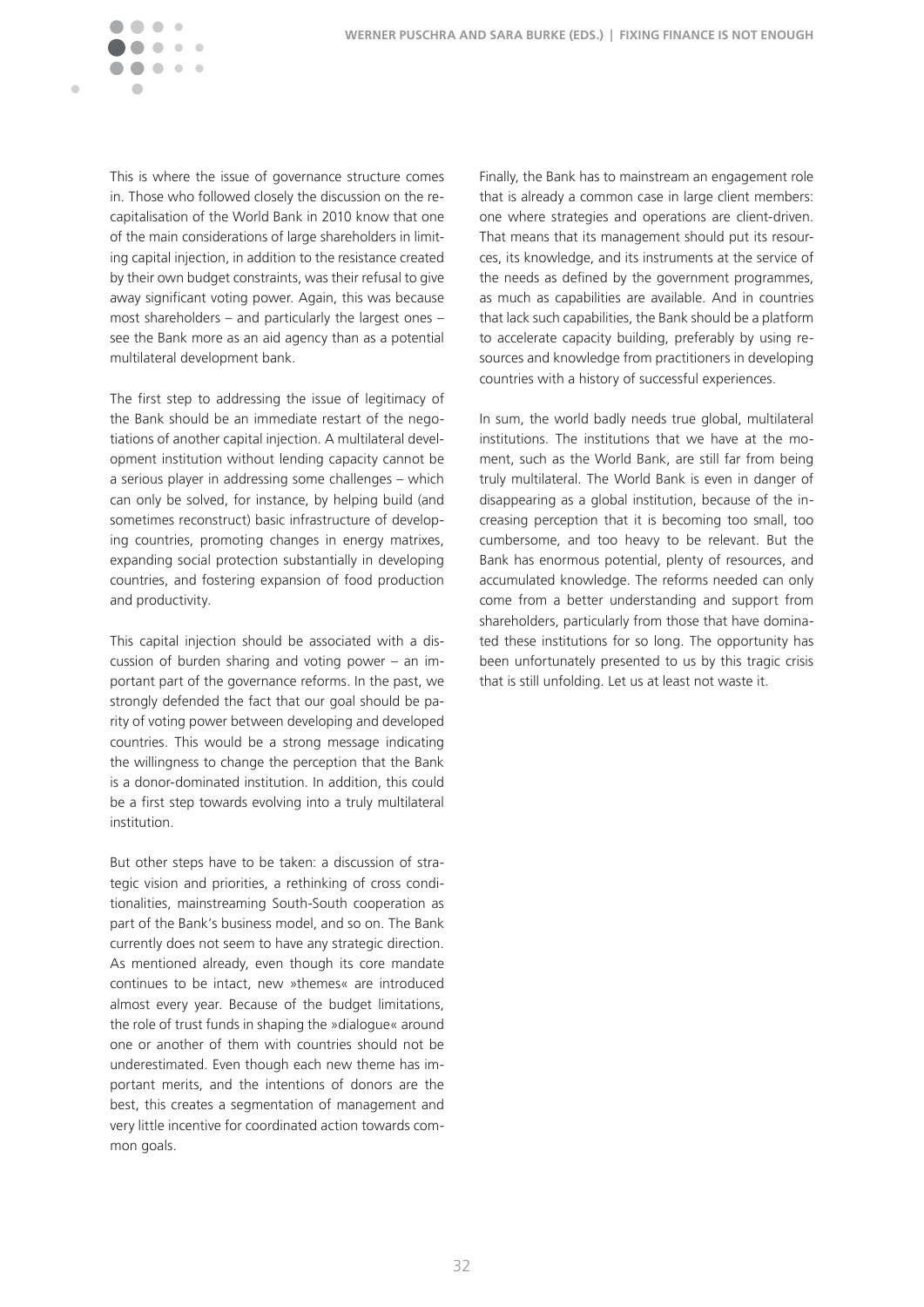

# Inequality and the Global Financial Crisis – Can the IMF Ever Be Reformed?

### *Pablo Pereira*

### Preamble

Inequality is at the heart of this financial crisis. Although mainstream economics had never thought of it, the link between inequality and financial instability was unmasked by the burst of the *y*super-bubble<sup>*s*</sup> in mid-2008. This link has run through debt. As Raghuram Ranjan<sup>1</sup> has rightly explained, the political response to rising inequality (driven by stagnant paychecks and growing job insecurity since the early 1970s) has been to expand lending to households, especially low-income ones. The rise of finance and free-market policies in advanced economies then gave leeway to a debt parade and Ponzi schemes (particularly after the burst of the tech boom in 2000), which for years delivered a pattern of consumption that appeared ›broadly‹ egalitarian and consistent with the standards of modern capitalism. »What cannot be earned, must be borrowed« came to dance to the tune of the credit cycle.

Rising inequality has therefore been an important factor affecting the increase of both demand and supply of credit. Easy money vis-à-vis an amoral financial sector and deregulated markets then created this crisis. The downside of expansionary monetary policies was increasing private-sector debt and unrealistic expectations about future earnings. It was only a matter of time, as bubbles always go bust. The subsequent downturn has not only made inequality even worse, but it has proven that the redistribution of income towards the top one per cent has led to weak aggregate demand and a jobless recovery in the absence of a new bubble. Indeed, income inequality has created a deep ›fault line‹ that will impede a quick recovery in those countries at the centre of the crisis.

The unprecedented liquidity injections prompted by the Federal Reserve and the European Central Banks are attempts to resuscitate the old economic paradigm (and a

new asset price bubble), but it could backfire. Central Banks cannot create wealth out of thin air. The notion that the resolution of the crisis can be put off for years is also delusional. Meanwhile, the Europeans are the first victims of the fallacy of austerity-based fiscal consolidation, exacerbating their own debt problems. One hopes the United States will not follow this course. In any case, the crisis is here to stay. Advanced economies face a decade of debt. Dealing with the crisis is now all the more difficult, as the path to recovery will be slower and much more complex than need be. The risks of greater financial instability, social and economic fragmentation, and trade and financial protectionism are mounting. As such, the international monetary system might not survive in its present form.

### The International Monetary Fund (IMF) and the Crisis

Few can question that the International Monetary Fund (IMF) has been part of the problem. For decades, the IMF has lectured countries about the benefit of free-market policies, imposing deregulatory policies (including capital and financial market liberalisation) wherever and whenever it could. As such, the only international institution in charge of maintaining the stability of the global economic system failed to prevent the crisis. As Joseph Stiglitz rightly pointed out<sup>2</sup>, the IMF has been an instrument of ›post-colonial control‹� Tellingly, the free-market ideology turned out to be an excuse for new forms of exploitation to the benefit of those who run the institution (creditors' countries). Money has been provided by the IMF in exchange for harsh policy conditionality, aimed at helping Western creditors recoup more of their money. Changes have been introduced in its lending function (i.e., precautionary lending facilities), but severe procyclical conditionality coupled with overstretched prior actions are still the norm. Again and again, the IMF has

<sup>1�</sup> Raghuram G� Ranjan (2010): *Fault Lines: How Hidden Fractures Still Threaten the World Economy*, Princeton University Press�

<sup>2�</sup> Joseph Stiplitz: *Free Fall: America, Free Markets, and the Sinking of the World Economy*, Chapter Eight: »From Global Recovery to Global Prosperity«, 2010.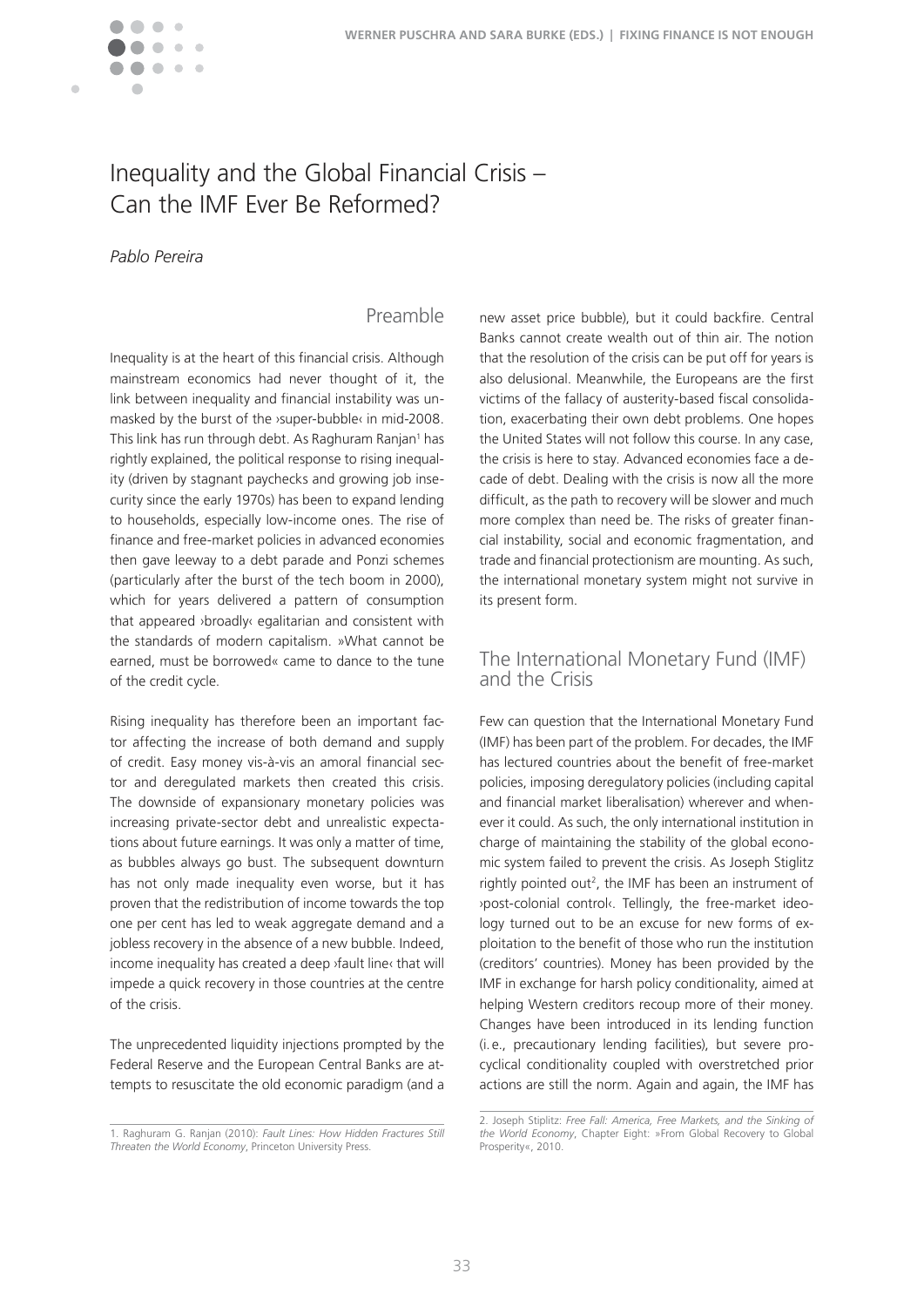

tried to force the socialisation of the losses in debt crises. Their costs then have fallen almost entirely on countries' taxpayers to pay for foreign banks back. The IMF has failed to take into account the implications of belt-tightening policies for bankruptcy and the implication of bankruptcy for both aggregate demand and supply. No attention has been given to the distributional impact of its policies. Greece, now accused as the parable of the risk of fiscal profligacy, can give vivid testimony of all this.

As the global financial crisis is about to enter a perilous new phase, three fundamental mistakes further impair the IMF's ability to be an effective crisis-resolution and crisis-prevention institution. First, the IMF has failed to unveil the root causes of this crisis. It is time to bring to the fore that the configuration of the current international monetary system (based on the dollar as the main reserve currency) and rising inequality have been key contributing factors to this global crisis. Without even warning that these fault lines lie behind this financial crisis, the IMF will continue to be ill-equipped to facilitate remedies and the multilateral cooperation needed to tackle the challenges ahead in this multipolar world economy. The danger is that authorities of systemically important countries will continue to ignore these problems. The IMF is failing to take prompt actions and limits itself to chasing after China to request faster exchange rate appreciation in line with the needs of the US political battles.

Second, the ›predatory lending‹ of the IMF is exacerbating the negative impact of this crisis. Policy conditionality is wrong if it is destructive of national or international prosperity, particularly if there is a risk of systemic contagion. In this sense, the vast majority of the IMF programs have failed. They are of flawed design even from a purely fiscal point of view, as falling revenues because of the depressed economy and worsened long-term prospects have only depressed domestic demand and swept away market confidence, digging an even bigger debt hole. The promised big gains in return for the pain will never materialise. The economic recession is the key driver of debt explosions. The lending function of the IMF has been designed for another era and needs to be fundamentally reformed. The idea of simply increasing the IMF's firepower is misleading.

Third, IMF effectiveness is critically hampered by concerns about governance and stigma. There have been opportunities for fundamental governance reforms, but

they have been squandered. The Fund is still functioning as an >old boys' club of the rich industrial countries. If it fails to adapt its governance structure to the demands of a multipolar world economy, it will be unable to put forward the global solutions needed, anchored in cooperative actions (no unilateral decisions). Let me explain these three flaws in more detail before delineating some key areas of reform�

Why is this crisis rooted in the configuration of the international monetary system? Before this crisis erupted, the global economy had large and widening imbalances across regions. These chronic imbalances are closely related to the nature of the current international monetary system, characterised by the use of the US dollar as the major reserve currency and instrument for international payment.

The current account deficit of the United States has been the norm since the collapse of the Bretton Woods system (BWS) in the early 1970s and has risen to unprecedented levels since 2000. As a result, the United States is the world's largest debtor. The absence of an external constraint has allowed the United States to adopt policies that are more stimulatory than those of other countries. It has been able to finance persistent external deficits with its own currency while also profiting from its role as the world's banker. In contrast, most countries – particularly developing countries – have not been able to use their own national currencies in international transactions and need to accumulate international reserves given their limited access to global credit markets, the unprecedented volatility of capital flows, and the fear of losing their economic sovereignty to the IMF in the event of external crisis. Thus, global imbalances have ballooned.

It is fair to say that the United States has played an important role in keeping the global economy growing. Without the American profligacy, there would have been insufficient global aggregate demand (money put into reserves is income not spent at a global scale). In other words, the flood of liquidity during recent years was the flip side of insufficient global aggregate demand. Yet, the external US deficit has also reflected a shortfall of the country's savings in relation to its investments. As such, the United States has absorbed the vast majority of the savings that other countries do not invest domestically, despite its position as a net international debtor.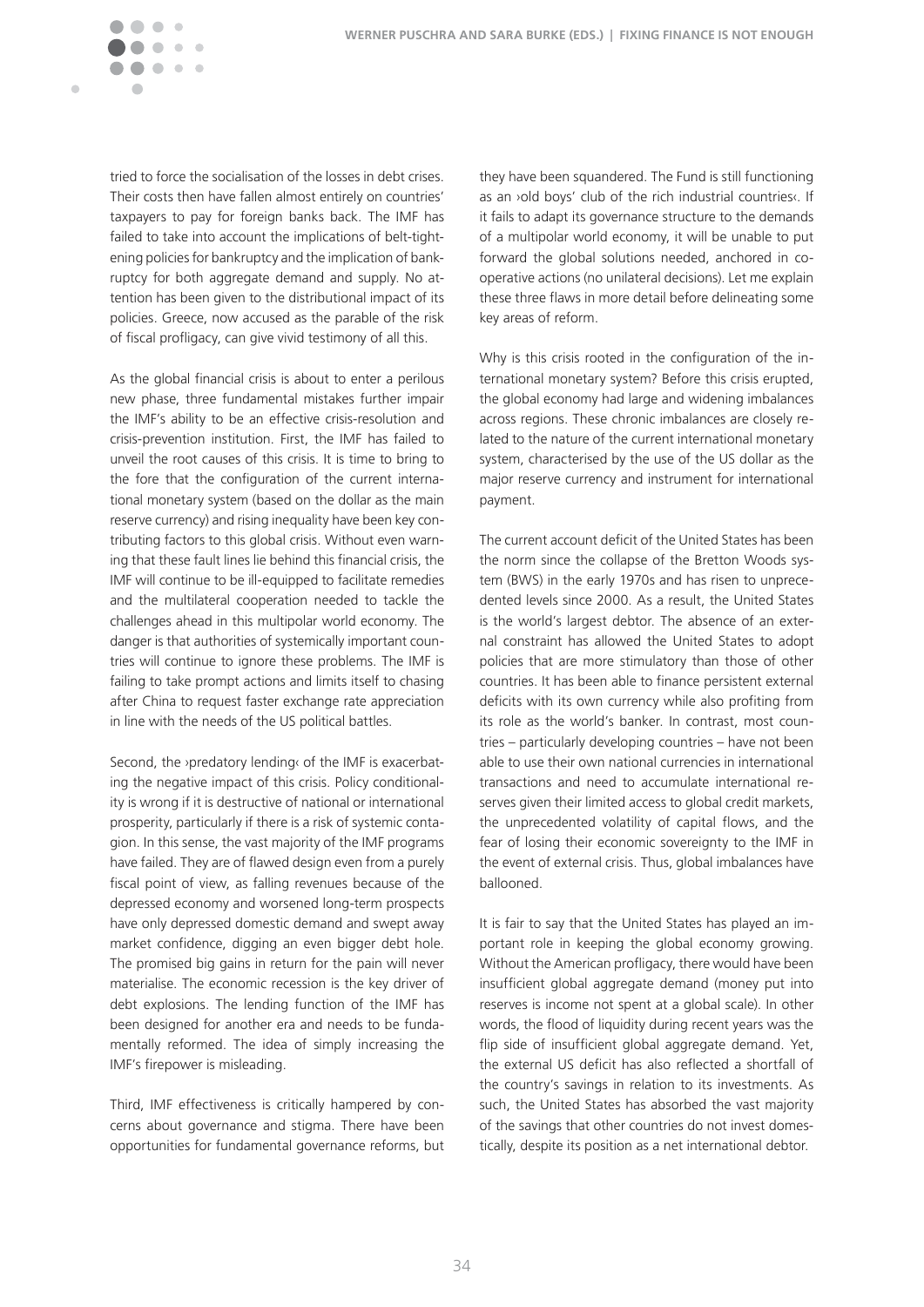

This crisis has now brought to the fore a fundamental flaw: the surpluses of savings of the rest of the world have been misspent. Indeed, in the absence of an investment boom (as in the 1990s), the United States must run an aggressive consumption and fiscal deficit to keep full employment. However, this time the deficit financed domestic consumption and military expenditures (rather than investment), and it was increasingly funded by short-term flows rather than direct investment. Along the way, increasing inequality was a warning sign that something was going wrong. The upward movement of inequality has followed a common global pattern, but the problem was neglected (technological changes and lack of flexibility in labour markets were to be blamed), and no linkage was established between economic and social differences and the risks of financial crisis. Then the story is well known: financial exuberance, financial deregulation, and pro-corporate policies engineered the worst asset price bubble in advanced economies ever witnessed in recent history.

The problem going forward is that the configuration of the international monetary system is precluding the global economic recovery and needs rebalancing. In the United States, large government expenditure programs are no longer feasible to offset the depressing effects on demand derived from private sector deleveraging. Yet, the deleveraging process in the country is far from over. The housing bubble has left a legacy of excess capacity and over-indebtedness. By easing monetary policy, the United States is trying to create the illusion that the recovery is self-sustained, as the equity market boomed and has taken advantage of free money. This could be short-lived, or it could backfire. The economy will almost certainly need more stimulus to bring unemployment down. A weak dollar has been instrumental to jumpstart the economy through exports, but this policy faces several limits.

First, the European debt crisis is running counter to a weak dollar, exacerbating the role of the dollar as a safe heaven. Dragged by the lack of domestic demand, most advanced economies have embarked on ›weak currency‹ policies, but they cannot have both at the same time. This will mark the beginning of a true ›currency war‹, this time involving advanced economies. Second, the depreciation of the dollar faces limits in and of itself. The US debt fiasco had a significant impact on equity markets. The bond market could be next, as a depreciation of the

dollar could impose loses to those lending to the United States. The Federal Reserve Bank's (Fed) intervention is preventing this from happening, but that cannot last forever. Eventually, bondholders could request higher interest rates, killing the incipient economic recovery. Europe faces even bigger challenges given its private and public debt crisis. The European Central Bank (ECB) is following the Fed: it has printed one trillion euros to prevent systemic banking-sector failures from happening. It worked, but it can hardly be the whole solution. Time has been bought, but more problems are around the corner in the absence of a sovereign debt restructuring process. If trade protectionism and buy-national policies were to prevail given the jobless, slow recovery, several Asian economies could be dragged into a debt crisis, too. Third, it is important to understand that the appreciation of the euro or the Asian currencies could also place new brakes on global growth and run counter to the rebalancing process needed to correct the global imbalances. Currencies' appreciation will reduce investment demand and growth, increasing (rather than reducing) the saving surplus of these regions.

All in all, instabilities are built into the current international monetary system. Its configuration is precluding the global economic recovery. If it is not fixed, a bigger crisis is waiting to happen. The IMF has a key fiduciary responsibility in ensuring the stability of the international monetary system, but has failed to alert policymakers of systemically important advanced economies of the immense risks that are taken. To be fair, the IMF has made clear that large and widening global imbalances have critical implications for global growth and financial stability, but it has fallen short on calling for fundamental reforms of the international monetary system. The IMF needs to blow the whistle before it is too late.

The lending function of the IMF has always been a source of huge controversy, but this crisis has now proven that its lending facilities need to be reformed from scratch. The IMF is clearly ill-equipped to deal with debt crisis in systemically important countries. Why? Above all, because the IMF has failed to timely understand that a huge tectonic shift has occurred: yesterday's creditors are today's potential debtors. Indeed, the identity of potential international borrowers and creditors has changed, and with it the whole political economy that sustains the institution. Being that advanced economies are now at the very centre of this crisis, the whole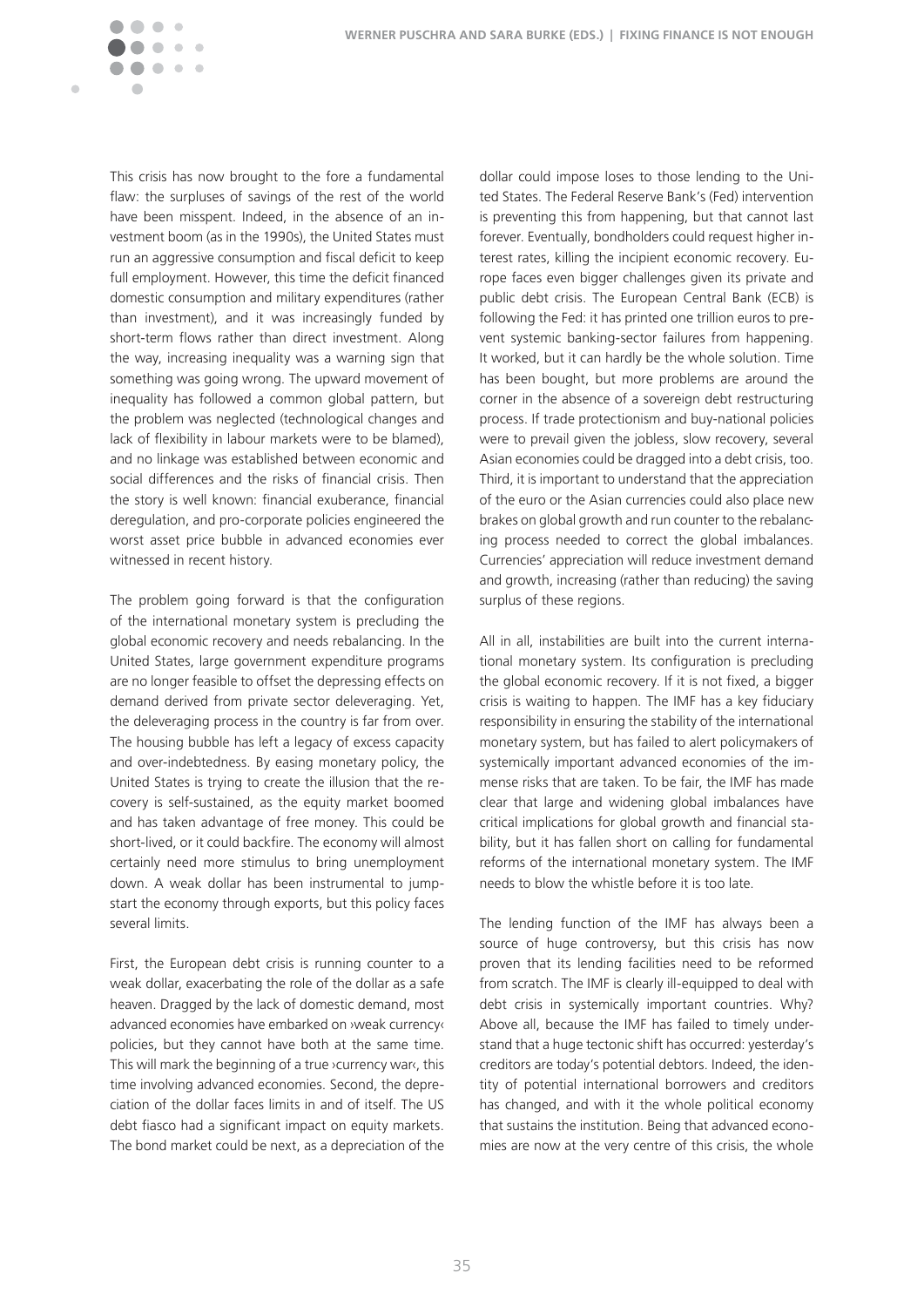

financial architecture of the post-Bretton Woods era is exacerbating the single most important collective problem: the lack of global aggregate demand. The model of exchanging money for harsh policy conditionality is neither effective nor feasible, and is only creating bigger risks of systemic contagion. It is ineffective because growth-killing austerity is hardly the way to debt sustainability. It is unfeasible because advanced economies are simply too big to be saved. It would require a continuous increase of the IMF permanent resources and it would probably end up being ›too little, too late‹, as private capital flows have exploded relative to official flows. We all have witnessed how fast a liquidity crisis can become a solvency one, creating worldwide financial instability. So, those who advocate that the solution to this crisis is now to increase the IMF's firewalls are misled. In a world of free and unregulated capital flows, there is a need for fundamental changes in the lending function of the IMF. Its whole funding model has to be reinvented under a new global ethic.

Finally, as a former IMF Board member, I am convinced that the current governance structure is a key impediment to adapting the institution to the needs of the 21<sup>st</sup> century. There is a huge democratic deficit in its decision-making process that is hampering its legitimacy and effectiveness. This crisis has showed us that global problems require global solutions. It has also brought forward a multipolar world economy, where developing countries play a key role as the drivers of global growth. Thus, the IMF can no longer be the ›old boys' club of the rich industrial states‹ who can impose their decisions on the rest. In order to avoid measures that will be destructive to national or international prosperity, cooperation needs to be brought at the core of the Fund decisionmaking process. The governance structure of the IMF is still designed for the post-war years and cold war era. From now on, solutions must come from collective and cooperative actions to escape an even bigger crisis.

#### Can the IMF Ever Be Reformed?

Four broad multilateral challenges lie ahead. First, contain the impact of the current crisis without resorting to measures destructive of national or international prosperity. Second, ensure an adequate functioning of the international monetary system, integrating highly dissimilar economies into its core while managing the

declining role of the dollar. Third, facilitate an orderly sovereign debt restructuring process setting international rules and procedures to force holdout creditors to accept the terms of a debt restructuring. Fourth, take a more prominent role as a crisis prevention institution, sharpening its surveillance function and setting an agenda to reduce capital mobility to minimise future financial crises.

In principle, the IMF should be prepared to tackle these intertwined problems. It would require, however, fundamental governance reforms, a change in its funding model, and a complete overhaul of its surveillance and lending functions. To be sure, these reforms must conform to a new mandate that must be anchored in an amendment of its Articles of Agreement, where countries agree to a new delegation of responsibilities over sovereign policy options in order to facilitate global balance growth, higher levels of employment, and real income for all members (a new global compact). It would give the IMF a new foundation and the needed legitimate basis to address the challenges of this new global and multipolar era. Without a doubt, I stress that simply changing modalities in the way its lending and surveillance function are conducted or solely increasing its firepower is a mistaken approach. It will not suffice. The Fund must adapt itself to a new global economic order.

To contain the impact of the crisis, the IMF must introduce fundamental changes in its lending and funding model. First, it should stop ignoring the vital question of growth. Emphasis must be put on sustaining global aggregate demand. The Fund has a vital role to play. Instead of one-side austerity programs that only throw economies into deeper recession, the IMF must adopt » growth conditionality«. That is to say, growth initiatives must be part of its financing programs, with specific targets and deadlines. Even beyond the moral imperative behind the unfair distribution of the cost of the crisis onto the working classes, economic growth is a key precondition for debt sustainability. The oncoming bailout programs for those countries derailed by this crisis must emphasize economic growth. Second, the IMF must begin backstopping regional reserve pooling arrangements in developing countries, key drivers of global growth. Third, further steps must be taken toward the creation of a global reserve currency. In a world where self-insurance and the accumulation of foreign reserves is the only mechanism that countries have at hand to protect against short-term volatile capital flows, the insufficiency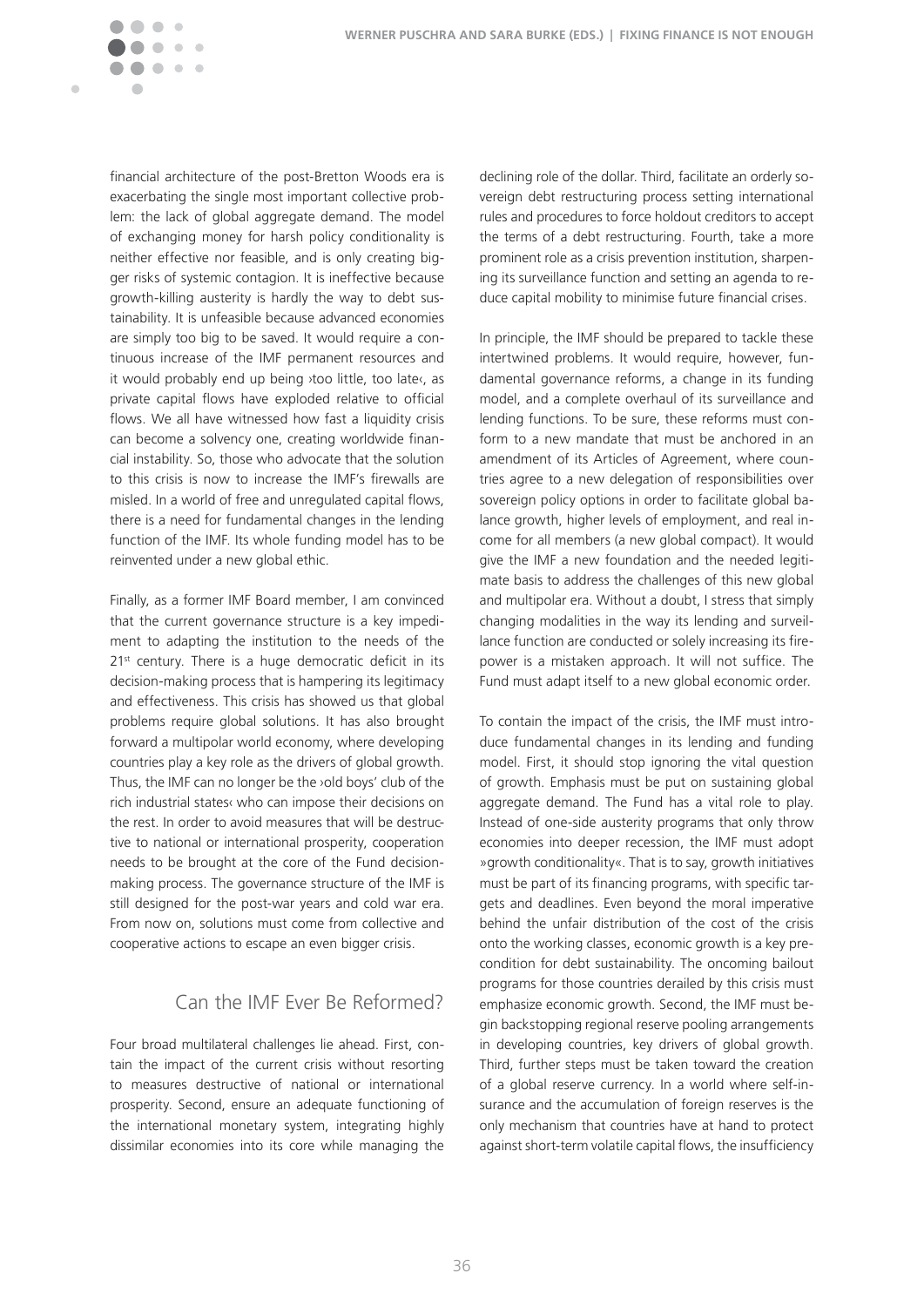Ċ

of aggregate demand is exacerbated. Under the current international arrangements, countries need to set aside their current income to protect against global volatility. This crisis vividly reminds us that only countries on their deathbeds knock at the IMF's doors. Thus, large and periodic allocations of Special Drawing Rights (SDRs) will critically strengthen the global reserve system and the global economy. With it, the IMF would be in a unique position to provide unconditional counter-cyclical financing without fixed maturities to its membership in times of crisis and sub-normal economic growth, making access to international liquidity more systematic, credible, and organic. Let me stress that SDR allocations will not contribute to the money parade that is now creating new financial excesses and compromising the limited absorption capacity of developing countries. SDRs are allocated among governments (not thrown to amoral markets), and it will be up to them to determine how to best use those reserve assets to sustain growth. SDR allocations are aimed to supplement countries' reserve positions and potentially facilitate reserve diversification.

The funding model of the IMF would also need to be completely overhauled. Up to now, the Fund has been a quota-based institution, where a country's quota contributions make a pool of permanent resources available to correct maladjustments among its membership. This model is anachronistic now that the crisis is of a systemic nature and centred in advanced economies. Since those quota resources are part of countries' reserve positions, moral hazard problems have paved the way for amoral austerity. The IMF needs to start financing country programs through the issuance of SDR-denominated notes, allowing countries in crisis room of maneuver to implement pro-growth policies. Countries could actually mobilise non-utilised, newly allocated SDR resources to help others, making stronger multilateral cooperation a reality.

Revamping the role of SDRs will critically ease the tensions inherent in the current international monetary system explained above, facilitating a global growth strategy and the rebalancing of the world economy. In addition, the IMF should facilitate the internationalisation of key emerging market economies' currencies, adding the renminbi into the SDR currency basket and ensuring that sound financial and regulatory frameworks are in place before becoming freely convertible currencies.

To strengthen its crisis-prevention role, the IMF needs to apply better and stronger surveillance over issuer countries (advanced economies), sharpen its focus on systemic and multilateral risks to deploy an effective early warning system, and fundamentally enhance financial surveillance. However, none of this will be effective without an agenda to reduce global capital mobility and regulate capital flights to curb financial excesses. The IMF must step up its work in this area and come up with proposals, while countries extend the perimeter of financial regulation and supervision in a coordinated manner.

An orderly multilateral debt restructuring mechanism is of the essence to complete the global financial architecture. Recent debt exchange processes clearly show that a mechanism to force holdouts to accept the terms of a restructuring is missing. This fundamental gaping hole in the governance of international finance needs to be filled. Many advanced economies face a decade of debt. It is time to recognise that one hand cannot clap. Embracing further fiscal austerity will predictably produce a wider crisis. Remember that these countries are not only challenged to deliver growth, but ›inclusive growth‹ given the unprecedented concentration of income amassed in last decades. Without a fair contribution from creditors and bondholders, countries will lack the room to growth. The IMF put forward in 2001 the Sovereign Debt Restructuring Mechanism (SDRM). If capable of furthering growth, it could be resurrected under the co-auspices of a highly reputed institution that does not lend to sovereigns (i.e., the United Nations).

Last but not least, the governance of the IMF needs to be reshuffled. After two flawed attempts to truly rebalance their quota-share to have a greater say in the Fund's decision-making process, developing countries continue to be impaired in shaping the IMF's policies to their needs. I doubt that fundamental changes in the quota formula could be agreed to in the near future. The current adhoc system where the redistribution of power basically comes at the expense of middle-income countries (while the meager voting power of the poorest countries are merely protected, not enhanced) will continue to be the norm. So, it is time to de-centralise the IMF decisionmaking process. The first step could be to reinvigorate the link between the IMF and the United Nations (UN) System. The activation of a Global Economic Coordination Council set in the framework of the UN could provide strategic guidance to the IMF in key economic and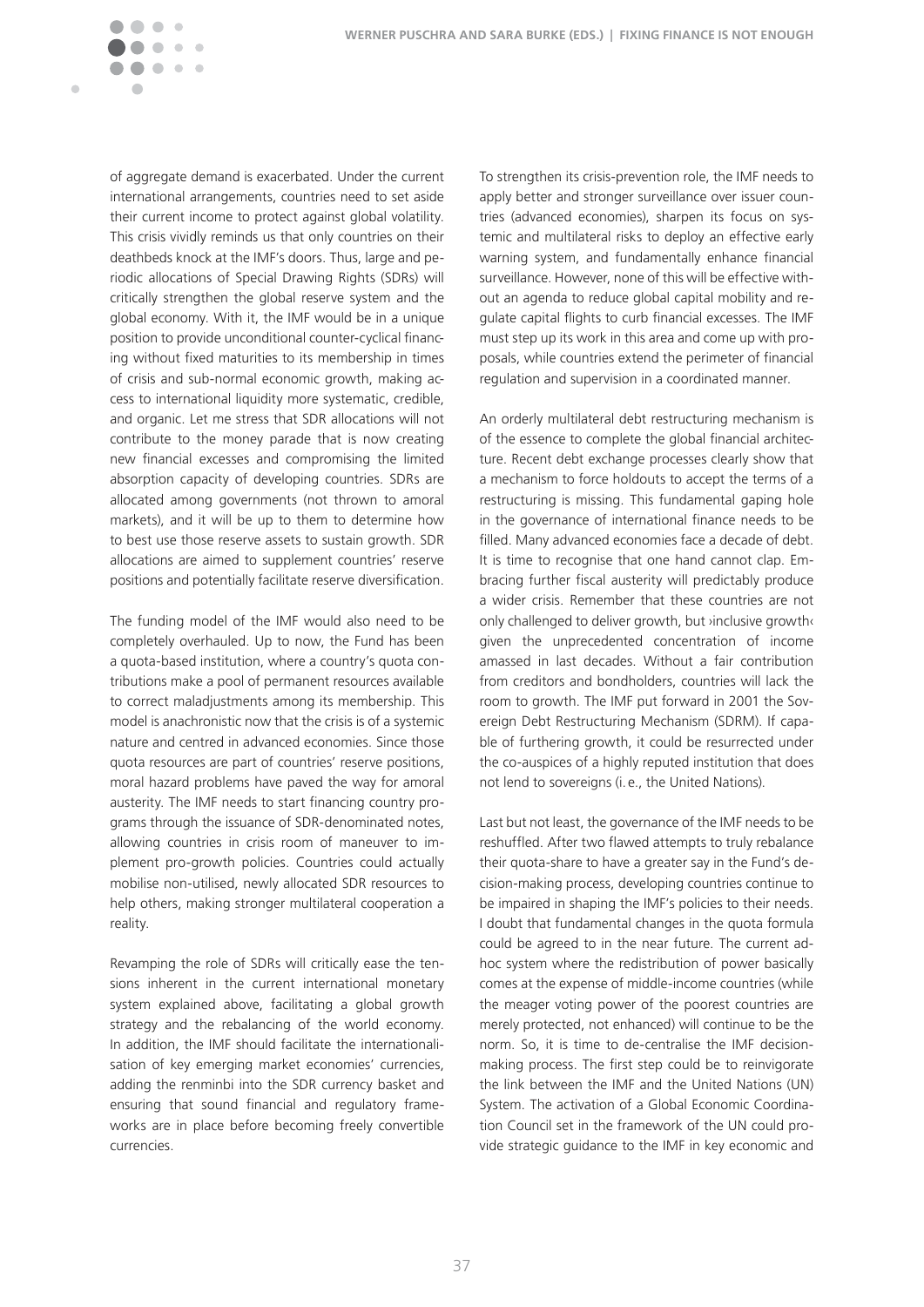

financial issues such as the functioning of the international monetary system, global financial safety nets, inequality and financial instability, etc. This should be kept at the level of Leaders. Second, a Ministerial Council could also be created as part of the IMF governance structure, provided that broad representation is granted and decisions are made under a double-majority system. This Ministerial Council would offer oversight of both management and the Executive Board, supported by an Independent Evaluation Office that oversees the work of the Institution (i.e., programs' performance). Finally, the composition and size of the Executive Board should be revisited to keep the current representation of developing countries and to ensure that this group as a whole can have more voice and representation in the decision-making process. A formal voting process and double-majority system for key selected decisions is also recommended at the Executive Board level, with stronger oversight over management and the staff.

### Concluding Remarks

Strange though it may now seem for mainstream economics, there is a broad consensus that inequality and financial instability are linked and that rising inequality has followed a common global pattern. Economic and social differences are at the root of this financial crisis. The configuration of the current international monetary system has also been a key contributor factor of the crisis, precluding the recovery and needed rebalancing. To tackle these problems, the IMF will require fundamental reforms, prompting a new global ethic and true cooperation among its membership as the basis to work from.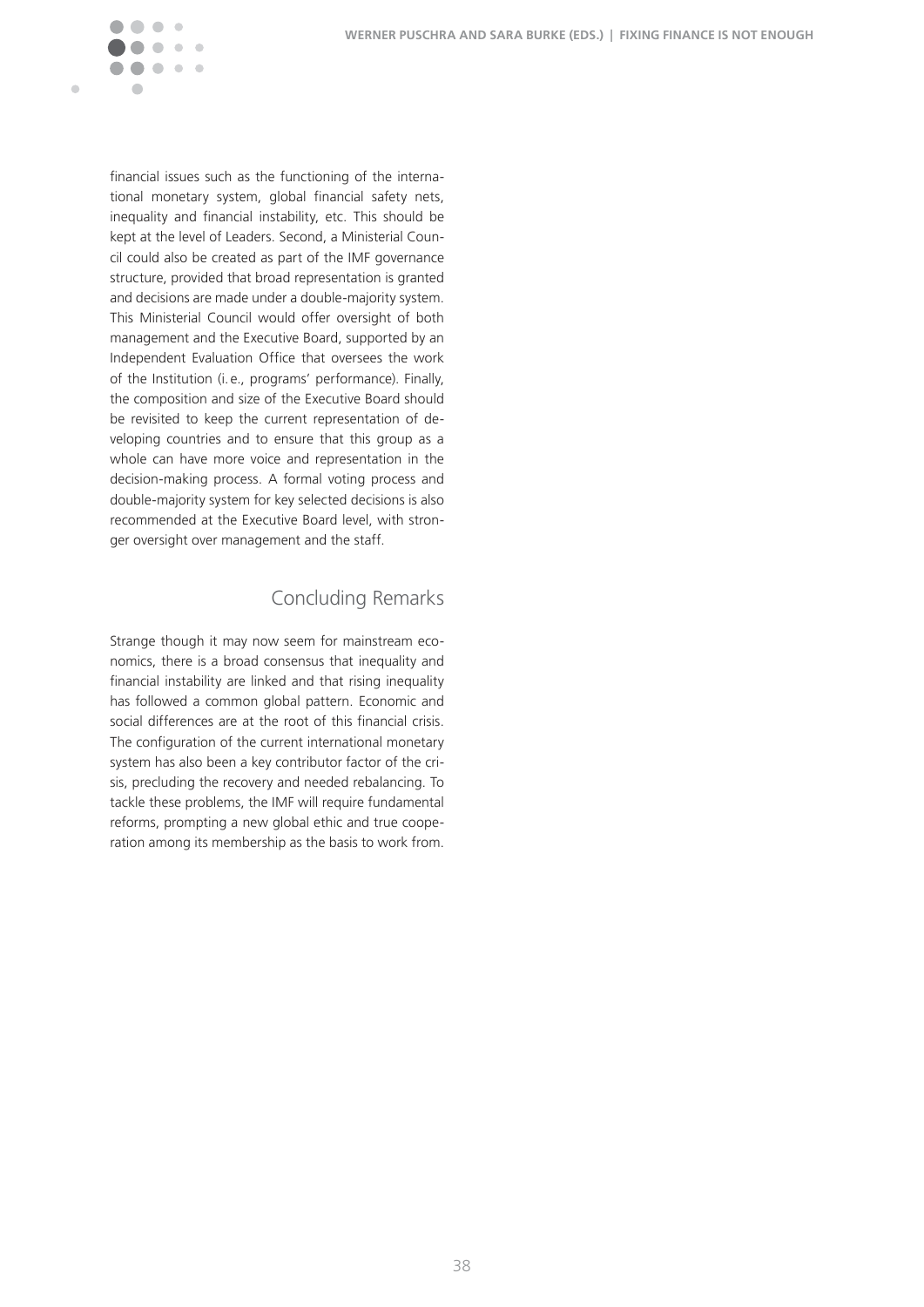

# Rising Inequality and the Sharing of Macroeconomic Risk

#### *Jonathan Coppel*

This article surveys some of the recent work that the Organisation for Economic Cooperation and Development (OECD) has been doing on income inequality and poverty, and the groups that have been particularly affected by the global economic, financial, and social crisis.

There are four questions I would like to address:

- How has inequality and poverty evolved?
- What are the driving forces explaining changes in inequality?
- How is macroeconomic risk shared?
- $\blacksquare$  What are some of the implications for policy?

### How Has Inequality and Poverty Evolved?

There are many concepts and measures of income inequality, and although different metrics will show different results, the general pattern across countries holds. There is also a close association between measures of income inequality and poverty at a given point in time. However, if you look at movements in income inequality and poverty across time, you can have situations where an increase in inequality can be associated with a decline in poverty.

The levels of income inequality across the major OECD countries differ a lot (Graph 1). The data in this graph, which is based on household income, predates the crisis, and shows that around 2005 to 2007, on average, in the OECD group of countries the gap between the richest and the poorest 10 per cent of the population was about one to nine. Typically, it is in the emerging market economy members of the OECD where the level of income inequality is higher, and in the smaller-sized and industrialised economies of northern Europe where it is lower.

In the emerging market economies outside the OECD area very rapid economic growth over the past decade has been associated with some reduction in extreme



Graph 1: Gini coeficient, disposable household income

Source: *Growing Unequal?*, OECD 2008; OECD 2010�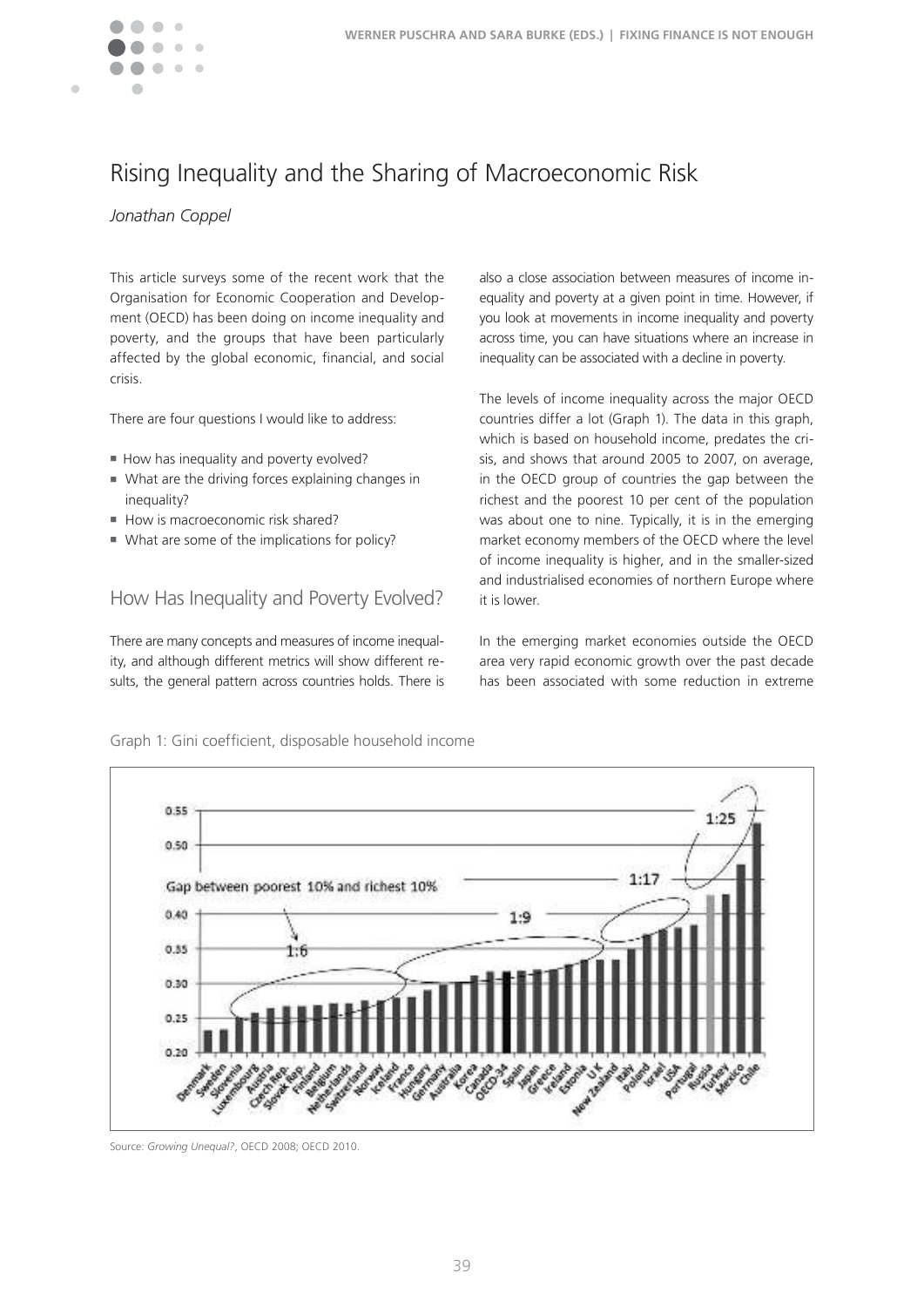$\blacksquare$ 

poverty. However, income inequality, despite the rapid growth, has increased over time, with the exception of Brazil (Graph 2).

There has also been an upward trend in income inequality in about three-quarters of OECD countries, as measured by the Gini coefficient, between the mid-1980s and the mid-2000s (Graph 3). Much of the change in income inequality is attributed to an increase in the level of income among the highest quintile or decile of the income distribution and a reduction in the lower and the middle quintiles.

The economic crisis has put additional pressure on the distribution of incomes. While this is not captured in the graph (Graph 3), because the data pre-dates the crisis, it is noteworthy that the few countries where income inequality fell include Ireland, Spain, and Greece. These are all countries that have been most deeply hit by the crisis, especially among the youth and among migrant and unskilled workers, and where fiscal consolidation measures risk widening income distribution. Certainly, in past financial crises, both high income and poor households have been hit more severely than the middle class.

### The Driving Forces Explaining Changes in Inequality

The OECD has done extensive work on the forces underlying the changes in income distribution and poverty. It is not possible in this article to survey all of the evidence collected, but I would like to report on some of the findings.

The first point to note is that the breadth of the potential factors depends on the metric that one uses to measure income distribution. One can focus on individual labour earnings, which is a narrower measure, or a broader concept of income that also includes public goods such as education and health (Graph 4). The choice of metric that you use will also influence the sorts of policy instruments that are important in influencing developments in income distribution.

Tax policies, for instance, are very important to household market income, and with high public debt there is a lot of pressure for governments to consolidate their fiscal position. Consolidation through higher taxes would have an impact on household disposable income But fiscal consolidation through cuts in social, health,



#### Graph 2: International levels of income inequality

Source: OECD, *Inequalities in emerging economies*, 2010�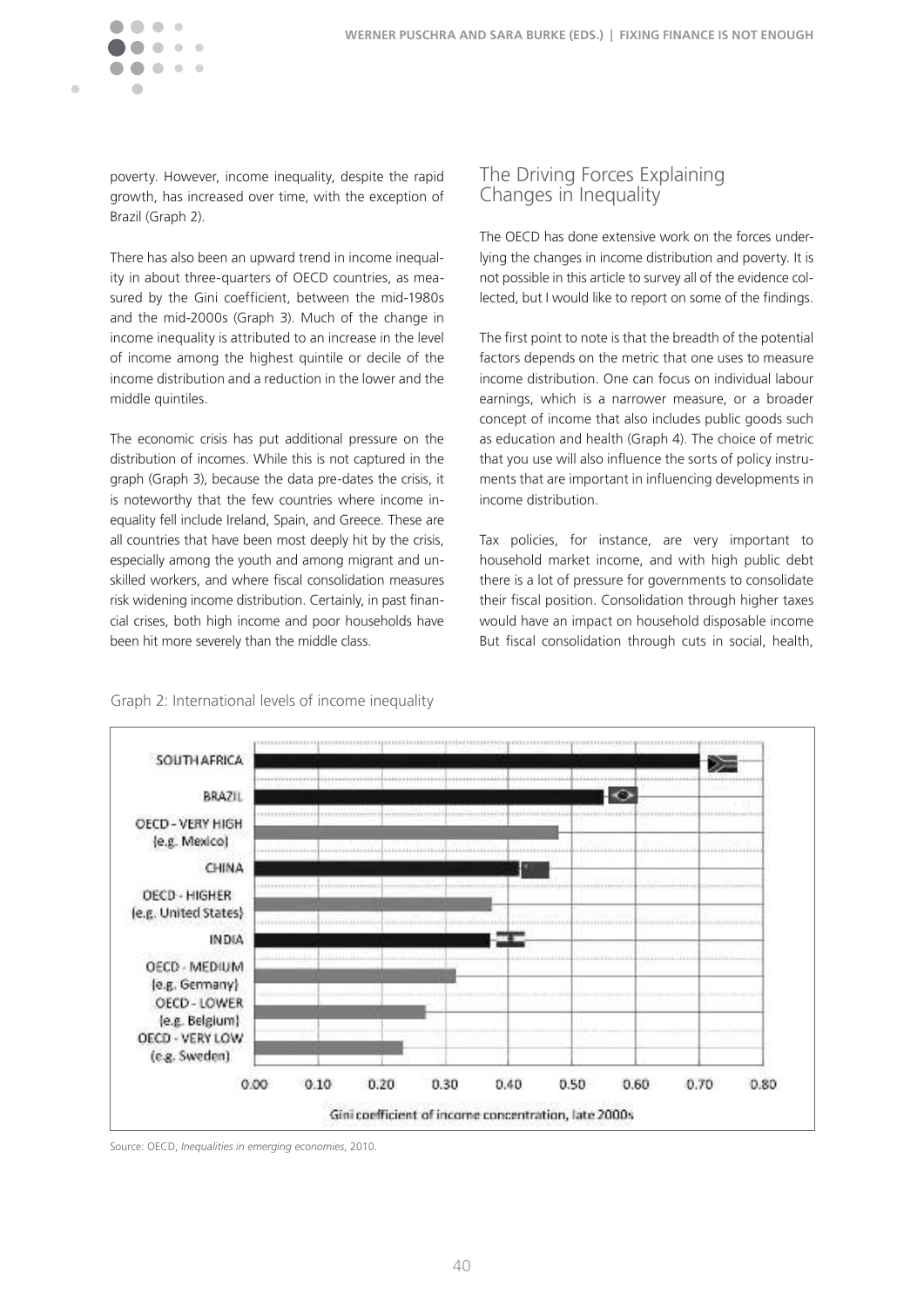

 $\blacksquare$ 



Graph 3: Gini coeficient, between the mid-1980s and the mid-2000s

Graph 4: Concept of income that includes public goods



Source: *Growing Unequal?*, OECD 2008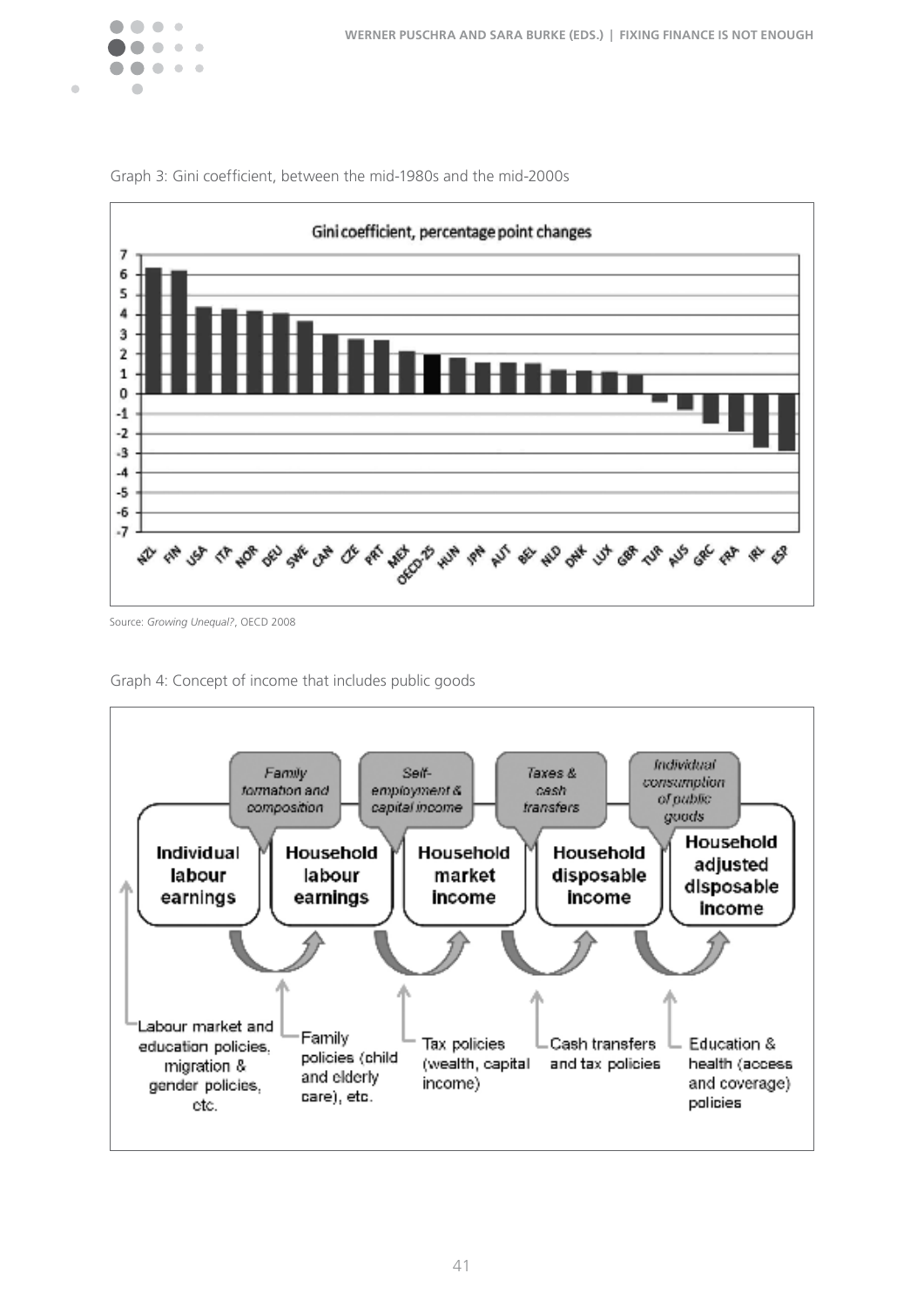

and education expenditures would not be captured by this measure. Clearly, to assess the distributional impacts of the financial crisis and policy responses to it is necessary to focus on broader measures of income, such as household adjusted disposable income.

A number of forces have been at play in shaping trends in income distribution; there is no single factor. Changes in household structure – for instance, towards smaller households, more single parents, and more elderly – have been among these forces. Labour market developments are another, with weaker wage bargaining and weaker unions having an effect on the distribution of income. Policies to address social protection policies and social transfer policies have also become less effective over time.

### Sharing Macroeconomic Risk

The distribution of income is not only shaped by long-term trends such as technological change, globalisation, or economic and social policies, but is also affected by macroeconomic shocks like the recent financial crisis where the effects can be concentrated among different groups in society.

For example, Graph 5 shows that the increase in youth unemployment has been about double the rate among the overall population. Taken together with the fact that the incidence of poverty, or the risk of falling into poverty, has moved over time from the elderly population towards the younger population, it is evident that youth unemployment has been one of the driving forces of an increase in income inequality among that group.

Recent OECD empirical work has systematically examined the distributive effects of macroeconomic shocks and the role of policies and institutions in shaping them. Of course, the impact of macroeconomic shocks on different groups in society depends on the kind of economic shock. Table 1 provides a taxonomy of the distributional impact of macroeconomic shocks.

Some of the results are very intuitive. The left-hand panel in Graph 6, for instance, shows the impact on poverty rates following a financial crisis peaks over a period of five years. To the extent that this holds for this current crisis, the impact that we have seen to date is about only half of the likely full impact.

### Some Implications for Policy

The main point that I would like to draw from this short exposé is that inequality and poverty have increased over the past two decades and the financial crisis has exacerbated these trends. Accordingly, a well-functioning international monetary system and macroeconomic stabilisation policies that are more effective in the preven-tion of instability and in better distributing the burden of shocks across a wider group of the society will go some way toward addressing income inequality.

The main drivers of rising inequality are not macroeconomic, however. To tackle inequality in a significant way also requires direct policy measures that focus on redistribution and inclusive employment policies.

|                                    | Income Inequality | <b>Poverty</b> | Relative labour market prospects<br>of »marginal groups« |
|------------------------------------|-------------------|----------------|----------------------------------------------------------|
| <b>Financial crises</b>            | N                 | N              | N (young, seniors, women)                                |
| <b>Fiscal consolidations</b>       | N                 | N              | N (young, seniors)                                       |
| <b>Fiscal expansions</b>           | P                 | Þ              | P (young, seniors)                                       |
| <b>Exchange-rate devaluations</b>  | N                 |                | N (young, seniors)                                       |
| <b>Exchange-rate appreciations</b> | P                 |                |                                                          |
| <b>Commodity-price increases</b>   |                   | N              | N (young)                                                |
| <b>Commodity-price declines</b>    | Ν                 |                |                                                          |

Table 1: Distributional impact of macroeconomic shocks

**N = negative impact, P = positive impact**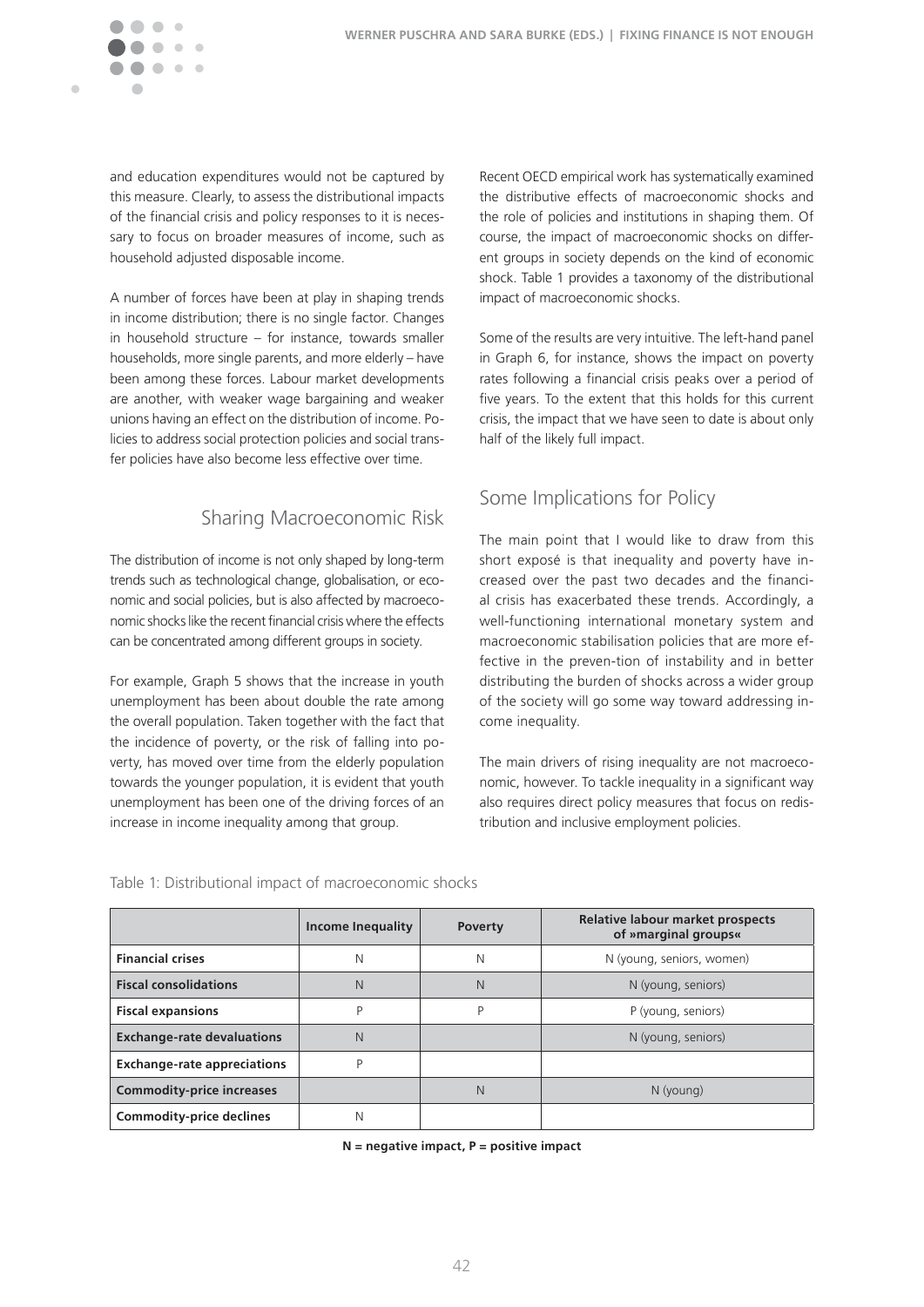



Graph 5: Increase in unemployment with respect to 2nd Quarter 2007



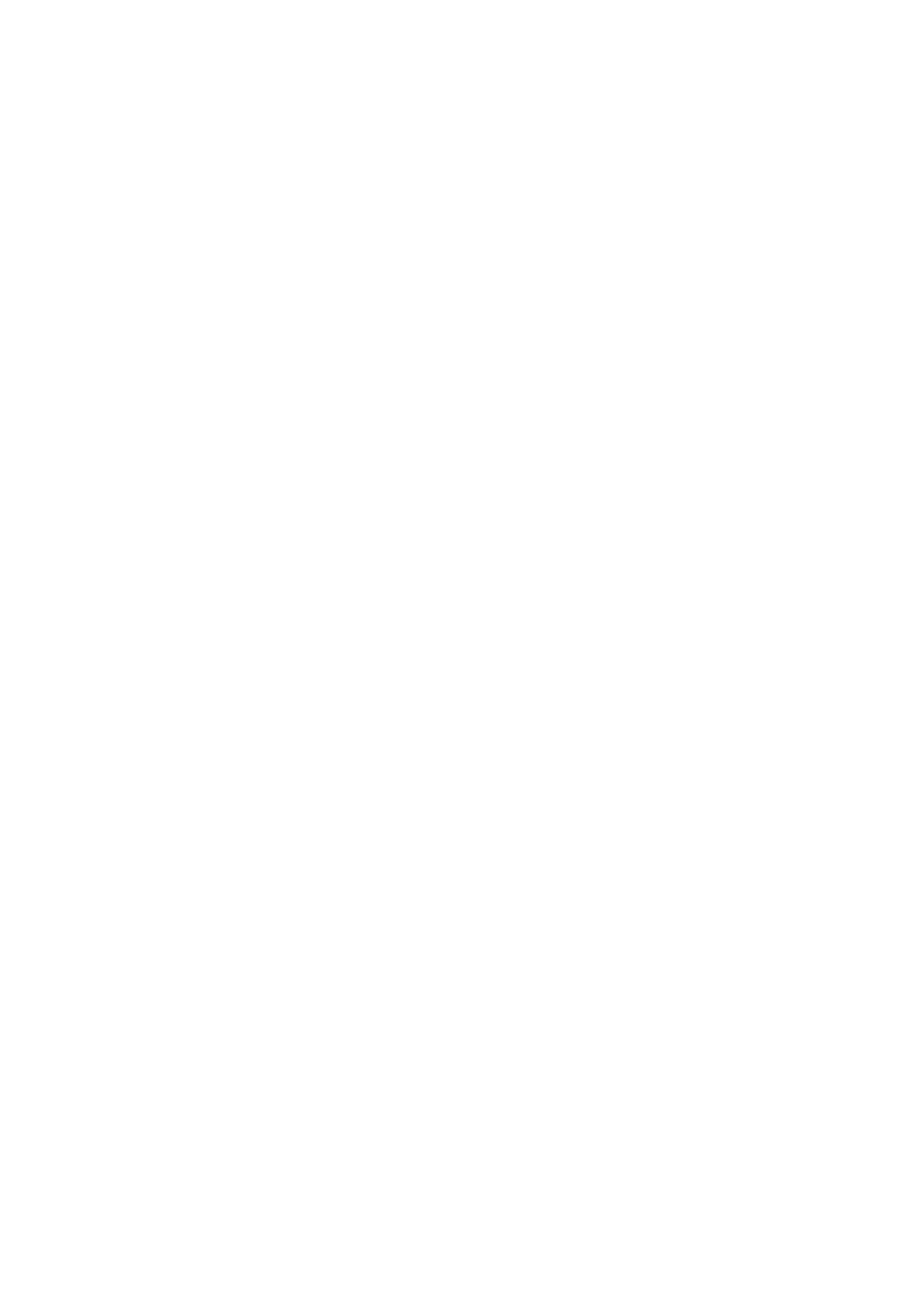

## In an Era of Systemic Shocks

#### *Rishi Goyal*

My first point is that global macroeconomic and financial stability – which the IMF seeks to promote – is a necessary, but not a sufficient, condition for the correction of social inequalities. When there is instability, the vulnerable segments of society are most at risk. For example, at least 20 to 30 million people have become unemployed as a result of the global financial crisis. Many of these are young people. Many of them are low-skilled people. Much of this is long-term unemployment. The adverse impact of instability is likely to persist for quite a long time. Another example is inflation. But, here too, instability – as in high and volatile inflation – adversely affects the vulnerable. Inflation is a regressive tax. So the mandate of the Fund to promote economic and financial stability is a pre-condition for durably redressing some of the social and inequality issues that we all face.

My second point is that the world in which we lived before the crisis was a rather different one from the one in which we live today and are likely to live through for the next few years. Prior to the crisis, the core of the global economic and financial system was stable. Shocks that hit the system were largely idiosyncratic. That is, shocks remained localised at the country level and did not become systemic. How does one deal with idiosyncratic shocks? By pooling resources and focusing on adjustment at the country level, where the shock or instability is localised.

When shocks hit the core of the system, however, they can quickly become aggregate or systemic. Dealing with large shocks and aggregate volatility is a much more difficult problem than dealing with idiosyncratic or country-level ones. The mechanisms that we have in place are inadequate to deal with such shocks.

To better understand the impact of such shocks, we calculated the impact of a one per cent GDP shock to the United States on other systemically large economies in the world. If such a shock operates primarily through trade channels, the impact is estimated to be small – a one per cent shock in the US roughly translates to 0.2 per cent of the GDP to others. The impact is larger when financial channels are taken into account. Proxied by

asset price co-movements in »normal« times, the transmission of shocks through financial channels implies that a one per cent shock in the US translates to a roughly 0.5 per cent of GDP impact on others. In stressful times, the impact is even larger. For advanced economies in Europe, as well as Japan, the impact is around 0.8 to 0.9 per cent. For emerging markets, the impact is more than one per cent. So a one per cent shock in the US has a much bigger impact on others during financially stressed times. As the crisis has shown, shocks that transmit through financial channels have particularly large, rapid, and widespread impacts. Yet, we do not have effective, collective mechanisms to cope with the volatility and the adverse impacts on society that can result.

My third point is that the recovery from the current crisis is likely to be a long one. We are in a balance sheet recession. At the present time, there is an adverse feedback loop between sovereign balance sheets, financial sector balance sheets, and weak growth. How can this adverse loop be broken? How can stability be restored quickly? Historical experience points to several years to repair balance sheets, and even this repair is generally underpinned by strong export growth. But when the shock is global, the opportunities to export are limited.

The problems that we face are difficult and complex. They are likely to be with us for some time. Against this background, how can social inequality issues be addressed? How can the vulnerable segments be protected? How can the Fund help to safeguard global economic and financial stability, and thus help to provide the enabling environment for benefiting especially the weaker segments of society?

The Fund can help first through its advice on macroeconomic and financial policies that is pointed and ahead of the curve. What does this mean in practice? It means taking into account the interconnections through which shocks transmit, trying to see not just the view at the ground level of how policies in the US impact the US, or how policies in the euro area impact the euro area, but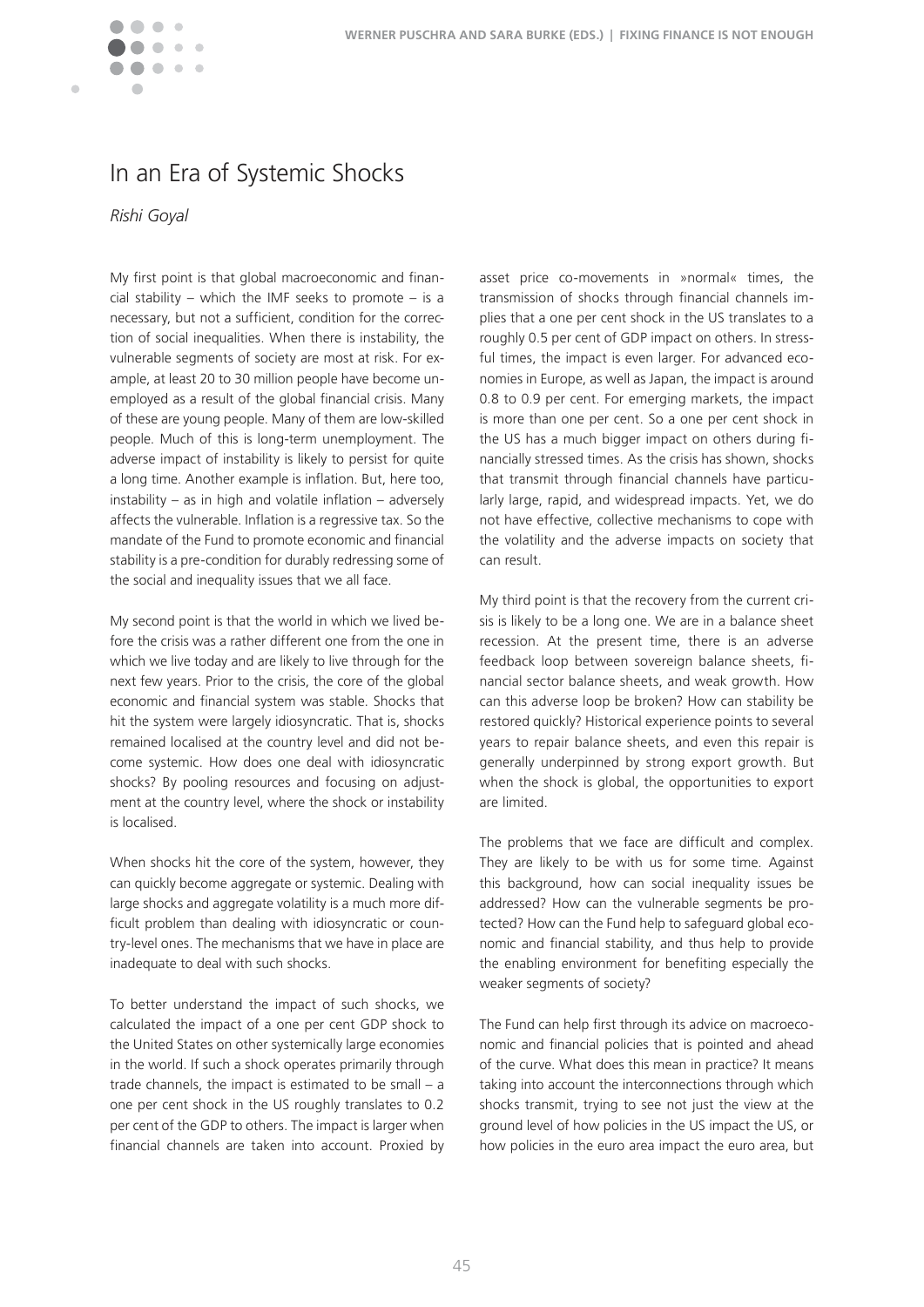

Ċ

also how they spill over and impact others. What are the specific channels through which they operate? How big can these be?

This has implications for early warnings. As others have mentioned, we have an early warning exercise – vulnerability exercises for advance markets and emerging markets, and a new exercise that we are introducing for low-income countries – to try and understand ahead of time where key vulnerabilities are and how one should act to get ahead of them. We have launched the spillover reports. This is a new exercise launched this year that, hopefully, will continue in some form. Our Executive Board needs to decide on the precise modalities. These reports focus on how policies in the systemic-5 economies – in the US, in the euro area, in China, Japan, and the  $UK$  – impact their partners. The intention is to be granular and specific, to the extent possible, on how economic policies and developments in these systemically important economies affect not just themselves, but others as well.

So one way that the Fund can help is through policy advice that is precise, that is ahead of the curve, and that tries to speak the truth to power. You have to give credit to the managing director for coming out and saying that the world is at a dangerous new phase. How much stronger a statement does one want about the risks that the global economy faces right now and the narrowing window of opportunity to act, as many have said?

A second way that the Fund can help to ensure stability is through the lending mechanism. Here, I would point out that »bystanders« are going to be adversely impacted in systemic crises. Crisis bystanders are economies that have strong fundamentals and strong policy frameworks, and yet are adversely affected. It is of course not unusual that, when a shock hits – say, the 1980s debt crisis, the Asian crisis, the Russian crisis, etc.  $-$  countries with weak fundamentals have financing difficulties and enter into a period of economic adjustment. There is no surprise that countries with weak fundamentals face the need to adjust.

But what we see now is that countries with strong fundamentals and strong policy frameworks may also face difficulty. What kind of financing instruments can be provided to assist them? The Flexible Credit Line and its subsequent reform and the Precautionary and Liquidity Line are insurance mechanisms, so to speak, to try to address this gap in the global financial safety net.

There is also the issue of systemic liquidity provision. This is a very complicated subject, and central banks are uncomfortable with introducing yet another source of liquidity provision in the global economy. That said, it is important to bear in mind that when Lehman Brothers collapsed, the central bank swap lines that were established were ad hoc, several in number, very large, and reactive. One question to keep on the table: are such mechanisms the most useful, and proactive, forms of protection and safety net to deal with the recurrence of the financial problems of the past few years? Or do we need a predictable, multilateral cooperation mechanism?

A third way that the Fund can help relates to strengthening the architecture of global finance, in particular to cope with volatile capital flows. Many have spoken to this issue today. Capital flows are very large, and inflows and outflows can change from year to year quite substantially for a lot of countries. This raises the issue of domestic financial and macroeconomic stability. Inflows tend to be asynchronised, starting at different times in different countries. But they are often synchronised when they stop. In the most recent crisis, 80 per cent of inflow episodes stopped at the same time.

So we have asynchronised starts but synchronised stops. And, again, one must ask the question: are the instruments that a country has at the country level adequate to cope with the kinds of capital outflows or sudden stops that might result? This issue has recently generated significant discussion on the costs and benefits of various ways to manage capital flows, and of developing a coherent, comprehensive, flexible, and balanced approach.

Strengthening the architecture calls attention to the need for cooperation – a call that our managing director has been making. There is a danger that we move away from multilateralism into a more regional or national approach to issues, given the increased scope for external volatility now and in the period ahead. Yet, it is precisely a commitment to multilateralism that has underscored the significant improvement in living standards globally over the last 50 or 60 years.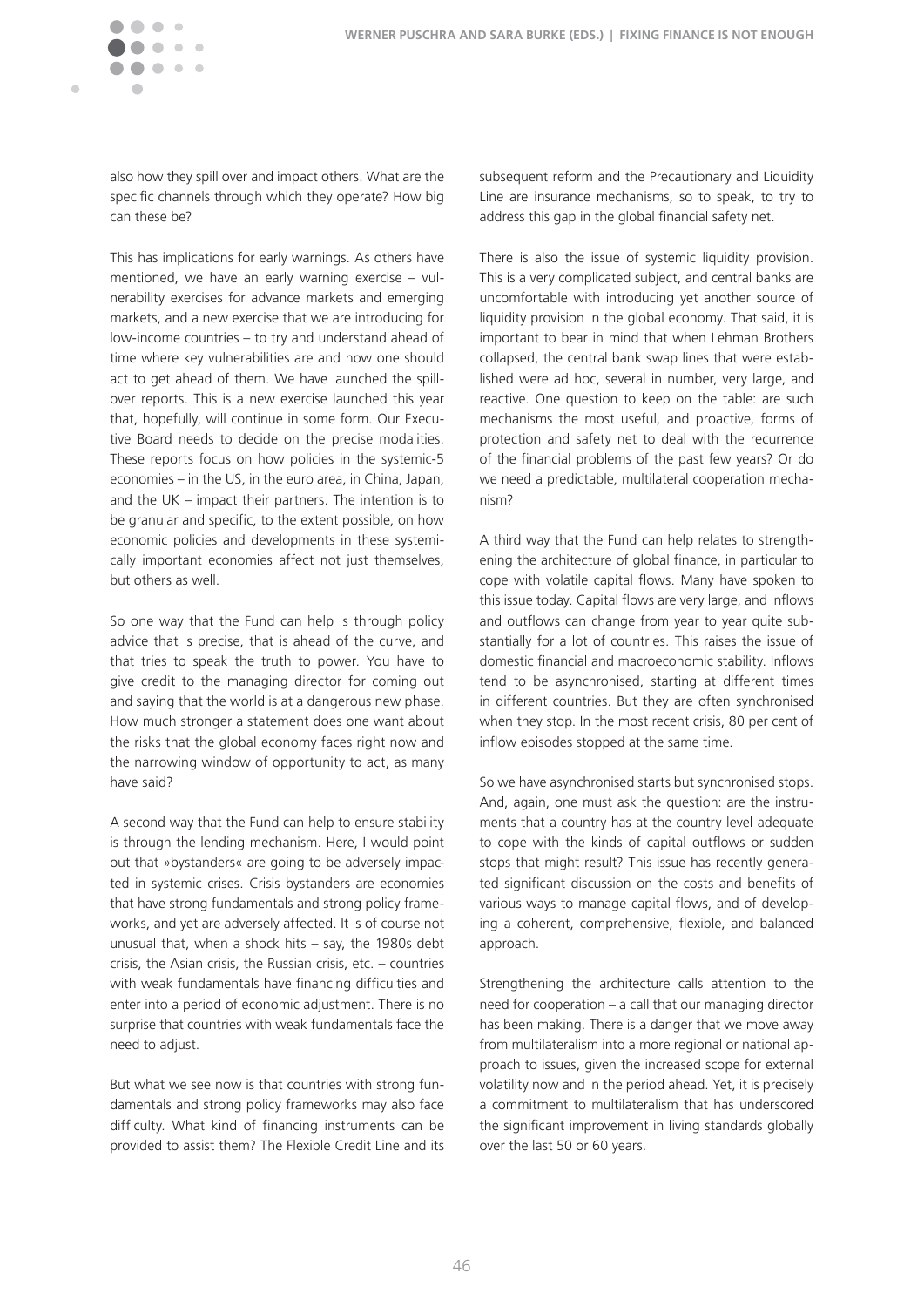

The significant expansion of cross-border trade has been a tremendous engine of growth across many countries in the last several decades. In the post-war European economies and in East Asia, the expansion in trade underpinned a rapid recovery, improvement in per capita incomes, and reduction in poverty and social inequities. A reversal of this commitment can have very deleterious impacts. That is why the Fund and other international organisations that foster cooperative solutions to common problems must be seen as legitimate and representative.

At the Fund, there has been a historic reform of its governance structure – envisaging, among other things, a large shift in voting share to dynamic emerging markets and under-represented economies, a reduction by two of advanced European chairs in the Executive Board in favour of emerging markets, and preservation of the voice of low-income countries. For these reforms to go into effect, we need 113 member countries representing not less than 85 per cent of total voting power to consent to these reforms. Currently, we have only 21 who have consented, with 19 per cent of the voting power. With the membership having committed to undertake best efforts to put these reforms into effect by October 2012, a significant effort is needed for success. I would encourage you through your network to go out and make the case for multilateralism. We need to push this through.

Allow me to conclude with one final thought. The approach prior to the crisis was that stability at the level of the system equates to stability in each of its component parts. If things are going well at the country level, then it will all add up at the systemic level, and things at the systemic level will be fine. But the crisis showed us that just looking at institutional levels of stability (for financial stability) or country-level stability (for macroeconomic stability) is not enough. For example, following exportoriented growth strategies may be beneficial for some countries, but if all countries follow export-oriented growth strategies then the world will have a serious adding-up problem of deficient demand.

We need to be looking at systemic stability in its own right, and not just at stability at the country level. We need to be looking at the adding-up problem globally. One manifestation of this problem is the needed rebalancing of demand. Even as the advanced economy core today needs to break the vicious cycle between weak balance sheets in the public sector and the financial sector and weak growth, it is also the case that emerging markets or surplus economies need to step up and provide the necessary demand to be able to support growth.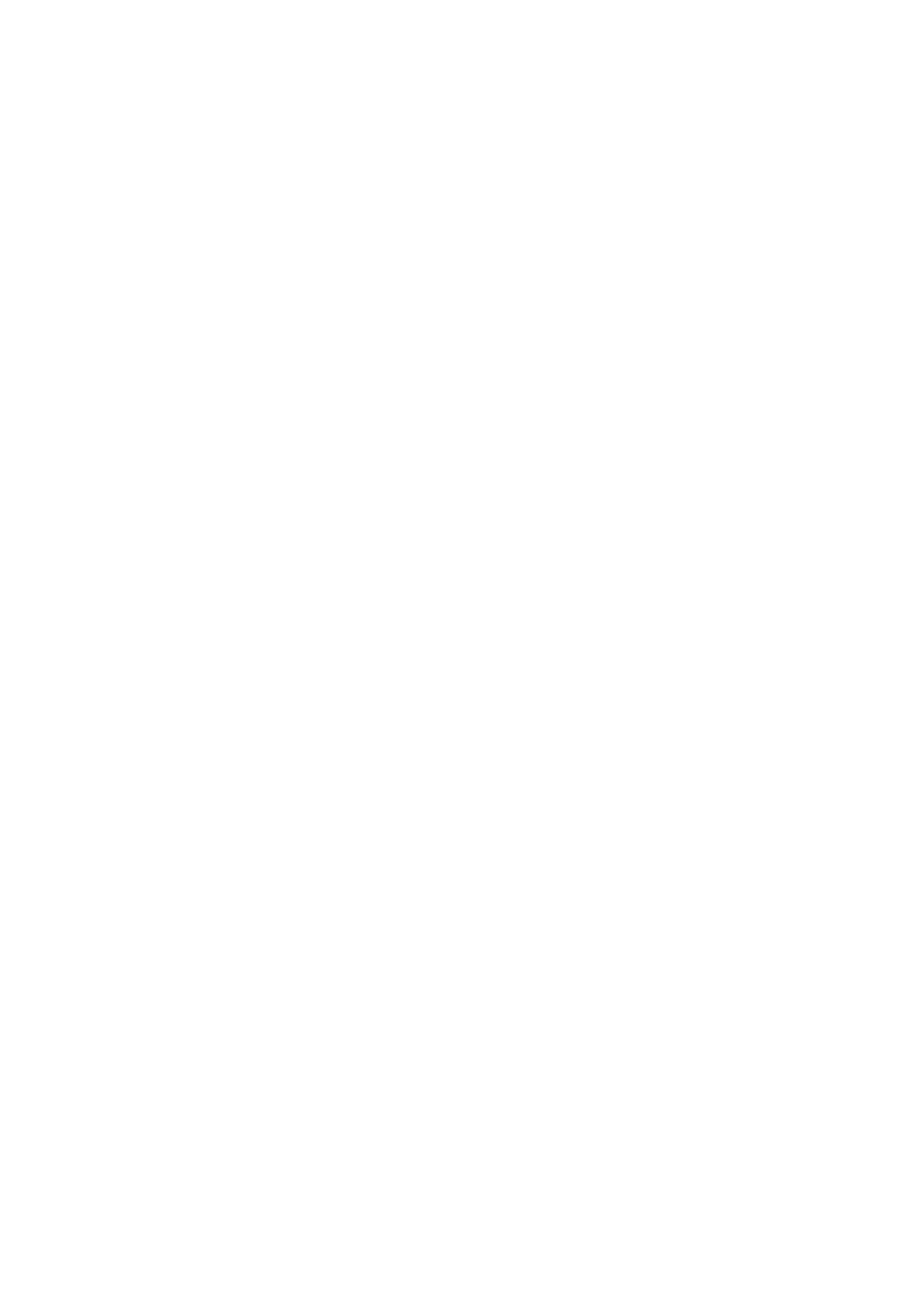

 $\blacksquare$ 

## **3 Embedding social policy in financial and monetary policies**

# Inequalities, Shared Societies, and the International Monetary and Financial System

*Y. Venugopal Reddy*

It is gratifying to note that the IMF is taking an interest in the issues relating to inequalities and social cohesion. On first reading, the connection between the international monetary and financial system and social cohesion appears vague, but after some contemplation, reference to the literature, and the more recent socio-political developments consequent upon the global crisis, the links between international systems and social cohesion, and the significance of the subject, become evident.

### On the Links

I was a Member of the Palais Royal Initiative Group that submitted the report titled, »Reform of the International Monetary System: A Cooperative Approach for the Twenty First Century«. The terms of reference did not cover aspects relating to inequalities, equity, or social cohesion. Hence, the deliberations did not take into account such broader aspects, and restricted themselves essentially to what may be termed as issues related to money and finance in the context of overall economic policies. The composition of the members reflected the heavy orientation towards money and finance since it consisted of former Managing Directors of the IMF, Former Governors or Heads of Central Banks, and a few Academics. However, the Committee was looking at unequal and iniquitous treatment of nations in the international financial and monetary system, and its consequences for growth and stability. The objective of the Initiative was to explore the feasibility of a better system, which can be reached in a non-disruptive manner from the current non-system whereby the currency of one country, vis., US dollar, operates as the predominant reserve currency. Incidental to this focus on the system was consideration of the global financial architecture, and in particular the role of the IMF. In brief, the link between social cohesion and the international financial and monetary system remains somewhat unexplored by this Initiative.

I was also a Member of the Stiglitz Commission (Commission of Experts of the President of the UN General Assembly on Reforms of the International Monetary and Financial System). The report of the Commission gives extensive treatment to the issues of inequalities, the global financial crisis, and the links between the two. The report explains how the financial and monetary systems at the national level were under pressure due to the volatility in aggregate demand brought about by increasing inequalities. It also referred to the interaction between financial and real sectors in the context of increased inequalities. The implications of deregulation of the financial sector on increasing inequalities was also brought out clearly in the report. The report explains how the process of globalisation and the associated global systems often demanded policies at the national level that perpetuated and increased inequalities among the nations and within the nations. A comprehensive view of the links between inequalities and monetary and financial systems in the UN Commission was enabled by the fact that its terms of reference were wider than that of the Palais Royal Initiative, and its membership was representative of a cross-section of nations, policy makers, and academics.

In my view, it is appropriate that the IMF should bring out a paper and analyse the recommendations of the Stiglitz Commission since they happen to be comprehensive, pragmatic, and sensitive to issues that are as-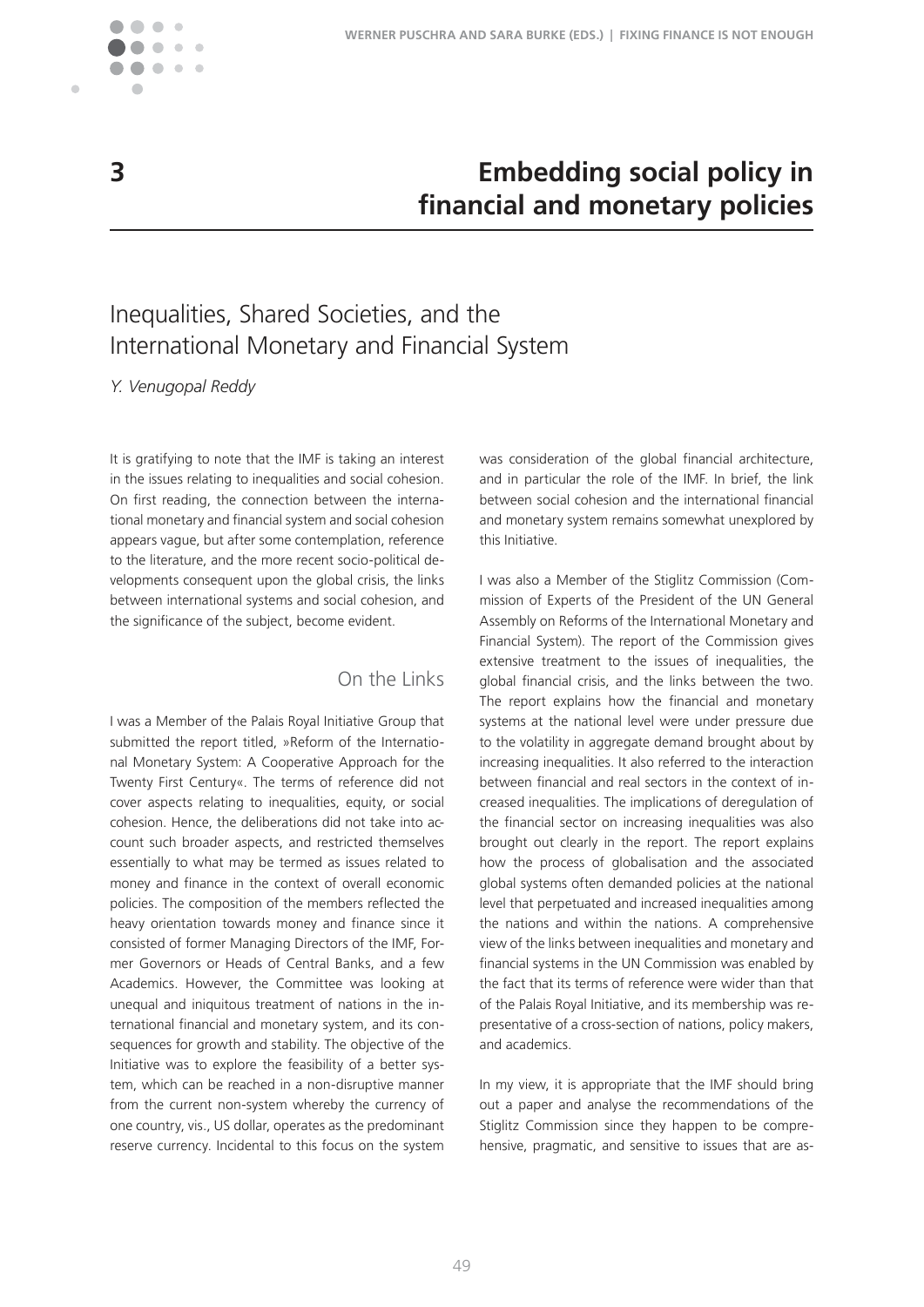

sociated with social cohesion. Such a response from the IMF should ideally be made available to G20, and to the wider public in due course.

I would like to make two introductory comments on the subject. Firstly, it is necessary to view inequalities in the broader context of social cohesion, which is an important source of human happiness and human welfare. Such an approach should complement the mainstream analysis that addresses the importance of reducing inequalities on economic grounds, and also on moral and ethical grounds. Economic policy and social cohesion do interact, and that can be either in a vicious cycle or in a virtuous cycle, but their inter-relationships and interactions may be evident over the longer run than over the shorter run. It may also be difficult to make a quantitative analysis of the relationship between economic factors and social cohesion. Secondly, issues relating to inequality or social cohesion should not be considered just as an add-on to mainstream economic policy, but such considerations should be embedded in all aspects of economic policy. In other words, the objectives of public policy include not only growth in output, maintaining employment, and price stability and financial stability, but also social cohesion. No doubt, the relative importance of social and economic factors in public policy do depend on the social, cultural, and institutional circumstances in individual countries and globally.

In the following text, I will draw from my experience in financial and monetary policy to explain how the issue of social cohesion and inequality can be embedded in public policy. In the second part of the text, I will mention some new challenges for public policy consequent upon the experience with the global financial crisis. In the third part, I will make a brief mention of what the IMF and other multi-lateral bodies could do on this subject.

#### Embedding Social Cohesion in Public Policy

As an Executive Director in the IMF, I gave a farewell speech in September 2003 since I was moving to India to take over as Governor of the Reserve Bank of India (RBI). I referred to the comments of some of the Executive Directors that I would be facing severe monetary challenges in managing a large economy like India, inhabited by one billion people. I explained that, in my view, the biggest challenge for me would be making central banking relevant to the millions of poor people. That remained a guiding principle for me in my work and interactions with the Board of the RBI, the professionals of RBI, and the Government of India. This approach was, in some ways, consistent with the long tradition of the RBI, which has an enviable record of maintaining excellent inflation record since independence, as evinced by the fact that inflation seldom exceeded 10 per cent. There has been virtually no banking crisis in the country. There was no serious currency crisis, though several stresses on balance of payment had to be managed. Most of the pressures on balance payments were due to the shocks on account of food, fuel, or geo-political developments, rather than monetary management.

Next, I will give specific illustrations of how broader issues of social cohesion  $-$  or, more specifically, equity considerations – were embedded in the policies of RBI, and have been articulated as such in the policies especially during the period 2003-2008.

### Monetary Policy

Firstly, inflation targeting as an objective of monetary policy was not accepted in India despite global intellectual support for it on economic grounds, which have been well known and articulated. The RBI held that inflation is difficult to measure, and in any case, in India there are several measures of inflation, vis., one wholesale price index and three consumer price indices. Further, even if a particular index is chosen for purposes of targeting, inflation targeting requires targeting core inflation, which generally excludes food and fuel. However, for most poor people, food and fuel account for about half of their budgets. How could a central bank target a measure of inflation that excludes close to half the budget of the poor? Hence, RBI preferred to continue with whole price index as headline inflation while assessing inflation by considering the other indices of inflation and other relevant factors. Further, RBI took the view that inflation expectations cannot be considered only in terms of the behaviour of the bond markets, or even simple surveys, though surveys are important. The inflation perceptions were also taken into account. For example, when the prices of some essential commodities which are purchased by poor people frequently in-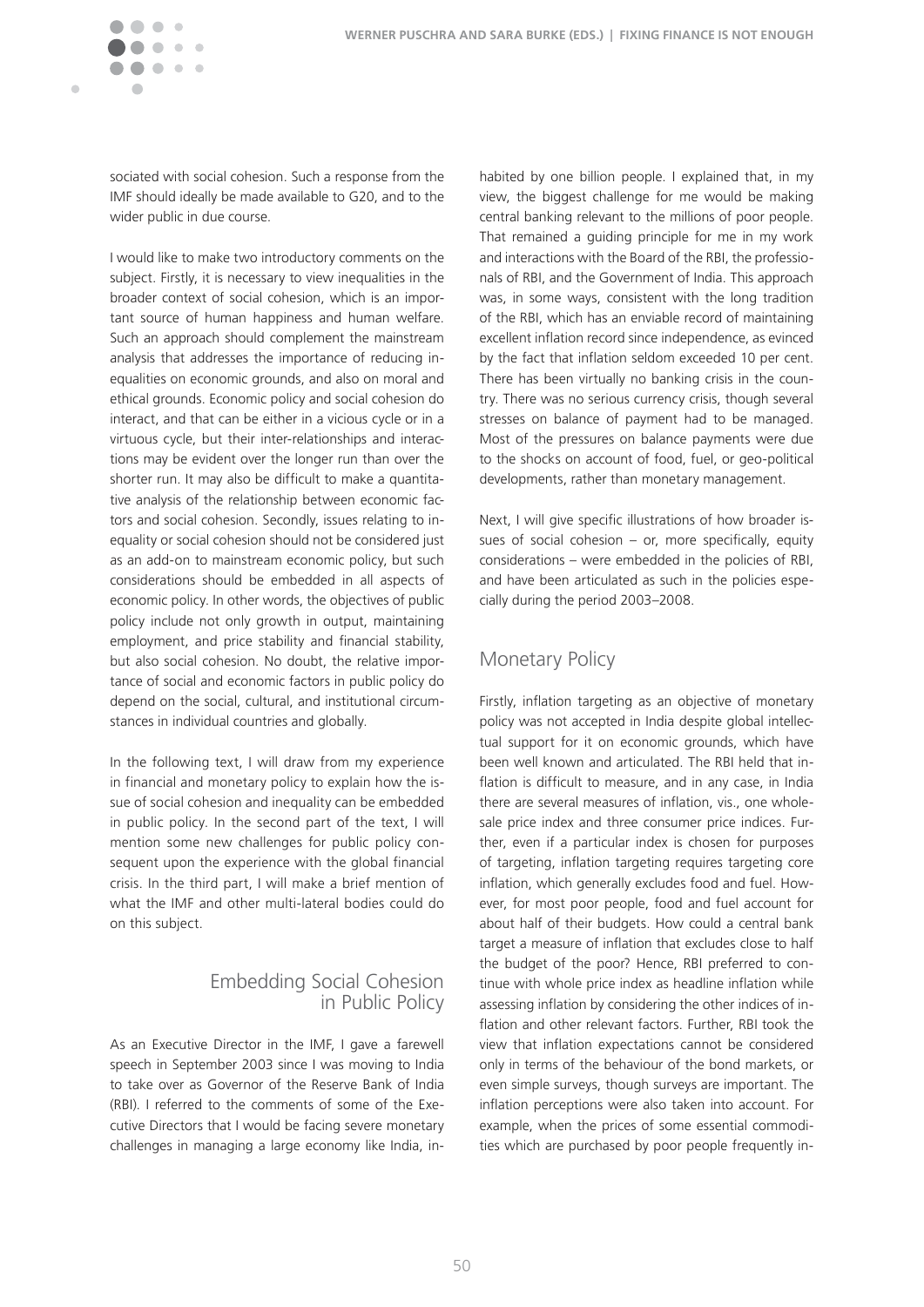

creases, the impact on inflation perceptions would be more severe than when the price of infrequent purchases like air conditioners or electricity increases.

Analysts often pointed out that the Central Banks should communicate their commitment to price stability, and in the absence of inflation targeting, such a commitment is not demonstrable. The position of the RBI has been that the commitment to price stability in India must be derived from three sources, vis., policy statements, policy actions, and, above all, the policy outcomes.

Another source of difference between mainstream thinking and the approach of the RBI was in its response in monetary policy to what is described as shocks or temporary phenomenon. We accept the view that it is not possible to know in advance what is temporary, and how temporary it was in many cases. For example, an increase in the price of vegetables due to a strike by truckers or floods in some area may be temporary, but not necessarily so in the case of, say, fuel prices. The issue in regard to treating an increase in prices as a shock relates to the level of confidence that the prices will revert to the normal level or pre-event level. Hence, it is necessary to communicate effectively and, if considered necessary, take appropriate actions in regard to all cases of stress on prices, rather than simply ignoring what appear to be shocks, particularly in commodity prices due to global developments. Further, the government might make efforts to smooth the impact of such shocks, and in such circumstances, the central bank should be assessing the capacity of the government to absorb such shocks on a prolonged basis and the possible fiscal implications. It is true that these multiple considerations could virtually lessen the policy direction, but it is equally true that in many circumstances it is better to be approximately right than precisely wrong.

In regard to the use of interest rates as an instrument of monetary policy, considerations were not restricted to the trade-off between output and stability, but also the limit to longer-term growth and the distribution of burdens among different sections. In many advanced economies, a large segment of the population contributes to household savings, and they also borrow for variety of purposes, including consumption and housing, et cetera. In India, a large section of the savers continue to be savers, while there is a small section of borrowers. Most of the borrowing is by government and businesses, rather

than households. As a result, the impact of changes on the balance sheets of savers and borrowers was taken into account. It is noteworthy that banks generally draw savings from the rural areas and lend in the urban areas.

Financial stability as a goal was explicitly articulated in addition to growth and price stability, since financial sector became more important than before, and also because of the global developments. The philosophy that it is ideal to leave it to the markets to adjust was moderated by a continuous assessment of who gains and who takes pains in different phases of the business cycle and steep movements in prices of assets. It was assumed that poor people gain to some extent, but rich people gain significantly more in the boom phase of a business cycle, while the poor persons suffer severely in the down turn. Hence, it was considered essential to moderate such cycles by continuously assessing distributional implications of different phases of the business cycle. In fact, concern for distributional implications of asset prices was the foundation for countercyclical monetary policy that was undertaken in India. RBI assumed for itself the responsibility for financial stability, and took measures to ensure it, keeping in view its responsibility for not only maintaining growth and price stability, but the distributional implications of volatilities or instability.

A countercyclical monetary policy within the country during the period of ample global liquidity and low interest rates globally also meant higher interest rates domestically, which could attract large capital inflows from other countries due to the global liquidity that was prevalent, driving the economic cycle upwards. The RBI concluded that, to some extent, the capital account has to be managed in such a situation to moderate the impact of volatility in capital flows. There has been an admission that the traditional trilemma could not be resolved easily, and hence with all the imperfections, a choice had to be made to somehow manage the trilemma, which necessitated managing the capital flows. This approach also meant that the issues of volatility and flexibility in exchange rate had to be considered in a dynamic fashion. Progressively, what was considered volatile could become flexibility. What is flexible would depend on the development of institutions and markets to manage the volatility in their respective balance sheets. In this regard, the interest of the poor and the under-privileged could not be ignored in making assessment of what was a flexible exchange rate and what was a volatile exchange rate.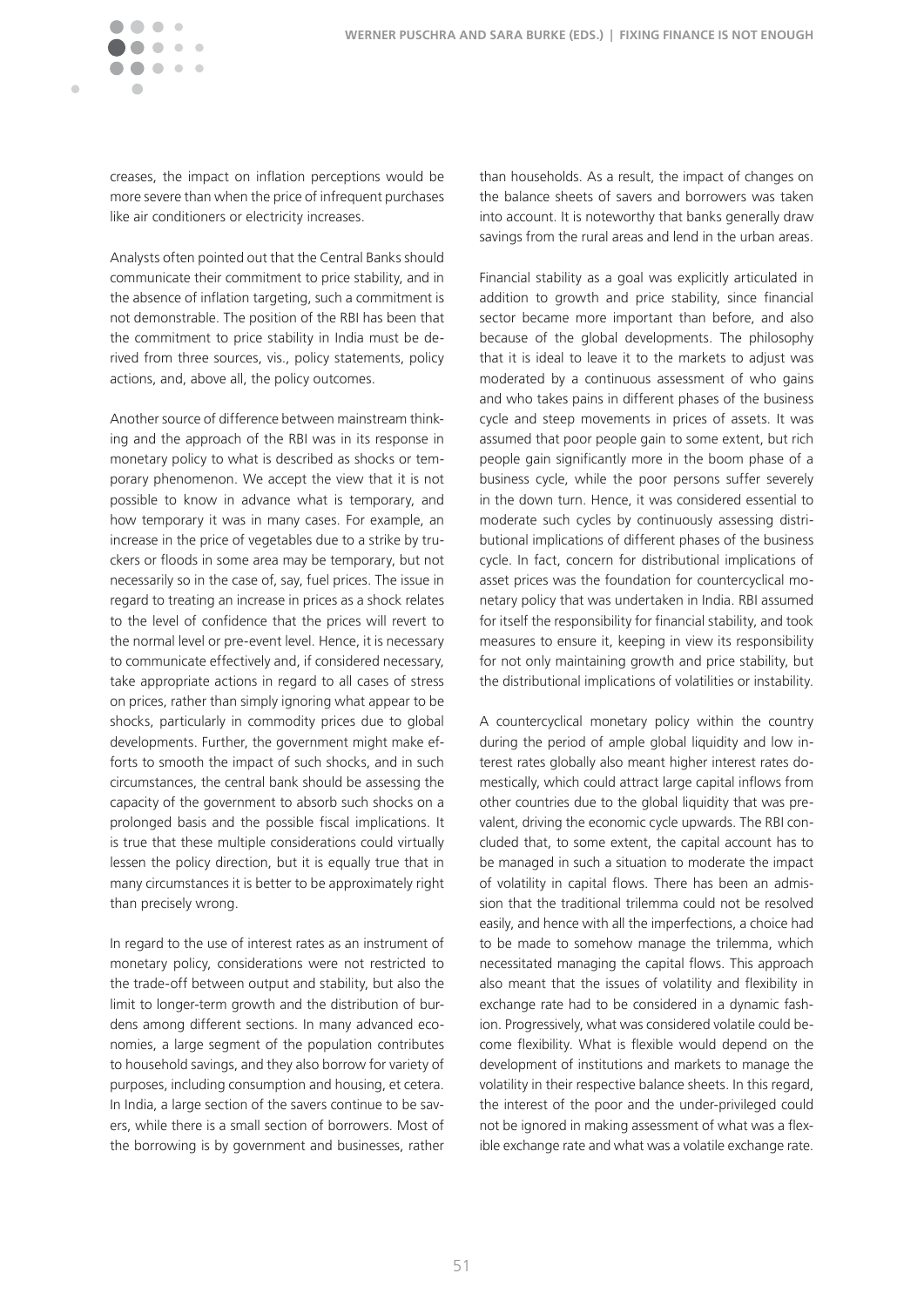

#### Regulations

The countercyclical monetary policy was complemented by a countercyclical policy in regulation of the financial sector on the grounds that have already been described. Accordingly, countercyclical weights and provisioning requirements were prescribed. In doing so, it was necessary to identify sectors where credit expansion was more of a speculative nature, and treat them as sensitive sectors. Simultaneously, it was necessary to ensure credit flow to productive sectors, in particular to agriculture, small and medium industries, and, to the extent feasible, vulnerable sections. Finance for housing is a priority in India since there is a huge unmet demand. Rising incomes and demographic profile add to the demand, though housing markets remain illiquid and characterised by several imperfections. Taking account of the prevailing asset bubble and the priority to housing, the regulatory burden was increased in respect of real estate and a segment of housing, but loans for houses below a specified value were exempt from such countercyclical measures. The effort was to ensure continued flow of credit to the needy, and equally to protect the banks from possible excessive exposures to sensitive sectors. Further, the element of regulation was extended to nonbanking financial companies, or what has been described as shadow banking, but this was done in a way that the flow of credit to productive sectors is maintained to the extent possible. The advantage of this approach was that it was possible to reverse many of the stipulations when the global crisis occurred, and it impacted India.

When monetary policy undertook tightening in response to the asset bubble, there was serious criticism that it was unjustified, and that it would seriously affect growth, and, in any case, increase in prices of food and fuel was on account of global commodity shock. We, the Reserve Bank, argued that it would be logical to increase the cost or price of money when the price of rice, vegetables, and fuel increases for some reason or the other. The price of money cannot be kept artificially low when the prices of many other commodities are going up.

### Financial Inclusion and Micro Credit

The objective of financial inclusion, which was formally announced in 2006, is to provide access for all to financial services. These include (a) a safe place for keeping their savings in terms of deposits, particularly for women; (b) a facility to send and receive money through family sources or migration, or for education, etc.; (c) consumption smoothening or accepting deposits, and, as needed, provision of loans to overcome issues relating to seasonal employment or irregular incomes; and (d) micro credit link to, or with, an assurance of productive investments which are likely to generate incomes to service the loans with interest.

The concept of financial inclusion is slightly different from micro credit, which essentially concentrates on provision of credit. It was observed that in some countries, microcredit and micro financial institutions were encouraged often as a supplement for the highly commercialised banking that was promoted through the programmes of liberalisation and deregulation. The policy of encouraging micro-credit in many countries involved for-profit institutional mechanisms to lend to the poor. Often this meant some penetration of debt to poor sections, and expansion in credit to them, but often at high interest rates. This approach also led to the fear of emergence of one set of financial services for the poor and another for non-poor. In India, the approach to micro-credit was slightly different.

The services of non-profit micro finance institutions, as in the case of Grameen Bank of Bangaladesh, were encouraged by the RBI. In the process, some profit-making Micro-Finance Institutions (MFIs) also gained prominence, which subsequently led to some complications. The longer-term objective of financial inclusion policy is to avoid one set of banking services for the non-poor and another set for the poor. The approach has been to extend banking services to as many as possible through expansion of a branch network of banks, and have extended arms of such branches through self-help groups, MFIs, and business correspondents. Technology was a key element in strategy.

The instruments used by the RBI for advancing the cause of financial inclusion were several. The RBI exercised its powers to grant licenses for the opening of branches by banks to ensure that they move to under-banked or unbanked areas in conjunction with their expansion in wellbanked areas. The RBI invested in improvements to technology and financed pilot projects for use of technology for mass banking, in particular banking through mobile phones. A business correspondent model was developed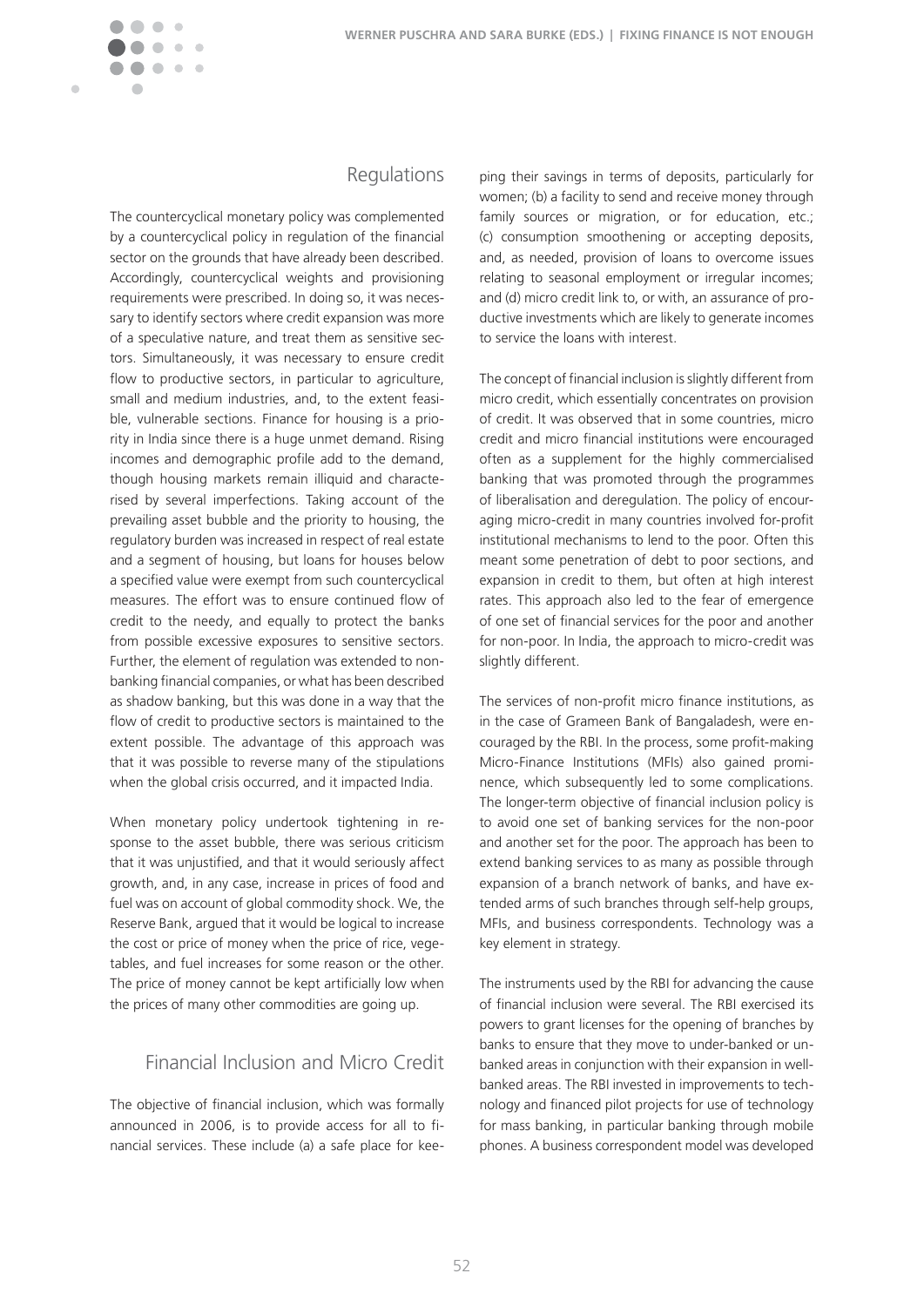whereby the bank branches employed business correspondents with the sole purpose of operating as extended arms of the bank branches to reach the remote areas and the poorer sections at their doorstep. The business correspondents were agents of banks, and hence were subject to the overall regulatory discipline imposed on banking system by the RBI. The RBI also invested in technologies for access in remote areas so that the viability of branch banking is enabled. The state governments were also interested in making welfare payments, including old age pensions, under an employment guarantee scheme through use of bank accounts. With active cooperation from RBI, some of the state governments subsidised commercial banks to enable them to incur the processing cost for opening of accounts, etc.

Ċ

#### Payment System

Payments to bank customers through automated teller machines (ATMs) were mandated by the RBI to be free for the customers irrespective of the ownership of the ATM (all ATMs were owned by banks only). In regard to inter-bank transactions in this regard, the banks concerned were free to fix any charges, but they could not be passed on to the customers. Switch facilities for use of ATMs of one bank by the customers of another bank were provided free of cost by the Institute of Development Research in Banking Technology (IDRBT), an institution promoted by RBI. ATM was also considered to be a great leveliser in the sense that all customers have to stand in the same queue at the ATM, unlike in the banks where the privileged customers could get faster service.

### Regulatory Philosophy

The underlying philosophy in regard to regulation of banks is that the license for banking is a privilege granted. There is a sort of monopoly over payment services granted to them. They are also permitted to accept non-collateralised deposits. Hence, there is legitimacy in the regulator demanding some services in public interest. Further, financial services are considered to be in the nature of a public utility, and approval of tariff should not be ruled out, provided it does not undermine competition or efficiency. This underlying philosophy enabled social cohesion to be embedded in the policies relating to money and finance in India.

#### Crisis and New Challenges for Public Policy

The global financial crisis is unraveling the significance of social cohesion in maintaining stability in financial and economic systems. There is a recognition of the need to consider equity aspects and emergence of inequalities in conduct of policies relating to money and finance. Some of the emerging challenges to public policy are presented here to enable further debate.

First, public policy in regard to social cohesion has to take into account both the fears and the hopes of different sections of the people. As a result of the global crisis, people in advanced economies, particularly young people, are fearing whether they can maintain their current levels of employment and current standards of living that they are accustomed to, in the post-crisis period. Many of the elderly people are also fearful about the continuation of the benefits that they expect for old age, and the benefits around which they have built their lives. Many of the younger people are also fearful about the possibility of maintaining their standard of living for their children that the current generation has become accustomed to.

On the other hand, in developing economies and emerging market economies, the dominant mood is one of hope of better standards of living for the young people and even better standards of living for their children. The debates essentially center around how much better they would be in the future, and how equitable the benefits would be in future.

In a global scenario, social cohesion has to take into consideration the divergent fears and hopes in different societies in the global community. Public policy, particularly in regard to coordination at the global level, cannot ignore this divergence, since these divergences pose divergent challenges to public policy in different nations.

Second, inequality and social cohesion have different challenges depending on the country context. In some advanced economies, such as the United States, inequality has been a dominant theme. In some of the countries in the Middle East, the issue is not necessarily poverty but inequity, and issues are not centered around generation of wealth. In many emerging market economies, there is a serious perception of unfairness in governance.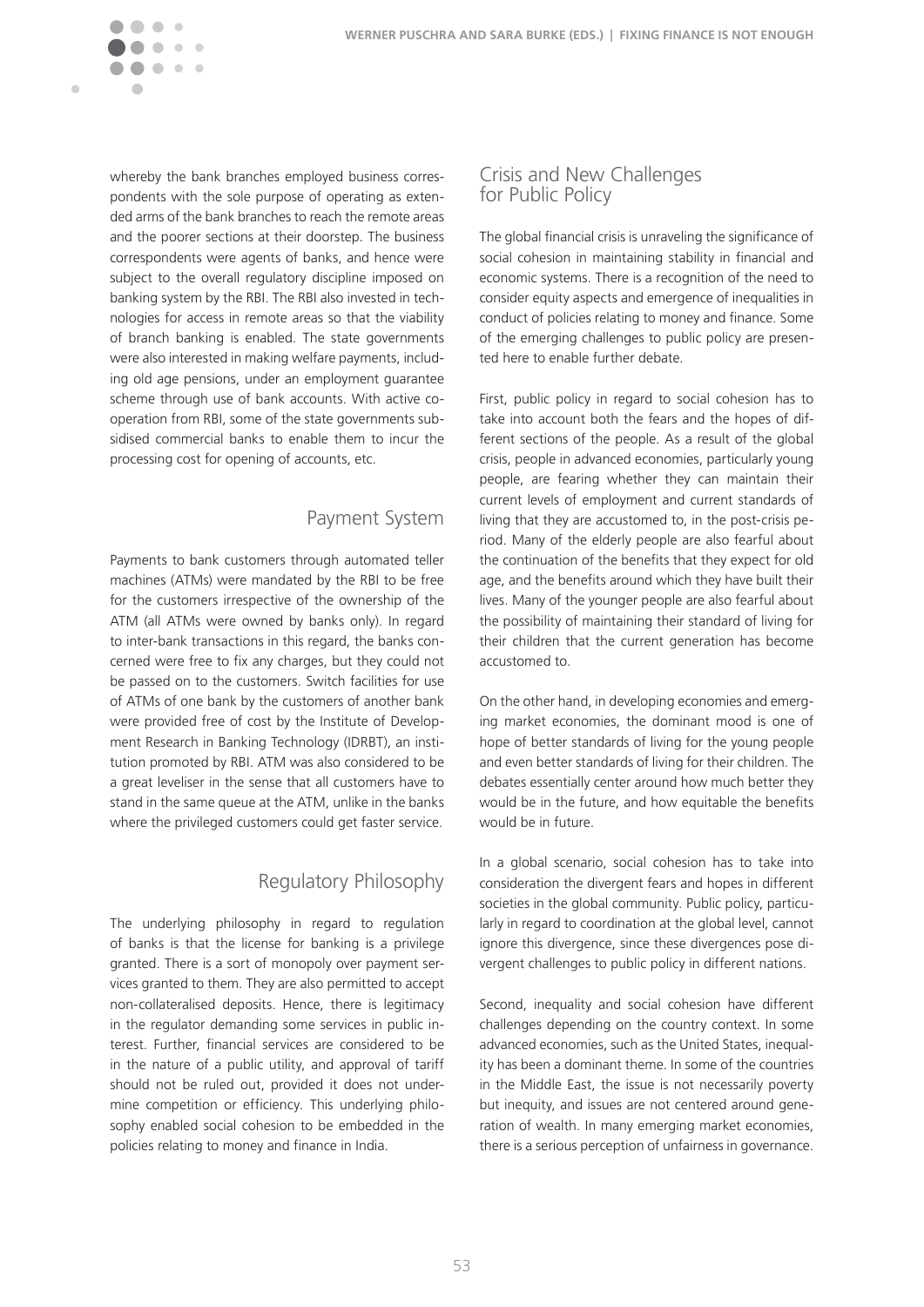

In some other countries, like Chile, the dissonance comes from the middle class. In China, there seems to be serious structural issues in the rural-urban inequities. In other words, social cohesion, inequity, inequality, and fairness are interlinked, but may not have similar characteristics across the countries. Hence, while all factors relevant to social cohesion should be integral to public policy, at a global level, the causes of and cures for social cohesion are significantly country-specific. Hence, many social issues need to be considered at the national level, while spillover of national policies to global issues ought to be an important agenda of global cooperation. At the same time, all matters involving global cooperation should display sensitivity to impact on social cohesion in different countries.

Third, it has been observed that countries with greater social cohesion experience less resistance to higher taxes and compliance with taxation. Perhaps the fiscal dimension to social cohesion has been somewhat neglected in the debate.

Fourth, the impact of the digital and skill divide that is emanating through technological progress and their transmission globally on issues relating to inequality should be recognised. Technological progress gives a premium to well-qualified persons. At the same time, in many countries, higher education is being privatised, which closes the doors for many of the poor to the acquisition of high skills. This impacts the poor adversely, and injects inequality in opportunities. Admittedly, technological progress enables greater growth and prosperity across the board, but a divide in opportunities has adverse impact on social cohesion, and thus can be a drag on longer-term growth and stability.

Fifth, it is useful to recognise the two contrasting characteristics of finance capital and of labour. Finance capital can be mobile, and is very mobile. It can be withdrawn from circulation and stored with no or marginal loss of value. Labour is less mobile for several intrinsic reasons, apart from restrictions imposed by governments. Labour cannot be stored, since as a person ages her capacity to work for the rest of her life is reduced correspondingly. Labour cannot withdraw its supply or hold back its supply for a prolonged period since the worker may die of starvation. Because of these reasons, the bargaining power of labour relative to capital is inherently unequal and loaded against the labour.

Finally, the relative bargaining power of labour is not uniform across the countries. For instance, in India, 90 per cent of the workforce works in the informal sector with virtually no bargaining power. The balance 10 per cent have been often unionised and till recently tended to take advantage of their bargaining position to corner disproportionate benefits for themselves. In India, until recently, it was a tyranny of 10 per cent which was prevailing, but that has now been reduced. On the other hand, in some of the advanced economies such as those of the United States and the United Kingdom, the counterveiling power of unions over management has diminished. Hence, public policy should consider continual balancing between finance capital and labour, in the light of circumstances in each country.

### The Role of the IMF

There are several ways in which the IMF can contribute to social cohesion in its surveillance and also advice. First, the IMF could emphasize the importance of diversity in financial systems as a source of stability in all matters relating to global coordination. Diversity in financial systems would provide possibilities of managing divergence in national challenges, keeping in view social cohesion, whereas a coordinated approach essentially based on market principles would find it difficult to capture issues of largely national-specific social cohesion in public policy. Further, it would be useful to visualize what would have happened if the regulation of financial sector in the past followed a globally fashionable Anglo-Saxon model. Even China and India would not have been spared from the serious adverse impact of the crisis�

Second, the IMF should recognise the merits of coordination in public policy and the dangers of conflicts of interests in the private sector in their assessment of relationship between state and market.

Third, it is recognised that one of the main reasons for the global financial crisis has been the race to the bottom in regulation of the financial sector, in order to attract financial sector activity. The IMF would do well to monitor such practices. It should also consider empirical data before concluding that capital will necessarily shy away from jurisdictions that impose regulatory burdens or taxes.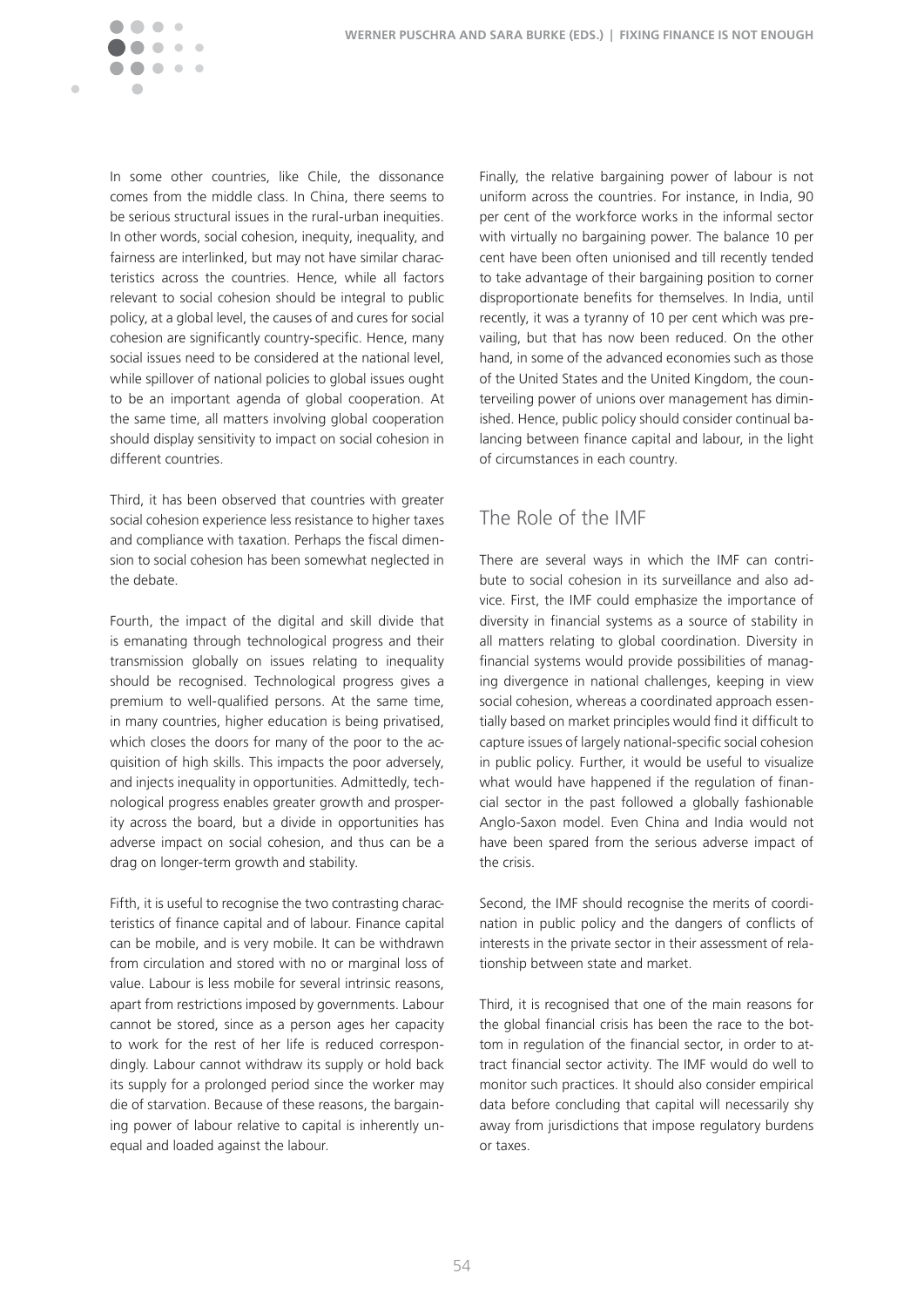

Finally, the perception that there is a sensitivity deficit in the IMF, which is to say a deficit in being sensitive to inequalities, equality, and fairness, etc., should be removed. For example, the global community guided by the IMF responded to the global financial crisis with several unconventional measures to avoid collapse of the financial market. These measures involved huge fiscal support to the financial sectors in matters of days and hours. It will be useful to look in retrospect at the unconventional measures that have been considered, analysed, and proposed by the IMF to tackle the unemployment and insecurity that have been generated by the global crisis. In fact, some of the super-rich in the world seem to have become more sensitive to the impact of inequality on social cohesion in the United States than, perhaps, others have been. It could be that the superrich are afraid that the frustration of the unemployed may affect them. The main issue at this juncture for the international monetary and financial system, as well as for the global financial architecture which includes the IMF, is: how innovative and how sensitive should they be to the real lives of real people in all countries and societies?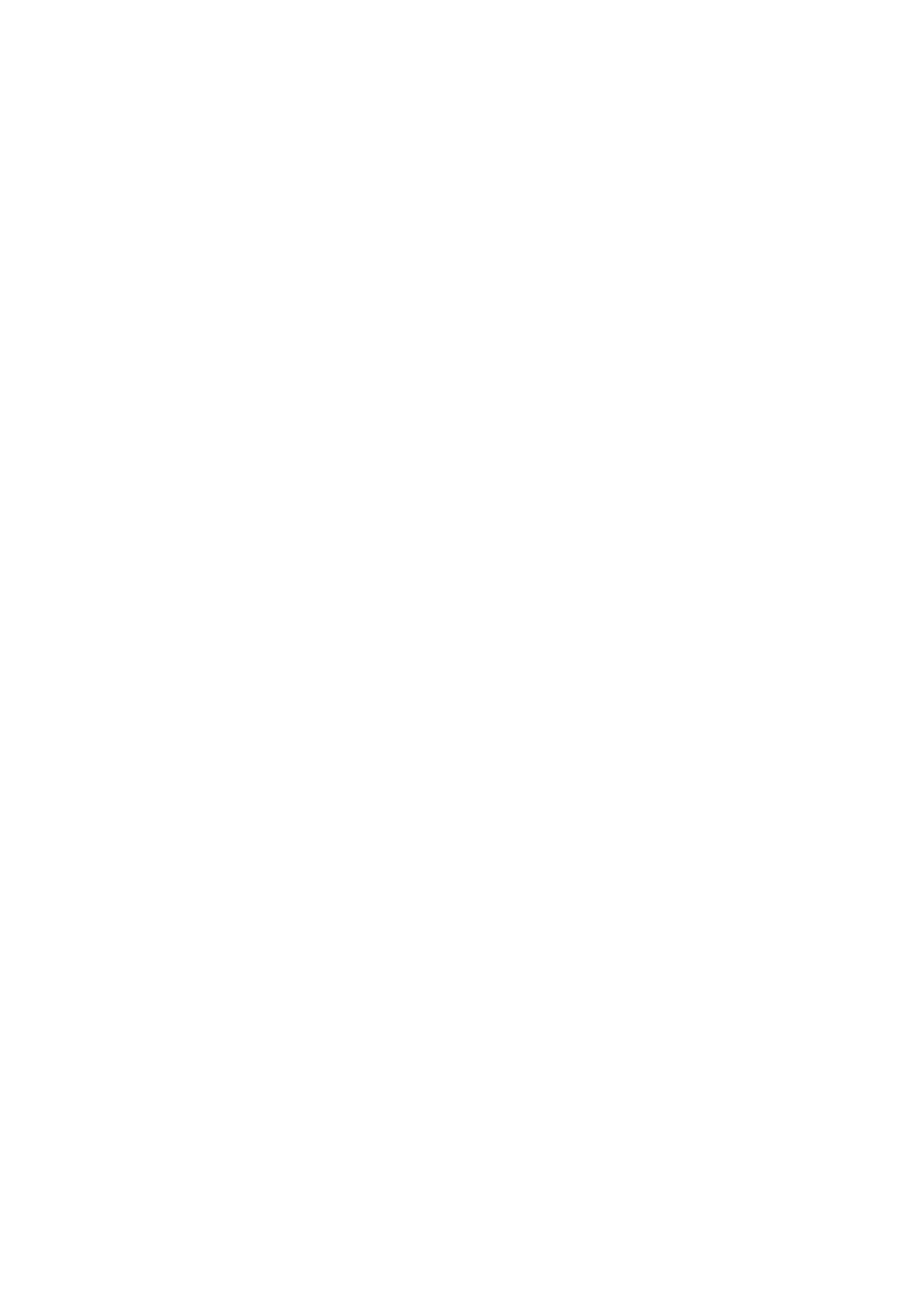

## Rising Inequality is Bad for Growth

#### *José Antonio Ocampo*

I would like to emphasize the growing evidence that income inequality is rising, and that it is bad for growth. Income inequality contributes to the duration of the current crisis, even according to the former chief economist of the International Monetary Fund (IMF), Raghuram Rajan. It was also one of the basic diagnostic elements in the Stiglitz Commission, the Commission of Experts on the International Monetary and Financial System that was organised by the president of the General Assembly in  $2008 - 09<sup>1</sup>$ 

What are the instruments that should be taken into account? The composition of fiscal policy is essential – how the budget is distributed – and also the tax and spending sides are a major issue. There are many questions there. For example, the structure of taxation is critical, but so is the structure of spending policies. There is tremendous evidence that the more universal social policies are, the more redistributive they are, which is what some have called the »paradox of redistribution«<sup>2</sup> � With a greater number of narrowly targeted social policies, the effect is actually less redistributive than a universal policy, although, of course, universal policies are more expensive. In the end, you need a larger state to be able to undertake those more redistributive policies.

I would also like to underscore the importance of employment. For example, it is a mix of employment and education that is largely responsible for the improvement in income distribution that has taken place in many countries in Latin America over the past 10 years. But it is important to underscore that, when we are talking about sharing macroeconomic risk, the critical issue is counter-cyclical macroeconomic policies. There may not be much incentive to undertake counter-cyclical macroeconomic policies, but it is essential to be able to do them during a crisis. If you do not do counter-cyclical macro-

economic policies, the policy space you have in a crisis is very limited. That is what many countries are learning again, and what Latin America has learned several times in its history – even in its recent history.

A major advance in the beginning of the crisis was the consensus that built up around counter-cyclical macroeconomic policies, which had a bad name just five or six years ago. The policy came into fashion again during the »Keynesian moment« in the beginning of the crisis. Since then, we have seen a movement away from that Keynesian consensus towards very widespread pro-cyclical policies again.

We have seen this outlook in particular in Europe, but it is much broader than that. One of the reasons is that many developing countries do not have the margins for counter-cyclical macroeconomic policy. It is different with the middle-income countries. They have built up accumulations of reserves, but small countries in particular do not have much policy space. They always have a bit of policy space on the fiscal side, but because most countries did not undertake counter-cyclical macroeconomic policies during the boom, they do not have the room today for counter-cyclical macroeconomic policies during a crisis.

This leads me to the discussion we are seeing now among the developing countries: do we not have room to maneuver for counter-cyclical macroeconomic policies? I think there is a growth of the estimation of maneuvering room in the name of good fiscal balance in the long term, against the possibility of more active counter-cyclical macroeconomic policies. For several countries, even in Europe, I would say there is much more room for more fiscal stimulus in the short term.

Some of the larger emerging market economies now have maneuvering room that they should utilise. The IMF sends the wrong message when it says that most emerging markets should still be cautious. The worldwide situation, including the growth estimates for emerging market economies, indicates that we are already slowing down significantly and that there is room

<sup>1. »</sup>Report of the Commission of Experts of the President of the United Nations General Assembly on Reforms of the International Monetary and Financial System«.

<sup>2.</sup> Since narrowly targeted policies are typically ungenerous and potentially stigmatising because of a lack of broad electoral support, the paradox of redistribution argues that universal benefits attract broad support and therefore result in more generous benefits that will also reach the most needs with greater certainty.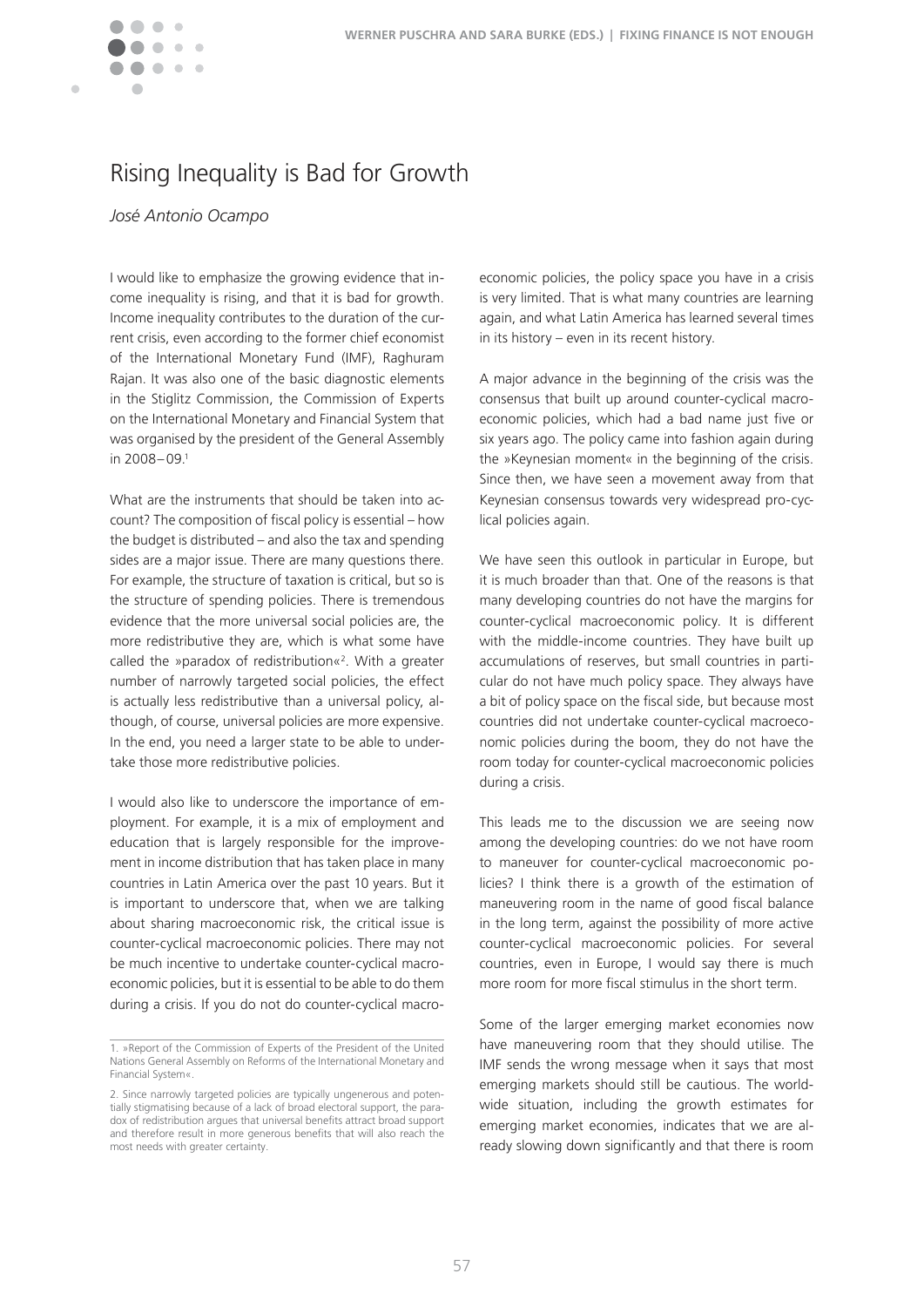

to maneuver that should be taken into account. So, for instance, the Central Bank of Brazil made the right decision in lowering the interest rate.

In industrial countries that have fiscal sustainability issues, in many cases  $-$  not in all cases  $-$  there is also room to maneuver through the composition of the fiscal packages. In my opinion, the US administration came out with the correct point – that you can get a balanced expansion based on taxing the rich and at the same time giving some employment benefits through the lowering of taxes on employment creation.

You can think of the same thing for Europe. There are many possibilities of doing this, including, for instance, for some of the weakest members. So what has been totally missing today in Europe is an expansionary package for Greece. We have learned in the past in emerging markets that just *demanding* contraction is a sure recipe for *continuous* contraction if you never meet the fiscal targets – because of the contraction and the effect that it has on wages. So you could think, for example, of using the structural funds of the European Union to target them on the countries experiencing strong recessions rather than on the lower-income regions, as one particular policy package. But, as I said, in several European countries, starting with Germany, there is probably more maneuvering room for expansion than is recognised.

The third thing that I wanted to mention as a countercyclical policy, which is generally totally ignored in the debates, is wage policy. I do not see even the recognition that wage policies can be macroeconomic policies, except the acknowledgment that in some cases they do have significant effects. China's greatest contribution to rebalancing is its increased wages, a factor which is sometimes ignored, both in its own domestic imbalances and also because increased wages in China are a real appreciation on the renminbi, which is not estimated anywhere� I saw a little piece in *The Economist* a few months ago exactly about how much China has appreciated real exchange rates through its unit labour costs. They have gone through a huge appreciation on the renminbi since the crisis.

Brazil is another example: for several years it has undertaken explicit policies to increase minimum wages as part of the domestic macroeconomic policy package. This could be applied to other countries as well. So if someone asked me, »What is the best recipe for the Euro area?« I would say, »An increase of wages in Germany«. I think it would be, first of all, expansionary in Germany itself, and in the European Union. It would allow a better rebalancing of relative wages in the European Union than the way the euro is doing it now, by forcing countries in a weaker situation to reduce nominal wages. The use of wage policies is very important.

Two final points in conclusion. One point that comes from this analysis is that mainstreaming the principles of employment and income distribution effects in macroeconomic policy is essential. All the international organisations will play a significant role in doing that, and there are basically two ways to go.

The first is what I call »visibility«, using the terminology of the gender leadership. This means making visible the effects of macroeconomic policies – macroeconomic events – on poverty and income distribution. For example, it means forcing central banks to explicitly analyse effects on employment, even if they do have employment as a policy mandate, forcing them to present regular reports. They do regular reports on inflation, so they should do regular reports on the effects of monetary policy on employment and income distribution, which I think should also go one step further, to incorporate employment in particular as one explicit objective of central banks.

The final point is that the current turmoil in the world economy is calling for a much larger IMF. I think it is time to reconsider the role of an issuance of Special Drawing Rights (SDRs) together with reforms that would allow a better use of SDRs – in particular to fund the lending programs of the IMF. This was the original idea of one of the intellectual fathers of this institution, Jacques Pollack, who wanted to fund all IMF programs with SDRs.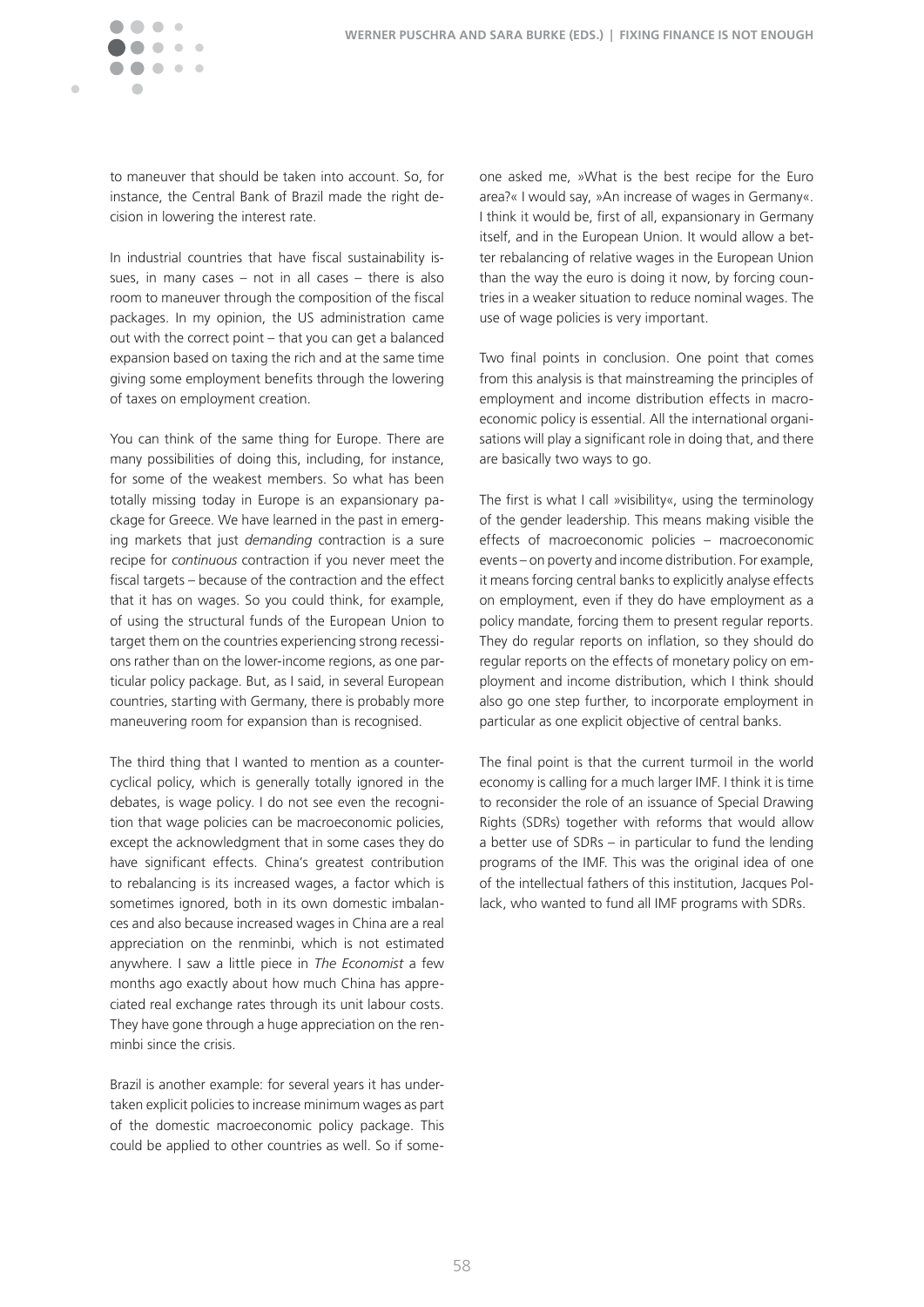Ċ

## How Can the IMF Contribute to the Correction of Social Inequalities and a Sustainable International Monetary and Financial System?

*Ulrich Volz*

### Introduction

In the decade following the Asian financial crisis of the late 1990s, the International Monetary Fund (IMF) suffered its own severe crisis, which may be described as a »crisis of irrelevance«. Alienated by the IMF's policy prescriptions and its governance dominated by advanced countries, many developing and emerging countries turned away from the Fund and tried to self-insure through reserve accumulation and reduce the likelihood of needing to apply for IMF assistance ever again. Moreover, as a result of the overall benign world economic environment during the era of »great moderation« that lasted until the outbreak of the global financial crisis in 2008, there were few crises where the IMF was called for rescue. In the perception of many, the IMF had lost its relevance, and some even called for its closure� In early 2007, *The Economist* called the IMF the »Turkish Monetary Fund«, since at the time a loan to Ankara accounted for two-thirds of its credit outstanding. With its interest earnings drying up and no new takers for its facilities, the Fund experienced severe funding pressure, forcing the IMF management to announce the layoff of 15 per cent of its staff and implement other cost-cutting measures at the end of 2007.

Tables turned in September 2008 with the outbreak of the global financial crisis. Since then, the Fund has been back in business as a firefighter on several fronts. Backed by the G20, it has also seen a tripling of its lending resources from about 250 billion US dollars to 750 billion US dollars. The IMF is now assuming an important role in all major economic discussions, from global economic imbalances over capital account management to enhancing financial stability. It is also confronted with numerous demands from various sides, including the G20, academia, and civil society. While the Fund should clearly assume a central role in global economic governance, and especially in safeguarding global monetary and financial stability, there is also a danger of the Fund becoming a Johnny do-it-all.

Against this backdrop, the remainder of this note will discuss the roles that the IMF could and should assume, and areas which will be better looked after by other international organisations. The next section will discuss whether the IMF should take on a role in the correction of social inequalities. Section 3 will outline major challenges for making the international monetary and financial system more resilient and sustainable, and discuss the contributions that the IMF can make in this respect. The final section concludes.

#### What is the IMF's Role in the Correction of Social Inequalities?

Widening social inequalities over the last decades have become a major concern in developing and advanced countries alike. This is not only a moral issue or a problem that could cause social and political instability (as recently witnessed in the countries of the »Arab spring«); social inequality can also have serious repercussions for macroeconomic and financial stability.

Recent research has highlighted the adverse effects that social equality can have for economic and financial stability, and hence sustainable growth. In his 2010 book *Fault Lines*, former IMF chief economist Raghuram Rajan argues that rising social inequality in the US was a major factor that led to a debt-financed investment boom in property by poor households – supported by publicly subsidised housing finance – who were clearly not able to afford their own property. The development of an unregulated »sub-prime« mortgage market that collapsed once over-indebted households were unable to make the required payment of principal and interest on their mortgages triggered a chain of events that eventually led to the meltdown of the US financial system.

Recent research by IMF economists Michael Kumhof and Romain Rancière describes the linkages between inequality, credit, and crises in a formal model in which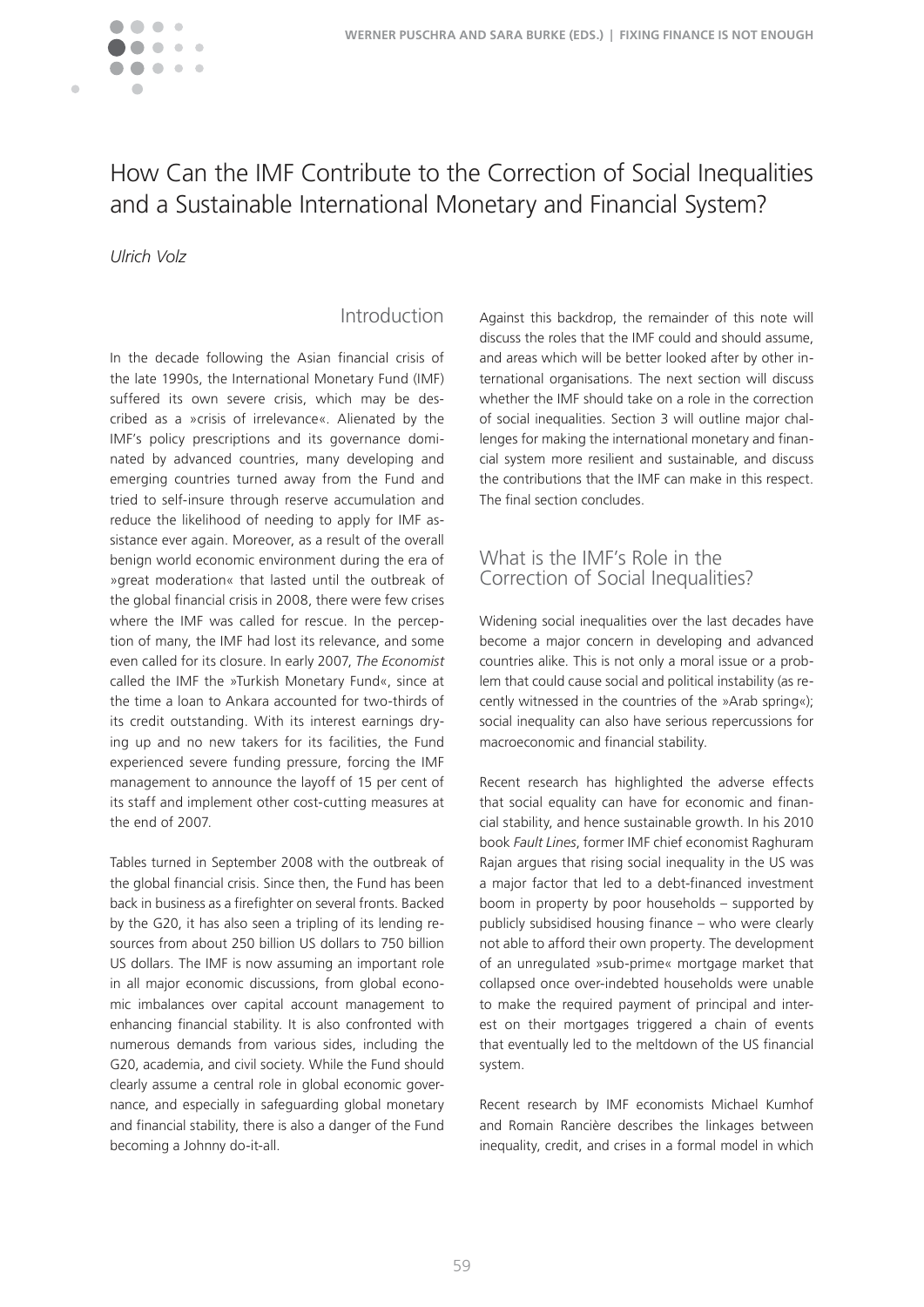

financial crises are preceded by increases in income and wealth inequality. Because of rising inequality and stagnant incomes, lower- and middle-income households finance a growing share of their consumption through debt. The resulting increases in their debt-to-income ratios become unsustainable and eventually trigger a financial crisis.

In a new paper, Marina Azzimonti, Eva de Francisco, and Vincenzo Quadrini highlight another way in which inequality can increase the likelihood of crisis. In their model, government borrowing responds positively to a less equitable distribution of wealth, which increases uninsurable risks that government will assume. They are able to provide empirical support for their theory using a sample of 22 OECD countries for the period 1973–2005�

Given these linkages between social inequality and macroeconomic and financial stability, there is no question that the IMF also must be concerned with this topic and let its policies and policy prescriptions be guided by the greater aim of cushioning social inequalities. However, when discussing the Fund's potential role in mitigating social inequality, we have to be clear about its mandate in distinction to that of other multilateral institutions. As Ted Truman from the Peterson Institute has pointed out, Article 1 of the IMF's Articles of Agreement does not contain a clear statement of the IMF's purposes relevant to the international financial system of the 21<sup>st</sup> century, which leaves room for interpretation. In my view, the Fund's major duties should concentrate on five areas.

- $\blacksquare$  The first one is to support member governments in pursuing economic policies that will help sustainable economic development (which in my understanding includes equitable, or pro-poor, growth), with a focus on macroeconomic and financial policies. IMF activities to this end include regular Article IV consultations and general policy advice based on its insights gained through research and previous policy experience. For some countries, especially least developed countries, the IMF may also provide technical assistance.
- Secondly, an important area for the IMF is monitoring and surveillance to detect macroeconomic and financial vulnerabilities early on. Besides Article IV consul-

tations, the Fund carries out Financial Sector Assessment Programmes together with the World Bank for comprehensive and in-depth analysis of an individual country's financial sector� At the global level, the IMF provides analysis through the publication of the World Economic Outlook and the Global Financial Stability Report. Since recently, the Fund is also engaged in the G20's Mutual Assessment Process and collaborating with the Financial Stability Board on regular Early Warning Exercises.

- A third area, and one in which the Fund has made important advances recently, is crisis prevention through the provision of crisis prevention facilities and strengthening of the global financial safety net. An important move was the launch of the Flexible Credit Line with *ex ante* conditionality for member countries with very strong economic fundamentals and institutional policy frameworks in 2009, followed by the introduction of the Precautionary Credit Line in 2010 for countries with moderate vulnerabilities yet sound fundamentals and policy track records (now replaced by the Precautionary and Liquidity Line).
- $\blacksquare$  The fourth area for the IMF is to support crisis resolution when a crisis hits. This includes crisis lending and support of structural adjustment, but may in the future also include a role in an internationally recognised sovereign debt restructuring mechanism, a proposal that was made by Anne Krueger, then First Deputy Managing Director, in the early 2000s.
- Lastly, the IMF has a role to play in facilitating international economic cooperation and discussion by providing a forum for exchange between member countries. The IMF should also act as a knowledge platform for sharing policy experiences.

These five areas are of course all primarily directed at maintaining or restoring macroeconomic and financial stability – correcting social inequality is not among them. Nonetheless, through its actions and policy prescriptions in these areas, the Fund can have a profound impact not only on the economic development of its member countries in general, but also on their social developments in particular. Hence, in its policy advice and prescriptions, the Fund should take account of the social consequences of these policies. This is par-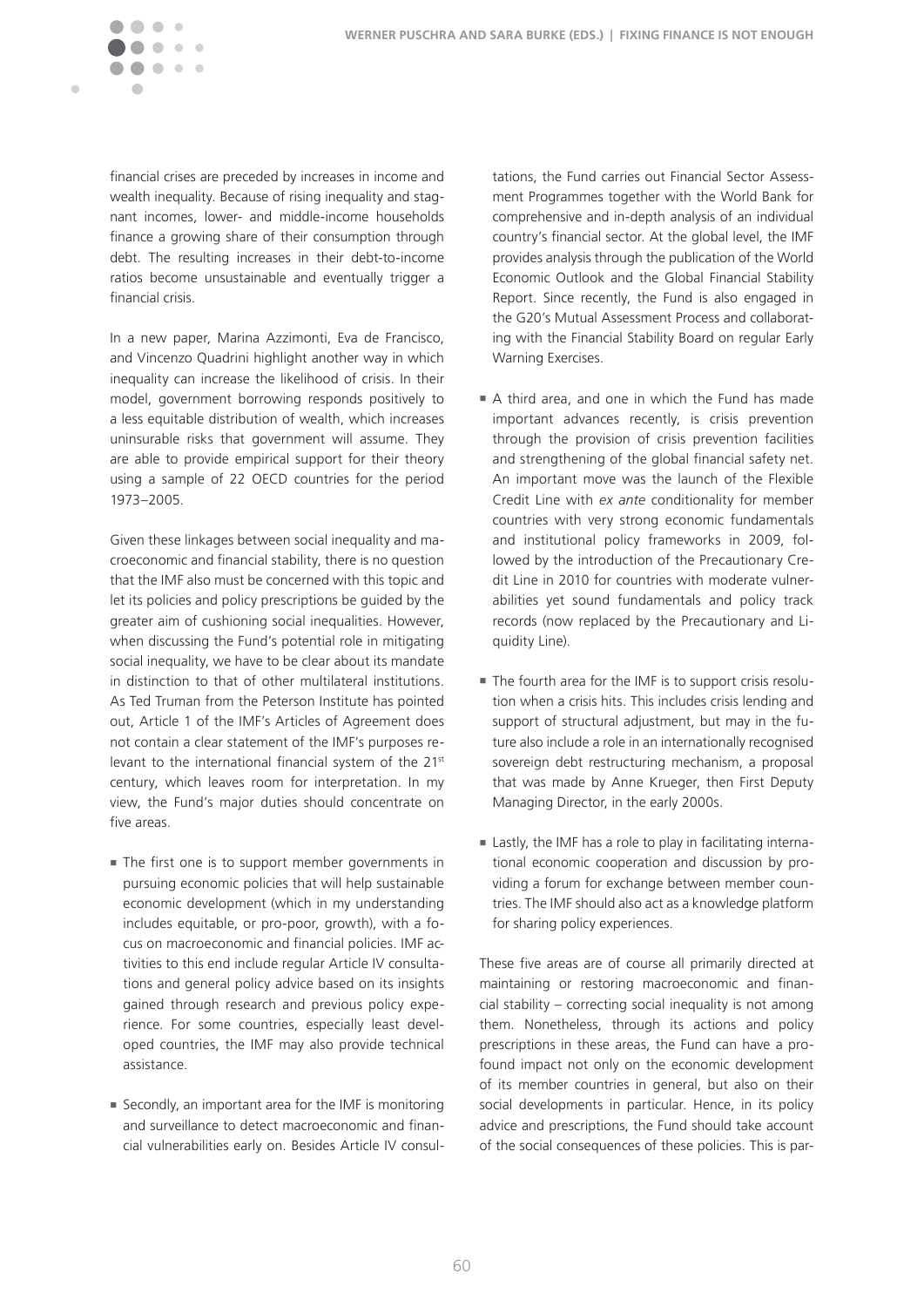

ticularly necessary when the Fund is closely involved in formulating a country's economic policies, i.e., when it is attaching conditionality to its lending and requiring borrowing countries to adopt structural adjustment programmes. An obvious example of where the Fund must recognise its responsibility and the effects of its policy prescriptions on social development is fiscal adjustment, where cuts in social welfare, healthcare, or education budgets could have grave consequences for the poor and widen social inequalities. This does not mean that the Fund should not demand fiscal consolidation where it is needed, but it should advise governments to do so in a socially acceptable way.

The Fund should hence streamline its policies and procedures to take account of their short-term, medium-term, and long-term consequences on social development and equality in member countries in order to prevent adverse effects. It should also take a strong stand in trying to protect the poor and vulnerable wherever they are affected by fiscal or other adjustment policies which it can influence.

Beyond this, however, I see a limited role for the Fund in correcting social inequalities, which in my view is a challenge that lies within the mandate of multilateral development banks, including the IMF's sister organisation, the World Bank. Indeed, the Fund has been long criticised, from the left and the right, for extending its activities beyond its core mandate and trying to micromanage the economies of its member states. A study undertaken by the IMF's Independent Evaluation Office in 2007 also came to the conclusion that a significant number of structural conditions imposed by the IMF were very detailed, not obviously critical, and often felt to be intrusive and to undermine domestic ownership of programmes.

Against this background, I think it would be a mistake to demand the Fund to actively get involved in its member countries' social policies, especially since different societies have diverse preferences regarding the state's role in providing social security and the IMF is lacking expertise in this field. Other international organisations which have a mandate to work on these issues, including the World Bank, regional development banks, and various UN agencies, are much better positioned than the IMF to work on poverty eradication and lessening social inequalities.

But one thing the Fund could do is to use its central position in the international financial community to advance discussion among its membership – which in most cases is represented through central bank and finance ministry officials – on the way financial and monetary authorities can impact economic development beyond their traditional »stabilising role«, which is focused on ensuring macroeconomic and financial stability. As pointed out by my German Development Institute<sup>1</sup> colleague Florence Dafe, monetary and financial authorities in developing and emerging countries can also successfully assume a »transformative role« for promoting financial system development, and so encourage financial deepening and inclusion�

#### How Can the IMF Contribute to a Sustainable International Monetary and Financial System?

As argued above, guarding macroeconomic and financial stability within countries and on an international level should be the Fund's core mandate. Over the past couple of years, the Fund has demonstrated its ability to adjust to new challenges. The Fund responded very quickly to the global financial crisis and made very important and positive contributions to stabilising the world economy. Its governance reform has advanced, albeit slowly, with the 2008 quota and voice reform. The IMF has also overhauled its lending tool kit and revamped its conditionality policy.

The IMF's various activities in the five areas outlined above are all crucial for contributing to a stable international monetary and financing system. Yet important challenges remain for making the global monetary and financial system more resilient and sustainable. In my view, there are three major challenges at the moment.

The first one is to further advance work on regional and global financial safety nets in order to reduce the need for individual countries to hoard excessive amounts of foreign exchange reserves (which is costly) and reduce the danger that fundamentally sound economies experience crises due to financial contagion and short-term liquidity shortages. Here the Fund can play a leading role. The creation of the IMF's precautionary lending

<sup>1.</sup> Deutsches Institut für Entwicklungspolitik (DIE).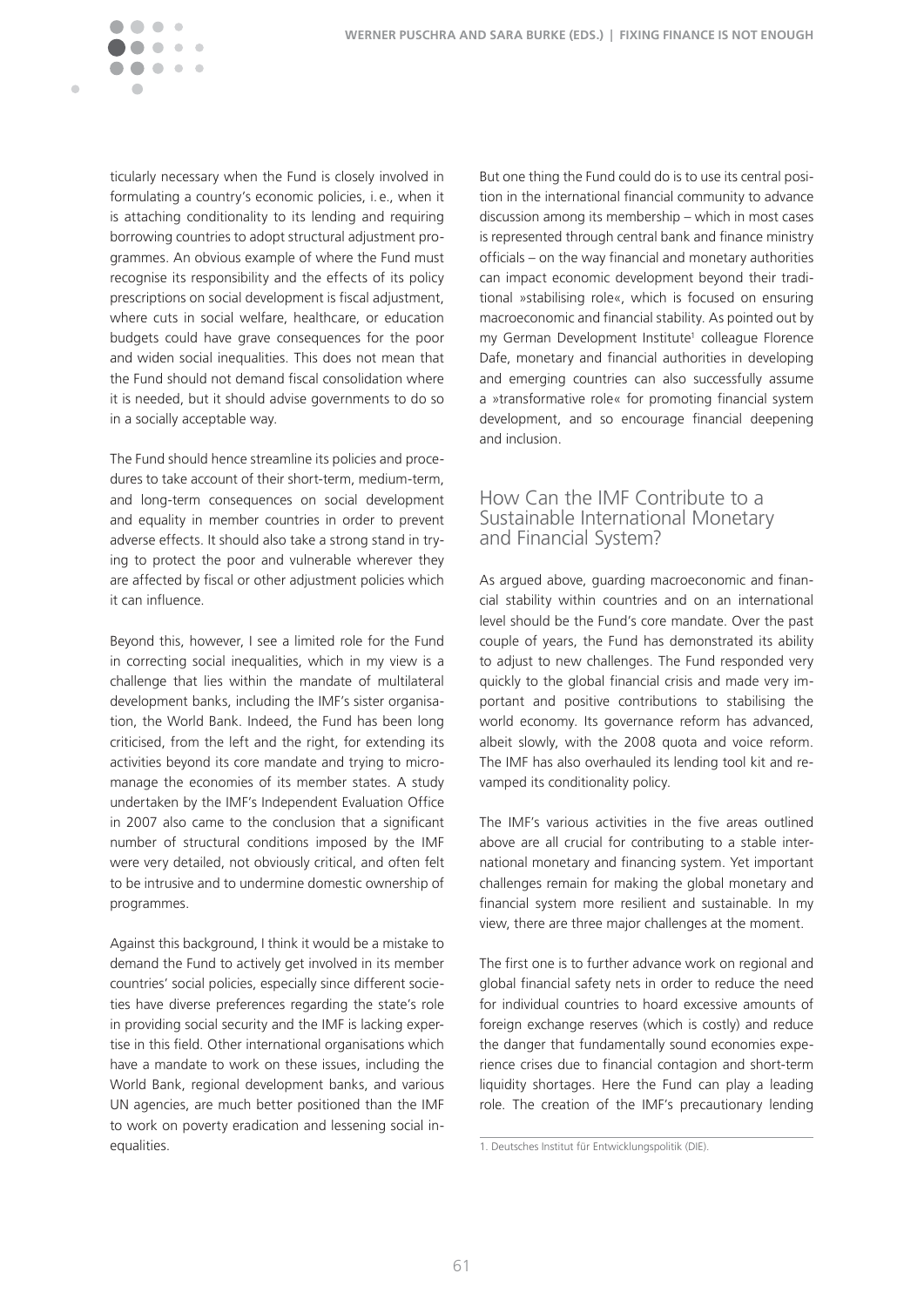

facilities should be welcome, and further measures should be taken to promote the use of such facilities. The Fund should also seek to engage with regional financing arrangements (RFAs), which are becoming increasingly important elements of the global financial architecture. Guidelines are needed for organising interinstitutional relations between the IMF and RFAs, as well as for a clear division of labour in crisis lending, and cooperation in surveillance and analysis activities.

Secondly, the IMF should support member countries in dealing with global liquidity and volatile international capital flows that pose a challenge to financial and macroeconomic stability. The rapid increase in global liquidity over the past decade, and especially since the expansionary monetary policy responses of advanced countries to the global financial crisis, have raised serious concerns about adverse effects on emerging countries that are facing large-scale net capital inflows. These include the danger of overheating, exchange rate appreciation pressures, inflationary pressure on consumer and asset prices, and risks to financial stability. Furthermore, the historical experience of many emerging countries, not least during the global financial crisis, highlights the risk of a rapid reversal of capital flows, followed by a possible financial and currency crisis. The IMF should try to advance our knowledge on the efficacy of different types of capital controls and macroprudential regulation, and share this knowledge with member countries.

Thirdly, international monetary stability would be helped by a reform of the international reserve system that should no longer be centred on a single sovereign currency. This, however, is a field of reform where the IMF can make rather little contribution by itself, given the diverging interests among its membership on this issue. While a greater role for Special Drawing Rights would be desirable, it is unlikely that it will assume the role of a major reserve currency. Instead, we will most likely see the emergence of a multipolar currency world, where currencies such as the dollar, euro, yen, and yuan will each have their roles as invoicing, reserve, and investment currency. The speed of transformation toward this multipolar system will depend on the policies of individual countries, not least the United States and China. The IMF can at best assume a mediating role to help prevent disruptions during this period of transition.

#### Conclusion

Given important linkages between social inequality and macroeconomic and financial stability, the IMF cannot turn a blind eve to social challenges. In all its policy advice to member countries it should therefore consider potential effects on equitable development. Yet the Fund should be careful to stay within its mandate, and acknowledge that other international organisations, including the multilateral development banks and various UN agencies, are much better positioned to work on poverty eradication and lessening social inequalities. The IMF has important roles to play in making the global monetary and financial system more resilient. It can make important contributions, particularly to the development of a global financial safety net and in assisting its member countries in dealing with volatile international capital flows to reduce the risk of future crisis.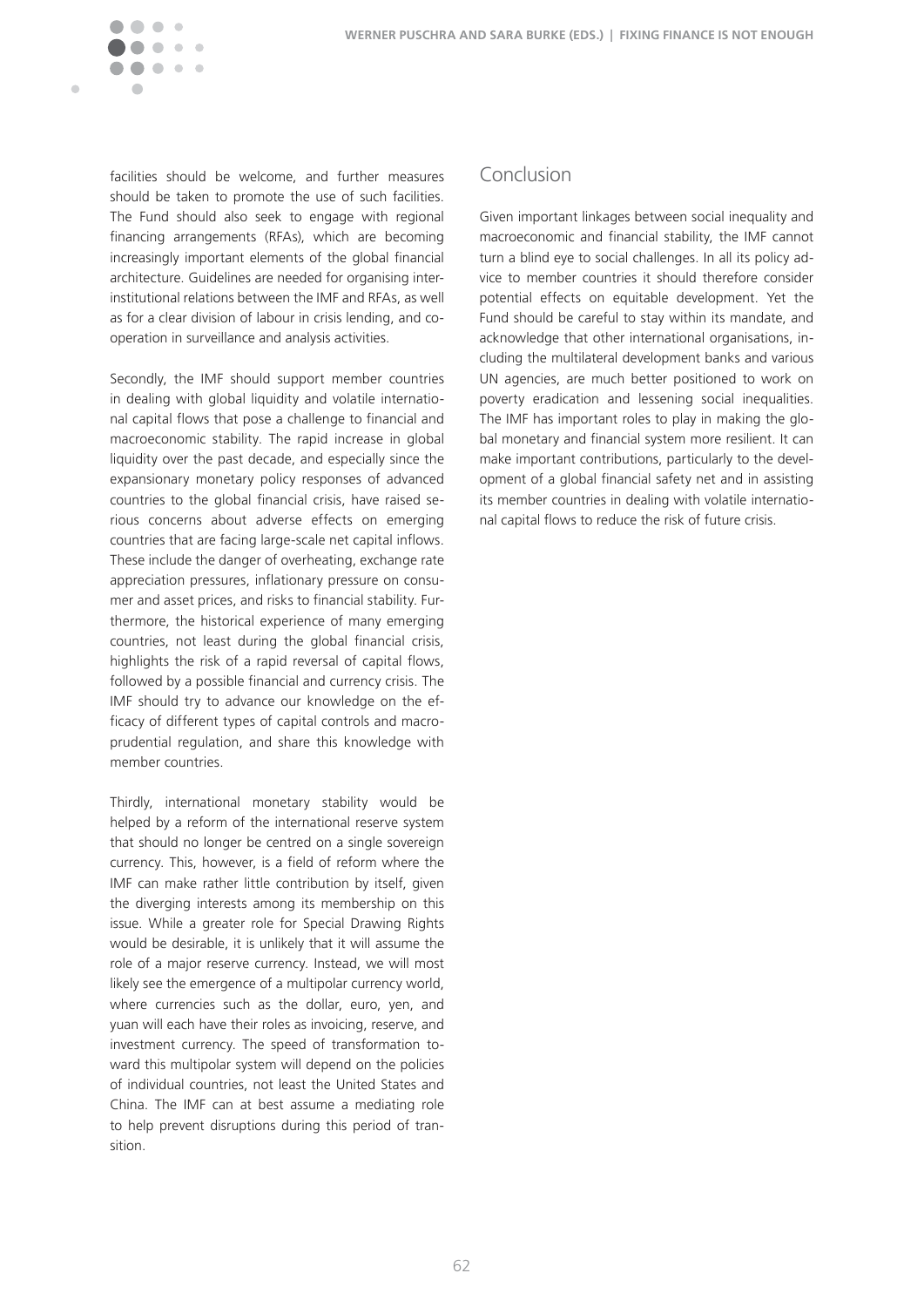

 $\blacksquare$ 

## **4 The challenge for development**

## Why Bother to Create a Stable and Functioning System?

#### *Jomo Kwame Sundaram*

The first question we should ask is: Why bother with a stable and functioning international monetary and financial system? The major reform in this regard was in 1944 with the Bretton Woods Conference. The Bretton Woods Conference was not something which would have happened naturally, but rather was the outcome of a number of developments. Most importantly, of course, there was the Great Crash, the Depression of the 1930s, and, very importantly, the rise of fascism and militarism, the outbreak of the Second World War, and President Roosevelt's leadership.

These were not unimportant considerations, and the earlier attempt by Roosevelt to try to stimulate the economy during his first term was basically reversed when he tried to balance the budget in his second term. To be fair to President Hoover, who is often much maligned, he did try to adopt some major infrastructure projects – most importantly, the Hoover Dam� If you look at his report after the Second World War on how to treat Europe, particularly Germany, Hoover actually took a view against Morgenthau, who wanted to de-industrialise Germany because he considered the Germans almost congenitally likely to be militaristic, looking back to both the First and Second World Wars. It was necessary to de-industrialise Germany to be able to deal with the German problem as he saw it.

When Roosevelt called the conference in mid-1944, before the end of the war, it was a major achievement UK Prime Minister Churchill did not want the conference. Churchill's view was that a bilateral deal, between the ascendant United States and the declining United Kingdom, would be more than enough. Why bother organising a potentially messy, inclusive multilateral conference? At the conference, 44 countries were represented, including a couple of colonies at that time – India and the Philippines – and 19 countries from Latin America. Altogether, there were 28 developing countries.

Thus, a majority of the countries which met for almost a month at Bretton Woods were developing countries. They did not have a strong impact on the conference, but it is important to recognise that they helped shape the establishment of the Bretton Woods institutions. The purpose of the Bretton Woods conference was not simply monetary and financial stability. Sustained growth and employment creation were also major priorities, and as reflected by the name of the World Bank, post-war reconstruction and post-colonial development were also crucial priorities for the Bretton Woods institutions�

With that background, let me turn to some trends in inequality. It is important to recognise that, in most countries, household income inequality has been increasing over the past three decades, with some important exceptions – notably northeast Asia and northern Europe. In recent years, South America has also become an exception, because of the reductions in inequalities in some countries. There is also a very important project under the previous director of the World Institute for Development Economic Research (WIDER), in Helsinki, where they have done a couple of estimates of global wealth inequality. The picture which emerges is that wealth inequality is much higher than income inequality, and has been growing faster than income inequality in the past decade. Yet, it is the primary distribution of wealth which is the major determinant of income and of human welfare levels. Far greater attention than is usually the case should be given to the ›functional distribution of income‹ because it is important to look at the share of labour as opposed to the share of capital, and at how this has changed over time. Within the share of capital, it is especially important to examine the sectoral distribution. For example, in the United States, although the share of assets in the financial, or FIRE (finance, insurance, and real estate), sector is in the teens, before the crisis it accounted for 40 per cent of profits.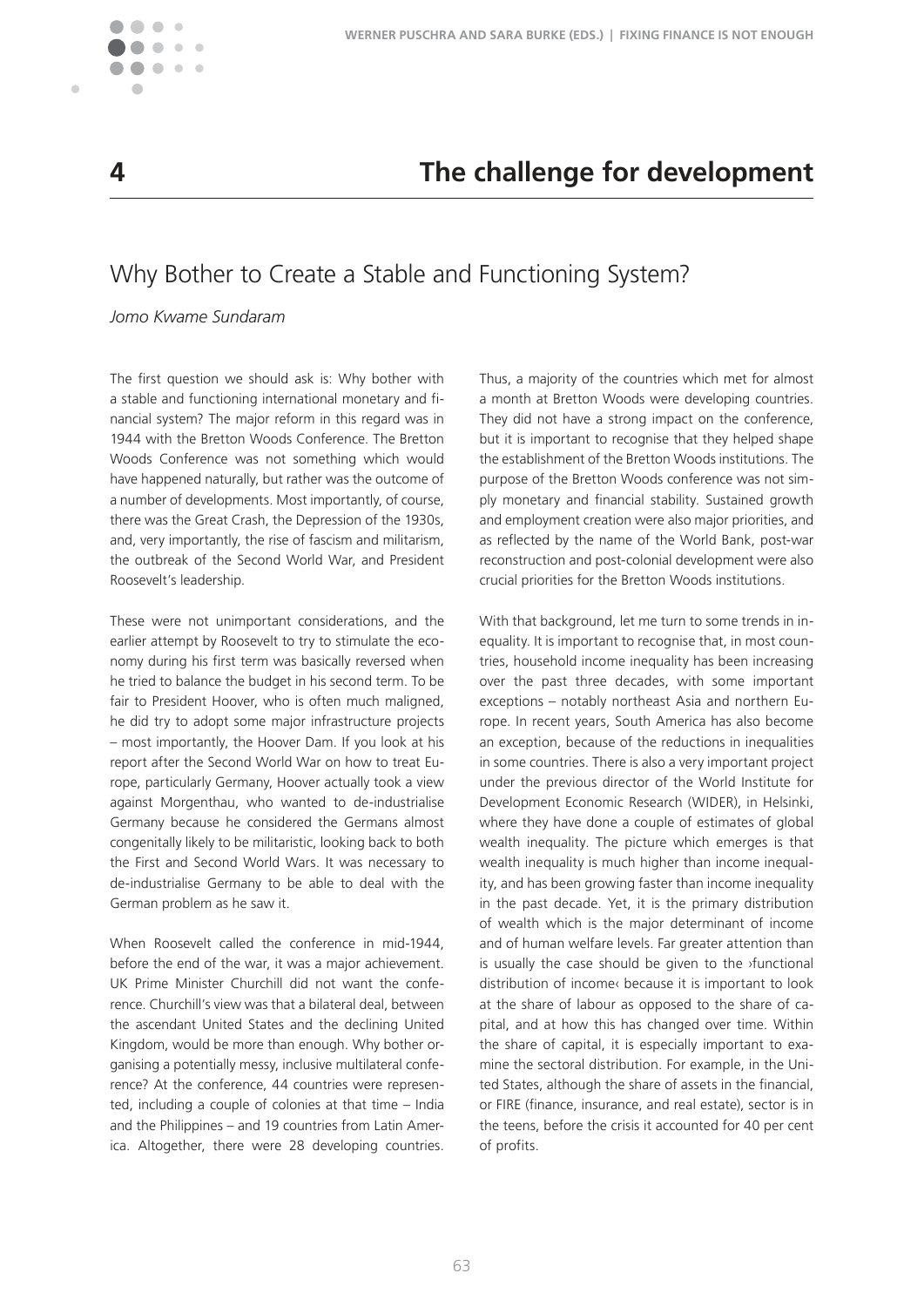

This is not insignificant because it reflects the relative rise of finance and its success in capturing the greatest share of income streams. In this endeavour, the Washington Consensus was very helpful: it liberalised markets, but labour markets much more than product markets, as, for example, the anti-trust legislation in most countries of the world. But for decades now, we have had a systematic push towards labour market liberalisation. The push towards globalisation, both in terms of trade liberalisation and financial liberalisation (or what some people refer to as financial globalisation) has also played a very important role in allowing capital to use cross-border arbitrage as a means of more effectively making claims on income.

Another big issue in the past two decades has been improving governance in developing countries. A lot of it has centered on property rights (especially after the Douglass North Nobel laureate<sup>1</sup>), such that now hardly anyone pays attention, for example, to Elinor Ostrom's arguments<sup>2</sup>, and what she had to say about alternative ways of organising society along the lines of a »well-governed commons« and some of the advantages that would provide.

We should also recognise that until the middle of the last decade, global income inequality also increased – but, primarily because of the rise of East Asia, and China in particular, it began to decrease in the mid-1990s. However, there was a significant shift in the terms of trade beginning around the same time. Two other things that contributed to the reduction of inequality are the uneven impact of the crisis on different types of income and the two-speed recovery in the past two years: faster in developing countries and slower in developed countries.

We should also consider what has happened to gross productivity increases. As Singer and Prebisch<sup>3</sup> pointed out 60 years ago, and as José Antonio Ocampo and others have pointed out more recently, there has been a secular decline in the terms of trade for primary commodities. And as W. Arthur Lewis<sup>4</sup> noted, the prices of agricultural commodities from the tropics have declined more compared with agricultural commodities from the temperate zone. Higher incomes and consumer demand contributed to higher commodity prices, but it is very unlikely that the trend of declining commodity prices in the past few decades will be reversed by un-sustained short-term price increases. Finally, there has been a decline in the past three or four decades in the prices of manufacturers' terms of trade for manufacturers from developing countries compared with those from developed countries. This trend has probably been reinforced by the strengthening of intellectual property rights.

So productivity increases do not necessarily mean higher wages. They can mean *lower* prices, for example. Food prices trended downwards in the past two decades before they shot up beginning in 2006. The earlier decline in food prices was largely because of increased productivity in food production and contributed to the global decline in poverty in the 1990s until the middle of the last decade, when the last international income and prices comparison was done. In conclusion, we also need to have a more policy-relevant discussion on taxation, because taxation is now seen as the main redistributive tool, besides being crucial to improving fiscal imbalances.

<sup>1.</sup> Douglass Cecil North is an American economist known for his work in economic history. He is the co-recipient (with Robert William Fogel) of the 1993 Nobel Memorial Prize in Economic Sciences. In the words of the Nobel Committee, North and Fogel were awarded the prize »for having renewed research in economic history by applying economic theory and quantitative methods in order to explain economic and institutional changes.

<sup>2.</sup> Elinor Ostrom is an American political economist who received the Nobel Prize for Economics. She is the co-recipient (with Oliver E. Williamson) for her analysis of economic governance, especially the commons. She is the first, and to date only, woman to win the prize in this category. Her work is associated with the new institutional economics and the resurgence of political economy.

<sup>3.</sup> In 1950, economists Raúl Prebisch and Hans Singer independently developed the thesis that countries which export commodities (developing countries) would in time import fewer manufactured goods relative to a given level of exports. The Singer-Prebisch thesis postulates that terms of trade between primary products and manufactured goods deteriorate over time.

<sup>4.</sup> Sir William Arthur Lewis was a Saint Lucian development economist. In 1979 he won the Nobel Prize in Economics, becoming the first black person to win a Nobel Prize in a category other than peace.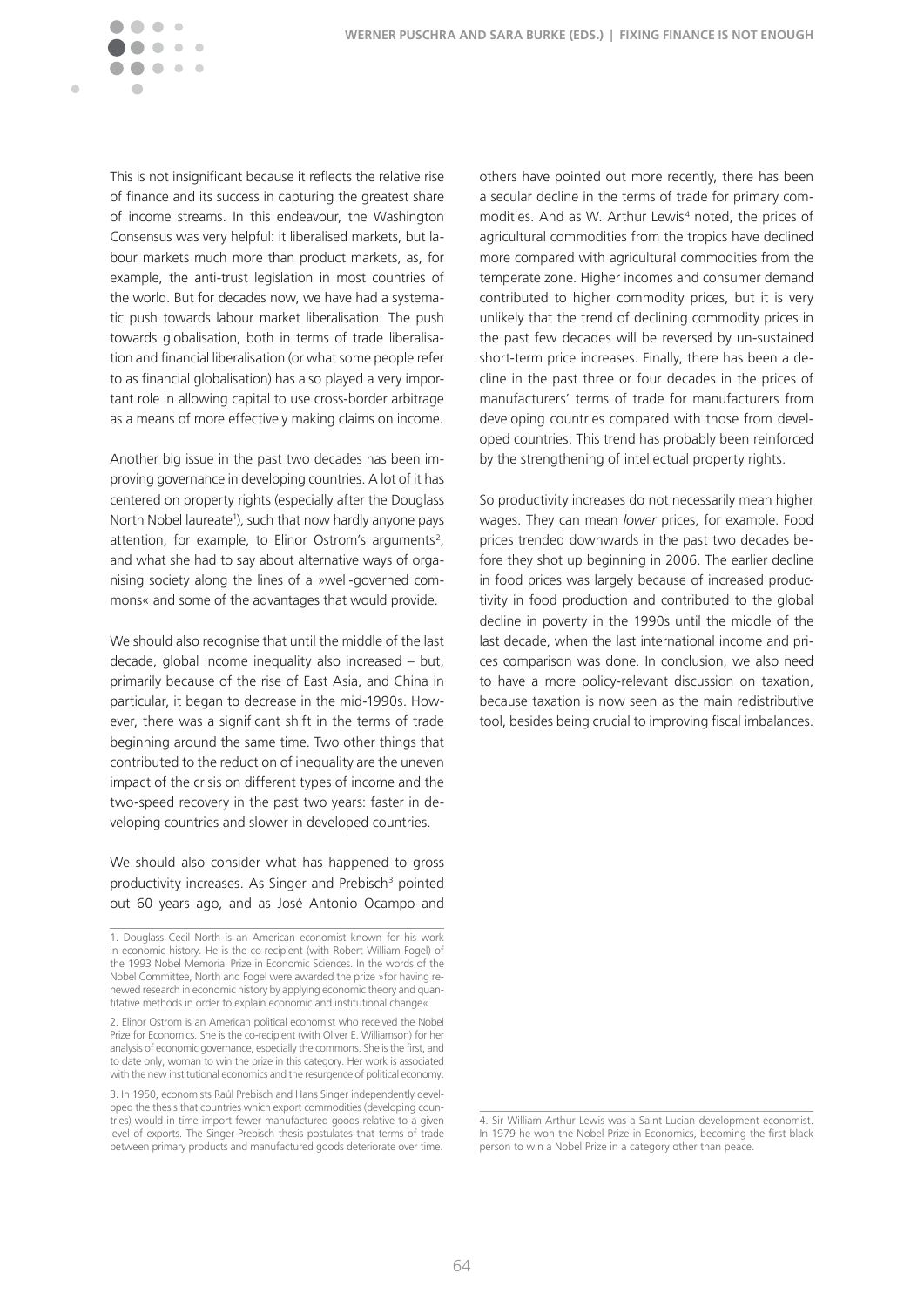

# Global Inequalities and the Crisis – The Need to Bring Equity to the Development Agenda

*Isabel Ortiz*

At the beginning of the 21<sup>st</sup> century, inequalities are staggering. We live in a world in which, by the most conservative calculations, the richest 20 per cent of the population enjoys more than 70 per cent of global income, while the poorest 20 per cent of people at the bottom only has two paltry percentage points. Further, the richest one per cent (61 million individuals) had the same amount of income as the poorest 3.5 billion (or 56 per cent of the whole world population) as of 2007. More than 2.5 billion people, or around forty per cent of the world's population, live below the international poverty line of 2 US dollar a day; of those, one billion people live in extreme poverty, surviving on less than 1.25 US dollar a day. Most of them are children and youth, given high fertility rates among the poor.

But inequality is not only about income. Inequality also has non-economic dimensions, like lack of access to services, discrimination, exploitation or fear, vulnerability to shocks, lack of voice in decision-making, and being helpless to violence and corruption. As we take a wider view of inequality, the numbers of people affected by it increase. Note that about 20,000 children die daily from preventable diseases – and 20,000 more children will die tomorrow, and the day after, if we don't act. Nearly a billion people entered the 21<sup>st</sup> century unable to read a book or sign their names. One thousand women die every day because of complications related to pregnancy and childbirth, and more than six million people die of infectious diseases every year – far more than the number killed in the natural catastrophes that make headlines. All this suffering could be avoided if there were effective equitable policies in place.

The extreme inequalities in our world raise serious questions about the adequacy of current development models (development for whom?), in which gains have accrued mostly to the wealthiest. This fact should make us consider the need to place equity at the centre of a new development agenda.

There are strong arguments for equity. Social justice is the first one. But there are also strong economic and political arguments. Inequality is economically dysfunctional.

Poverty and inequality inhibit growth, depress domestic demand and hinder national economic development. Francois Bourguignon, former Chief Economist of the World Bank, and Nancy Birdsall, President of the Center for Global Development, among others, have shown that developing countries with high inequality tend to grow more slowly. Expanding Birdsall's analysis using more recent data and a larger sample of 94 countries, we in UNICEF found that, on the aggregate, those developing countries that increased levels of inequality experienced slower annual per capita GDP growth over the same time period.

Unequal societies are not only unjust and a barrier to economic growth; additionally, they cannot guarantee social and political stability in the long term. Examining crime rates and Gini inequality indices across a sample of 141 countries, our analysis in UNICEF finds that countries characterised by high levels of inequality tend to be much more violent and prone to political instability.

Historically, income inequality has been growing over the last centuries. Branco Milanovic at the World Bank finds that global income inequality rose steadily from 1820 to 2002, with a significant increase from 1980 onwards. To further inform the more recent trajectory, Andrea Cornia concludes that inequality increased globally between the early 1980s and 1990s in different studies for the United Nations.

There is a strong likelihood that income inequality is being exacerbated in the on-going global economic crisis. Earlier analyses show that financial crises often deepen poverty and worsen income inequalities. There is a lot of opinion about current events. UNICEF's recent analysis of 128 developing countries shows the need to understand the timing of the two different policy responses to the crisis:

<sup>n</sup> *Phase I – Fiscal Expansion (2008–09):* After the first »triple F« shocks – food, fuel and financial – in the first stage of the crisis, the vast majority of governments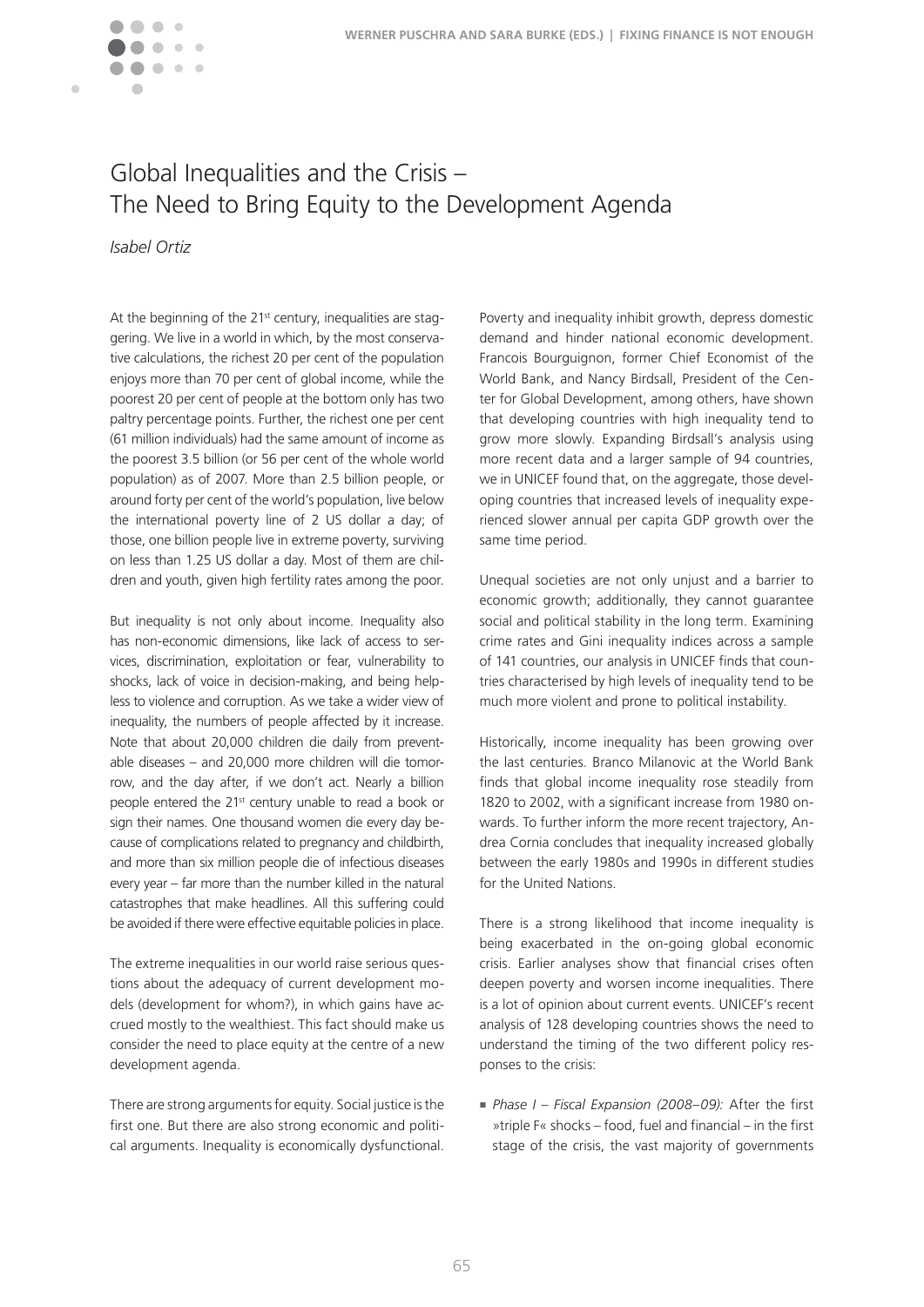

boosted public expenditures in an attempt to sustain economic growth and buffer the impact of the different global shocks on their populations. While the size of fiscal stimuli varied by country, in general, the most massive Keynesian macroeconomic packages in history were put in place, including in developing countries. According to United Nations Development Programme (UNDP) calculations, the total fiscal stimulus size amounted to 2.4 trillion US dollars in a sample of 48 countries, which equaled nearly four per cent of global GDP in 2008, and about 25 per cent of this was spent on social protection.

<sup>n</sup> *Phase II – Fiscal Contraction (2010– ):* In 2010, a fourth »F« wave of the global economic crisis began to sweep across developing countries: Fiscal austerity – despite vulnerable populations' urgent and significant need of public assistance. UNICEF analysis, based on IMF fiscal data, confirms that the scope of austerity is severe and widening quickly, with 91 developing countries (or more than 70 per cent of the sample) expected to reduce annual expenditures in 2012. Moreover, comparing the 2010–12 and 2005–07 periods suggests that nearly one-quarter of developing countries appear to be undergoing excessive contraction, defined as cutting expenditures below pre-crisis levels in terms of GDP. A UNICEF review of the latest IMF country reports shows that governments are considering various cost-saving policies, including: (i) wage bill cuts / caps, including salaries of education, health, and other public sector workers; (ii) elimination or reduction of subsidies, including for basic food items; and (iii) rationalising social protection schemes by reforming pensions or further targeting or scaling down social safety  $nets - at a time when scaling up is most needed. Also$ widely discussed is the introduction or broadening of taxes, such as VATs, on basic products consumed by vulnerable populations.

There are three important messages to take away: First, billions of children and poor families were left behind before the crisis. Second, despite being temporarily supported by fiscal stimulus plans during the first phase of the crisis (2008–09), vulnerable populations have been affected by the multitude of global shocks since 2008. Third, when most governments aggressively moved to implement fiscal austerity in a second phase of the crisis (2010 –), children and poor households were again left behind.

UNICEF's, as well as ILO's, Oxfam's, United Nations', World Bank's, and other analyses show that current trends in unemployment, food, and fuel prices, as well as austerity measures, are having severe negative impacts on poor households and likely increasing inequalities, summarised below:

- *Hunger and malnutrition:* After two major international food price spikes in 2007–08 and 2010–11, populations are paying much more for basic foodstuffs when compared to price levels prior to the 2007–08 crisis. Higher food prices, fewer and lowerpaying jobs, and reduced social support, including the scaling back of food subsidies, have limited household spending on food. As families purchase smaller quantities and cheaper food items and subsequently consume fewer meals – sometimes reducing food intake to just once a day instead of three times – and smaller, less nutritious portions, hunger and malnutrition risks have been widely reported across the globe.
- *Fewer and lower quality jobs:* The jobs crisis is deteriorating amidst the low economic growth that continues to besiege much of the globe. Of the 102 countries with available estimates for 2012, 35 have unemployment rates in excess of nine per cent. Importantly, this estimate understates the magnitude of the jobs crisis. The employment-to-population ratio, which indicates the employment-generating capacity of a country, shows that economies are simply not generating sufficient employment opportunities to absorb growth in working-age populations, with two out of every five potential workers in the world unable to find a job. Additionally, labour markets worldwide are characterised by lower-paying jobs that are increasingly vulnerable and proliferating the incidence of working poverty that had already trapped nearly one billion workers and their families through 2011. Recent trends in fiscal contraction in both high income and developing countries are further dragging down economic growth prospects and casting increasing doubts on the ability of markets to generate new and decent jobs. Even more alarming, more than 120 million potential new young workers are entering the global labour market each year, nearly 90 per cent of which are from developing countries. Millions of jobs need to be created over the next 10 years just to meet this growing supply of young job seekers – nearly 1.1 billion are expected between 2012 and  $2020$  – and to evade further unemployment woes.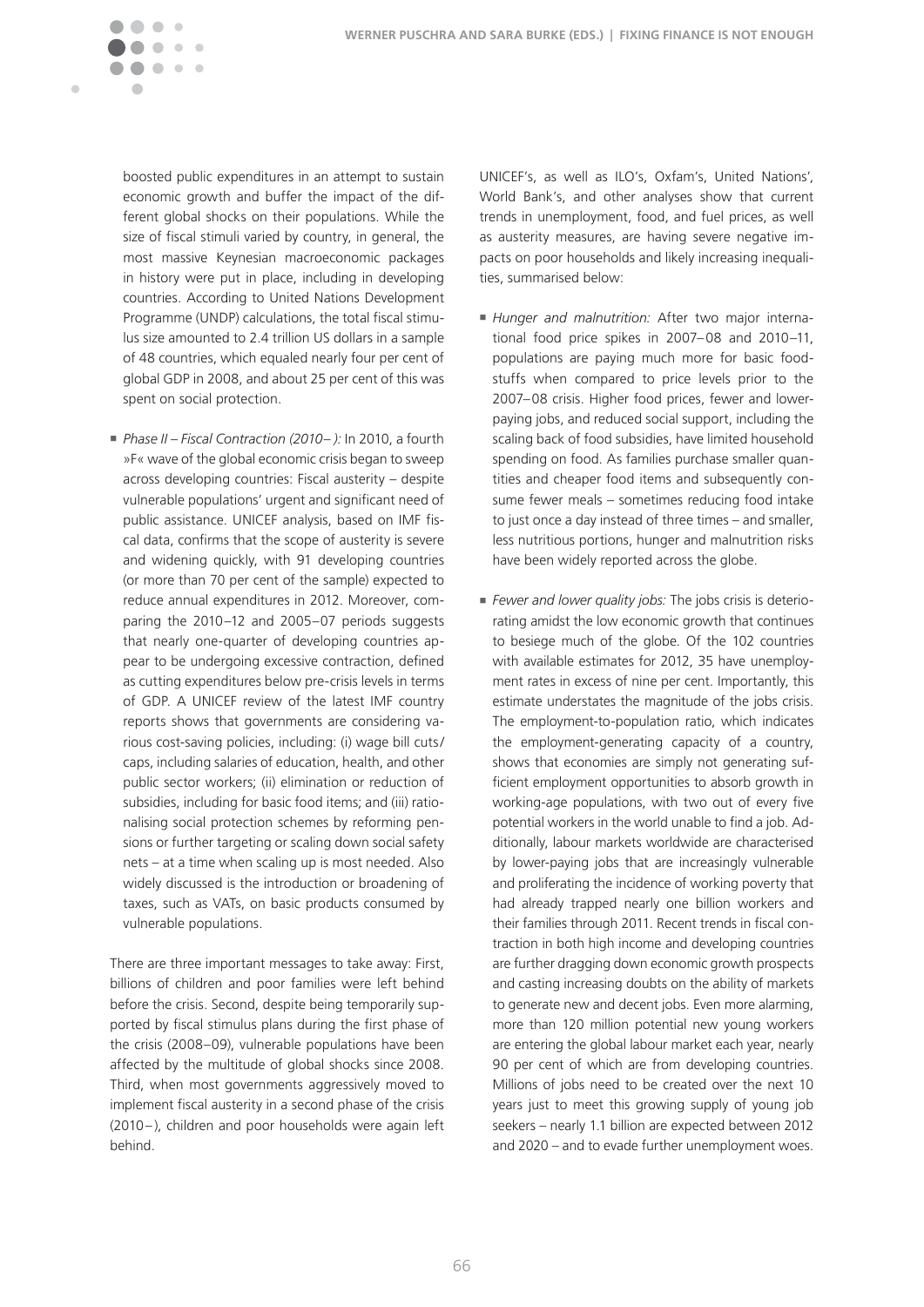**Poor health: Another common coping mechanism re**lated to the income shocks from the global economic crisis is reduced healthcare expenditures and service utilisation. There is also ample evidence that the crisis is inflicting serious physical and mental damage, including illness, stress, loss of self-esteem among the unemployed, alcohol and substance abuse, and even suicide. Additionally, since 2010, austerity measures are cutting/capping the wage bill of health and other social workers, as well as promoting cost-saving measures scaling down health and social protection in both developing and higher-income countries, precisely at a time when a social protection floor should be scaled up to protect populations in need.

 $\sim$   $\sim$ 

 $\blacksquare$ 

- **E** Lower school attendance and higher rates of child la*bour:* The increasing need to supplement household income, coupled with the inability to cover the costs of school attendance, has forced many families to pull their children out of school and put them to work. Evidence in rural areas shows that children as young as five years old are increasingly involved in supporting family farms, selling produce in markets, and working as apprentices in different trades, especially among boys. It has also been widely documented that many girls in urban centres have stopped going to school in order to help their mothers earn additional income in urban areas.
- <sup>n</sup> *Increased vulnerability to future shocks:* Household incomes are being reduced due to the worsened jobs crisis and austerity measures (e.g., smaller pensions and more targeted social protection). In order to pay for basic goods and services such as food, rent, electricity, healthcare, and education, many households have subsequently resorted to selling assets and borrowing money. Since 2008, families have been widely observed drawing down savings, selling household possessions such as livestock, and turning to relatives, community groups, and banks (where possible) for financial help, in a context of reduced remittances. However, these informal safety nets for the poor are easily exhaustible. And given that many vulnerable households have been forced to confront an unabated wave of shocks since 2007, the poor increasingly find themselves in situations of extreme vulnerability to any prolonged or renewed shock.
- **s** Social instability: The global economic crisis has led to an outbreak of protests and civil unrest worldwide and further threatened household well-being. While food

riots were widespread during the earlier 2007–08 food price spike, 2011 was blanketed with strident reminders of the dangers of unaffordable food, with violent protests erupting in Algeria, Bangladesh, Burkina Faso, Egypt, India, Iraq, Jordan, Morocco, Mozambique, Nigeria, Senegal, Syria, Tunisia, Uganda, and Yemen. The world was also shaken by renewed unrest in 2011 due to the combined effects of high unemployment, worsening living standards, eroding confidence in governments, and perceptions that the burden of the crisis is being unequally shared. This was clearly visible in the Arab Spring, the Occupy Wall Street movement in the United States, and the *»indignados«* (outraged) in Spain, and in other European countries. The ILO's index of social unrest empirically documents the rising levels of worldwide discontent, with the *World of Work Report 2011* warning that social unrest is being aggravated in 45 of the 118 countries surveyed.

In short, children and poor families are bearing the costs of a »recovery« that has largely excluded them. This need not be the case. It is often argued that social and economic investments that benefit poor households are not affordable, or that government expenditure cuts are inevitable during adjustment periods. But there are alternatives, even in the poorest countries – six broad areas that governments can explore to expand fiscal space today, which are supported by policy statements of the UN and international financial institutions. These include: (i) re-allocating public expenditures; (ii) increasing tax revenues; (iii) lobbying for increased aid and transfers, as well as fighting illicit financial flows; (iv) tapping into fiscal and foreign exchange reserves; (v) borrowing and restructuring existing debt; and/or (vi) adopting a more accommodative macroeconomic framework.

Crises oblige policymakers to rethink development models. The 1929 financial crash led to a New Deal that radically altered the development model of the day. As a response, Henry Ford paid his workers a wage that would allow them to buy the cars that they built, and this was only the beginning of a major policy shift. At the end of World War II, politicians from advanced economies were determined that unemployment and economic crisis, which had provoked political crisis and fueled the rise of fascism, should never be repeated. They accepted that full employ-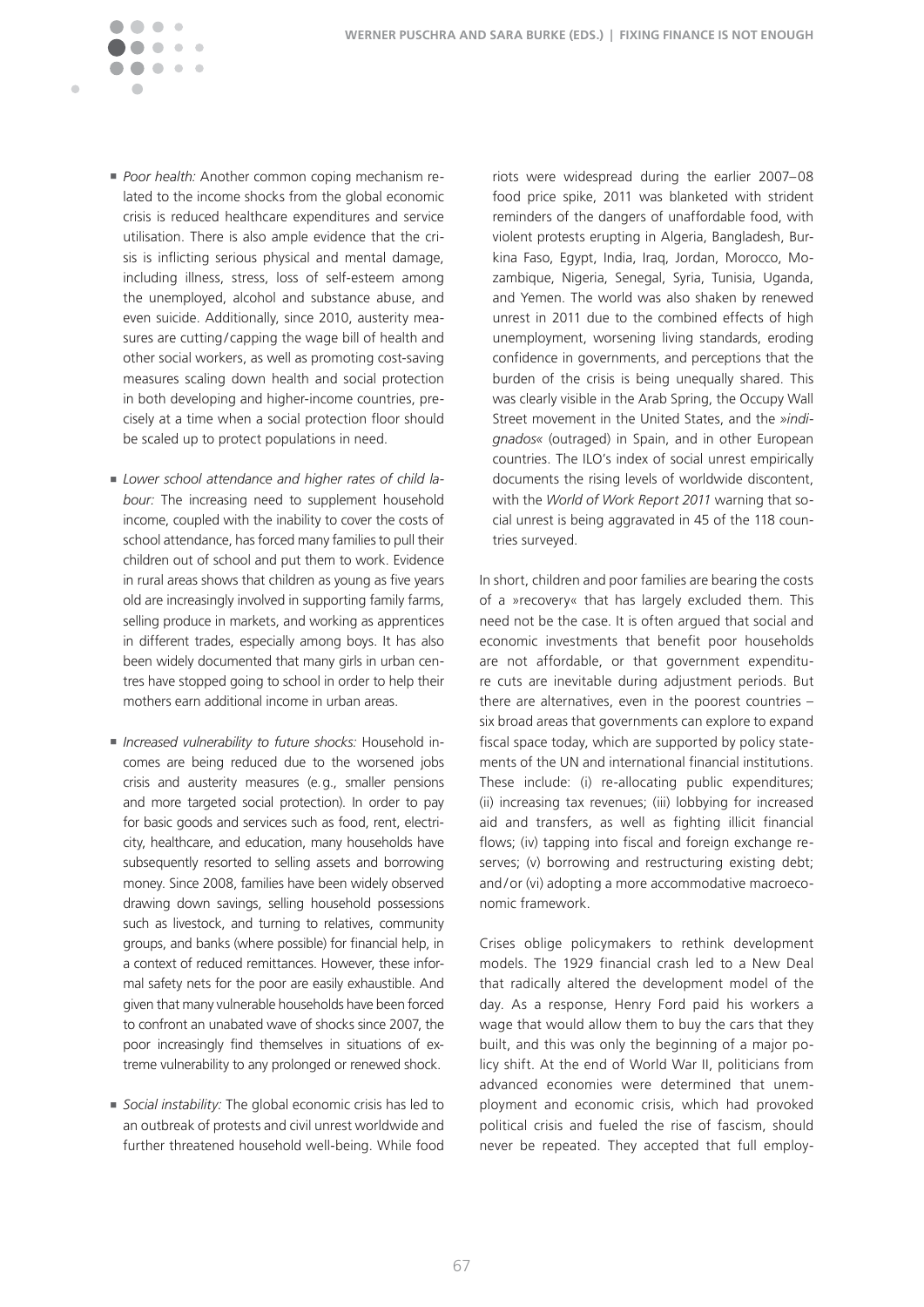

ment, political stability, and social cohesion should be primary national policy objectives, and, as a result, governments became more involved in education, medical care, and social and housing assistance, as well as in employment policies, which included introducing minimum retirement benefits and enforcing different labour laws and regulations. Such programmes were not new; they were an essential part of modernisation programmes in these societies during the early stages of their development. Historically, these governments progressively formalised their labour forces as a way to expand the tax base, build social protection systems, raise social standards, and develop domestic markets. This approach was highly successful: postwar policies achieved high productivity gains in the workforce, expanded internal markets, and increased economic growth, with the populations of Europe, North America, Japan, Australia, and New Zealand experiencing unprecedented prosperity.

A comparable policy push is needed today. The current global economic crisis presents an opportunity to rethink socio-economic policies for all persons. This requires shedding the myopic scope of macroeconomic, trade, and sector policy decisions of recent decades and, instead, basing them on their potential to achieve food security, employment, human development, and inclusive and sustainable growth for all. Economic policy choices at both international and national levels have often been taken without adequate consideration of their distributional impacts; if there are negative social impacts, these may be mitigated, but equity and social progress cannot be achieved by this approach alone�

As an alternative, the United Nations development agenda has been proposing the combination of social and economic policies in a complementary and mutually reinforcing manner. An indicative summary of selected sector interventions that typically have equitable or regressive outcomes is presented below in Table 1.

The crisis has already triggered a shift in the way that the international community sees the relationship between growth and public support for the poor. In the Asia-Pacific region, for example, policymakers are increasingly shifting away from unsustainable export-led growth models toward more inclusive employmentintensive recovery strategies that are based on developing internal markets and improving social protection systems. Latin America, another region much affected by financial crises in the 1990s, has pursued regional integration to expand internal markets, and invested significantly in social protection systems to improve living standards; much of the region's relative resilience to the contagion effects of the current crisis is due to these recent policy stances. At the global level, there is also increased awareness of the need to eradicate poverty and the extremes of inequality, and to strike the right balance between growth and inclusive development progress.

The policies to achieve an inclusive recovery for all are well-known by governments worldwide; indeed, all nations have endorsed them in the UN General Assembly: decent jobs, a social protection floor, and many others. However, whether this remains simply an ideal or results in actual policies depends on global leadership.

For billions of people, the persistence of the food, unemployment, and austerity shocks can only be expected to further the depth and scope of coping mechanisms that households have adopted since 2008. Above all, it is important that decision-makers understand that children cannot wait. While an adult may fall into poverty temporarily, falling into poverty in childhood can last a lifetime – few children get a second chance at an education or a healthy start in life. Even short periods of food deprivation can impact children's long-term development. If children do not receive adequate nutrition, they grow smaller in size and intellectual capacity, are more vulnerable to life-threatening diseases, perform worse in school – if they can attend at all – and, ultimately, are less likely to be productive adults, reducing their income prospects, and therefore domestic demand. Not only does child poverty threaten the individual child, but it is also likely to be passed on to future generations, entrenching and even exacerbating poverty and inequality across society; this is an extraordinary price for countries to pay.

It is time for global leaders to think about the longer term, to turn the current vicious cycle into a virtuous cycle that effectively links economic and human development, promoting inclusive and employment-generating sustainable growth, social progress, political stability, and long-term global prosperity for the majority: a recovery for all.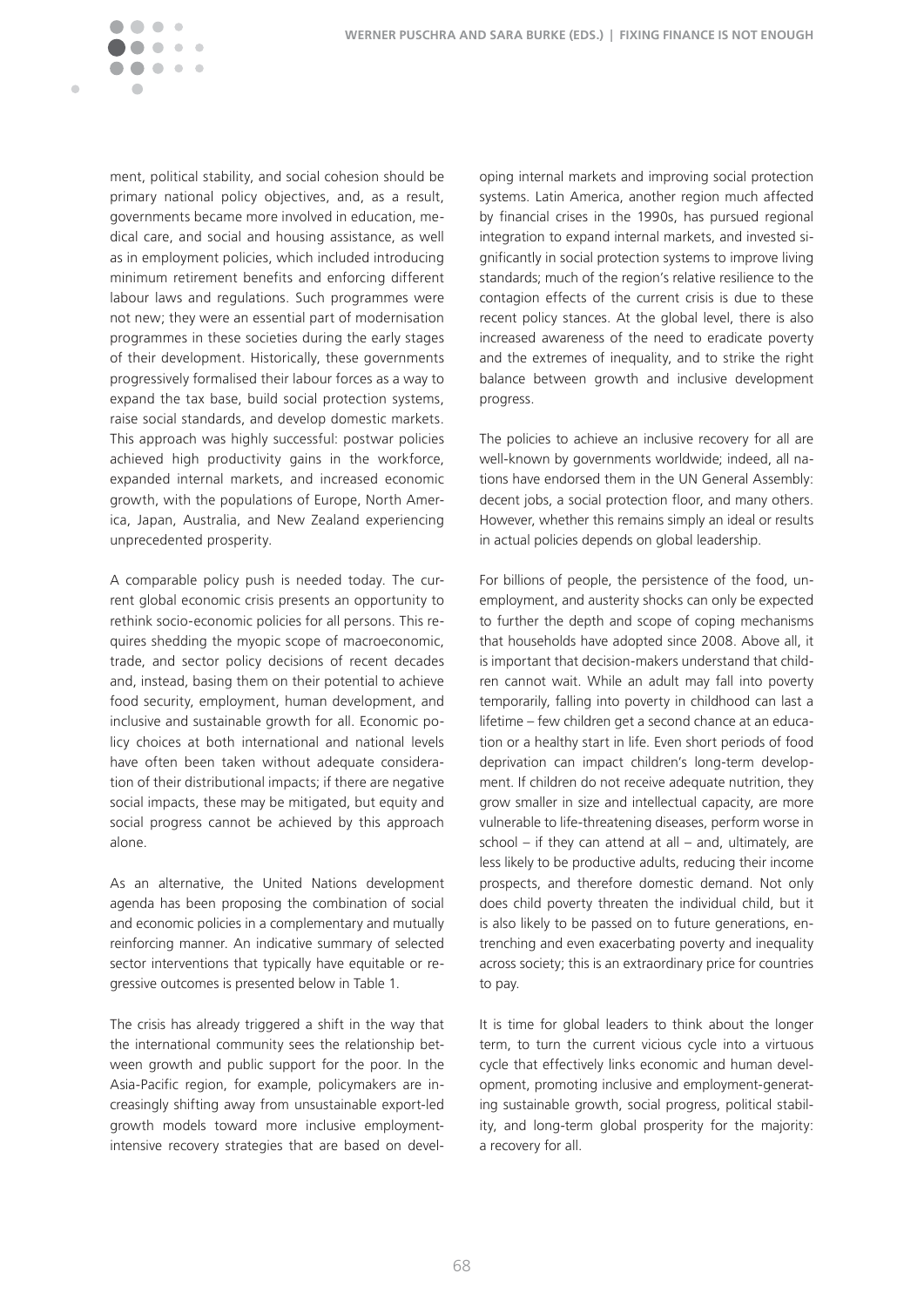

 $\bullet$ 

#### Table 1: Mainstreaming Equity in the Development Agenda

|                                         | <b>Typical Interventions with</b><br><b>Equitable Outcomes</b>                                                                                                              | <b>Typical Interventions with</b><br><b>Inequitable/Regressive Outcomes</b>                                                 |
|-----------------------------------------|-----------------------------------------------------------------------------------------------------------------------------------------------------------------------------|-----------------------------------------------------------------------------------------------------------------------------|
| <b>Agriculture</b>                      | Food security; land redistribution; access to water,<br>markets; livestock, credit for smallholders, rural<br>extension services                                            | Large investments that may benefit major land-<br>owners (e.g. irrigation systems)                                          |
| <b>Education</b>                        | Universal free education; scholarships and programmes<br>to retain students                                                                                                 | User fees; commercialisation of education; cost-<br>saving in teacher's salaries                                            |
| <b>Energy and</b><br><b>Mining</b>      | Rural electrification; life-line tariffs; contract laws en-<br>suring local benefits from natural resource extraction                                                       | Untaxed or poorly taxed oil/mineral extraction                                                                              |
| <b>Finance</b>                          | Regional rural banks; branching out to local areas;<br>managing finance (regulating financial and commodity<br>markets, capital controls); fighting illicit financial flows | Financial liberalisation; rescue of banking system<br>(transfers to large banks); subsidies to large private<br>enterprises |
| Health                                  | Universal primary and secondary health services; nu-<br>trition programmes; free reproductive health services                                                               | User fees; commercialisation of health; tertiary highly<br>specialised clinics that benefit a few                           |
| <b>Housing</b>                          | Subsidised housing for lower income groups;<br>upgrading of sub-standard housing                                                                                            | Public housing finance for upper income groups                                                                              |
| Industry                                | Technology policy to support competitive, employ-<br>ment-generating domestic industries, large and SMEs                                                                    | Deregulation; general trade liberalisation                                                                                  |
| Labour                                  | A jobs pact, active and passive labour programmes;<br>adequate minimum wages; employment-generating<br>policies across sectors                                              | Labour flexibilisation                                                                                                      |
| <b>Macroeconomic</b><br><b>Policies</b> | Employment-sensitive monetary and fiscal policies;<br>countercyclical policies; corporate, personal income,<br>inheritance, financial sector taxes                          | An excessive focus on macroeconomic stability;<br>cyclical policies; indirect taxation (VAT)                                |
| <b>Public</b><br><b>Expenditures</b>    | Pro-poor expenditures; fiscal decentralisation                                                                                                                              | Military spending; subsidies to activities benefiting<br>upper income groups                                                |
| <b>Social</b><br>Protection             | A social protection floor, comprising cash transfers<br>and social services                                                                                                 | Private funded pension systems                                                                                              |
| <b>Tourism</b>                          | Small-scale local companies; financing basic infra-<br>structure; international marketing campaigns                                                                         | Poorly taxed luxury hotel chains                                                                                            |
| Trade                                   | Linking employment-generating local companies with<br>export markets; adequate protection of national indus-<br>try; taxing exporting sectors for domestic development      | Most bilateral free trade agreements; current intel-<br>lectual property agreements                                         |
| <b>Transport and</b><br>Infrastructure  | Rural roads; social infrastructure; affordable public<br>transport; non-motorized transport for households<br>(bicycles, buffalos, horses)                                  | Large (and costly) infrastructure investments that<br>the poor/excluded do not use or do not benefit by<br>taxation         |
| Urban<br>Development                    | Slum upgrading; accessible universal design                                                                                                                                 | Large urban infrastructure projects in wealthy areas                                                                        |
| <b>Water and</b><br><b>Sanitation</b>   | Rural water supply and sanitation                                                                                                                                           | Poorly negotiated privatisations                                                                                            |

Source: Ortiz, I. and M. Cummins (2011): Global Inequality: Beyond the Bottom Billion – A review of Income Inequality in 141 Countries, New York: UNICEF; based on (in alphabetical order) DFID, FAO, IDS, ILO, ODI, UN, UNCTAD, UNDP, UN HABITAT, UNICEF, UNRISD, World Bank's PRSP Sourcebook, WFP.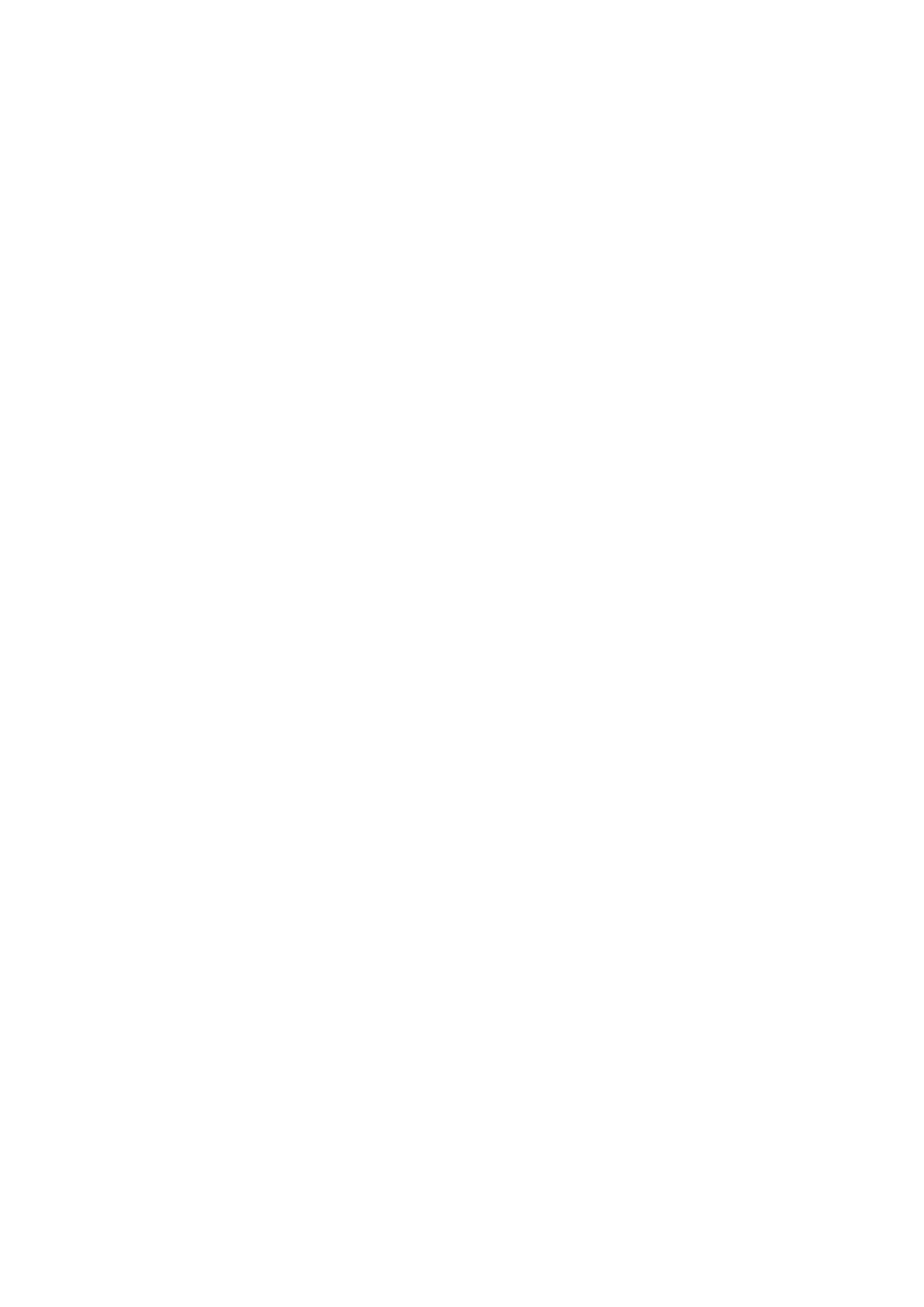

# Towards Equitable, Inclusive, and Sustainable Human Development

*Sigrid A. M. Kaag*

### Introduction

Social and economic inequality has emerged as a core development concern. The second half of the 20<sup>th</sup> century was characterised by unprecedented economic growth and prosperity in aggregate terms. During this period, several countries – the Republic of Korea, Singapore, Malaysia, and Chile to name just a few – made the leap from developing to developed country status, and others – including China, Turkey, and Mexico – are well on their way in making the transition. Almost simultaneously, both the developing and developed world witnessed a steady rise in economic and social inequality, creating divisions within societies – most notably between those who benefited from economic growth and those that were left behind. More recently, disparities and divisions have widened, and the call for a more equitable, inclusive, and sustainable form of human development couldn't be more urgent. In many respects, while issues leading to inequality are not new, they have become increasingly critical to address.

The Secretary-General's 2011 Millennium Development Goals (MDGs) Report<sup>1</sup> indicates that many countries are making impressive strides, including towards the MDGs. But despite numerous gains, aggregate progress on MDGs disguises a picture of uneven development marked by deep disparities across and within societies.

The world has made repeated commitments to human rights and values that underpin equitable and inclusive development. Again in 2000, world leaders came together and renewed their commitment by unanimously adopting the Millennium Declaration<sup>2</sup>, which emphasised fundamental values of freedom, equity, solidarity, tolerance, and shared responsibility. Unfortunately, political commitment has not yielded sufficient results on the ground; inequality across social groups, between rural and urban areas, and also within urban areas is on the rise. Economic growth has not led to a commen-

surate increase in employment. In fact, as the International Labour Organization's (ILO) *Global Employment Trends 2012* report picks up on the enormous challenge the world faces of creating decent jobs for the estimated 900 million workers who live below the 2 US dollars per day poverty threshold. Moreover, the report states that 400 million new jobs are needed over the next decade to absorb the estimated 40 million-person growth of the labour force each year.

## Social Disparities

Looking beyond the income dimension, significant disparities also exist in access to basic goods and services, including health, education, transportation, and enabling infrastructure. UNDP-ESCAP-ADB's<sup>3</sup> 2011/2012 Regional MDG Report <sup>4</sup> , *Accelerating Equitable Achievement of the MDGs: Closing Gaps in Health and Nutrition Outcomes*, points to the trend of increasing disparities across and within countries in terms of non-income based MDGs.

Evidence demonstrates that, across the board, people are being systematically left out of or left behind by development progress on the basis of race, ethnicity, creed, gender, and geographical location. As stated in the 2011 Institute of Development Studies-Sussex University and the MDG Achievement Fund publication<sup>5</sup>, social exclusion is the result of intersecting inequalities, which can be categorised as:

- a) *Cultural inequality:* expressed through the devaluation of certain groups based on their ascribed identity;
- b) *Political inequality:* seen through the denial of voice and influence over decisions that affect the lives of marginalised groups;

<sup>1.</sup> The report can be found at http://www.un.org/millenniumgoals/pdf/ (2011\_E)%20MDG%20Report%202011\_Book%20LR.pdf.

<sup>2.</sup> The text of the Millennium Declaration can be found at http://www. un.org/millennium/declaration/ares552e.htm.

<sup>3.</sup> United Nations Development Programme, Economic and Social Commission for Asia and the Pacific and Asian Development Bank.

<sup>4.</sup> The publication can be found at http://www.snap-undp.org/elibrary/ Publication.aspx?id=632

<sup>5.</sup> The publication can be found at http://mdgfund.org/sites/default/files/ Inequality%20Roundtable%20report.pdf.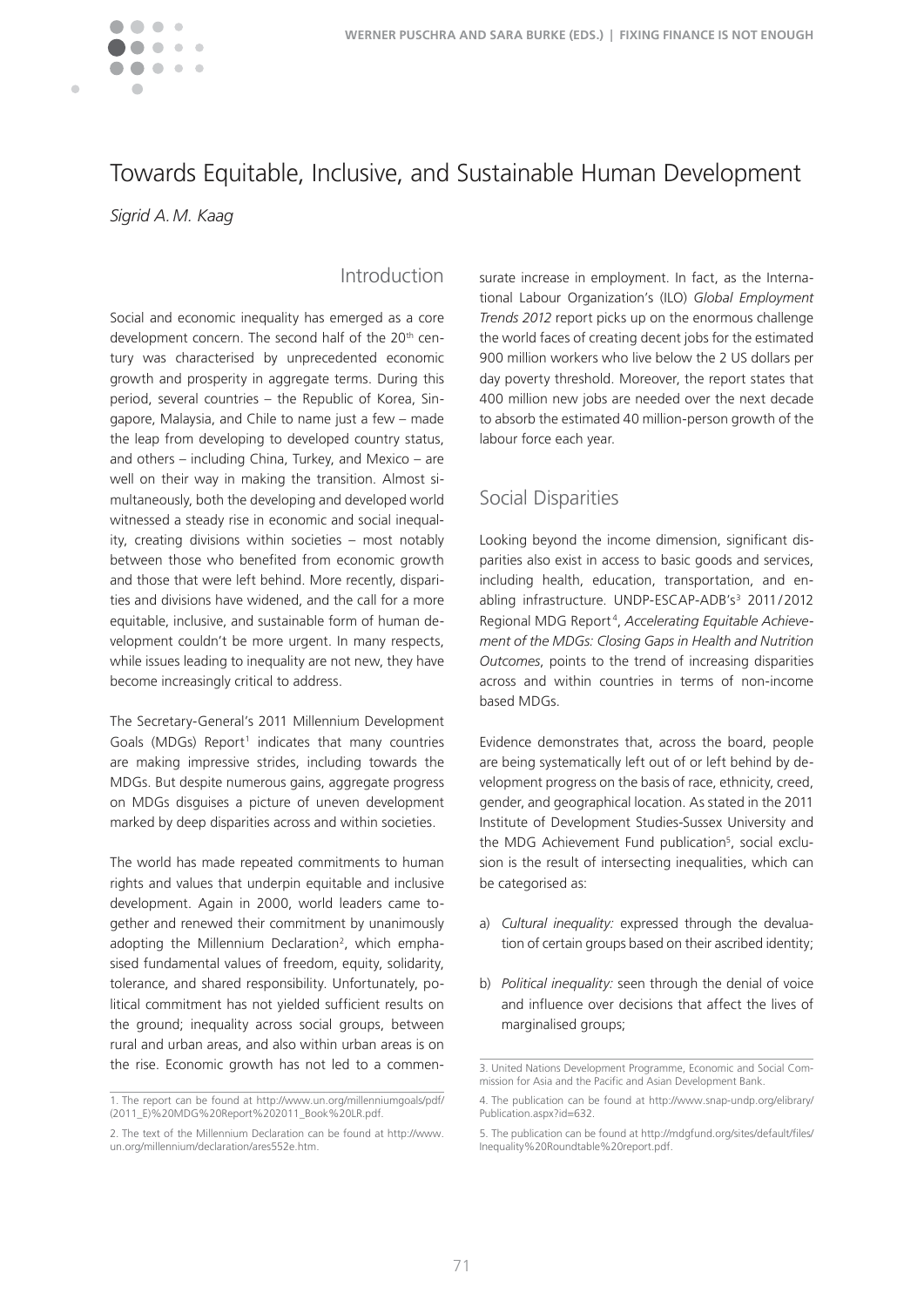c) *Economic inequality:* experienced through a disadvantaged position in the distribution of assets and livelihood opportunities; and

Ċ

d) *Spatial inequality:* since these groups frequently live in places that make them harder to reach or easier to ignore.

While each of these is a form of injustice, it's their mutually reinforcing interaction that explains the persistence of social exclusion over time and its resistance to business as usual approaches. Illustrative examples abound:

- n Infant mortality rates among indigenous groups in Latin America are much higher than those for nonindigenous groups: 1.5 times higher in Brazil and Mexico, two times higher in Ecuador and over three times higher in Panama in the early 2000s.
- <sup>n</sup> In Bolivia, Peru, Colombia, and Guatemala, a) being indigenous, b) being an indigenous woman, and c) being a poor indigenous woman places you significantly further away from the national average estimate for years of education.
- <sup>n</sup> In Nigeria, the predominantly Hausa-Fulani northern states (which are also Muslim) have much higher levels of poverty and child and maternal mortality than the predominantly Yoruba/Igbo (Christian) southern states.
- In Nepal, incidence of poverty was highest among the Dalits (45.5 per cent), who live in Terai and hill region, and least among the Newar, Brahmin, and Chettri groups (18.4 per cent) in 2004.
- <sup>n</sup> In Sri Lanka, development outcomes for the Tamil population has been much lower than those for the majority Sinhala population. The Tamils tend to earn less, on average, than the Sinhalese, partly because they are underpaid compared to the Sinhala population, and mainly because they are employed in professions that pay less.
- <sup>n</sup> In India, the Sachar Committee found significant socio-economic differences in favour of the Hindu majority population vis-à-vis minority groups (Muslims, Christians, Sikhs, and Buddhists).

The historically silent but persistent issue of social exclusion seems to resonate in all corners of the world. It undermines progress on MDG and other development goals and slows down the rate at which a given level of economic growth translates into poverty reduction. And at the level of everyday life, it undermines one's sense of self-worth, dignity, and agency, and is associated with despair, depression, substance abuse, and often criminal activity. On a larger scale, neglecting grievances emerging from historical marginalisation and discrimination can spur conflict that can seriously hamper economic progress, regional peace, and stability, and lead to development reversals.

# Making a Difference

Tackling inequality is more critical than ever, especially as the global economy is facing intensified downside risks and enormous uncertainty. It is widely recognised that growth by itself is a not sufficient condition for sustainable progress, and in fact development challenges including those related to growth, inequality, social exclusion, environmental sustainability, and governance are intertwined. The recent social upheavals not just in the developing world, but also in the developed world remind us of the importance of addressing these challenges together.

UNDP has a long tradition of working with governments, private sector, civil society, and development partners in promoting and advancing equitable, inclusive, and sustainable human development. The human development approach pioneered by UNDP more than twenty years ago put people at the very centre of development. People are the real assets of countries. Through building their capabilities and capacities they can realise their potential to spark change, and make meaningful contributions towards development.

It is an encouraging sign that the equity agenda is gaining prominence. Policymakers around the world are acutely aware of the need to address inequality, and cognizant of the negative implications if they let inequality fester. Equality is now perceived not only as an important ethical concern, but also as an important pathway to development and advancement of societies as a whole. However, it is important to move from international consensus to action in tackling persistent inequalities in a coordinated and sustained manner. Ideas and agendas on paper need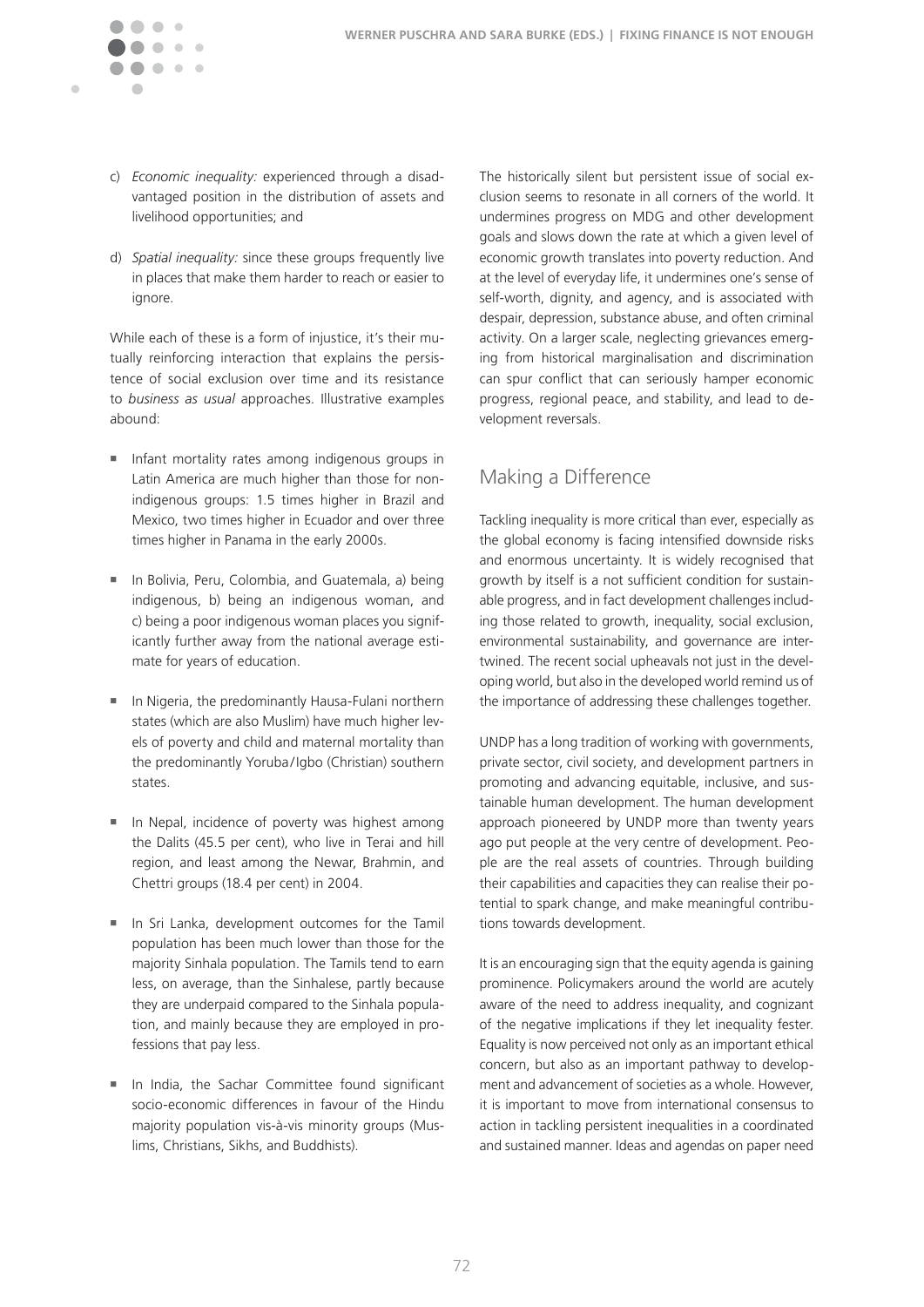Ċ

to be converted into development results on the ground. What can be done to advance towards a more equitable and inclusive world, a *shared society* so to speak? It is worth noting that exclusion does not happen by chance. It is the result of policies and practices – or the lack of them. So it is welcome news that inequality is not immutable, and that change is possible. While inequalities have risen in many developing and developed countries over the last two decades, some countries have actively pursed policies and programmes that encourage a more equal sharing of the benefits of growth. Lessons can be learnt from such cases, in particular on how to bring the social, political, and economic calculus to work in a coordinated way to overcome structural impediments to persistent and high inequality. With the clock rapidly ticking towards 2015 – the MDGs deadline – we should embrace the fact that equity is equally, if not more important than aggregate progress in achieving and realising the MDGs and other national development goals.

There is an immediate need to give priority to the reduction of inequalities as a component of more balanced economic recovery strategy. Promoting employment opportunities through a more flexible labour market in the short term, and a more skilled one in the longer term, would help the low income population secure decent work. A comprehensive social protection programme for the neglected and vulnerable segments of society should supplement broader development efforts. This would not only require resources, but also political will and commitment. At the macro policy level, countries can often find the necessary fiscal space to pursue the social agenda through switching priorities. For example, many countries have a military budget that is significantly greater than the one reserved for social initiatives. And countries that have succeeded in creating more balanced societies have given relative priority to the social side by investing a relatively higher proportion of their GDP in education, health, infrastructure, and provision of basic services.

In the medium- to longer-term time horizon, there is more to debate and act upon.

*First*, as social exclusion and inequality deny excluded groups full dignity and citizenship, all efforts to overcome it should be situated within the broader framework offered by the International Bill of Human Rights. Although this is an abstract and normative framework, it does remind us that social exclusion is not only rooted in the denial of people's social and economic rights, but is also inextricably linked to the lack of voice and participation of excluded groups, thereby placing civil and political rights on par with social and economic rights.

*Second*, we need to make the reduction of inequalities an integral part of the development agenda and establish it as an explicit public policy objective since inequalities are not only the outcome, but also drivers of vulnerability and poverty. Public policy lacking a social focus exacerbates inequality, but high inequalities create conditions that make it harder for countries to address poverty, reinforcing a negative cycle.

Rather than treat the reduction of inequality as a desirable by-product of, or an add-on to a successful poverty reduction programme, inequality itself should be addressed through specific public policy instruments. These instruments need to reflect the multidimensional nature of inequality and be designed to reach the poorest and most vulnerable people. There needs to be an explicit focus on developing the capabilities of the poor and vulnerable so that they become part of the formal productive sectors of the economy over the medium- to longer-term horizon.

Some policy instruments appear to have helped break the persistent cycle of inequality. For example, a recent UNDP study shows that a number of Latin American countries have experienced a decline in income inequality over the past decade. That decline and trend reversal owes much to policies aimed at addressing the issue head on, including higher social spending (through cash transfer programmes, for instance). Also, Malaysia provides a useful example in tackling social inequalities through affirmative action policies, including in the education sector, in favour of the *Bumiputras*. The policies helped diffuse inter-ethnic tensions between the *Bumiputras* and Chinese Malaysians. While these policies helped create an urban middle class, they were somewhat less successful in tackling rural-urban income inequality and rural poverty.

*Third*, enhancing the scope and effectiveness of policies to reduce inequality requires strengthening capacity to mobilise domestic resources. An effective and progressive tax system will be needed, as well as redistributive fiscal policies. It is true that tax reform would be politically difficult to push through in some countries, but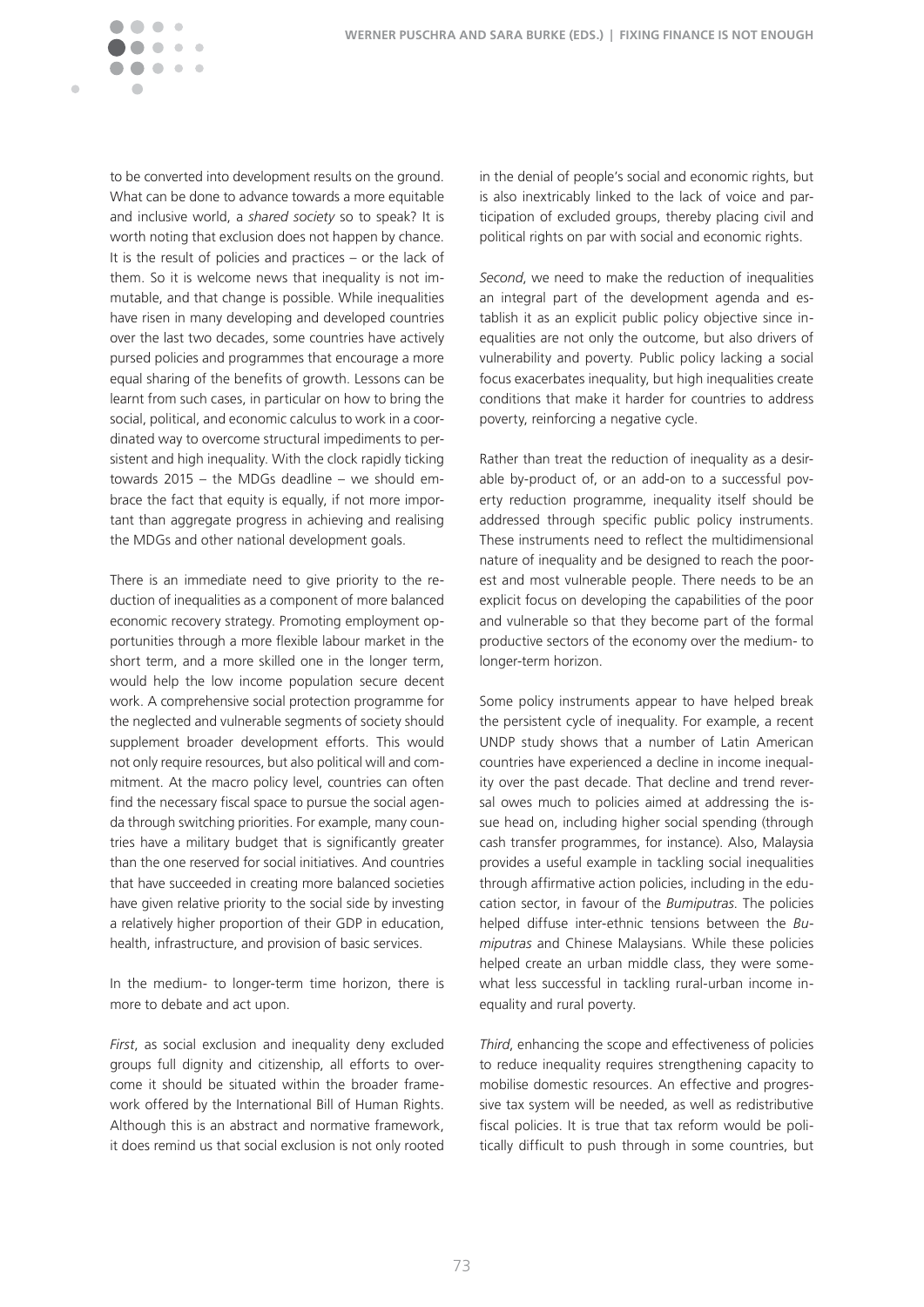

innovative tax practices have been introduced in developed and developing countries to boost revenue, which can be emulated by other countries. Better management of lucrative revenue streams such as from extraction of natural resources can provide a steady stream of funding. In the rural and agricultural hinterland, distribution of land is highly skewed in favour of large farmers. Mechanisms need to be developed that allow for titling for small land holders. Major social shifts such as those in the Arab Spring countries provide an opportunity to look at existing laws and practices afresh. Such contexts tend to be politically more favourable for passing land and tax reforms.

*Fourth*, the role of financial inclusion in reducing inequality should be strengthened. Financial constraints worsen access to the basic services essential to reducing poverty and inequality. Appropriate financial services can enable employment-generating businesses to grow and families to bridge tough times and strengthen livelihoods. Expanding access to financial products can also bring people and businesses into formal financial systems – making their assets available, in turn, for productive investments. In both ways, financial inclusion can enable inclusive growth – and thus help countries accelerate progress toward the MDGs. Multilateral organizations such as the UN, along with development partners, can multiply impact by twinning financial services with programmes designed to help people meet basic needs. For example, initiatives can be designed such that they forge a link between cash transfer programmes and opportunities for saving.

*Fifth*, a comprehensive approach to inequality should also aim at ensuring political inclusion for better social cohesion. Unequal access to political representation and participation can reinforce the persistence of inequality. Political voice can go a long way in empowering historically neglected groups and addressing issues particular to minorities�

*Sixth*, group-based exclusion would benefit from groupbased solutions since policies targeting individuals and households can prove inadequate in tackling problems that are essentially group-based and collective.

*Lastly*, we need to go beyond ameliorative approaches that address the symptoms of the problem to transformative approaches that address its root causes. It is

possible to meet the basic needs of the poor without strengthening their ability to do so themselves, thereby leaving their longer-term vulnerability intact. Toward this end, in the longer term it would be prudent to develop the public education system with a focus on quality and access so that in the foreseeable future the poor are able to escape poverty and develop skills that allow them to compete in the domestic, as well as the international labour market. The Republic of Korea provides an illustrative case, where a focus on quality of public education transformed the country from a developing country to a leading skill-based society.

### Inclusive and Sustainable Human Development to Reduce Inequality

Bringing equity and social justice to the centre of international and national development policy agenda can be strongly supported by the collective action of various sectors. A broad coalition of partners comprising national and international NGOs, social movements, academics, UN agencies, governments, and others can advocate in various spaces and places to make this a reality. In an increasingly connected world, active coordination and collective effort would be necessary to achieve positive outcomes.

In looking at what it takes to achieve the MDGs, UNDP's International Assessment Report<sup>6</sup> launched during the 2010 MDG Summit identifies inclusive models of economic growth as key drivers of progress that can drive down poverty and create decent work and sustainable livelihoods�

UNDP's 2011 Human Development Report<sup>7</sup> argues that the urgent global challenges of sustainability and equity must be addressed together. Past reports have shown that living standards in most countries have been rising – and converging – for several decades now. Yet the report projects a disturbing reversal of this trend if environmental deterioration and social inequalities continue to intensify, with the least developed countries diverging away from global patterns of progress by 2050.

<sup>6.</sup> The report can be found at http://content.undp.org/go/cms-service/ stream/asset/?asset\_id=2620072.

<sup>7.</sup> The report can be found at http://hdr.undp.org/en/reports/global/ hdr2011/download/�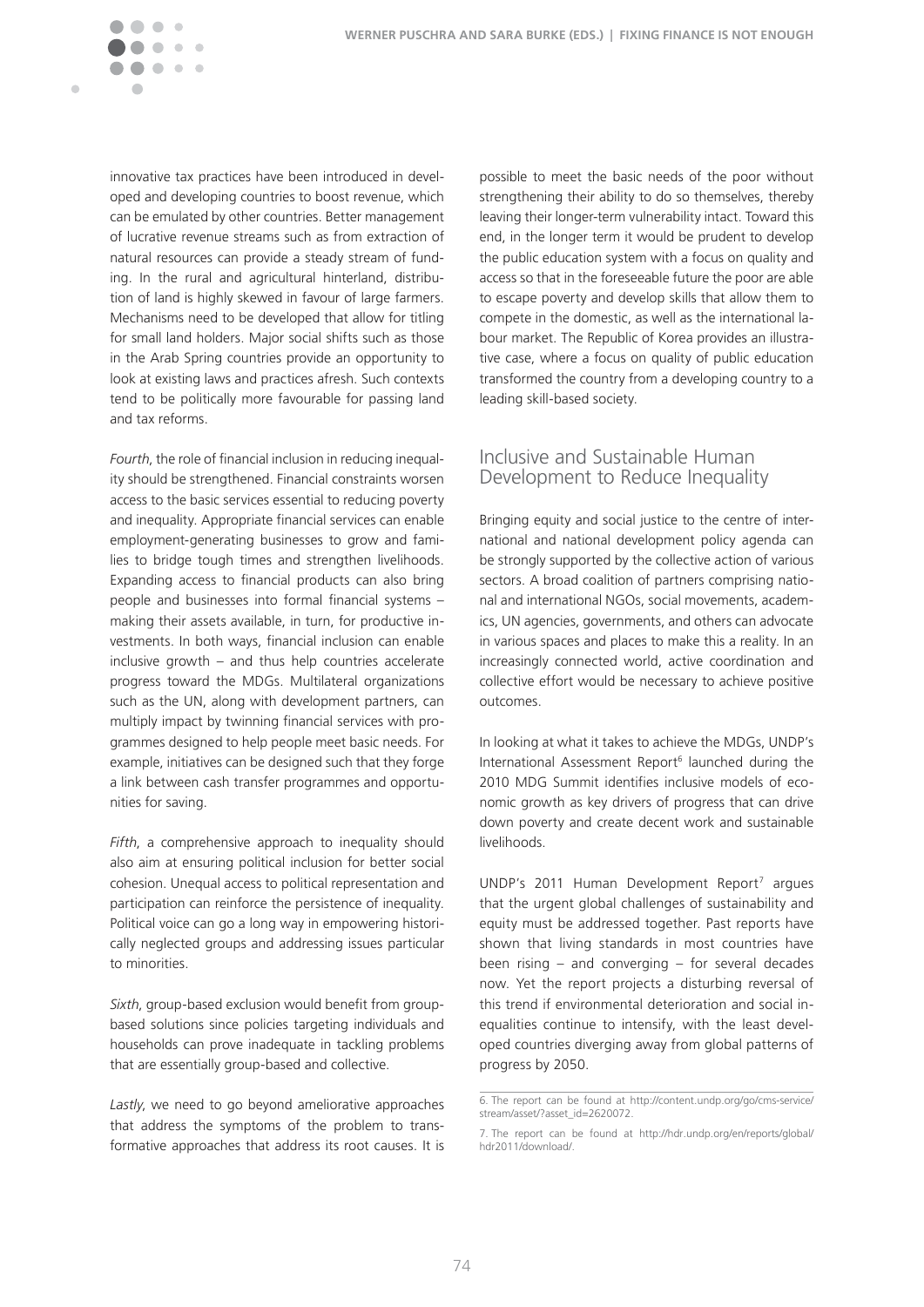

Sustainable human development seeks to ensure people's right to enjoy a decent standard of living while also respecting the earth's natural limits. The 2012 Rio +20 conference provides a unique global platform to discuss and work towards a consensus on equitable economic growth that is environmentally and socially sustainable. Policy and regulatory frameworks should be designed to attract and use finance and new technologies in ways which generate sustainability, allowing for ›triple-win‹ solutions which can bring economic, environmental, and social benefits.

## Conclusion

The role of the UN development system is to support developing countries in making sustainable transitions through mobilising knowledge, expertise, and resources. Clearly, achieving a more balanced and sustainable growth trajectory is a complex challenge. We still have a lot to learn and a long way to go. But we do know that reducing inequality will not only facilitate economic growth, but also promote fairness, peace, and security  $-$  foundational values of the UN. Enabling poor people to have equal education and employment opportunities, access to health services, and a voice in decision-making processes would boost human development.

Tackling inequality requires strong, broad-based partnerships. I hope we can work constructively towards a shared vision for equitable, inclusive, and sustainable development.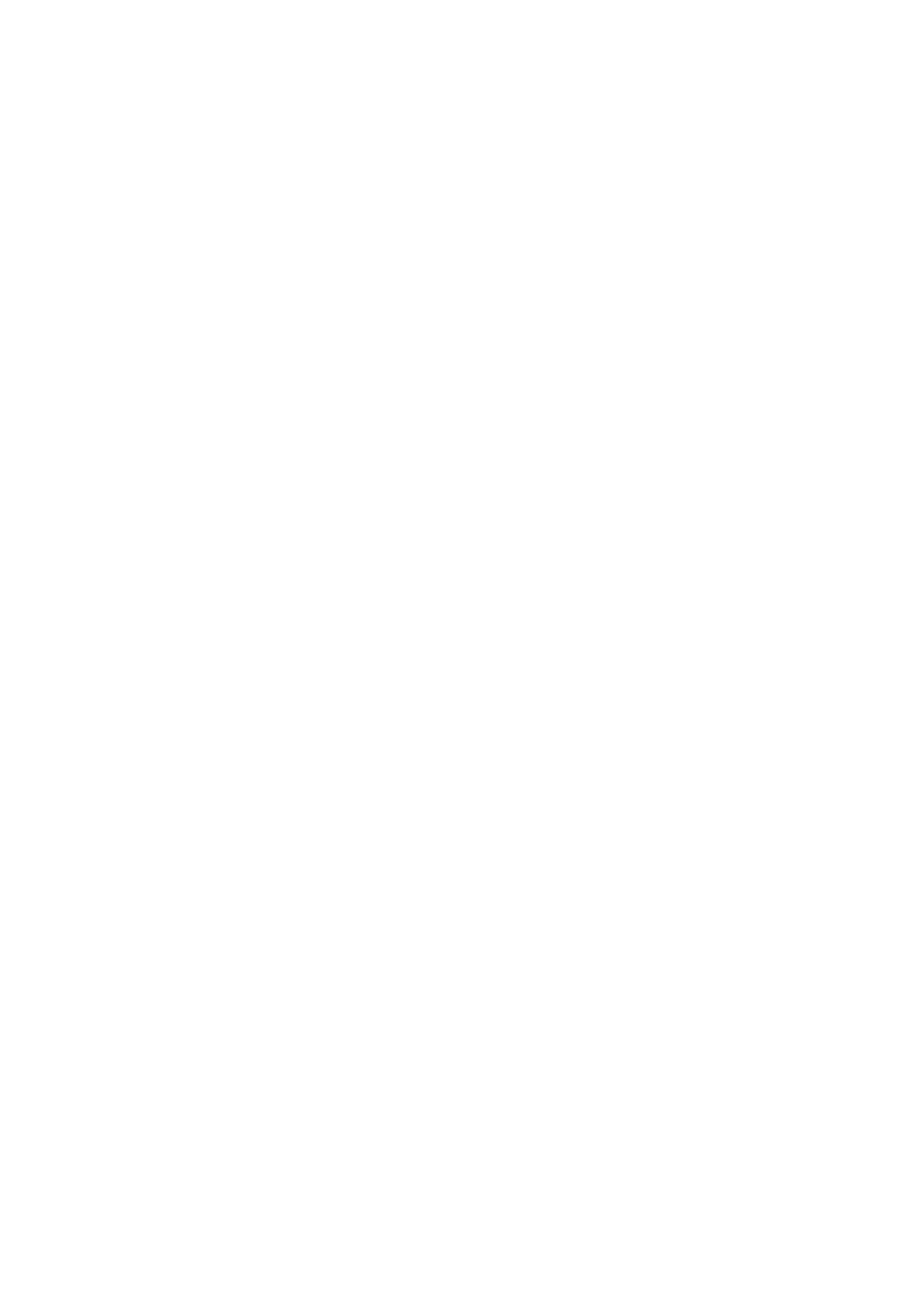Ċ

# Authors

Jonathan Coppel was appointed Commissioner in the Australian government's Productivity Commission in July 2011. Prior to that he was Economic Counsellor to the OECD Secretary General where he was responsible for the OECD's contributions to the G20. While at the OECD he held a range of positions including head of the Office of the OECD Chief Economist, Executive Manager of the NEPAD-OECD Africa Investment Initiative, Senior Economist on foreign direct investment, Deputy Counsellor to the Chief Economist, Head of the EU and UK Desks, and Climate Change Specialist in the OECD Economics Department. Jonathan has a Masters in International Affairs (Economics and Management) from Columbia University in New York.

**Rishi Goyal** is Deputy Chief of the Strategy Unit in the Strategy, Policy and Review Department at the International Monetary Fund. He has extensive emerging market experience, having worked on Brazil, China, Hungary, and Indonesia, among other assignments. He has been closely involved in the Fund's work on interconnectedness, the inaugural spillover reports, international monetary reform, and governance reform. He has a Ph.D. in economics from Stanford University.

**Alfred Gusenbauer** has spent his entire professional life in politics, either as an employee or as a parliamentary representative for his party, the Austria Social Democratic Party (SPÖ). He studied political science, philosophy and jurisprudence at the University of Vienna, where he gained a doctorate in political science. In 2000, following SPÖ's defeat in the legislative elections, and the resignation of his President, Alfred Gusenbauer was elected the new President of his party and Leader of the Opposition. In the 2006 elections, the SPÖ won a relative majority of the votes and after arduous negotiations formed a grand coalition with his rival party the ÖVP, with Alfred Gusenbauer chosen as Federal Chancellor. He served in this position from January 2007 until December 2008. Since June 2010, Dr. Gusenbauer has led the supervisory board of Strabag, Austria's leading construction company. He is also an active member of the Club de Madrid.

**Sigrid Kaag** has led UNDP's Bureau for External Relations and Advocacy (BERA) as Assistant Secretary-General since 1 August 2010. As part of the senior management team Sigrid Kaag oversees UNDP's global strategic external engagement with all stakeholders, organization-wide communication and advocacy. Previously, Ms. Kaag has worked among others in senior positions at UNICEF, the International Organization for Migration (IOM) and the United Nations Relief and Works Agency for Palestine Refugees (UNRWA). Sigrid Kaag started her career with Shell International and the Dutch Foreign Service.

**Michael Kumhof** is Deputy Division Chief of the Modeling Division in the IMF Research Department. His main responsibility is the development of the IMF's global macroeconomic model GIMF, a dynamic stochastic general equilibrium model that is used heavily for IMF policy and scenario analyses in multilateral and bilateral surveillance, for the World Economic Outlook publication, and for work on G-20 issues. His other recent research studies the role of income inequality in causing economic imbalances and crises. Mr. Kumhof holds a Ph.D. in Economics from the University of Maryland at College Park, and was assistant professor in economics at Stanford University between September 1998 and March 2004. His work has been published by a number of academic and professional journals.

**Emmanuel Moulin** is the economic advisor to Nicolas Sarkozy, President of the French Republic. He is in charge of advising the President on macroeconomic, domestic and international financial issues. He participates in the preparation of G20 summits. Prior to joining the Elysée, Emmanuel Moulin was Deputy Chief of Staff of Finance Minister Christine Lagarde from 2007 to 2009. He was in charge of financial and international issues and was involved in the response to the financial and economic crises, in particular during the French Presidency of the European Union in the second half of 2008.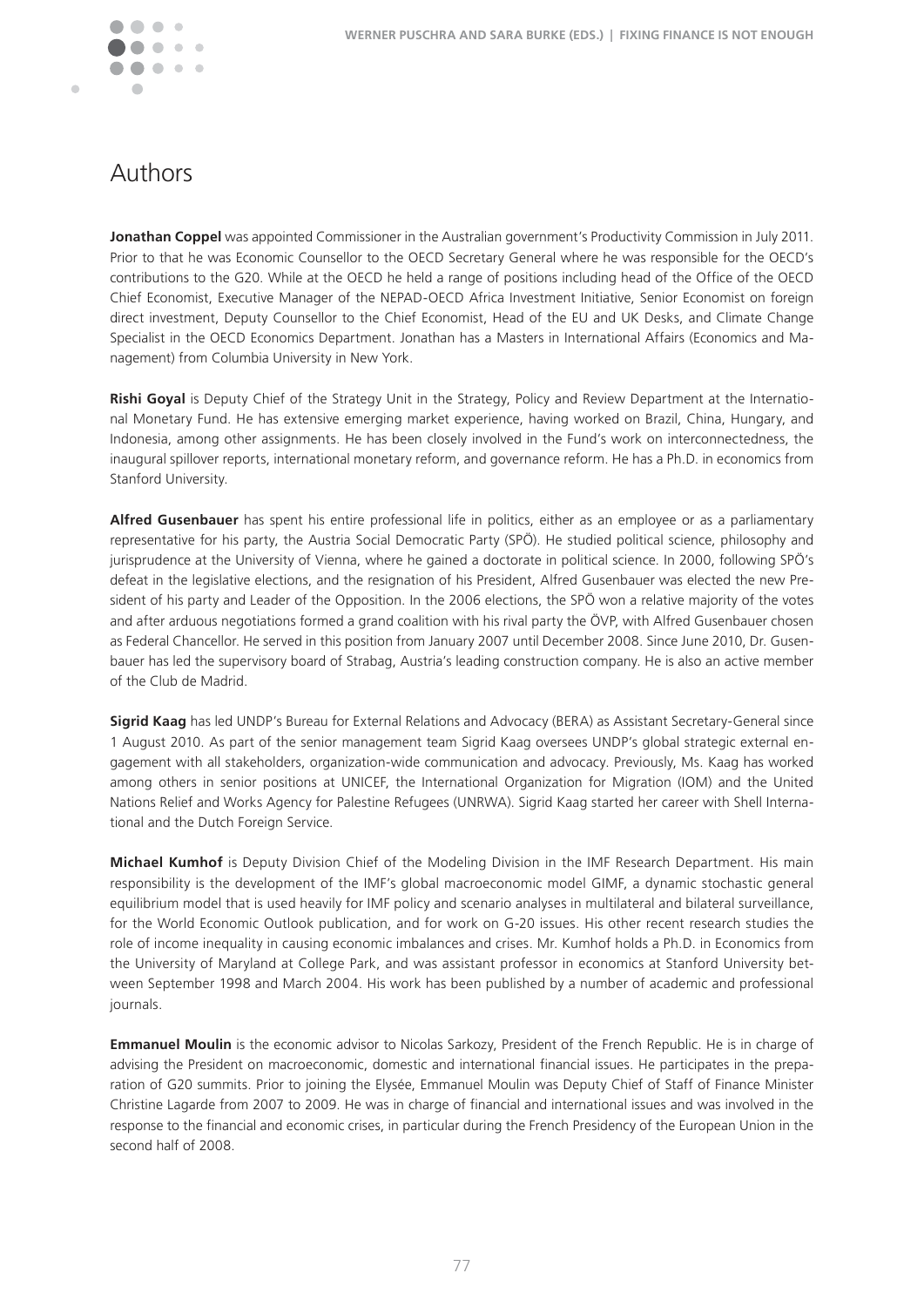

**José Antonio Ocampo** is a Professor in Columbia University's School of International and Public Affairs, and Fellow of its Committee on Global Thought. In 2009 he was a Member of the United Nations General Assembly Commission of Experts on Reform of the International Monetary and Financial System. He has held positions in the United Nations and Columbian government, including UN Under-Secretary General for Economic and Social Affairs, Executive Secretary of the Economic Commission for Latin America and the Caribbean (ECLAC), Minister of Finance and Chairman of the Board of the Central Bank of Colombia. Mr. Ocampo has published extensively on macroeconomic theory and policy, international financial issues, economic and social development, international trade, and Colombian and Latin American economic history. He has also received a number of personal honors and distinctions, including the 2008 Leontief Prize for Advancing the Frontiers of Economic Thought and the 1988 »Alejandro Angel Escobar« National Science Award of Colombia.

**Isabel Ortiz** is Associate Director of Policy at UNICEF. She has worked in more than 30 countries advising governments and development institutions. Earlier she was a senior advisor at UNDESA and at the Asian Development Bank and has done assignments for the European Commission, UK Department for International Development, UNDP, and the World Bank. She has a Ph.D. from the London School of Economics.

Pablo Pereira became Executive Director at the International Monetary Fund in Washington, D.C. in 2008, representing the Southern Cone Countries of Latin America (Argentina, Bolivia, Chile, Paraguay, Peru and Uruguay). He previously held the position of Senior Advisor at the Fund since 2006. Prior to that, he served as Chief Operating Officer and Loan Sector Coordinator at the Multilateral Organization for the Development of La Plata Basin Countries in Bolivia, while at the same time serving as Technical Coordinator for FONPLATA at the Initiative for the Integration of Regional Infrastructure in South America (2003–2006) in cooperation with Inter-American Development Bank and Andean Development Corporation.

Y. Venugopal Reddy was Governor of the Reserve Bank of India (RBI) from 2003 to 2008. Subsequently, he was Member of the UN Commission of Experts to the President of the UN General Assembly on Reforms of International Monetary and Financial System. Dr. Reddy is currently Professor Emeritus, University of Hyderabad, and Distinguished Professor, IIT, Madras. He is also Honorary Fellow of the London School of Economics and Political Science. Dr. Reddy is also on the Advisory Board of Institute for New Economic Thinking (INET) and was a Member of an informal international group of prominent persons on International Monetary Reforms (Palais Royal Initiative), and is also on the Advisory Group of eminent persons to advise the Finance Minister of India on G20 issues. Prior to being RBI Governor, he was Executive Director for India, Sri Lanka, Bangladesh and Bhutan at the International Monetary Fund since August 2002. Dr. Reddy was honoured with the Padma Vibhushan Award in 2010 and is the author of several books.

**Rogério Studart** is the current Executive Director from Brazil representing Brazil, Colombia, Dominican Republic, Ecuador, Haiti, Panama, Philippines, Suriname and Trinidad & Tobago at the World Bank Group. He is a member of the Audit and Committee on Development Effectiveness (CODE) Committees; former Chair of the Group of Eleven countries; and represented Brazil at the IDA-16 Replenishment meetings. He has participated in various meetings of the UN General Assembly on trade and financing for development; and represented Brazil at the G-20 Working Group IV Meetings. Mr. Studart has also held positions with UNECLAC, UNCTAD, the Brazilian Institute of Statistics and Geography (IBGE) and Chase Manhattan Bank of Brazil. He also holds a professorship with the Institute of Economics IE-UFRJ. Mr. Studart is an economist by profession and holds a Ph.D. from the University of London, England. He has published books and several articles on macroeconomics, finance, and development finance.

**Jomo Kwame Sundaram** has been Assistant Secretary General for Economic Development in the United Nations' Department of Economic and Social Affairs (DESA) since January 2005, and (Honorary) Research Coordinator for the G24 Intergovernmental Group on International Monetary Affairs and Development since December 2006. In 2007, he was awarded the Wassily Leontief Prize for Advancing the Frontiers of Economic Thought. He has authored or edited over a hundred books and translated 12 volumes besides writing many academic papers and articles for the media.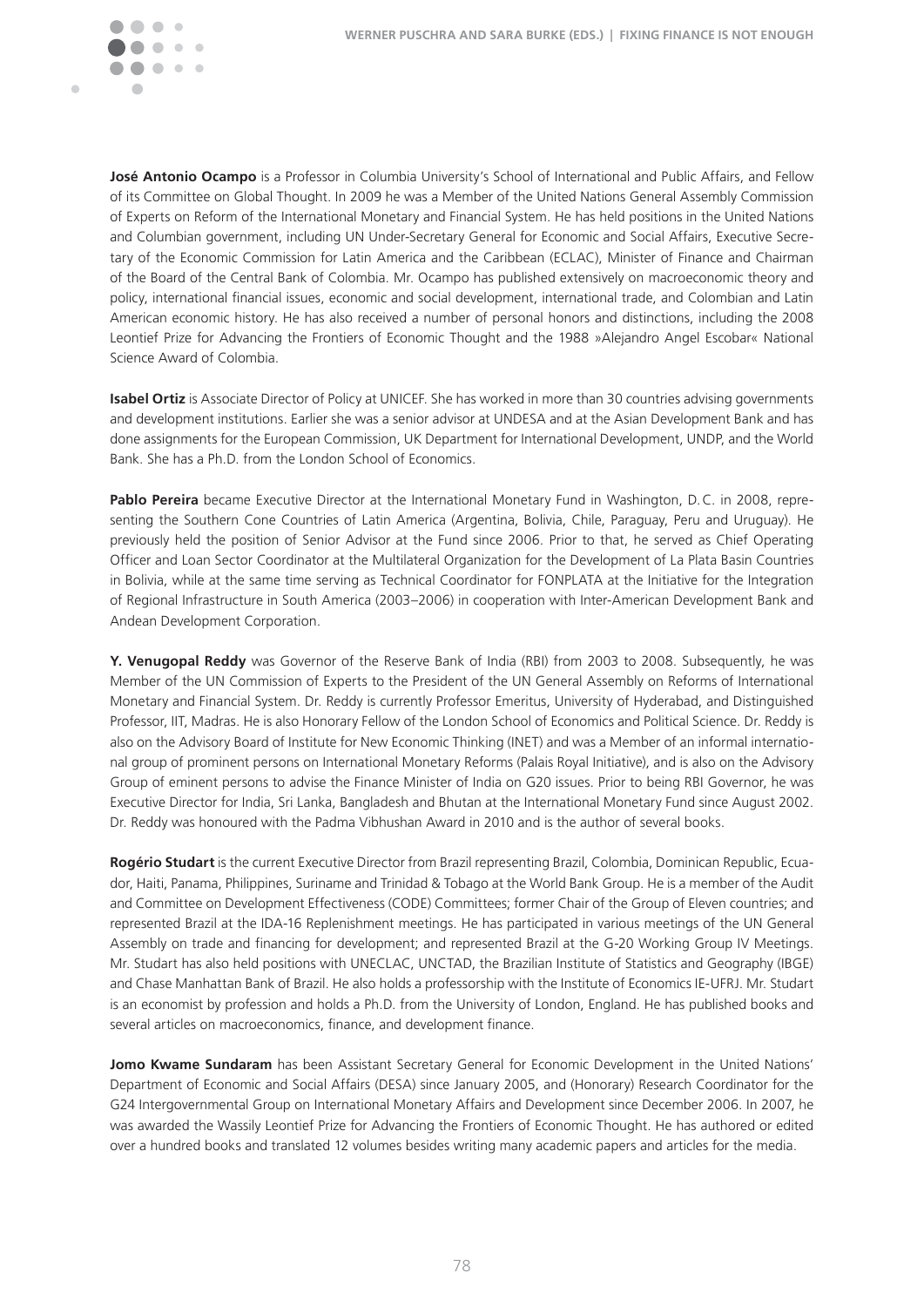

**Alejandro Toledo** studied economics and human resources at Stanford University, where he gained a doctorate in Economics of Human Resources. After completing his education, Dr. Toledo worked as a consultant for various international organizations, including the United Nations, the World Bank, the Inter-American Development Bank, the International Labour Organization (ILO), and the Organisation for Economic Co-operation and Development (OECD). President Toledo first appeared on the international political scene in 1996 when he formed and led a wide democratic coalition in the streets of Peru which resulted in the end of Alberto Fujimori's autocratic regime. Alejandro Toledo won the new elections of May 2001 and became President of Peru. His presidency ended in July 2006. Doctor Toledo combines his scientific career with his active commitment to the promotion of the Global Center for Development and Democracy, of which he is both Founder and President. The central concern of the Center is the study of the interrelationship between poverty-inequality and the future of democratic governance.

**Raymond Torres** is the Director for the International Institute for Labour Studies at the International Labour Organization. Before joining the ILO, Mr Torres worked at the Organisation for Economic Co-operation and Development (OECD) as Senior Economist and then as Head of the OECD Employment Analysis and Policy Division. He also edited the OECD publication Employment Outlook, and was in charge of the reassessment of the OECD Jobs Strategy. He also oversaw preparations of a thematic review on older workers – which led to the publication of a series of 21 country reviews, as well as a synthesis report published in 2006 entitled Live longer, work longer – and developed a new project on school-to-work transition and youth employment. He has authored several studies on labour markets, international trade, economic growth and core workers' rights, including the 1996 OECD report Trade, employment and labour standards.

**Ulrich Volz** is a Senior Researcher at the German Development Institute / Deutsches Institut für Entwicklungspolitik (DIE) where he directs a research project on international capital flows. He is also a Visiting Professor at the School of Economics, Peking University. Ulrich worked at the European Bank for Reconstruction and Development and the European Central Bank. He held visiting positions at the University of Oxford, the European Central Bank, and Aoyama Gakuin University, Tokyo, and was a Fox International Fellow and Max Kade Scholar at Yale University. Ulrich is the editor or co-editor of several books.